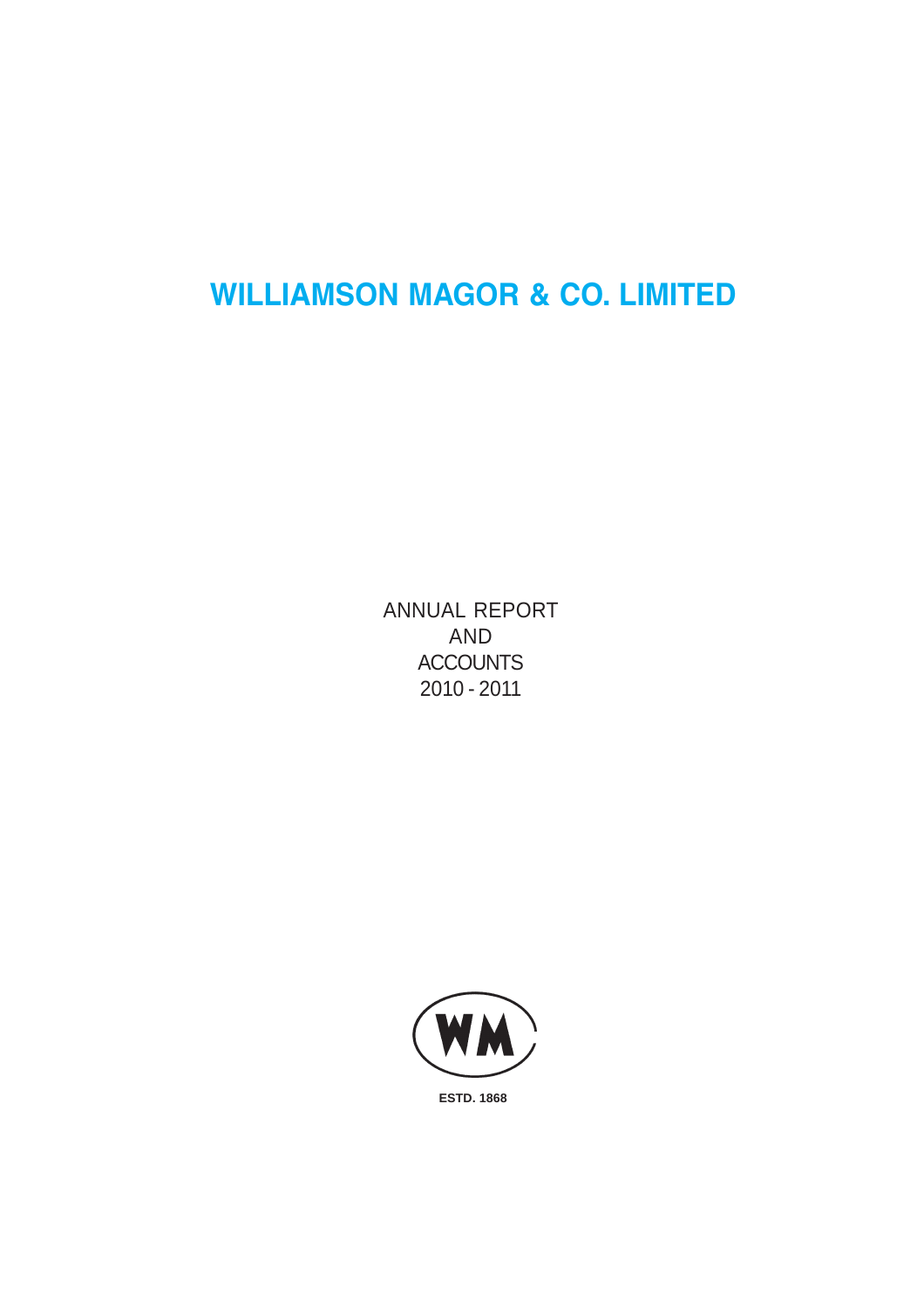

# CONTENTS

|                                                                          |          | Page           |
|--------------------------------------------------------------------------|----------|----------------|
| <b>Board of Directors</b>                                                | $\cdots$ | 3              |
| Details of Williamson Magor Group,<br>Subsidiary and Associate Companies |          | $\overline{4}$ |
| Financial Highlights                                                     |          | 5              |
| Report of the Directors                                                  |          | 6              |
| Corporate Governance                                                     |          | 11             |
| Report of the Auditors                                                   |          | 22             |
| <b>Balance Sheet</b>                                                     |          | 26             |
| Profit & Loss Account                                                    |          | 27             |
| <b>Cash Flow Statement</b>                                               | $\cdots$ | 28             |
| Schedules                                                                |          | 30             |
| Notes forming part of the Accounts                                       |          | 40             |
| Statement relating to the Subsidiaries                                   |          | 48             |
| Schedule under Reserve Bank of India Directions                          | $\cdots$ | 49             |
| Consolidated Accounts with Schedules                                     | $\cdots$ | 54             |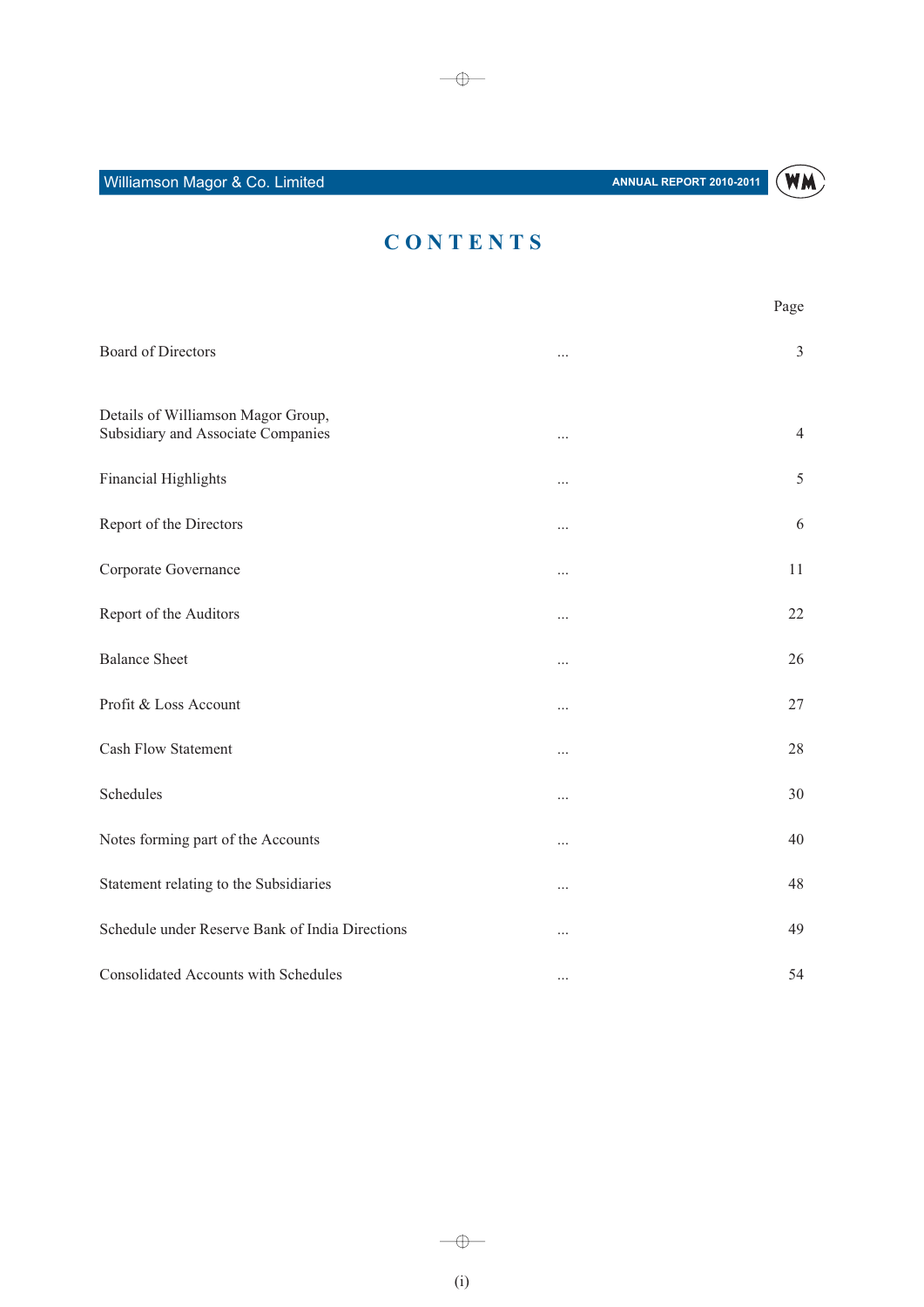

| <b>DIRECTORS</b>             | B. M. KHAITAN - Chairman                         |
|------------------------------|--------------------------------------------------|
|                              | DEEPAK KHAITAN - Vice Chairman                   |
|                              | A. KHAITAN                                       |
|                              | T. R. SWAMINATHAN                                |
|                              | R. S. JHAWAR                                     |
|                              | PADAM KUMAR KHAITAN                              |
|                              | DR. R. SRINIVASAN                                |
|                              | <b>G. MOMEN</b>                                  |
|                              | <b>BHARAT BAJORIA</b>                            |
|                              | H. M. PAREKH                                     |
| <b>SECRETARY</b>             | H. U. SANGHAVI                                   |
| <b>AUDITORS</b>              | <b>LOVELOCK &amp; LEWES</b>                      |
|                              | Chartered Accountants                            |
| <b>BANKERS</b>               | HDFC BANK LTD.                                   |
|                              | <b>ICICI BANK LTD.</b>                           |
|                              | STANDARD CHARTERED BANK                          |
|                              | UNITED BANK OF INDIA                             |
| <b>SHARE TRANSFER AGENTS</b> | MAHESHWARI DATAMATICS PVT. LTD.                  |
|                              | 6, MANGOE LANE, 2ND FLOOR                        |
|                              | KOLKATA - 700 001                                |
|                              | TEL: 033-2243-5809; 033-2243-5029; 033-2248-2248 |
|                              | FAX: 033-2248-4787                               |
|                              | E-mail: mdpl@cal.vsnl.net.in                     |
| <b>REGISTERED OFFICE</b>     | <b>FOUR MANGOE LANE</b>                          |
|                              | SURENDRA MOHAN GHOSH SARANI                      |
|                              | KOLKATA - 700 001                                |
|                              | TEL : 033-2243-5391, 033-2248-9434,              |
|                              | 033-2248-9435, 033-2210-1221                     |
|                              | FAX : 033-2248-8114, 033-2248-3683               |
|                              | E-mail: administrator@wmg.co.in                  |

 $\longrightarrow$ 

 $\longrightarrow$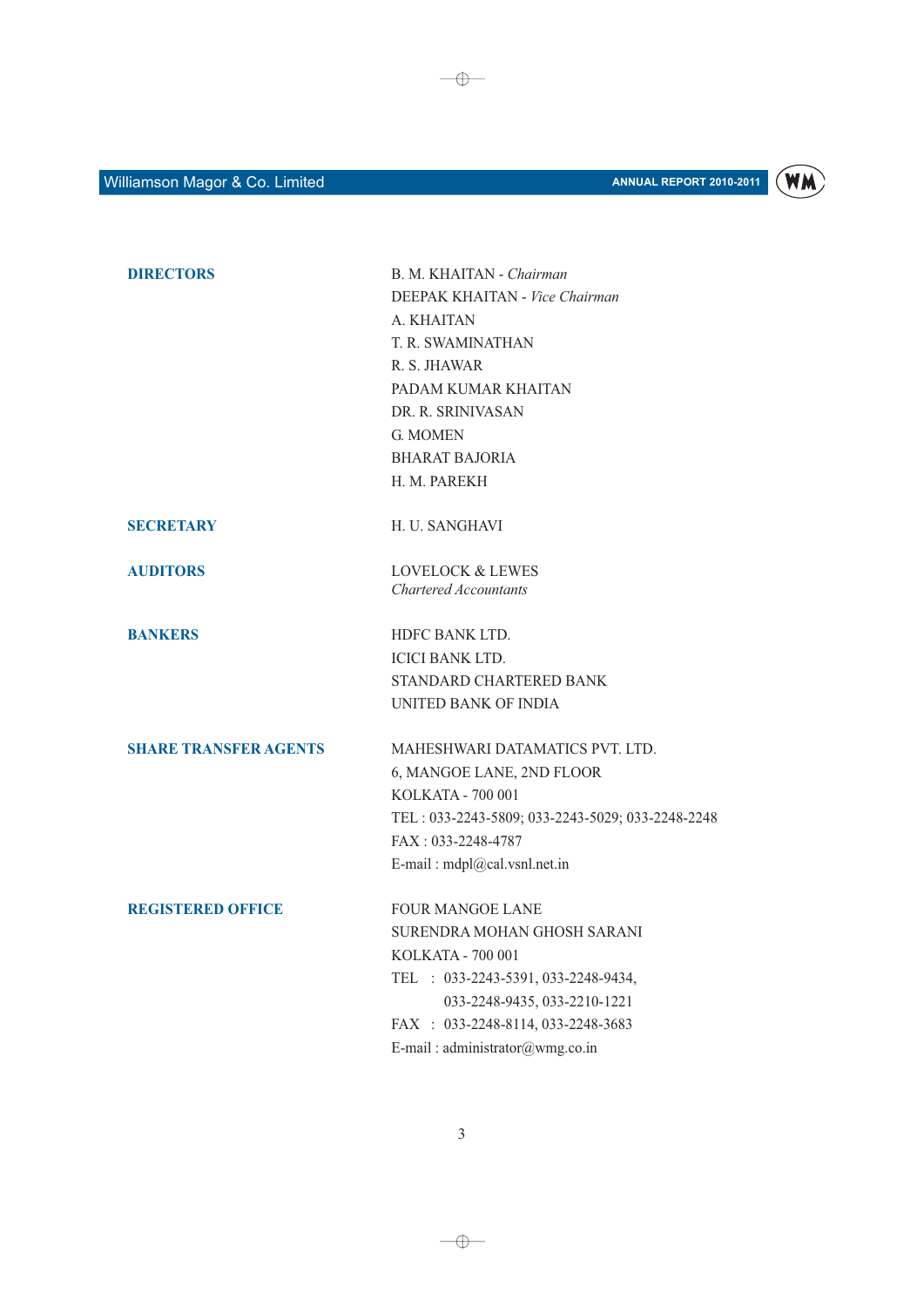**ANNUAL REPORT 2010-2011** 



#### **WILLIAMSON MAGOR GROUP**

⊕

WILLIAMSON MAGOR & CO. LTD. PRINCIPAL ACTIVITIES -

NON-BANKING FINANCE & PROPERTY OWNERS

#### **SUBSIDIARIES**

WOODSIDE PARKS LIMITED

**MAJERHAT ESTATES & DEVELOPERS LIMITED** 

#### **OTHER GROUP COMPANIES**

EVEREADY INDUSTRIES INDIA LIMITED McLEOD RUSSEL INDIA LIMITED D1 WILLIAMSON MAGOR BIO FUEL LIMITED KILBURN ENGINEERING LIMITED MCNALLY BHARAT ENGINEERING CO. LIMITED WILLIAMSON FINANCIAL SERVICES LIMITED **BABCOCK BORSIG LIMITED** DUFFLAGHUR INVESTMENTS LIMITED METALS CENTRE LIMITED UNITED MACHINE CO. LIMITED **ICHAMATI INVESTMENTS PRIVATE LIMITED** THE STANDARD BATTERIES LIMITED MCNALLY SAYAJI ENGINEERING LIMITED BORELLI TEA HOLDINGS LIMITED (U.K.) PHU BEN TEA COMPANY LIMITED (VIETNAM) RWENZORI TEA INVESTMENTS LIMITED McLEOD RUSSEL UGANDA LIMITED OLYANA TEA HOLDINGS LLC (USA) McLEOD RUSSEL MIDDLE EAST DMCC (DUBAI)

 $\overline{4}$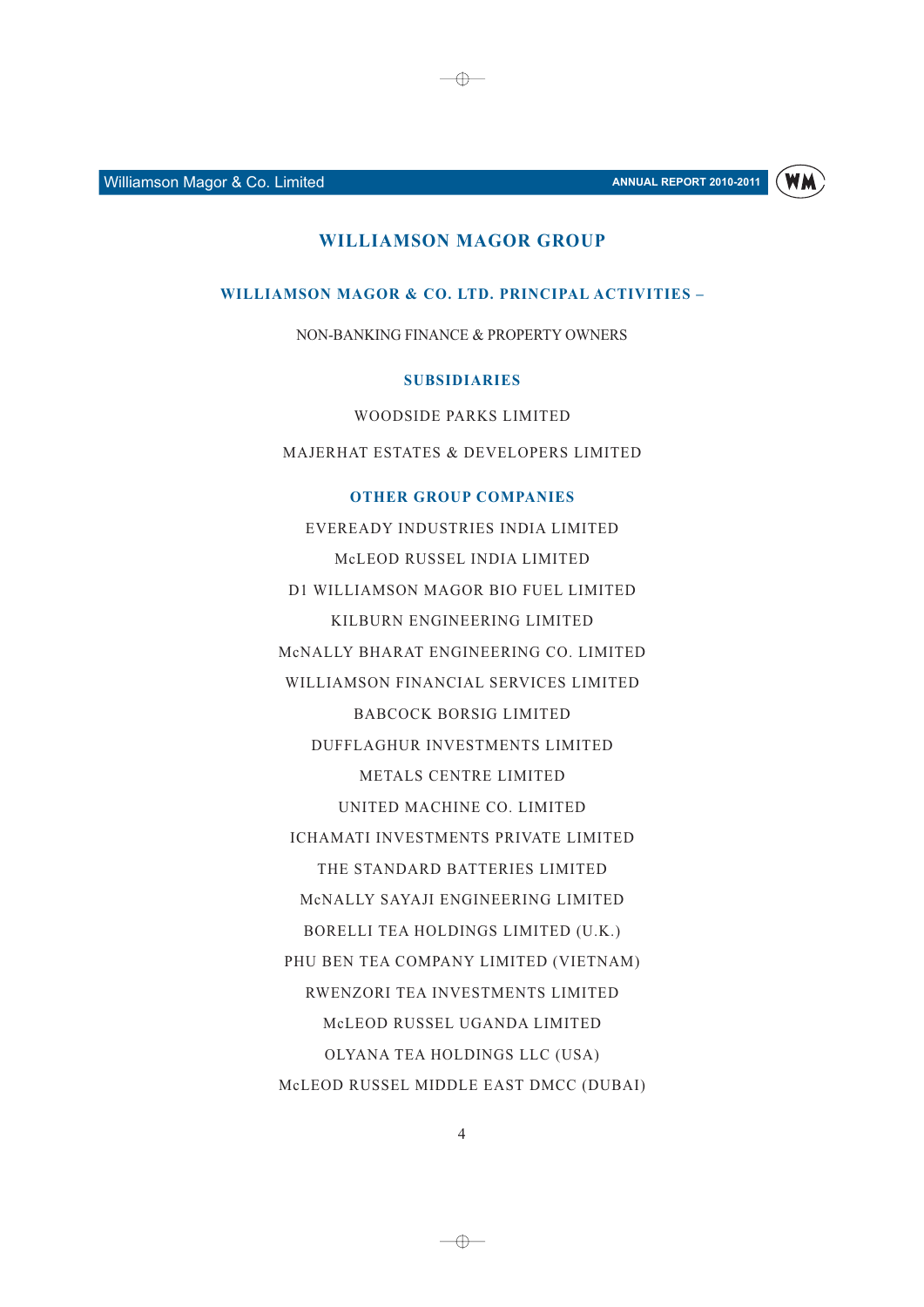ANNUAL REPORT 2009-2010



# FIVE YEAR FINANCIAL SUMMARY

|                                             |           |           |           |           | (Rupees in Lakh) |
|---------------------------------------------|-----------|-----------|-----------|-----------|------------------|
|                                             | 2010-11   | 2009-2010 | 2008-09   | 2007-08   | 2006-07          |
| Total Income                                | 2,542.33  | 2,731.04  | 2,081.80  | 2,210.53  | 4,410.22         |
| Expenses                                    | 2,529.90  | 3,062.78  | 2,558.39  | 2,294.75  | 1,218.02         |
| Profit/(Loss) Before Taxation               | 12.43     | (331.74)  | (476.59)  | (84.22)   | 3,192.20         |
| Taxation - Current                          |           |           |           |           | 130.00           |
| - Earlier years (net of write back)         |           |           | 123.18    | (24.08)   |                  |
| - Deferred                                  |           |           |           |           |                  |
| (net of write back)<br>- Fringe Benefit Tax | (0.25)    | 1.79      | (4.11)    | (8.44)    | 6.50             |
| Profit/(Loss) after Taxation                | 12.18     | (329.95)  | (357.52)  | (116.74)  | 3,055.70         |
| Transfer to Statutory Reserve               | 2.43      |           |           |           | 611.14           |
| Retained Profits/(Loss)                     | 9.75      | (329.95)  | (357.52)  | (116.74)  | 2,444.56         |
| Funds Employed                              | 33,996.14 | 32,162.48 | 35,982.36 | 33,534.95 | 29,444.48        |
| <b>Employment of Funds</b>                  |           |           |           |           |                  |
| Net Block of Fixed Assets                   | 6,753.98  | 6,891.38  | 7,039.36  | 7,142.87  | 7,258.31         |
| Investments                                 | 20,590.25 | 20,590.25 | 20,624.93 | 19,277.63 | 15,786.24        |
| Net Current Assets                          | 6,651.91  | 4,680.85  | 8,318.07  | 7,114.45  | 6,399.93         |

 $\longrightarrow$ 

 $-\oplus -$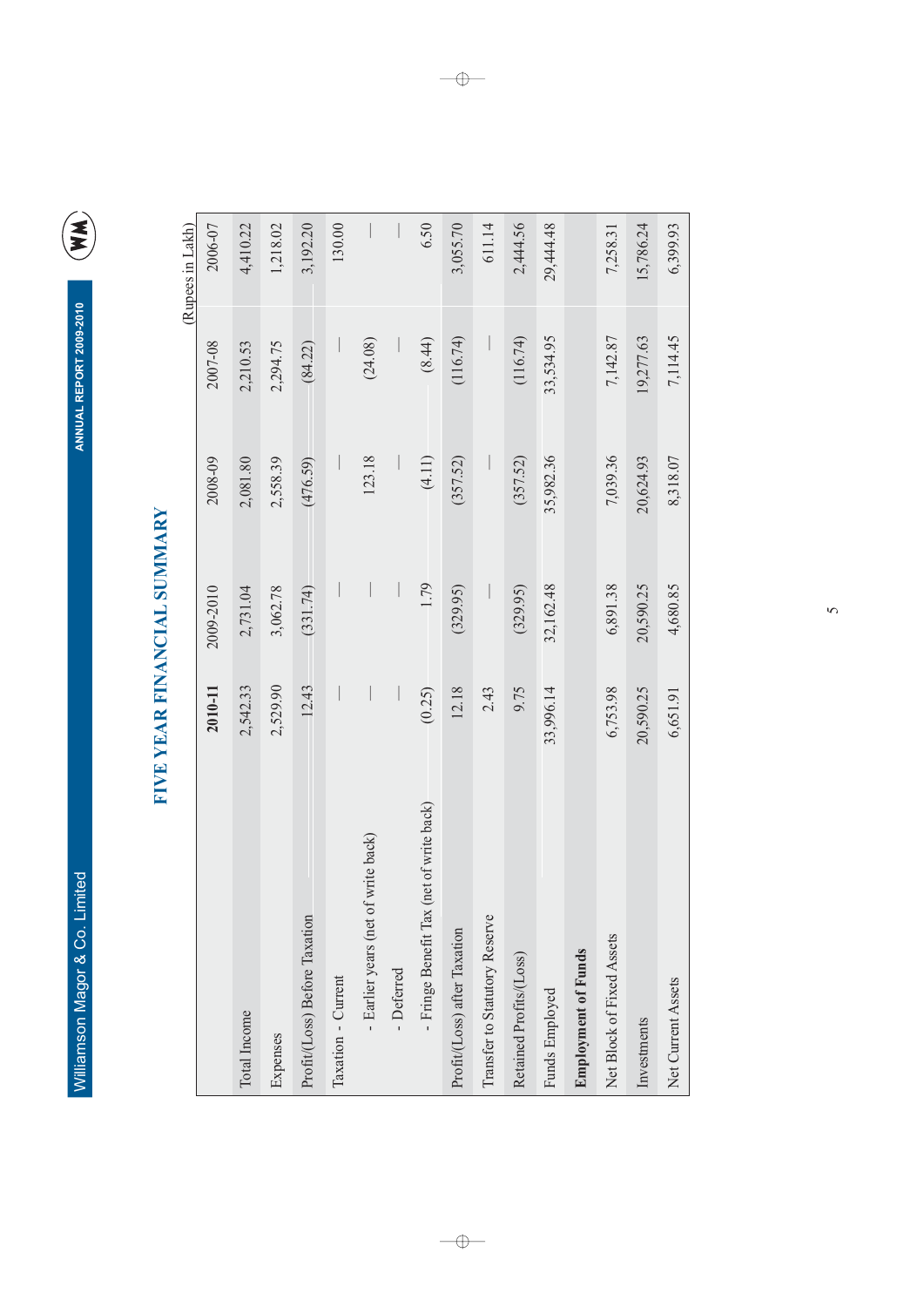

(Rs. in Thousands)

#### Williamson Magor & Co. Limited

#### **REPORT OF THE DIRECTORS** FOR THE FINANCIAL YEAR ENDED 31ST MARCH, 2011

The Directors have pleasure in presenting the Annual Report with the Audited Accounts of your Company for the year ended 31st March, 2011.

⊕

#### **FINANCIAL RESULTS**

|                                          | 2010-2011    | 2009-2010    |
|------------------------------------------|--------------|--------------|
| Profit before Depreciation and Interest  | 20,68,68     | 18,72,46     |
| Less : $a)$<br>Depreciation              | 18,52        | 21,59        |
| $\mathbf{b}$<br>Interest                 | 20, 37, 73   | 21,82,61     |
| Profit/(Loss) before Taxation            | 12,43        | (3,31,74)    |
| Provision for Taxation:                  |              |              |
| Fringe Benefit Tax (net off write back)  | (25)         | 1,79         |
| Profit/(Loss) after Taxation             | 12,18        | (3,29,95)    |
| Less: Transferred to Statutory Reserve   | 2,43         |              |
|                                          | 9,75         | (3,29,95)    |
| Loss brought forward from previous years | (28, 22, 89) | (24, 92, 94) |
| Balance carried forward to Balance Sheet | (28, 13, 14) | (28, 22, 89) |

#### **OPERATIONS**

The overall performance of the Company during the year under review was satisfactory. Despite the total earnings of the Company being lower at Rs.25.42 crore as compared to Rs.27.31 crore in the earlier year, the Company managed to report a net profit of Rs.12.18 lakhs as against a loss Rs.3.30 crore in the previous year. The improvement was possible primarily on account of higher dividend as also significant cost reduction. During the year under review the Company earned Rs.6.51 crore as dividends on trade investments which was considerably higher as compared to the earlier year.

#### **DIVIDEND**

On account of the small profit earned by the Company and the accumulated loss, your Directors regret their inability to recommend any dividend for the year under review.

#### **D1 WILLIAMSON MAGOR BIO FUEL LIMITED**

D1 Williamson Magor Bio Fuel Ltd.(D1WML) was incorporated under a Joint Venture Agreement between the Company and D1 Oils Trading Ltd., U.K. to facilitate development of Jatropha Plantation under contract farming arrangements for production of bio diesel from Jatropha Oilseeds. Your Company presently holds 16.07% of equity capital in D1WML.

The price of crude petroleum has firmed up during the year and so also the price of bio fuel being the supplement to fossil fuel. The demand for bio fuel is globally quite strong and there is acute shortage of feedstock to meet the demand. D1WML's effort to develop bio diesel feedstock, once established, is likely to fetch market premium. In addition, D1 Oils plc has developed poultry feed from de-oiled bio mass which has been patented in UK.

The plantation developed by the D1WML under contract farming arrangements has been going through initial gestation period at various levels of maturity. The farmers in some areas of the North East have faced difficulties in maintaining the plantation because of excessive weed growth, but have been able to maintain plantation on about  $25,000$  hectares which is likely to be productive. The company has also been promoting the plantation in more areas where farmers are positive and undertaking due upkeep. The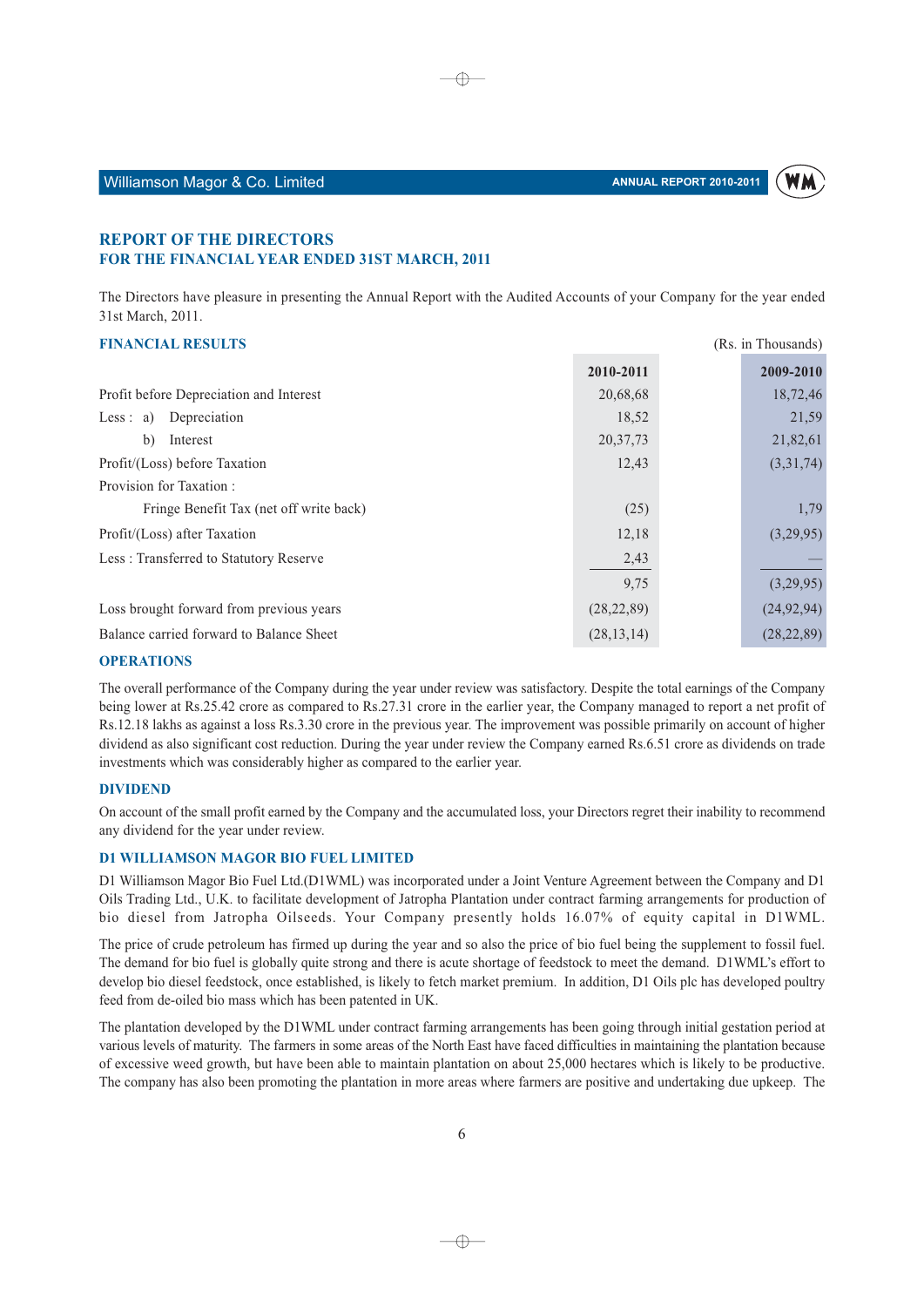

#### Williamson Magor & Co. Limited

company has re-engineered the plantation management with focus on productive plantation and sizeable cost reduction.

⊕

The quantity of oilseed harvest by the farmers during the year had not been adequate to manufacture oil on a commercial basis and therefore stored for use in 2011-12. The initial gestation period is longer than the estimate and this has been experienced across the world. The longer gestation period on contract farming model results in shrinkage of productive area. However, D1WML has re-worked the business plan based on present productive area. It expects sub commercial crop during 2011 and 2012 and final commercial production in 2013.

#### **SUBSIDIARY COMPANIES**

In accordance with the general circular issued by the Ministry of Corporate Affairs, Government of India, the Balance Sheet, Profit and Loss Account and other documents of the Subsidiary Companies i.e. Woodside Parks Limited and Majerhat Estate & Developers Limited are not being attached with the Balance Sheet of the Company. The Company will make available the Annual Accounts of the subsidiary companies and the related detailed information to any member of the Company who may be interested in obtaining the same. The Annual Accounts of the Subsidiary Companies will also be kept for inspection at the Registered Office of the Company and that of the respective Subsidiary Companies. A Statement containing brief financial details of the Subsidiary Companies is included in the Annual Report.

#### **CONSOLIDATED FINANCIAL STATEMENTS**

As required under the Listing Agreement with the Stock Exchanges, Consolidated Financial Statements of the Company, its two subsidiaries, its three Associate Companies namely Eveready Industries Limited, Kilburn Engineering limited and Babcock Borsig Limited and one Joint Venture Company DIWML prepared in accordance with the applicable Accounting Standards issued by The Institute of Chartered Accountants of India are attached.

#### **COMPANIES (DISCLOSURE OF PARTICULARS IN THE REPORT OF THE BOARD OF DIRECTORS) RULES, 1988**

In terms of the above Rules, your Board is pleased to give particulars as required in an Annexure which forms a part of the Directors' Report.

#### **DIRECTORS**

Since the last report there has been no change in the Board of Directors of the Company.

In accordance with Article 100 of the Articles of Association of the Company Messrs. R. S. Jhawar, Bharat Bajoria and H. M. Parekh will retire by rotation at the forthcoming Annual General Meeting and being eligible, offer themselves for re-appointment.

#### **MANAGER**

The Board of Directors of the Company has reappointed Mr. D. Pal Choudhury as Manager as defined in Section 2(24) of the Companies Act, 1956 for a period of one year with effect from 1st April 2011 subject to the approval of the Members of the Company at its ensuing Annual General Meeting.

#### **MANAGEMENT DISCUSSION AND ANALYSIS REPORT** AND REPORT ON CORPORATE GOVERNANCE

As required in terms of the Listing Agreement with Stock Exchanges a Management Discussion and Analysis Report and a Report on Corporate Governance are annexed forming part of this Report.

#### **DIRECTORS' RESPONSIBILITY STATEMENT**

As stipulated in Section 217(2AA) of the Companies Act, 1956 your Directors confirm as under :

(i) that in the preparation of the Annual Accounts, applicable accounting standards have been followed;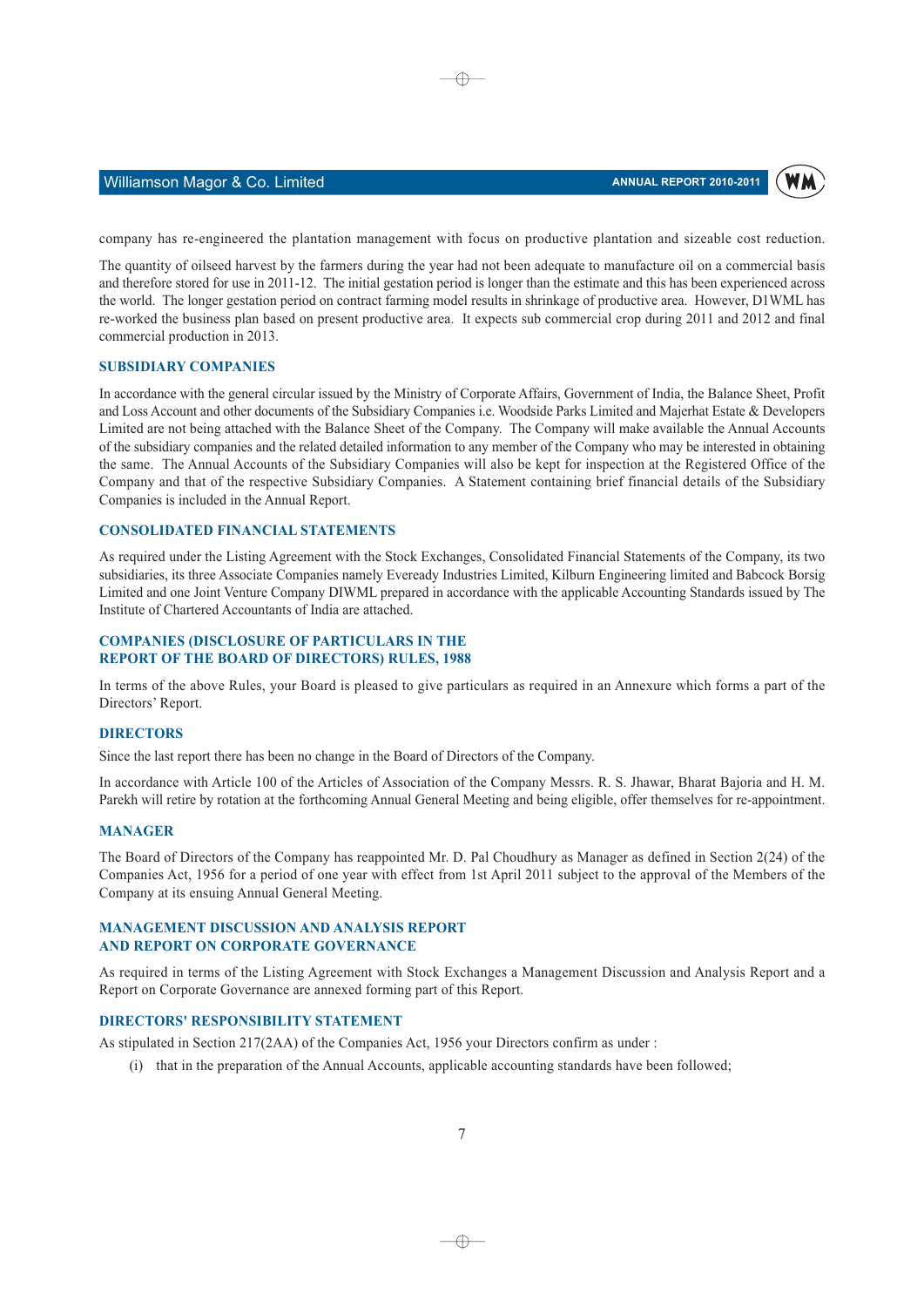**WM** 

(ii) that the accounting policies are consistently followed and applied to give a true and fair view of the state of affairs of the Company;

⊕

- (iii) that proper and sufficient care has been taken for the maintenance of accounting records in accordance with the provisions of the Companies Act for safeguarding the assets of the Company;
- (iv) that the Annual Accounts have been prepared on a going concern basis.

#### **PARTICULARS OF EMPLOYEES**

Williamson Magor & Co. Limited

The information required under Section 217 (2A) of the Companies Act, 1956 read with the Companies (Particulars of Employees) Rules 1975, as amended, is not being furnished since there was no employee during the year who was in receipt of remuneration exceeding the prescribed limits.

#### **AUDITORS**

Messrs. Lovelock & Lewes, Chartered Accountants, the Auditors of the Company retire at the conclusion of the forthcoming Annual General Meting of the Company and are eligible for re-appointment.

30th August, 2011 Kolkata

For and on behalf of the Board  $-Director$ A. KHAITAN T.R. SWAMINATHAN - Director

#### **ANNEXURE TO DIRECTORS' REPORT MANAGEMENT DISCUSSION AND ANALYSIS REPORT**

#### **INDUSTRY STRUCTURE AND DEVELOPMENTS**

The world economy has not yet come out of the impact of the economic recession witnessed in 2008-2009. The impact of the recession was comparatively less on Indian Economy due to better monetary control and efficient handling of credit policy as also for comparatively lower dependence on exports.

On account of these reasons Indian Economy performed reasonably well and achieved a growth of 8.5% in the year 2010-2011. However, high rate of inflation which has been hovering above 9% primarily on account of rising food and commodity prices as also steep rise of the price of Crude Oil in the International Market is a cause of concern for the Indian Economy.

With a view to contain inflation, the Reserve Bank of India has several times in the past raised the key policy interest rates for sucking excess liquidity from the system. The liquidity available in the system however still remains comfortable. In line with the move taken by the Reserve Bank of India the Commercial Banks have also increased interest rates on deposits as well as on lending which are likely to have adverse impact on the environment for the Companies engaged in the Financial Sector.

#### **OPPORTUNITIES AND THREATS, RISKS AND CONCERNS**

The principal business of your Company is investing and lending of funds. With the economic revival, most of the investee companies have started doing well and some have recommended higher dividends, which should boost the income of your Company. However, in view of the rising interest scenario, the interest cost of the Company would also be higher.

The Company has become a Member of Credit Information Bureau (India) Limited ('CIBIL'), a credit information company pursuant to the Credit Information Companies (Regulation) Ac, 2005. Being a Member of CIBIL, the Company will be in a position to avail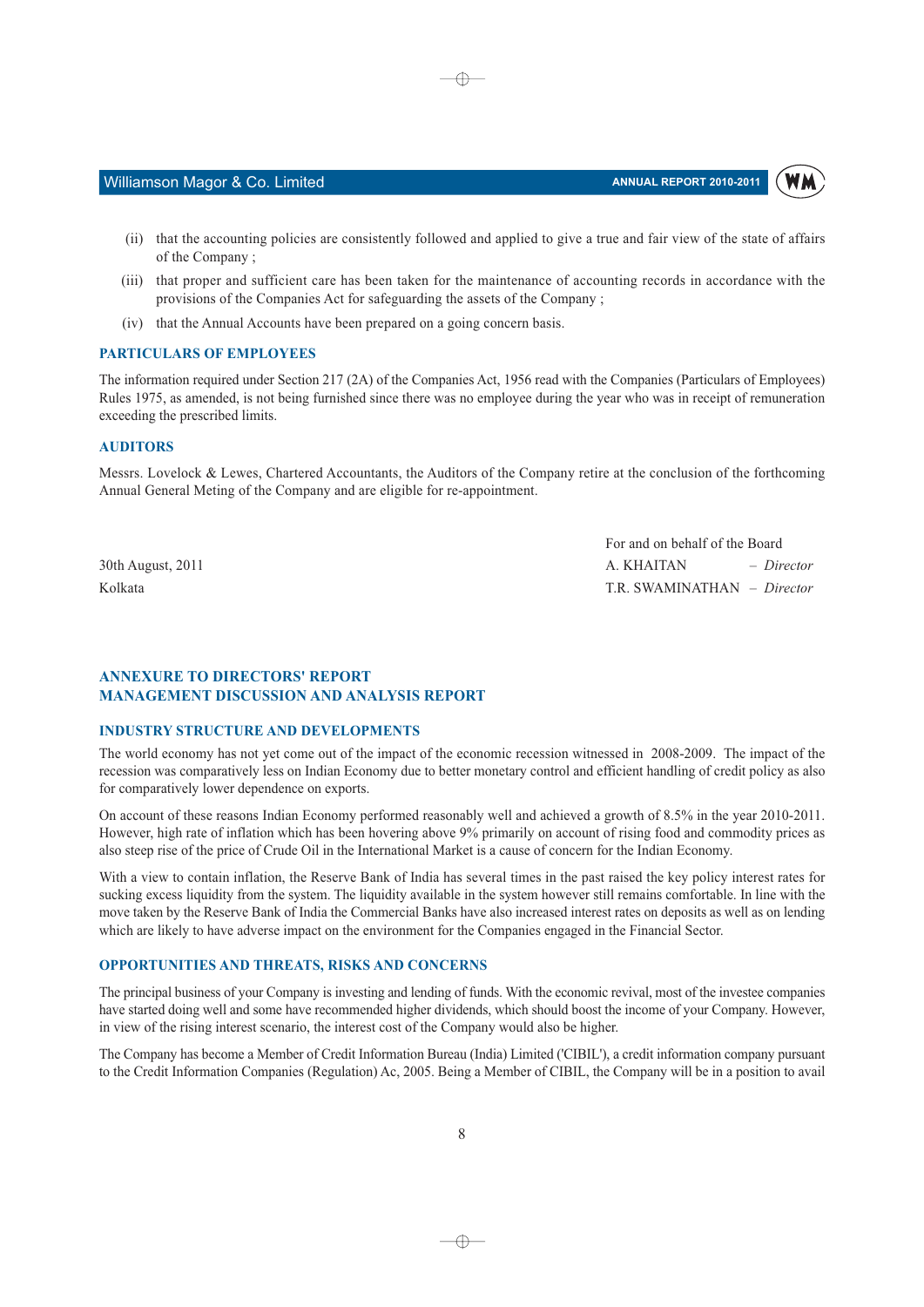

#### Williamson Magor & Co. Limited

of the financial data of its other Members who may be its lenders / borrowers (not being Group Companies). This will eventually minimise the Company's risk of operations.

⊕

The Company is a part of the Williamson Magor Group possessing good infrastructure and carries a good reputation in the Corporate World.

The Company has considerable investments in the shares of a few Companies listed on the Stock Exchanges. The Indian Equity Market was not very stable on account of high rate of inflation forcing the Reserve Bank of India to take measures for squeezing excess liquidity from the system. The Indian Market was further weakened due to reduced inflow of investments from Foreign Financial Institutions, volatility of the global markets and recently declined in greater measure owing to the economic crisis in the European countries coupled with the recent downgrading of the US debt by Standard & Poor's (S&P).

However, as most of the investments held by your Company are on long term basis, any fall in the short term or medium term in the market is unlikely to have impact on your Company's operations.

If high inflation cannot be contained, there is a possibility of interest rates going up further up on account of more fiscal measures being taken by the Reserve Bank of India. Such a scenario might continue to post further threat to the companies engaged in the Financial Sector.

#### **OUTLOOK**

The earnings of the Company in the current year are expected to improve on account of higher dividend expected to be declared by some of the investee companies. Recovery of loans together with interest is also expected to be better in the current year. However, higher interest cost may have a bearing on the profitability.

#### **INTERNAL CONTROL SYSTEMS**

The Company maintains a system of Internal Control commensurate with its size. The Internal Auditors regularly review the operations. The Audit Committee reviews the adequacy of Internal Control System at regular intervals and provides guidance for improvement.

The Risk Management Committee formed by the Company also has a policy by which it periodically reviews the various risks to which the Company is exposed to and ensures proper record maintenance and proper legal compliances for exercising effective Internal Control.

Moreover, the KYC Norms (i.e. Know Your Customers Norms) and the Fair Practices Code as per the RBI directives act as integral parts of the overall Internal Control System.

#### **HUMAN RESOURCES**

There is no material development on the Human Resources front. The Company maintains harmonious relationship with its employees.

#### **CAUTIONARY STATEMENT**

Statements in the Management Discussion & Analysis Report in regard to projections, estimates and expectations have been made in good faith. Many unforeseen factors may come into play and affect the actual results, which could be different from what the Directors envisage in terms of future performance and outlook. Market information contained in this Report has been based on information gathered from various published and unpublished reports, and their accuracy, reliability and completeness cannot be assured.

30th August, 2011 Kolkata

For and on behalf of the Board A. KHAITAN  $-$  Director T.R. SWAMINATHAN - Director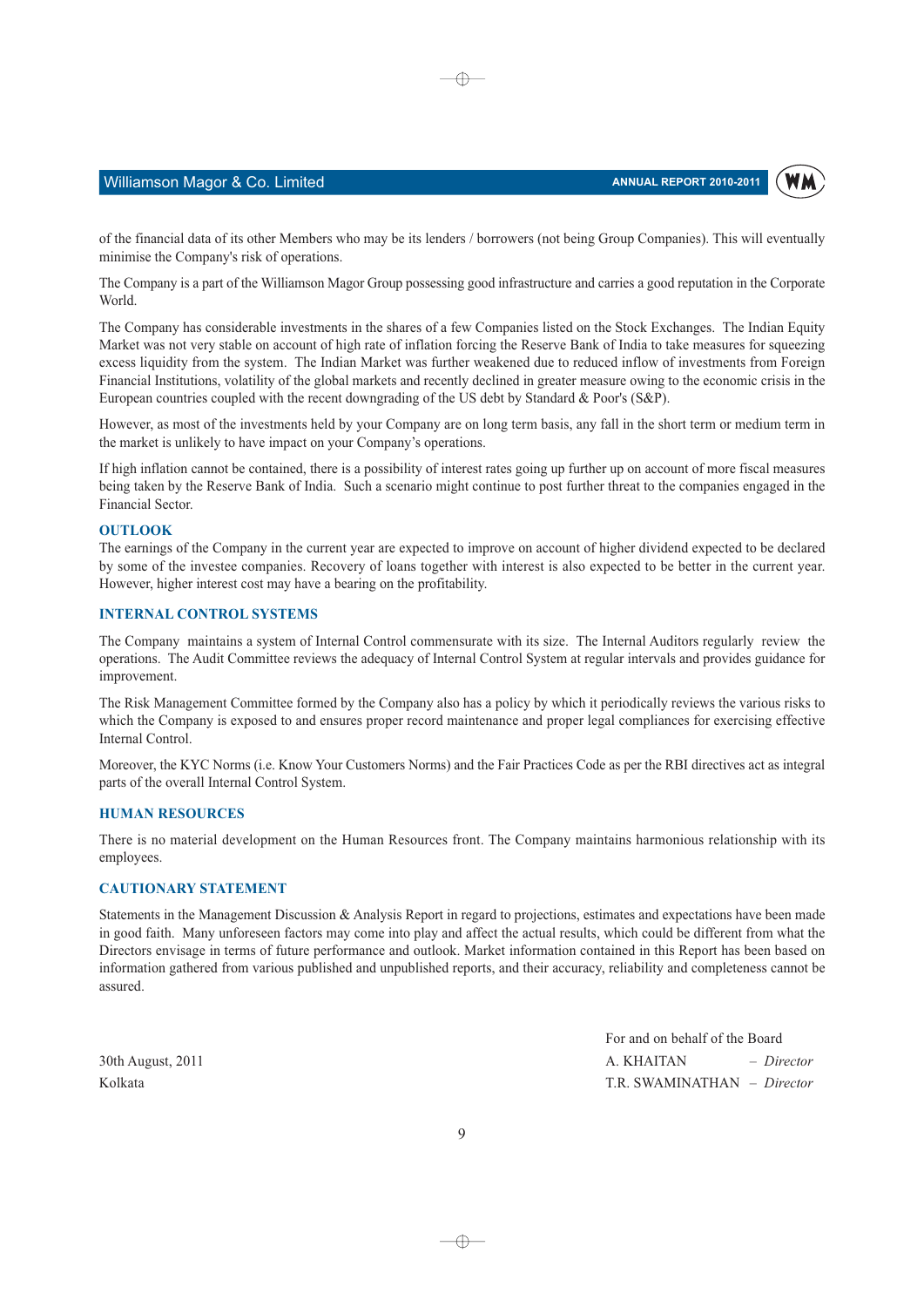

# Williamson Magor & Co. Limited

#### **ANNEXURE TO DIRECTORS' REPORT**

#### **CONSERVATION OF ENERGY, TECHNOLOGY ABSORPTION &** FOREIGN EXCHANGE EARNINGS AND OUTGO

Pursuant to Section 217(1)(e) of the Companies Act, 1956 read with the Companies (Disclosure of Particulars in the Report of the Board of Directors) Rules, 1988.

#### **FORMA**

 $\bigoplus$ 

|    | <b>CONSERVATION OF ENERGY</b>                    |                  |
|----|--------------------------------------------------|------------------|
| A) | Power & Fuel Consumption                         | Nil              |
| B) | Consumption per unit of production               | N <sub>il</sub>  |
|    | <b>FORM B</b>                                    |                  |
|    | RESEARCH AND DEVELOPMENT                         | Nil              |
|    | TECHNOLOGY ABSORPTION, ADAPTATION AND INNOVATION | N <sub>il</sub>  |
|    | FOREIGN EXCHANGE EARNINGS & OUTGO                |                  |
|    | Total Foreign Exchange :                         |                  |
|    | Earned                                           | Nil              |
|    | Outgo                                            | $Rs. 3.82$ lakhs |

30th August, 2011 Kolkata

For and on behalf of the Board A. KHAITAN - Director T.R. SWAMINATHAN - Director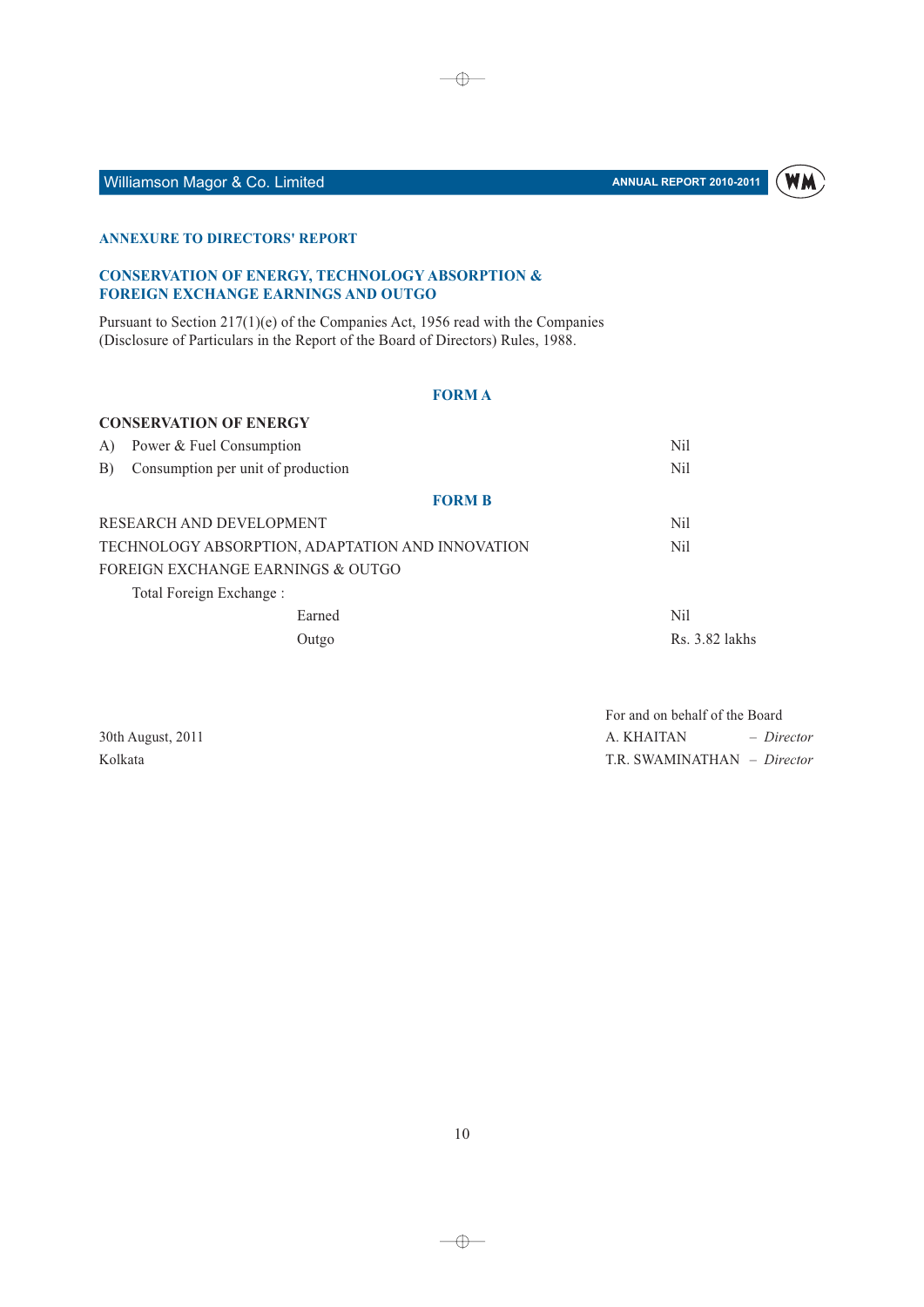

#### Williamson Magor & Co. Limited

#### **REPORT ON CORPORATE GOVERNANCE**

#### **1. COMPANY'S PHILOSOPHY**

The Company's philosophy on Corporate Governance is aimed at efficient conduct of its business and in meeting its obligations towards various Stakeholders. The Company gives due emphasis on transparency, professionalism and accountability. The Company also gives due importance to its social obligations and compliance of various regulatory provisions. The Company has implemented the mandatory requirements regarding Corporate Governance as mentioned in Clause 49 of the Listing Agreement.

⊕

#### **2. BOARD OF DIRECTORS**

#### (i) Composition

The Board of Directors of your Company consists of ten Directors, Mr. B.M. Khaitan, a Non-Executive Director is the Chairman of the Board. All other Directors are non-executive and not less than half of the Board comprises Independent Directors. No Director is related to any other Director on the Board in terms of the definition of 'relative' given under the Companies Act. 1956, except Mr. D. Khaitan and Mr. A. Khaitan who are brothers and are also sons of Mr. B. M. Khaitan.

#### (ii) Board Meetings and Annual General Meeting

During the year ended 31st March 2011, 4 Board Meetings were held on 14.05.2010, 13.08.2010, 03.11.2010 and 31.01.2011 and the Annual General Meeting was held on 29.09.2010.

(iii) Particulars of Directors as on 31st March, 2011 and other Directorships and position held in Board Committees of the Companies:

| Name of<br><b>Directors</b>       | Category                              | No. of<br><b>Board</b><br><b>Meetings</b> |                 | Whether<br>attended last<br><b>AGM</b> held on<br>29.09.2010 | No. of<br><b>Directorships</b><br>in other public<br>limited<br>companies $(*)$ |                | <b>No. of Committee</b><br>positions held in<br>other public<br>limited<br>companies $(**)$ |
|-----------------------------------|---------------------------------------|-------------------------------------------|-----------------|--------------------------------------------------------------|---------------------------------------------------------------------------------|----------------|---------------------------------------------------------------------------------------------|
|                                   |                                       | <b>Held during</b><br>tenure              | <b>Attended</b> |                                                              |                                                                                 | As<br>Chairman | As<br>Member $(\#)$                                                                         |
| MR. B. M. KHAITAN                 | NON-EXECUTIVE<br><b>CHAIRMAN</b>      | $\overline{4}$                            | $\mathcal{E}$   | N <sub>O</sub>                                               | 5                                                                               |                |                                                                                             |
| MR. D. KHAITAN                    | <b>NON-EXECUTIVE</b><br>VICE-CHAIRMAN | $\overline{4}$                            | $\overline{2}$  | N <sub>O</sub>                                               | $\overline{7}$                                                                  |                |                                                                                             |
| MR. A. KHAITAN                    | NON-EXECUTIVE                         | $\overline{4}$                            | $\overline{4}$  | N <sub>O</sub>                                               | $\overline{7}$                                                                  |                | $\overline{2}$                                                                              |
| MR.T.R.<br><b>SWAMINATHAN</b>     | NON-EXECUTIVE<br>& INDEPENDENT        | $\overline{4}$                            | $\overline{4}$  | N <sub>O</sub>                                               | 3                                                                               | 3              | $\overline{4}$                                                                              |
| MR. R.S. JHAWAR                   | NON-EXECUTIVE                         | $\overline{4}$                            | $\overline{4}$  | <b>YES</b>                                                   | $\overline{7}$                                                                  | $\mathbf{1}$   | $\overline{4}$                                                                              |
| MR. PADAM<br><b>KUMAR KHAITAN</b> | NON-EXECUTIVE                         | $\overline{4}$                            | $\overline{4}$  | NO                                                           | 13                                                                              | $\overline{c}$ | 3                                                                                           |
| DR. R. SRINIVASAN                 | NON-EXECUTIVE<br>& INDEPENDENT        | $\overline{4}$                            | $\overline{2}$  | N <sub>O</sub>                                               | $\overline{7}$                                                                  | $\overline{4}$ | 8                                                                                           |
| MR. G. MOMEN                      | NON-EXECUTIVE<br>& INDEPENDENT        | $\overline{4}$                            | $\overline{4}$  | <b>YES</b>                                                   | 9                                                                               | 1              | 6                                                                                           |
| MR. B. BAJORIA                    | <b>NON-EXECUTIVE</b><br>& INDEPENDENT | $\overline{4}$                            | $\overline{4}$  | <b>YES</b>                                                   | $\overline{7}$                                                                  |                | 3                                                                                           |
| MR. H. M. PAREKH                  | <b>NON-EXECUTIVE</b><br>& INDEPENDENT | $\overline{4}$                            | $\overline{4}$  | <b>YES</b>                                                   | $\mathbf Q$                                                                     | $\mathcal{E}$  | 8                                                                                           |

 $(\#)$  Including Chairmanship.

(\*\*) Membership/Chairmanship in Committees includes only Membership/Chairmanship of Audit Committee and Shareholders'/Investors' Grievance Committee.

 $(*)$ The Directorships do not include Alternate Directorships, Directorships of Foreign Companies, Companies under Section 25 of the Companies Act and Private Limited Companies.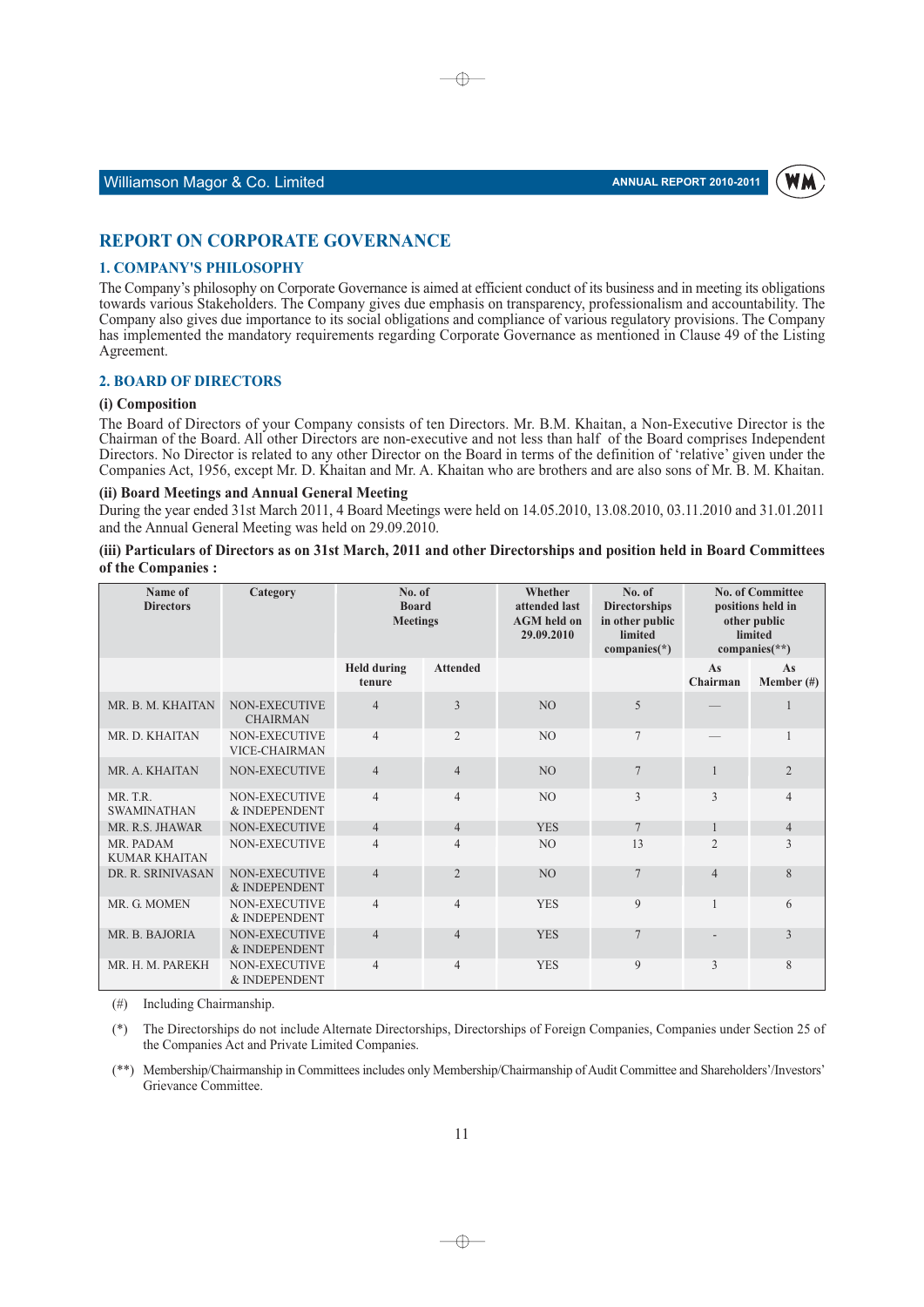WM



(iv) The Board of Directors plays an important role in ensuring good governance and has laid down a Code of Conduct for all Board Members and Senior Management Personnel of the Company.

⊕

The Code has been posted on the website of the Company. All Members of the Board and Personnel in the Senior Management have confirmed compliance of the Code of Conduct.

#### $\mathbf{3}$ **AUDIT COMMITTEE**

#### Composition  $\ddot{\mathbf{i}}$

The Audit Committee of the Board as on 31st March 2011 consisted of Mr. T.R. Swaminathan, Mr. Padam Kumar Khaitan, Dr. R. Sriniyasan and Mr. H. M. Parekh, Mr. T.R. Swaminathan a Non-Executive Independent Director. having adequate financial and accounting qualification and background, is the Chairman of the Audit Committee. Mr. H. U. Sanghavi, Company Secretary, acts as the Secretary of the Audit Committee. The Statutory Auditors are invitees to the Meetings of the Audit Committee.

#### ii) Attendance

Four Meetings of the Audit Committee were held during the financial year ended 31st March 2011 and the attendance of the Members is as follows:

| Name of Member          | Whether attended the Meetings held on |            |            |                |  |
|-------------------------|---------------------------------------|------------|------------|----------------|--|
| of the Audit Committee  | 14.05.2010                            | 13.08.2010 | 03.11.2010 | 31.01.2011     |  |
| MR. T. R. SWAMINATHAN   | YES                                   | YES        | YES.       | <b>YES</b>     |  |
| MR. PADAM KUMAR KHAITAN | <b>YES</b>                            | YES        | <b>YES</b> | <b>YES</b>     |  |
| DR. R. SRINIVASAN       | <b>YES</b>                            | NO.        | <b>YES</b> | N <sub>O</sub> |  |
| MR. H. M. PAREKH        | YES                                   | YES        | YES        | YES            |  |

The role and terms of reference of the Audit Committee covers the matters specified for Audit Committee under Clause 49 of the Listing Agreement and the provision of Section 292A of the Companies Act, 1956.

#### iii) The terms of reference of the Audit Committee are as follows :

- (a) Recommending the appointment and removal of external auditors, fixation of audit fee and also approval for payment for any other services.
- (b) Reviewing with management the annual financial statements before submission to the Board, focusing primarily on :
	- I Matters required to be included in the Directors' Responsibility Statement, as required for the report of the Board of Directors.
	- $\perp$  Any changes in accounting policies and practices.
	- Major accounting entries based on exercise of judgment by management.
	- Qualifications in draft audit report.  $\mathbf{1}$
	- 1 Significant adjustments arising out of audit.
	- <sup>1</sup> The going concern assumption.
	- 1 Compliance with accounting standards.
	- Compliance with stock exchange and legal requirements concerning financial statements.  $\mathbf{1}$
	- Any related party transactions *i.e.* transactions of the Company of material nature, with promoters or the management, their subsidiaries or relatives etc. that may have potential conflict with the interests of the Company at large.
- (c) Reviewing with the management, the quarterly financial statements before submission to the Board.
- (d) Reviewing with the management, external and internal auditors, the adequacy of internal control systems.
- (e) Reviewing the adequacy of internal audit function, including the structure of the internal audit department. staffing and seniority of the official heading the department, reporting structure coverage and frequency of internal audit.
- (f) Discussion with internal auditors any significant findings and follow up thereon.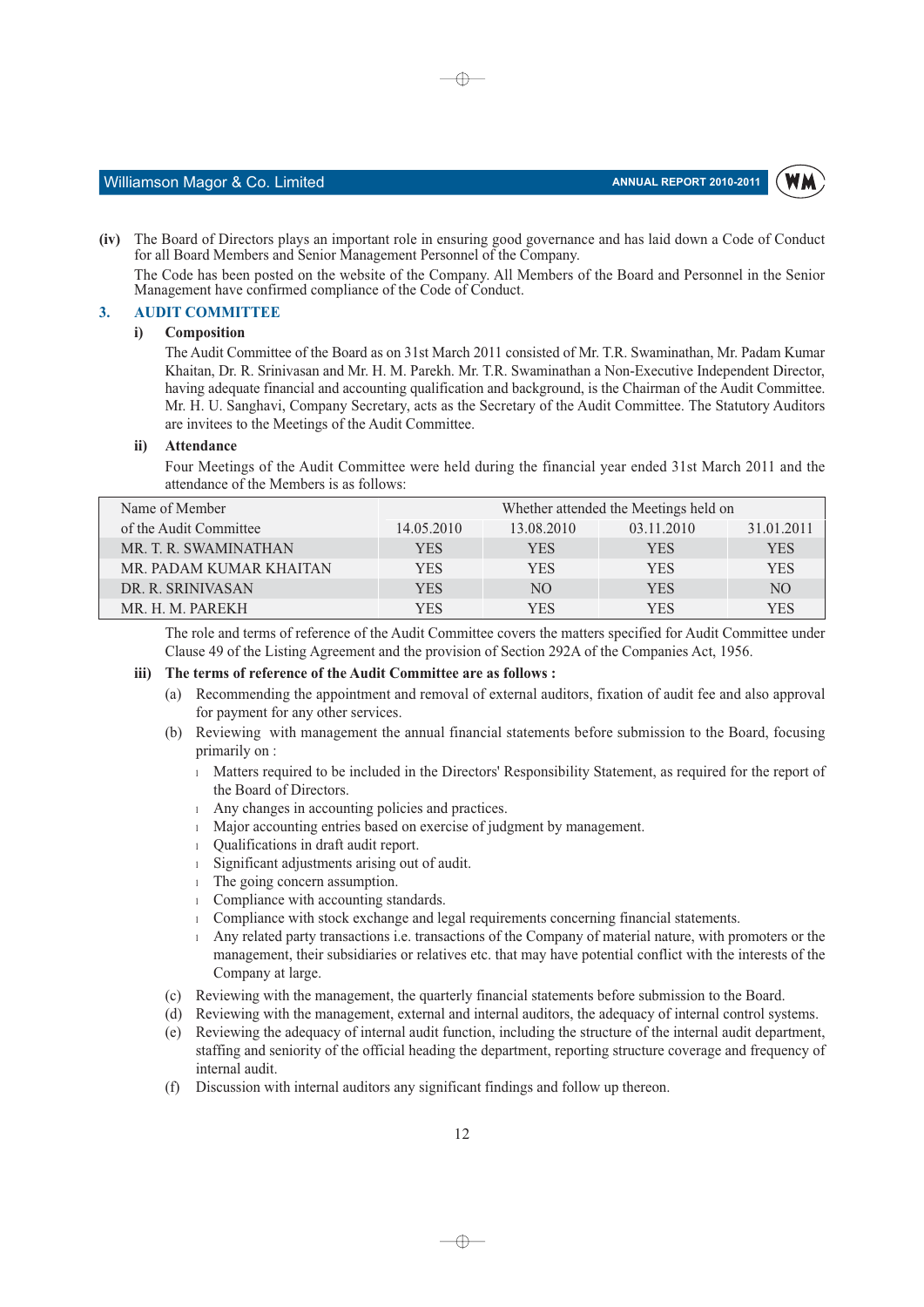

#### Williamson Magor & Co. Limited

(g) Reviewing the findings of any internal investigations by the internal auditors into matters when there is a suspected fraud or irregularity or a failure of internal control systems of a material nature and reporting the matter to the Board.

⊕

- (h) Discussion with external auditors before the audit commences on nature and scope of audit as well as post audit discussion to ascertain any area of concern.
- $(i)$ Reviewing the Company's financial and risk management policies.
- $(i)$ To look into the reasons for substantial default in the payment to the depositors, debenture holders, shareholders, (in case of non-payment of declared dividends) and Creditors.
- $(k)$ Reviewing the management discussion and analysis of financial condition and results of operations.
- $(1)$ Reviewing the management letter/letters of internal control weakness, if any.
- (m) Reviewing the internal audit reports relating to the internal control weakness, if any,
- (n) Recommending appointment, removal and terms of remuneration of Internal Auditor.
- iv) Subsidiary

The Company does not have any material non-listed Subsidiary. The Minutes of the Board Meetings, the financial statements as well as the significant transactions of the unlisted Subsidiary Companies are placed once in a year before the Board for review.

#### **4. REMUNERATION COMMITTEE**

The Remuneration Committee of the Board as on 31st March 2011 consisted of Dr. R. Srinivasan, Mr. T.R. Swaminathan, Mr. Padam Kumar Khaitan and Mr. B. Bajoria. Dr. R. Srinivasan is the Chairman of the Remuneration Committee. The Remuneration Committee approves the remuneration payable to the Managerial Personnel appointed pursuant to Section 269 of the Companies Act, 1956. No Meeting of the Remuneration Committee was held during the financial year 31st March, 2011.

#### 5. REMUNERATION OF NON-EXECUTIVE DIRECTORS

Remuneration by way of Sitting Fees for attending Board Meetings and Committee Meetings are paid to the Non-Executive Directors at the rate of Rs.10,000/- per Meeting of the Board and Committees thereof. Apart from sitting fees, no other compensation is paid to the Non-Executive Directors. The details of sitting fees paid during 2010-2011 to the Non-Executive Directors of the Company are as under:

| <b>Name of Director</b>  |          | <b>Sitting Fees Paid (Rs.)</b>           | No. of Shares held as on 31.3.2011 |
|--------------------------|----------|------------------------------------------|------------------------------------|
|                          |          | <b>Board Meetings Committee Meetings</b> |                                    |
| MR. B. M. KHAITAN        | 30,000   |                                          | 12,840                             |
| MR. D. KHAITAN           | 20,000   |                                          |                                    |
| MR. A. KHAITAN           | 40,000   |                                          |                                    |
| MR. T. R. SWAMINATHAN    | 40,000   | 50,000                                   | 2,340                              |
| MR. R. S. JHAWAR         | 40,000   |                                          |                                    |
| MR. PADAM KUMAR KHAITAN* | 40,000   | 60,000                                   |                                    |
| DR. R. SRINIVASAN        | 20,000   | 20,000                                   |                                    |
| MR. G. MOMEN             | 40,000   | 20,000                                   |                                    |
| MR. B. BAJORIA           | 40,000   |                                          |                                    |
| MR. H. M. PAREKH         | 40,000   | 40,000                                   |                                    |
| <b>TOTAL</b>             | 3,50,000 | 1,90,000                                 |                                    |

\* Paid to Messrs Khaitan & Co. of which Mr. Padam Kumar Khaitan is a Partner.

#### **6. SHAREHOLDERS' GRIEVANCE COMMITTEE**

The Shareholders' Grievance Committee is headed by Mr. T.R. Swaminathan, a Non-Executive and Independent Director. The other members of the Committee are Mr. Padam Kumar Khaitan and Mr. G. Momen. Mr. H. U. Sanghavi, Company Secretary, is the Compliance Officer of the Company.

During the financial year 2010-2011, 2 complaints were received from the shareholders and investors. The complaints had been solved to the satisfaction of the complainants. The Company has acted upon all valid requests for share transfers received

 $\neg$   $\neg$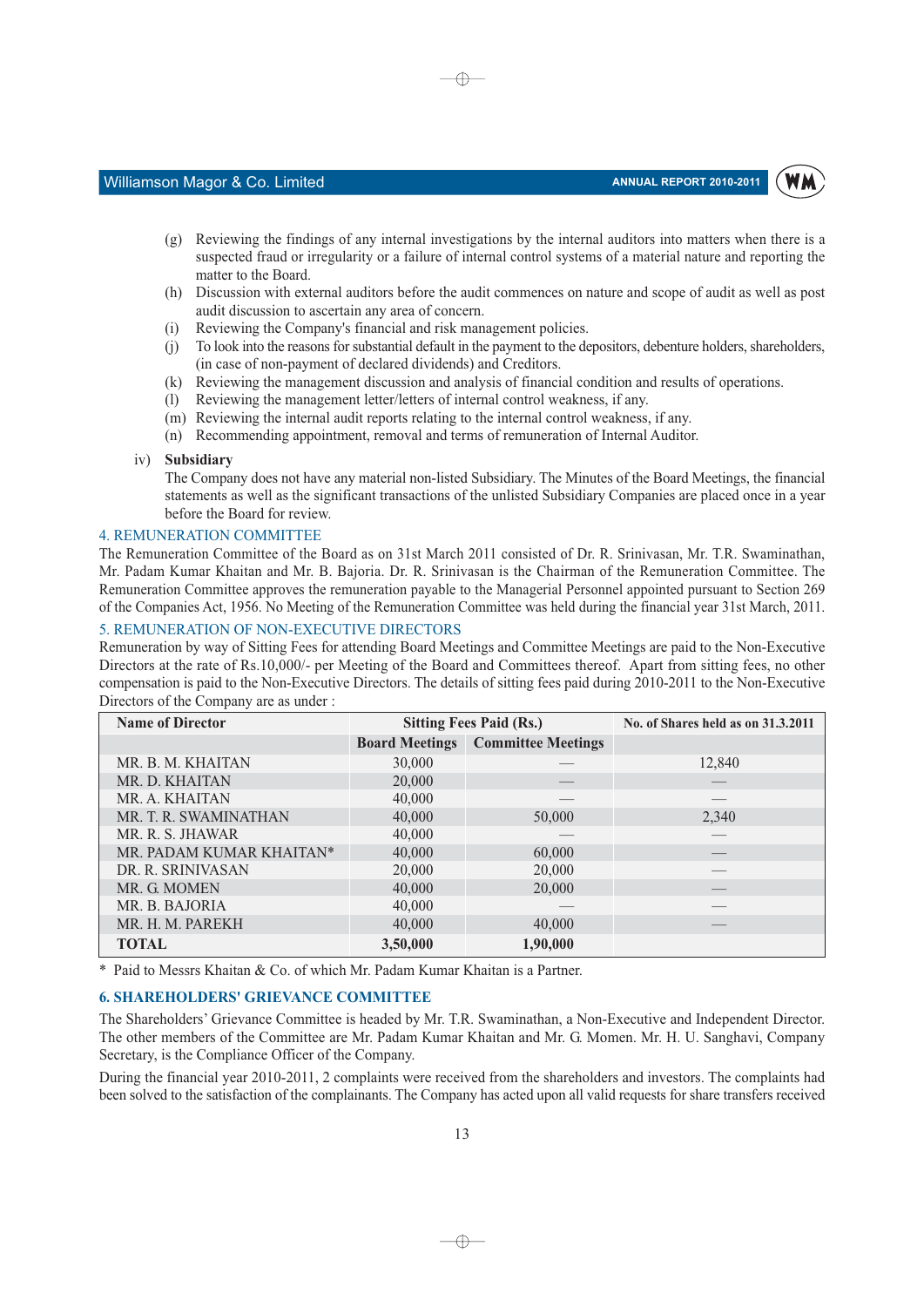

#### Williamson Magor & Co. Limited

during 2010-2011 and no such transfer is pending. All requests for dematerialization and rematerialisation of shares during the aforesaid period were confirmed/rejected into the NSDL/CDSL system.

⊕

Two Meetings of the Shareholders' Grievance Committee were held during the financial year ended 31st March 2011 and the attendance of the Members is as follows :

| Name of Member of the             | Whether attended the Meetings held on |
|-----------------------------------|---------------------------------------|
| Shareholders' Grievance Committee | 31.03.2011<br>30.09.2010              |
| MR. T.R. SWAMINATHAN              | <b>YES</b><br>NO.                     |
| MR. PADAM KUMAR KHAITAN           | YES.<br><b>YES</b>                    |
| MR. G. MOMEN                      | YFS<br>YFS                            |

#### 7. **GENERAL BODY MEETINGS**

Location and time of last three Annual General Meetings held are as under : a)

| <b>Financial Year</b> | Date       | <b>Time</b> | <b>Venue</b>                                                                                               |
|-----------------------|------------|-------------|------------------------------------------------------------------------------------------------------------|
| 31.03.2008            | 25.08.2008 | 10.30 A.M.  | Williamson Magor Hall of The Bengal<br>Chamber of Commerce & Industry.<br>6, N. S. Road, Kolkata - 700 001 |
| 31.03.2009            | 28.08.2009 | 11.00 A.M.  | Williamson Magor Hall of The Bengal<br>Chamber of Commerce & Industry.<br>6, N. S. Road, Kolkata - 700 001 |
| 31.03.2010            | 29.09.2010 | 10.30 A.M.  | Williamson Magor Hall of The Bengal<br>Chamber of Commerce & Industry.<br>6, N. S. Road, Kolkata - 700 001 |

No Special Resolution was passed in the last three Annual General Meetings.

No Special Resolution was required to be put through postal ballot in the last three years.  $h)$ 

#### 8. **DISCLOSURES**

- i) There have been no materially significant related party transactions between the Company and its key management personnel or their relatives, subsidiaries and associates except for those disclosed in Note No.11 of Schedule XVI to the Accounts in the Annual Report.
- ii) There has not been any non-compliance, penalties or strictures imposed on the Company by the Stock Exchanges, SEBI or any other statutory authority, on any matter relating to the capital markets during the last 3 years.
- iii) Presently, the Company does not have a whistle blower policy.
- iv) All the mandatory requirements have been appropriately complied with and the non-mandatory requirements have been dealt with at the end of this report.

#### 9. **MEANS OF COMMUNICATION**

- i) The Half-yearly results are published in the newspapers in terms of Clause 41 of the Listing Agreement and not sent to the Shareholders.
- ii) The Quarterly results, Half-yearly results and Annual Audited results are published in the Business Standard and Aajkal (Vernacular).
- iii) The Company displays the financial results and certain other information on its web site: www.wmtea.com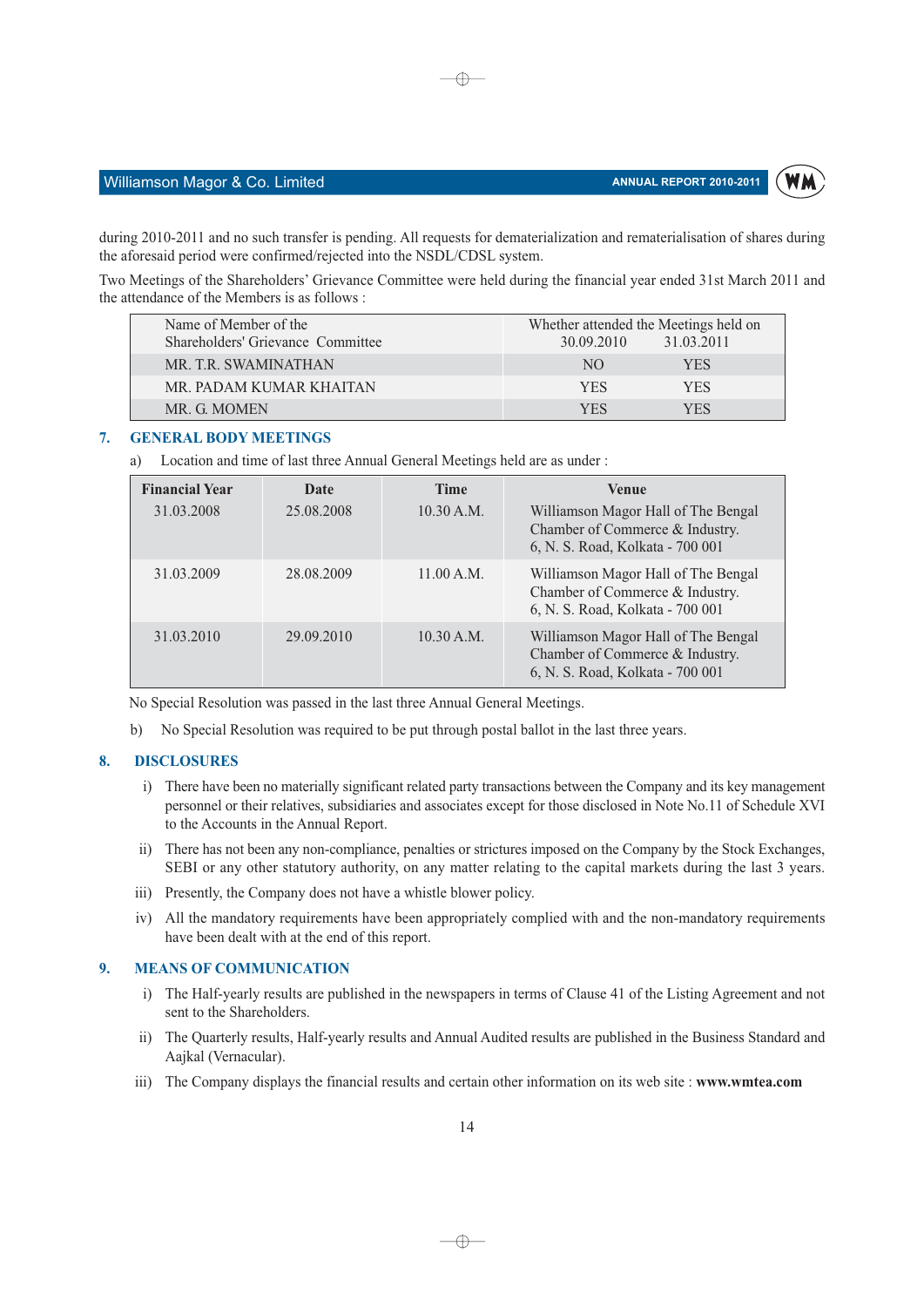

- iv) The Company is complying with EDIFAR requirements as directed by SEBI. The Shareholders can view the
- v) Management Discussion and Analysis Report has been annexed to and forms part of the Report of the Directors to the Shareholders.

various information/statements uploaded by the Company by logging on to the web site : www.sebiedifar.nic.in

 $\oplus$ 

#### **10. SHAREHOLDERS' GENERAL INFORMATION**

#### i) Annual General Meeting 2010-2011

Williamson Magor & Co. Limited

| Date and Time | 29th September 2011 at $11.00$ a.m.                                                                                               |
|---------------|-----------------------------------------------------------------------------------------------------------------------------------|
| Venue         | Williamson Magor Hall, The Bengal Chamber of Commerce and Industry,<br>'Royal Exchange', 6, Netaji Subhas Road, Kolkata - 700 001 |

ii) Financial Year : 1st April to 31st March.

#### iii) **Financial Calendar:**

| Annual Results of previous year (audited)               | Mid August 2011               |
|---------------------------------------------------------|-------------------------------|
| First Quarter Results (30th June)                       | Mid August 2011               |
| Annual General Meeting                                  | : Last week of September 2011 |
| Second Quarter Results (30th September)                 | : Mid November 2011           |
| Third Quarter Results (31st December)                   | : Mid February 2012           |
| Financial Reporting for the year ending 31st March 2012 | End May 2012                  |

#### $iv)$ **Dates of Book Closure**

The Share Transfer Books and Register of Members of the Company will remain closed from 21st September 2011 to 29th September 2011 (both days inclusive).

#### $\mathbf{v})$ **Dividend**

The Board of Directors of the Company has not recommended any dividend for the year ended 31st March, 2011.

#### $\mathbf{v}$ i) **Listing on Stock Exchange and Stock Code**

The Company's Shares are listed on the following Stock Exchanges and the Annual Listing Fee for the year 2011-2012 has been paid to each of them:

| Name of the Stock Exchange                      | <b>Stock Code No.</b> |
|-------------------------------------------------|-----------------------|
| Bombay Stock Exchange Limited                   | 519224                |
| National Stock Exchange of India Limited        | WILLAMAGOR EO         |
| The Gauhati Stock Exchange Limited              | L/558                 |
| The Calcutta Stock Exchange Association Limited | 33013                 |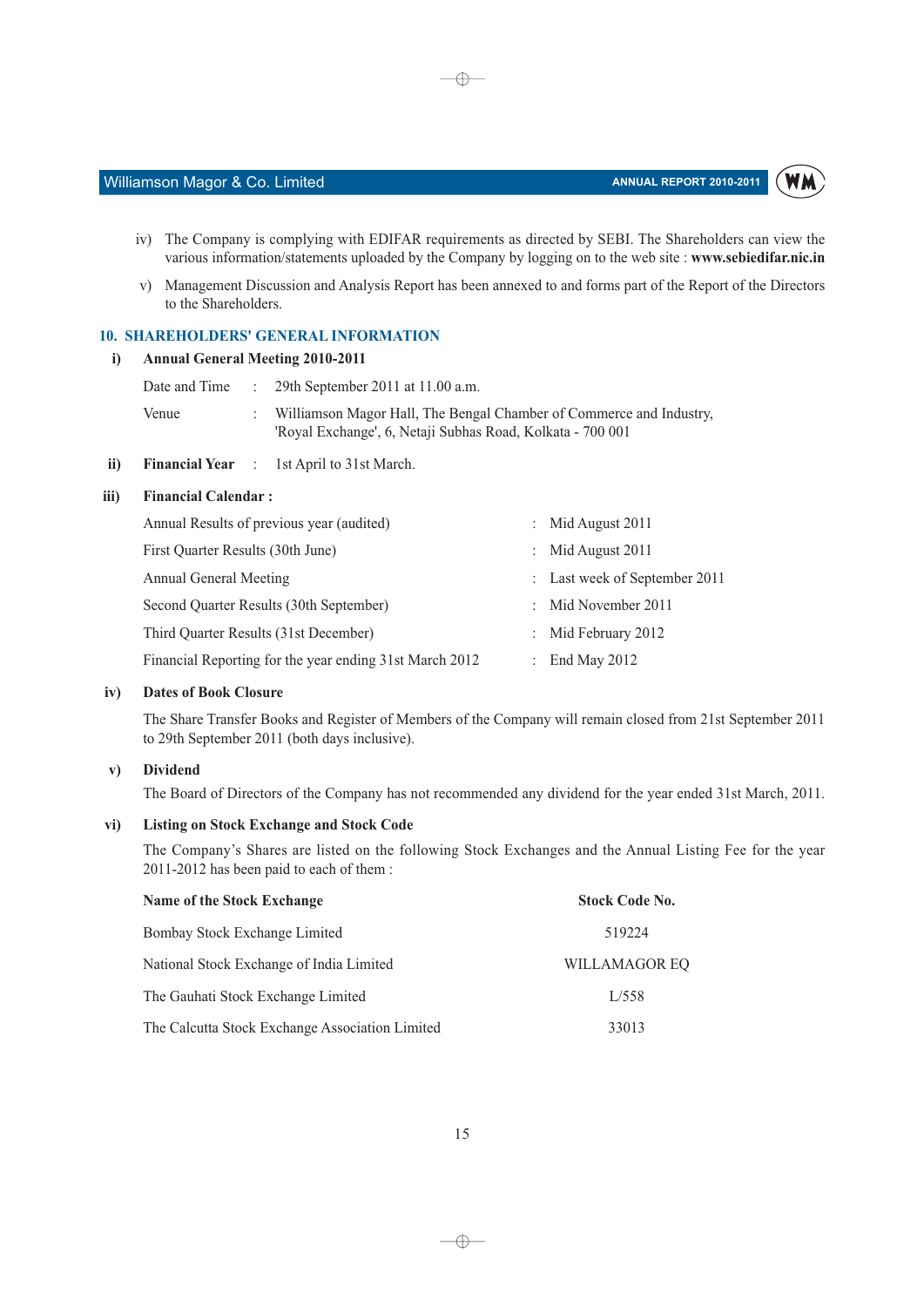

#### vii) Stock Price Data:

|                  | <b>BOMBAY STOCK EXCHANGE LTD.</b> |            |                                     | NATIONAL STOCK EXCHANGE LTD. |                    |            |
|------------------|-----------------------------------|------------|-------------------------------------|------------------------------|--------------------|------------|
| <b>Month</b>     | <b>High</b><br>Rs.                | Low<br>Rs. | <b>Share Price</b><br>(closing) Rs. | <b>Sensex</b><br>(closing)   | <b>High</b><br>Rs. | Low<br>Rs. |
| April 2010       | 78.00                             | 55.75      | 75.55                               | 17558.71                     | 78.50              | 56.20      |
| May 2010         | 78.90                             | 56.60      | 60.15                               | 16944.63                     | 79.00              | 56.45      |
| June 2010        | 65.00                             | 56.25      | 60.65                               | 17700.90                     | 63.90              | 56.20      |
| <b>July 2010</b> | 66.25                             | 58.00      | 61.45                               | 17868.29                     | 64.00              | 58.10      |
| August 2010      | 67.00                             | 60.20      | 61.40                               | 17971.12                     | 68.00              | 60.00      |
| September 2010   | 69.90                             | 59.35      | 64.35                               | 20069.12                     | 70.00              | 60.45      |
| October 2010     | 77.50                             | 64.05      | 67.70                               | 20032.34                     | 78.00              | 65.65      |
| November 2010    | 83.50                             | 58.20      | 62.45                               | 19521.25                     | 84.00              | 56.35      |
| December 2010    | 72.00                             | 53.15      | 63.55                               | 20509.09                     | 69.40              | 52.05      |
| January 2011     | 66.00                             | 50.05      | 50.10                               | 18327.76                     | 64.65              | 50.05      |
| February 2011    | 52.80                             | 41.35      | 47.30                               | 17823.40                     | 54.40              | 42.00      |
| March 2011       | 56.00                             | 43.15      | 48.10                               | 19445.22                     | 56.60              | 43.30      |

 $\bigoplus$ 

viii) Performance in comparison to BSE Sensex :

Share Price Performance (April 2010 to March 2011) Share Price (Closing) Sensex (Closing)

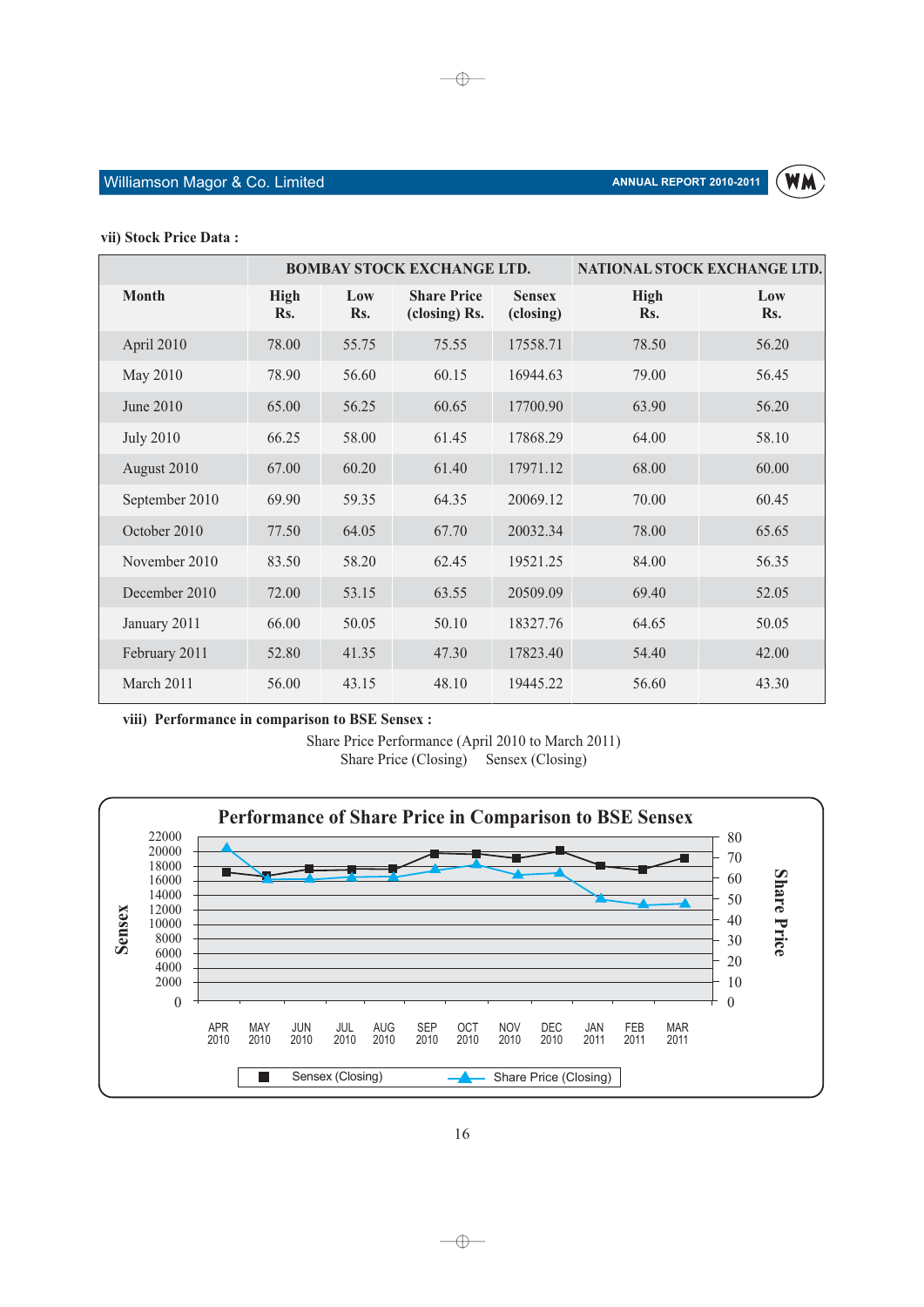#### ix) Share Transfer System

The requests for transfer of shares held in physical mode should be lodged at the office of the Company's Registrar & Share Transfer Agents, Maheshwari Datamatics Private Limited (Registered by SEBI), 6 Mangoe Lane, 2nd Floor, Surendra Mohan Ghosh Sarani, Kolkata 700001 or at the registered office of the Company. The Board of Directors has unanimously delegated the powers of share transfer, transmission, issue of duplicate share certificates, sub-division and consolidation to a Share Transfer Committee comprising Messrs. B.M. Khaitan, D. Khaitan, T.R. Swaminathan and R.S. Jhawar in order to expedite transfer, transmission etc. in the physical form. The Committee generally meets once in every fortnight for approving Share Transfers and for other related activities. Share Transfers are registered and returned in the normal course within an average period of 20 days, if the transfer documents are found technically in order and complete in all respects.

 $x(a)$ Categories of Shareholders as on 31st March, 2011

| Sr.<br>No.     | Category                                                | No. of<br><b>Shareholders</b> | No. of<br><b>Shares</b> held | Percentage<br>of holding |
|----------------|---------------------------------------------------------|-------------------------------|------------------------------|--------------------------|
|                | Promoters                                               | 5                             | 6779203                      | 61.87                    |
| $\overline{2}$ | Mutual Funds / UTI                                      |                               |                              |                          |
| 3              | Financial Institutions / Insurance<br>Companies / Banks | 5                             | 416400                       | 03.80                    |
| $\overline{4}$ | Central / State Government(s)                           |                               | 63                           |                          |
| 5              | <b>FIIs</b>                                             |                               |                              |                          |
| 6              | <b>Bodies Corporate</b>                                 | 251                           | 475974                       | 04.35                    |
| 7              | NRIs / OCBs                                             | 46                            | 99725                        | 00.91                    |
| 8              | Resident Individuals                                    | 7141                          | 3183226                      | 29.05                    |
| 9              | <b>Clearing Member</b>                                  | 14                            | 1769                         | 00.02                    |
|                | <b>Total</b>                                            | 7463                          | 10956360                     | 100.00                   |

#### Distribution of Shareholding as on 31st March, 2011  $x(b)$

| Size of holding | No. of holders | Percentage | <b>No. of Shares</b> | Percentage |
|-----------------|----------------|------------|----------------------|------------|
| 1 to $500$      | 6530           | 87.50      | 578537               | 05.28      |
| 501 to 1000     | 435            | 05.83      | 354448               | 03.23      |
| 1001 to 2000    | 252            | 03.38      | 365436               | 03.34      |
| 2001 to 3000    | 77             | 01.03      | 199506               | 01.82      |
| 3001 to 4000    | 45             | 00.60      | 160639               | 01.47      |
| 4001 to 5000    | 35             | 00.47      | 165172               | 01.51      |
| 5001 to 10000   | 46             | 00.61      | 335689               | 03.06      |
| 10001 and above | 43             | 00.58      | 8796933              | 80.29      |
| <b>Total</b>    | 7463           | 100.00     | 10956360             | 100.00     |

As on 31st March, 2011, 95.60% of the Company's total shares representing 10474430 Shares were held in the dematerialized form and the balance 4.40% representing 481930 Shares were in the physical form.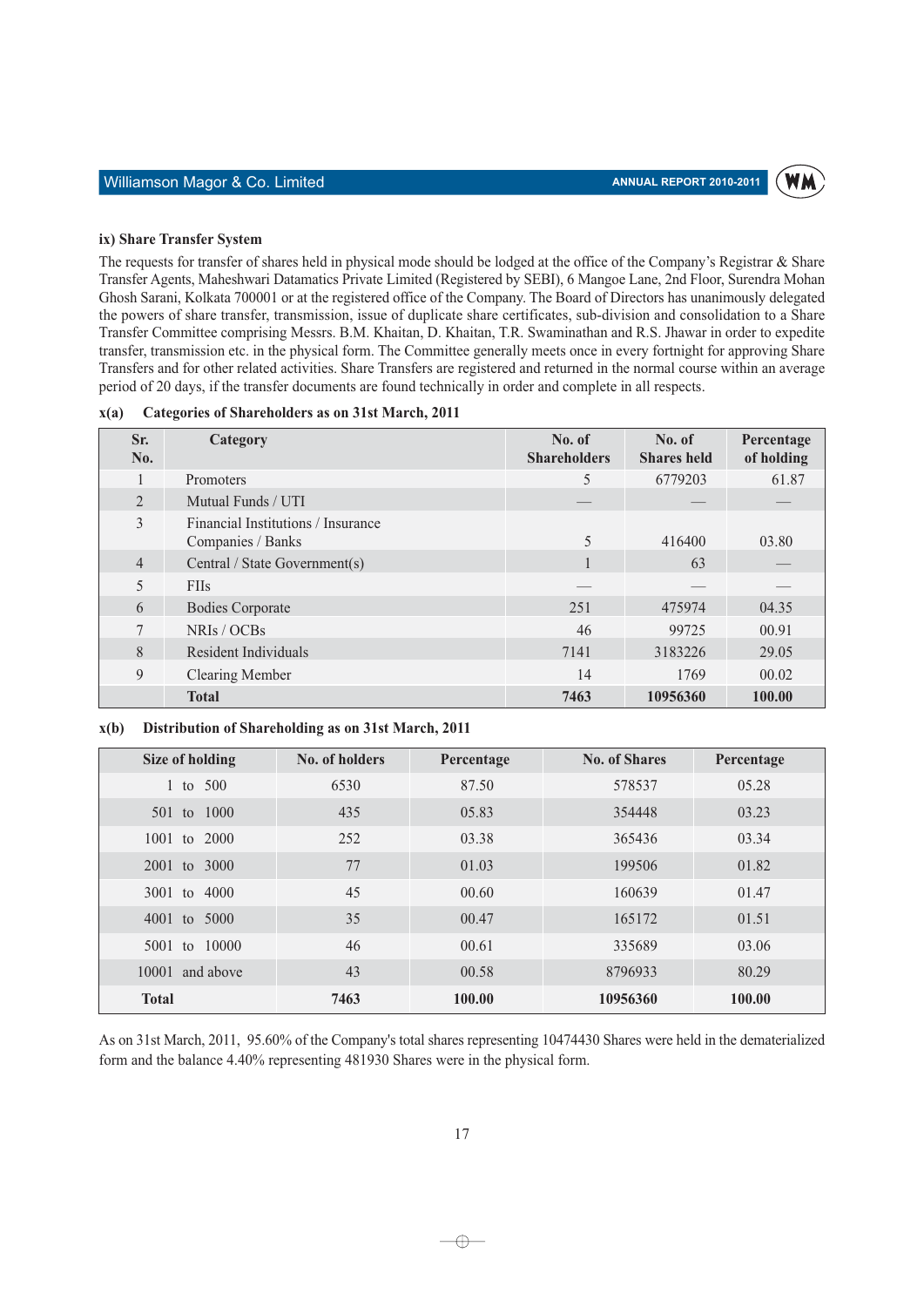

#### Williamson Magor & Co. Limited

#### xi) Dematerialisation of Shares and liquidity

The Shares of the Company are compulsorily traded in dematerialised form under depository systems of both the National Securities Depository Ltd. (NSDL) and the Central Depository Services (India) Ltd. (CDSL). Requests for dematerialization of shares are processed and confirmation is given to the respective Depositories Code No. allotted by NSDL & CDSL. The ISIN for the Company's Shares in Demat Form is INE 210A01017.

⊕

#### xii) Outstanding GDRs/ADRs/Warrants or any Convertible Instruments :

The Company has not issued any GDRs/ADRs/Warrants or any convertible instruments.

#### xiii) Plant Location:

The Company is not engaged in any manufacturing activity.

#### xiv) Insider Trading Regulation

The Code of Internal Procedure & Conduct as suggested under the SEBI (Prohibition of Insider Trading) Regulations, 1992 as amended by the Notification of 20th February, 2002 are in force since 26th July, 2002.

#### xv) CEO / CFO Certification

The Company is duly placing a certificate to the Board from the CEO/CFO in accordance with the provisions of Clause 49(V) of the Listing Agreement. The aforesaid certificate duly signed by the CEO/CFO in respect of the financial year ended 31st March, 2011 has been placed before the Board at the Meeting held on 24th June 2011.

#### xvi) Auditors' Certificate on Corporate Governance

As required under clause 49 of the Listing Agreement, the Auditors' Certificate on compliance of the corporate governance norms is attached.

#### xvii) Address for Correspondence :

Any assistance regarding Share transfers and transmission, change of address, non-receipt of share certificate/duplicate share certificate, demat and other matters and for Redressal of all share-related complaints and grievances, the Members are requested to please write to or contact the Registrar & Share Transfer Agents or the Share Department of the Company for all their queries or any other matters relating to their shareholding in the Company at the addresses given below:

#### i) The Company's Registered Office is situated at:

'Four Mangoe Lane', Surendra Mohan Ghosh Sarani, Kolkata-700 001. TEL: 033-2210-1221, 033-2243-5391, 033-2248-9434, 033-2248-9435 FAX: 91-33-2248-3683, 91-33-2248-8114 E-mail: administrator@wmg.co.in

#### $\mathbf{ii}$ **Appointment of Common Agency for Share Registry Work:**

In accordance with the SEBI directive vide Circular Nos.D&CC/FITTC/CIR-15/2002 dated 27th December, 2002 and D&CC/FITTC/CIR-18/2003 dated 12th February 2003, Messrs. Maheshwari Datamatics Private Limited, a SEBI registered Registrar & Share Transfer Agent is handling all the work related to Share Registry of the Company for both physical and electronic mode at their Registered Office at :-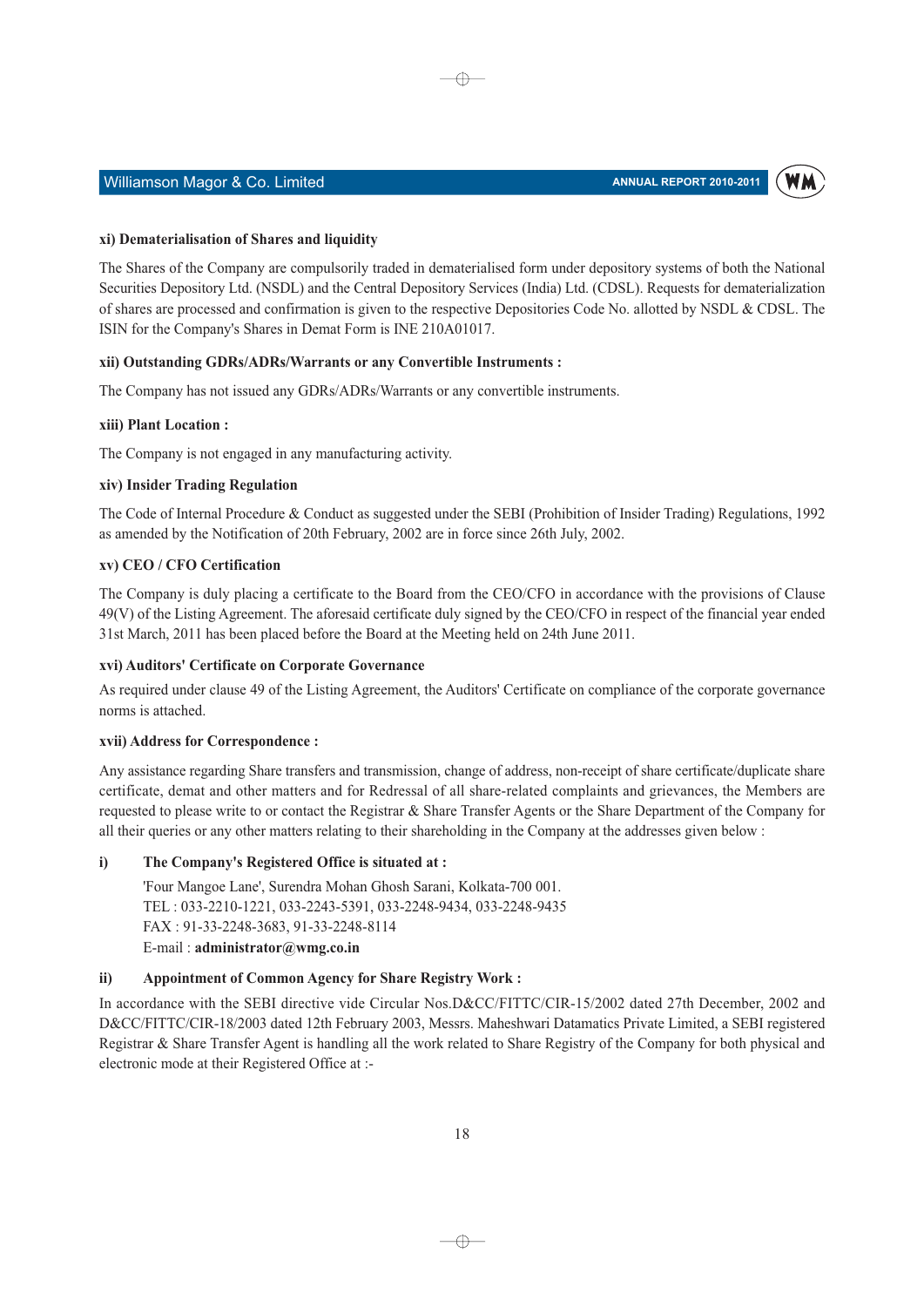

# Williamson Magor & Co. Limited

#### **MAHESHWARI DATAMATICS PVT. LTD.**

6, Mangoe Lane, 2nd Floor, Surendra Mohan Ghosh Sarani, Kolkata - 700 001 Tel: (033) 2243-5809, 2243-5029, 2248-2248 Fax: (033) 2248-4787 E-mail Id: mdpl@cal.vsnl.net.in

In case of any difficulty, the Compliance Officer at the Registered Office of the Company may be contacted.

#### Special E-mail ID : investors  $relation@wmg.co.in$

#### **Compliance of Non-Mandatory Requirements:**

#### i) Chairman of the Board:

During the year under review, no expenses were incurred in connection with the office of the Chairman.

⊕

#### ii) Remuneration Committee :

The Company has Remuneration Committee comprising Dr. R. Srinivasan, Mr. T. R. Swaminathan, Mr. Padam Kumar Khaitan and Mr. Bharat Bajoria as stated in item no. 4 above.

#### iii) Shareholder Rights:

Half-yearly results including summary of the significant events are presently not being sent to the Shareholders of the Company.

#### iv) Audit Qualification:

The Company endeavours to present unqualified financial statements. There are no audit qualifications in the financial statements of the Company for the year under reference.

#### v) Training of Board Members:

There was no Directors' Training Programme during the year under review.

#### vi) Mechanism for evaluating Non-Executive Board Members:

There is no mechanism for evaluating Non-Executive Board Members at present. All the Non-Executive Board Members are having requisite qualification and expertise in their respective functional areas.

#### vii) Whistle Blower Policy:

There is no Whistle Blower Policy at present as stated in item No. 8(iii) above

30th August, 2011 Kolkata

For and on behalf of the Board A. KHAITAN  $-$  Director T.R. SWAMINATHAN - Director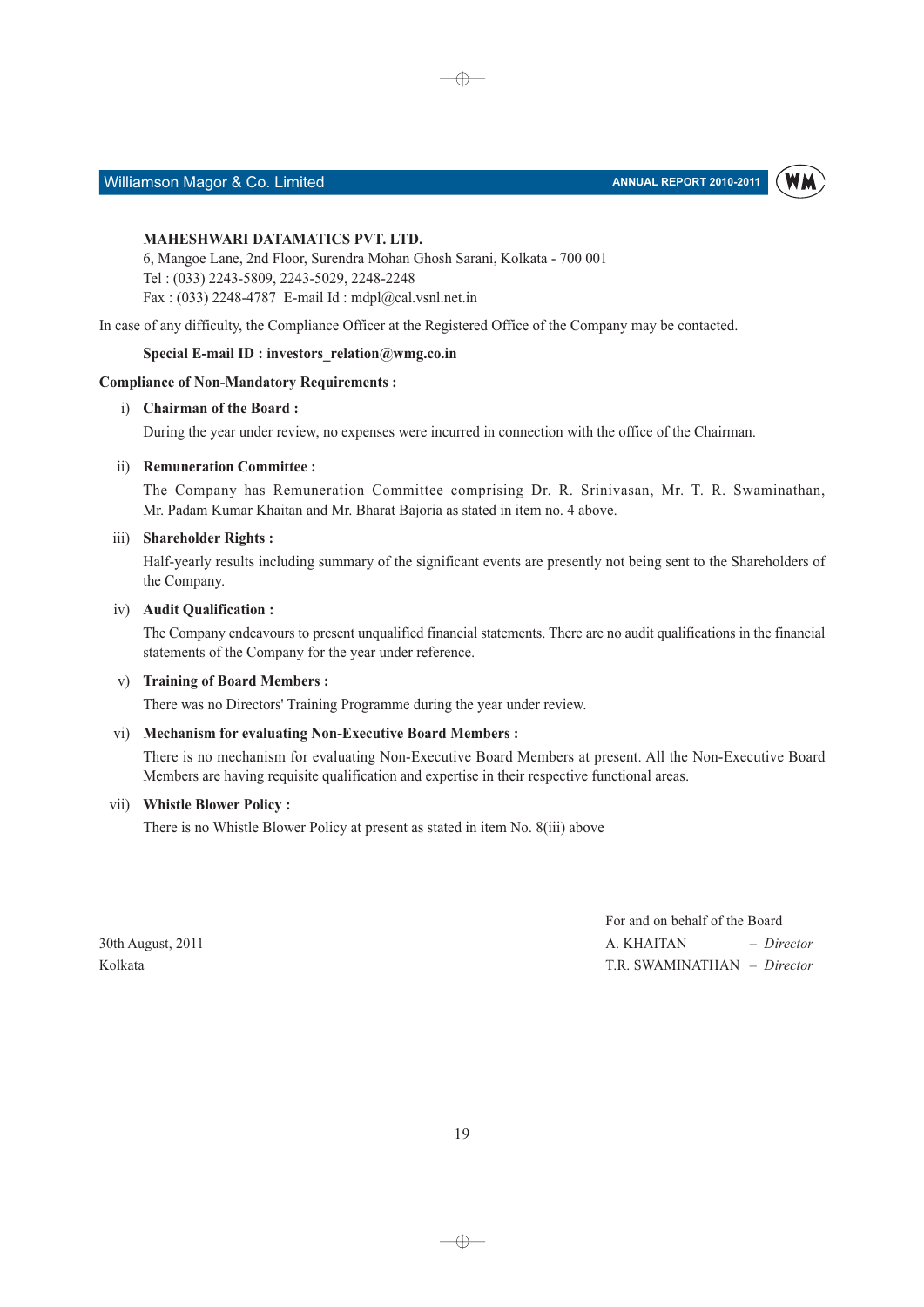#### Williamson Magor & Co. Limited

# CERTIFICATE OF COMPLIANCE OF THE CODE OF CONDUCT OF THE COMPANY

 $\rightarrow$ 

The Company has duly adopted a Code of Conduct at the meeting of the Board of Directors held on 31st October, 2005. After adoption of the Code of Conduct, the same was circulated to all the Board Members and Senior Management Personnel for Compliance. The Code of Conduct has been posted on the website of the Company. The Company has since received declarations from all the Board Members and Senior Management Personnel affirming compliance of the Code of Conduct of the Company in respect of the financial year ended 31st March, 2011.

Kolkata, 30th August 2011

T. R. SWAMINATHAN Director

 $-\bigoplus$ 

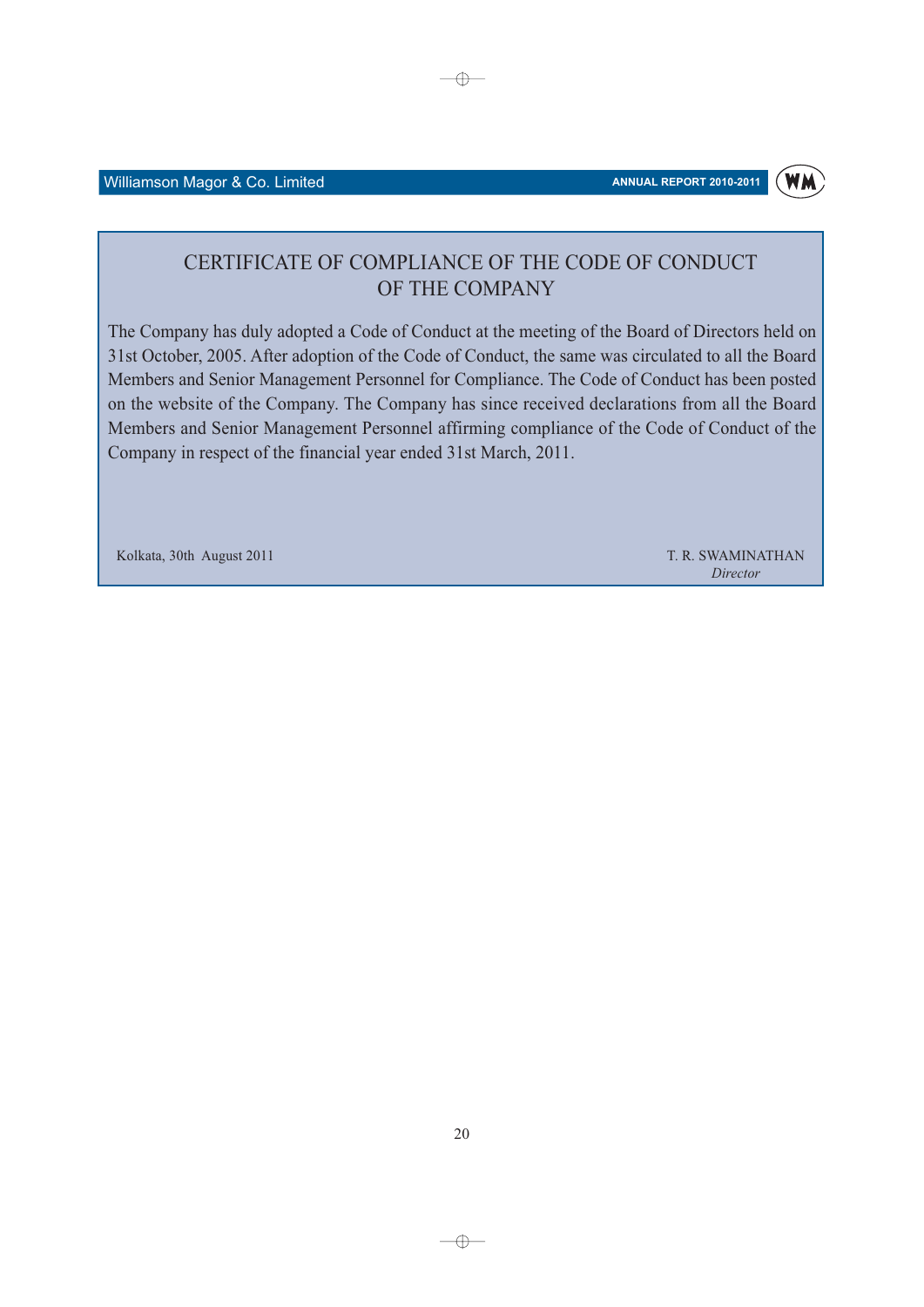

# **AUDITORS' CERTIFICATE REGARDING COMPLIANCE OF CONDITIONS OF CORPORATE GOVERNANCE**

 $\oplus$ 

#### To the Members of Williamson Magor & Co. Limited

We have examined the compliance of conditions of Corporate Governance by Williamson Magor & Co. Limited, for the year ended 31st March, 2011, as stipulated in Clause 49 of the Listing Agreements of the said Company with stock exchanges in India.

The compliance of conditions of Corporate Governance is the responsibility of the Company's management. Our examination was carried out in accordance with the Guidance Note on Certification of Corporate Governance (as stipulated in Clause 49 of the Listing Agreement), issued by the Institute of Chartered Accountants of India and was limited to procedures and implementation thereof, adopted by the Company for ensuring the compliance of the conditions of Corporate Governance. It is neither an audit nor an expression of opinion on the financial statements of the Company.

We certify that the Company has complied with the conditions of Corporate Governance as stipulated in the above mentioned Listing Agreements.

We state that such compliance is neither an assurance as to the future viability of the Company nor the efficiency or effectiveness with which the management has conducted the affairs of the Company.

> For LOVELOCK & LEWES Firm Registration No - 301056E Chartered Accountants

PARTHA MITRA Partner Membership No. 50553

30th August, 2011 Kolkata

 $21$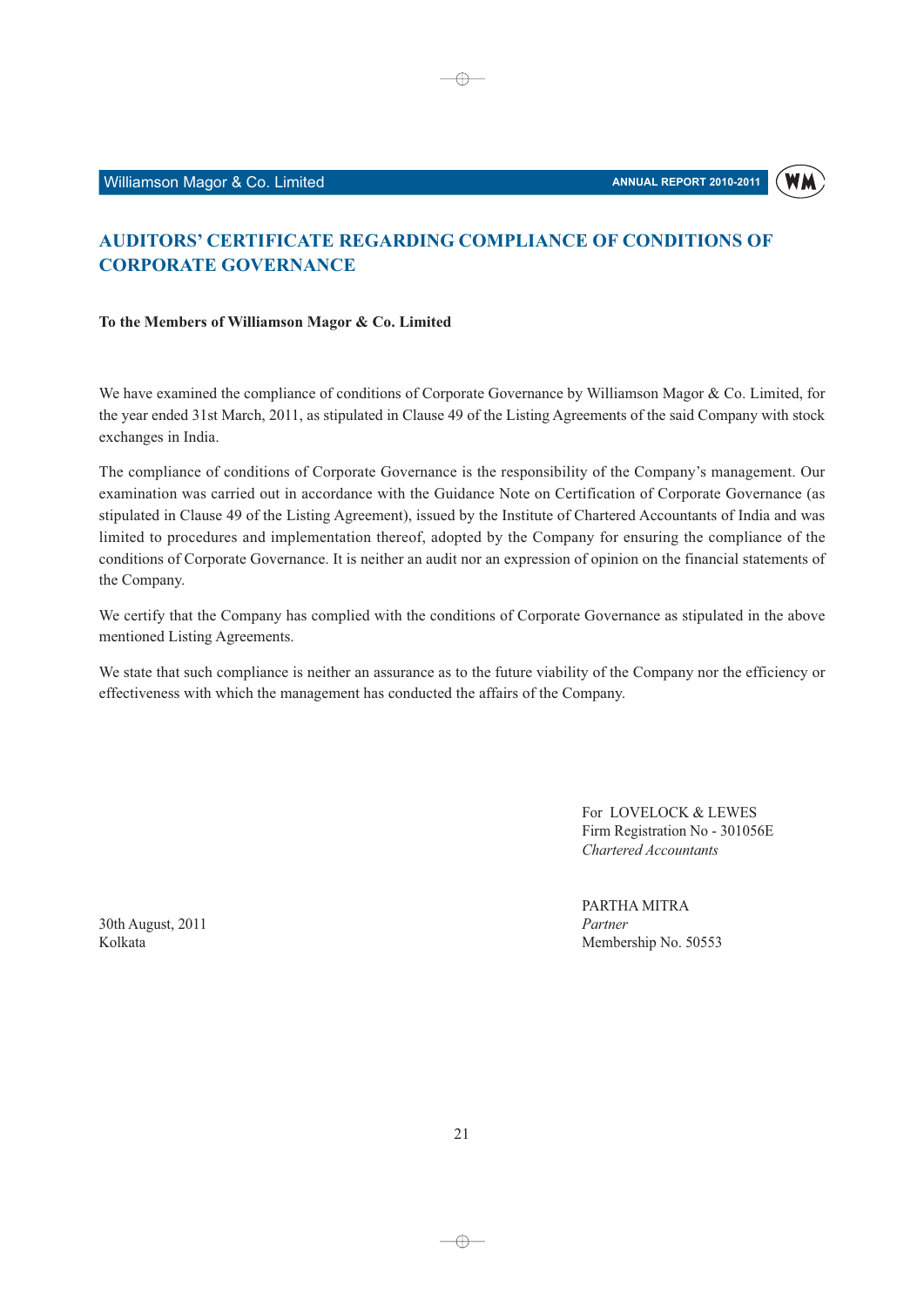

#### **AUDITORS' REPORT** TO THE MEMBERS OF WILLIAMSON MAGOR & CO. LIMITED

1. We have audited the attached Balance Sheet of Williamson Magor & Co. Limited (the "Company") as at 31st March, 2011 and the related Profit and Loss Account and Cash Flow Statement for the year ended on that date annexed thereto, which we have signed under reference to this report. These financial statements are the responsibility of the Company's Management. Our responsibility is to express an opinion on these financial statements based on our audit.

⊕

- 2. We have conducted our audit in accordance with the auditing standards generally accepted in India. Those Standards require that we plan and perform the audit to obtain reasonable assurance about whether the financial statements are free of material misstatement. An audit includes examining, on a test basis, evidence supporting the amounts and disclosures in the financial statements. An audit also includes assessing the accounting principles used and significant estimates made by Management, as well as evaluating the overall financial statement presentation. We believe that our audit provides a reasonable basis for our opinion.
- 3. As required by the Companies (Auditors' Report) Order, 2003, as amended by the Companies (Auditors' Report) (Amendment) Order, 2004 (together the "Order"), issued by the Central Government of India in terms of sub-section (4A) of Section 227 of 'The Companies Act, 1956' of India (the 'Act') and on the basis of such checks of the books and records of the Company as we considered appropriate and according to the information and explanations given to us, we give in the Annexure a statement on the matters specified in paragraphs 4 and 5 of the Order.
- $4.$ Further to our comments in the Annexure referred to in paragraph 3 above, we report that :
	- (a) We have obtained all the information and explanations which, to the best of our knowledge and belief, were necessary for the purposes of our audit;
	- (b) In our opinion, proper books of account as required by law have been kept by the Company so far as appears from our examination of those books;
	- (c) The Balance Sheet, Profit and Loss Account and Cash Flow Statement dealt with by this report are in agreement with the books of account:
	- (d) In our opinion, the Balance Sheet, Profit and Loss Account and Cash Flow Statement dealt with by this report comply with the accounting standards referred to in Sub-Section (3C) of Section 211 of the Act;
	- (e) On the basis of written representations received from the directors, as on 31st March, 2011 and taken on record by the Board of Directors, none of the directors is disqualified as on 31st March, 2011 from being appointed as a director in terms of clause (g) of sub-section  $(1)$  of Section 274 of the Act;
	- (f) In our opinion and to the best of our information and according to the explanations given to us, the said financial statements together with the notes thereon and attached thereto give, in the prescribed manner, the information required by the Act, and give a true and fair view in conformity with the accounting principles generally accepted in India:
		- $(i)$ in the case of the Balance Sheet, of the state of affairs of the Company as at 31st March, 2011;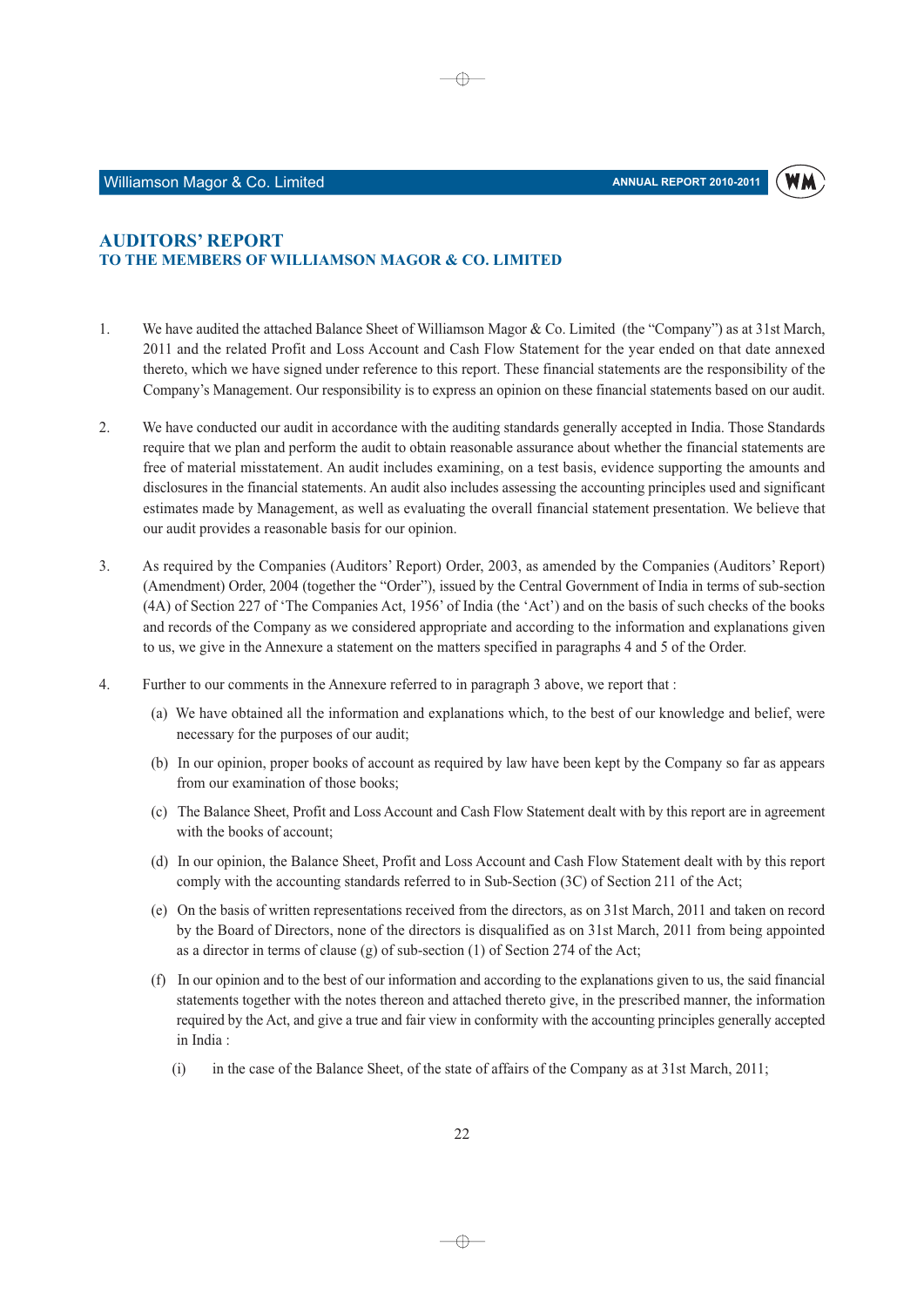WM

- in the case of the Profit and Loss Account, of the Profit for the year ended on that date; and
- $(iii)$ in the case of the Cash Flow Statement, of the cash flows for the year ended on that date.

⊕

For LOVELOCK & LEWES Firm Registration No.301056E Chartered Accountants

PARTHA MITRA Partner Membership No. 50553

Kolkata, 24th June, 2011

 $(ii)$ 

#### **Annexure to the Auditors' Report**

Williamson Magor & Co. Limited

[Referred to in paragraph 3 of the Auditors' Report of even date to the members of Williamson Magor & Co. Limited on the financial statements for the year ended 31st March, 2011]

- The Company is maintaining proper records showing full particulars, including quantitative details and situation of  $\mathbf{1}$ .  $(a)$ fixed assets.
	- The fixed assets of the Company have been physically verified by the Management during the year and no material  $(b)$ discrepancies between the book records and the physical inventory have been noticed. In our opinion, the frequency of verification is reasonable.
	- $(c)$ In our opinion and according to the information and explanations given to us, a substantial part of fixed assets has not been disposed of by the Company during the year.
- The Company has granted unsecured loan to two companies covered in the register maintained under Section 301 of  $\mathcal{L}$  $(a)$ the Act. The maximum amount involved during the year and the year-end balance of such loans aggregate to Rs. 79,00 lakhs and Rs.36,25 lakhs respectively.
	- $(h)$ In our opinion, the rate of interest and other terms and conditions of such loans are not prima facie prejudicial to the interest of the Company.
	- $(c)$ In respect of the aforesaid loans, the party is repaying the principal amount as stipulated and is also regular in payment of interest. The payment terms are in accordance with the demand / call loan policy framed by the Company under Clause 6A of the NBFCs Prudential Norms (RBI Directions), 1998 issued by the Reserve Bank of India.
	- In respect of the aforesaid loan, there is no overdue amount.  $(d)$
	- $(e)$ The Company had taken unsecured loans, from two companies covered in the register maintained under Section 301 of the Act. The maximum amount involved during the year and the year-end balance of such loans aggregates to Rs. 30,50 lakhs and Rs.2,50 lakhs respectively.
	- $(f)$ In our opinion, the rate of interest and other terms and conditions of such loan are not prima facie prejudicial to the interest of the Company.
	- In respect of the aforesaid loan, the Company is regular in repaying the principal amount as stipulated and is also regular  $(g)$ in payment of interest.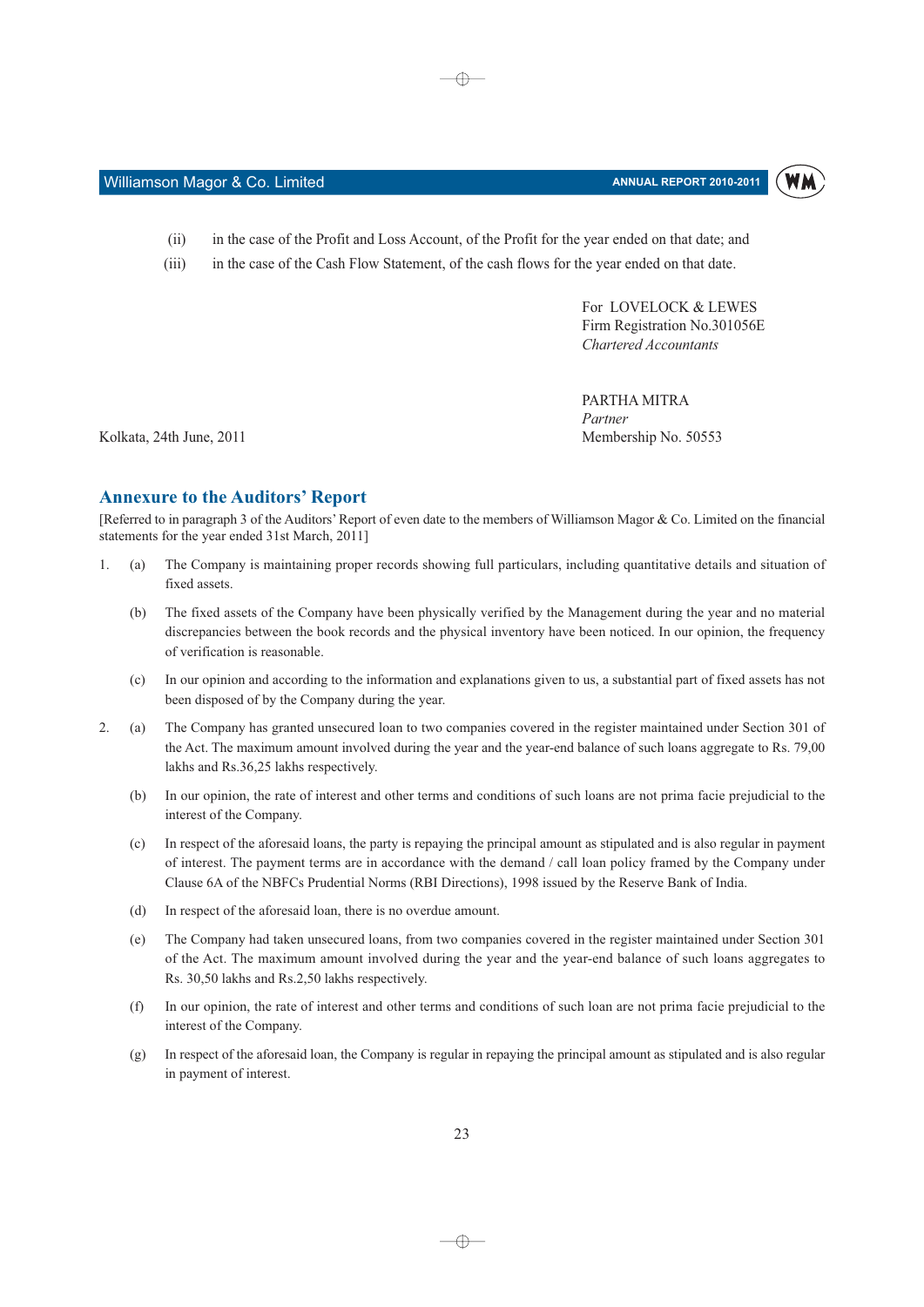WM

- Williamson Magor & Co. Limited
- In our opinion and according to the information and explanations given to us, there is an adequate internal control system 3. commensurate with the size of the Company and the nature of its business for the purchase of fixed assets and for the sale of services. Further, on the basis of our examination of the books and records of the Company, and according to the information and explanations given to us, we have neither come across nor have been informed of any continuing failure to correct major weaknesses in the aforesaid internal control system.

⊕

- $\mathbf{A}$ According to the information and explanations given to us, there have been no contracts or arrangements referred to in Section 301 of the Act during the year to be entered in the register required to be maintained under that Section. Accordingly, the question of commenting on transactions made in pursuance of such contracts or arrangements does not arise.
- 5. The Company has not accepted any deposits from the public within the meaning of Sections 58A and 58AA of the Act and the rules framed there under.
- In our opinion, the Company has an internal audit system commensurate with its size and nature of its business. 6.
- 7. (a) According to the information and explanations given to us and the records of the Company examined by us, in our opinion, the Company is generally regular in depositing the undisputed statutory dues including provident fund, investor education and protection fund, employees' state insurance, income-tax, sales-tax, wealth-tax, service-tax, cess and other material statutory dues as applicable with the appropriate authorities.
	- (b) According to the information and explanations given to us and the records of the Company examined by us, the particulars of dues of interest on excise duty and service tax including interest and penalty thereon as at 31st March, 2011 which have not been deposited on account of a dispute, are as follows: -

| Name of the                 | Nature of dues                               | Amount                                 | Period to which the      | Forum where the                                                                                      |
|-----------------------------|----------------------------------------------|----------------------------------------|--------------------------|------------------------------------------------------------------------------------------------------|
| statute                     |                                              | (Rs. lakhs)                            | amount relates           | dispute is pending                                                                                   |
| Central Excise<br>Act, 1944 | Interest on Excise<br>Duty                   | 7.11                                   | 1987-88                  | Hon'ble High Court<br>of Chennai                                                                     |
| Finance Act,                | Service Tax, penalty                         | 83.01, penalty and                     | 2005-06, 2006-07,        | Commissioner of                                                                                      |
| 1994                        | and interest thereon                         | interest thereon                       | 2007-08, 2008-09         | Service Tax, Kolkata                                                                                 |
| Finance Act.<br>1994        | Service Tax, penalty<br>and interest thereon | 45.80, penalty and<br>interest thereon | $2004 - 05$ .<br>2005-06 | In the process of filling<br>appeal with the Central<br>Excise and Service Tax<br>Appellate Tribunal |

- 8. The Company has accumulated losses not exceeding fifty percent of its net worth as at 31st March, 2011 and it has not incurred cash losses in the financial year ended on that date but had incurred cash losses in the immediately preceding financial year.
- 9. According to the records of the Company examined by us and the information and explanation given to us, the Company has not defaulted in repayment of dues to any financial institution at the balance sheet date. The Company has neither any outstanding dues to any banks or debenture holders at the beginning of the year nor it has obtained any such loans during the year.
- 10. The Company has not granted any loans and advances on the basis of security by way of pledge of shares, debentures and other securities.
- 11. The provisions of any special statute applicable to chit fund / nidhi / mutual benefit fund/societies are not applicable to the Company.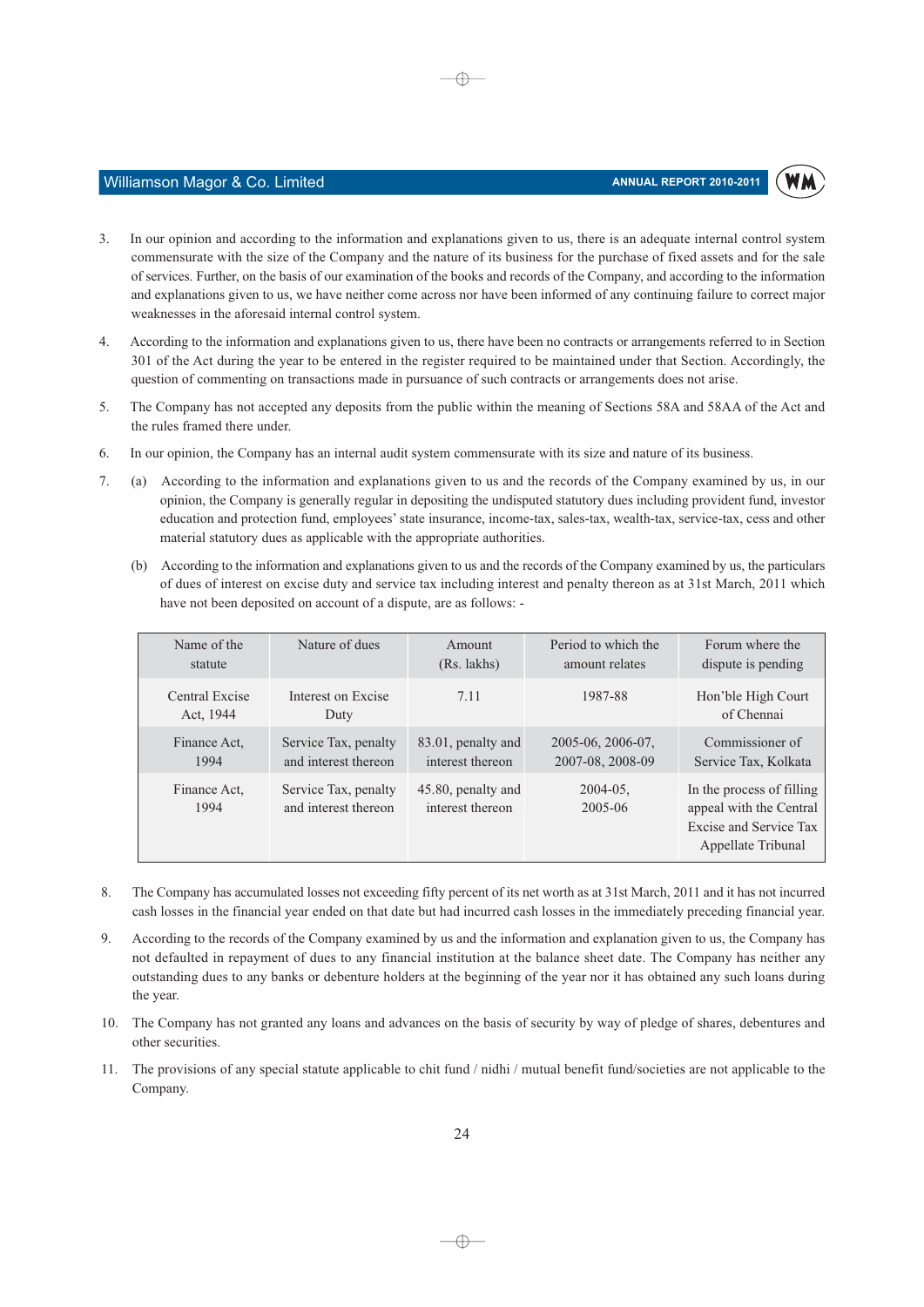

#### Williamson Magor & Co. Limited

- 12. In our opinion, the Company is not a dealer or trader in shares, securities, debentures and other investments.
- 13. In our opinion and according to the information and explanations given to us, the Company has not given any guarantee for loans taken by others from banks or financial institutions during the year.

⊕

- 14. In our opinion, and according to the information and explanations given to us, on an overall basis, the term loans have been applied for the purposes for which they were obtained.
- 15. On the basis of an overall examination of the balance sheet of the Company, in our opinion and according to the information and explanations given to us, there are no funds raised on a short-term basis which have been used for long-term investment.
- 16. The Company has not made any preferential allotment of shares to parties and companies covered in the register maintained under Section 301 of the Act during the year.
- 17. The Company has not issued any debentures during the year and no debentures are outstanding at the year end.
- 18. The Company has not raised any money by public issues during the year.
- 19. During the course of our examination of the books and records of the Company, carried out in accordance with the generally accepted auditing practices in India, and according to the information and explanations given to us, we have neither come across any instance of fraud on or by the Company, noticed or reported during the year, nor have we been informed of such case by the Management.
- 20. The other clauses, 2 and 8 of paragraph 4 of the Companies (Auditors' Report) Order 2003, as amended by the Companies (Auditors' Report) (Amendment) Order, 2004, are not applicable in the case of the Company for the year, since in our opinion there is no matter which arises to be reported in the aforesaid Order.

For LOVELOCK & LEWES Firm Registration No - 301056E Chartered Accountants

PARTHA MITRA Partner Membership No. 50553

Kolkata, 24th June, 2011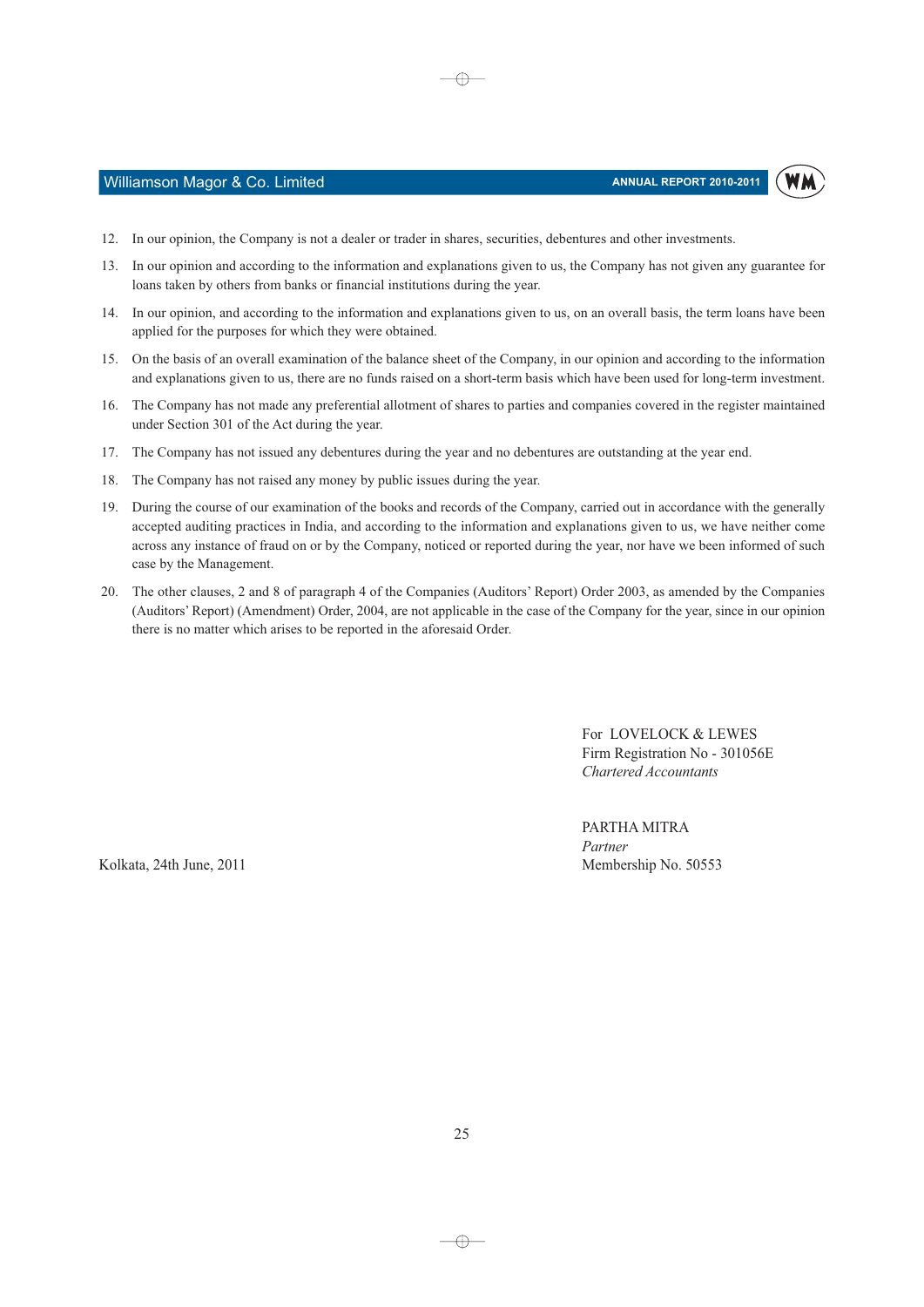

#### **BALANCE SHEET** AS AT 31ST MARCH 2011

|                                                 | Schedule     |            | 31st March, 2011 |            | 31st March, 2010 |
|-------------------------------------------------|--------------|------------|------------------|------------|------------------|
|                                                 | No.          | Rs. '000   | Rs.'000          | Rs.'000    | Rs.'000          |
| <b>I. SOURCES OF FUNDS</b>                      |              |            |                  |            |                  |
| <b>Shareholders' Funds</b>                      |              |            |                  |            |                  |
| Capital                                         | I            | 10,95,64   |                  | 10,95,64   |                  |
| Reserves & Surplus                              | $\mathbf{I}$ | 1,78,68,82 | 1,89,64,46       | 1,79,75,10 | 1,90,70,74       |
| <b>Loan Funds</b>                               | III          |            |                  |            |                  |
| <b>Secured Loans</b>                            |              | 66,83,29   |                  | 69,96,41   |                  |
| <b>Unsecured Loans</b>                          |              | 83,48,39   | 1,50,31,68       | 60,95,33   | 1,30,91,74       |
| <b>Total</b>                                    |              |            | 3,39,96,14       |            | 3,21,62,48       |
| <b>II. APPLICATION OF FUNDS</b>                 |              |            |                  |            |                  |
| <b>Fixed Assets</b>                             | IV           |            |                  |            |                  |
| Gross Block                                     |              | 90,11,08   |                  | 90,40,06   |                  |
| Less: Depreciation                              |              | 22,57,10   |                  | 21,48,68   |                  |
| <b>Net Block</b>                                |              |            | 67,53,98         |            | 68,91,38         |
| <b>Investments</b>                              | V            |            | 2,05,90,25       |            | 2,05,90,25       |
| <b>Current Assets, Loans and Advances</b>       |              |            |                  |            |                  |
| <b>Sundry Debtors</b>                           | <b>VI</b>    | 1,39,27    |                  | 1,16,61    |                  |
| <b>Other Current Assets</b>                     | <b>VII</b>   | 2,52,66    |                  | 5,23,46    |                  |
| <b>Cash and Bank Balances</b>                   | <b>VIII</b>  | 20,22,33   |                  | 13,65,82   |                  |
| Loans and Advances                              | IX           | 44,38,29   |                  | 29,07,69   |                  |
|                                                 |              | 68,52,55   |                  | 49,13,58   |                  |
| <b>Less: Current Liabilities and Provisions</b> | $\mathbf X$  |            |                  |            |                  |
| Liabilities                                     |              | 1,49,44    |                  | 1,82,06    |                  |
| Provisions                                      |              | 51,20      |                  | 50,67      |                  |
|                                                 |              | 2,00,64    |                  | 2,32,73    |                  |
| <b>Net Current Assets</b>                       |              |            | 66,51,91         |            | 46,80,85         |
| <b>Profit &amp; Loss Account Debit Balance</b>  |              | 28, 13, 14 |                  | 28,22,89   |                  |
| Less: General Reserve as per Contra             |              | 28, 13, 14 |                  | 28,22,89   |                  |
| <b>Total</b>                                    |              |            | 3,39,96,14       |            | 3,21,62,48       |
| <b>Significant Accounting Policies</b>          | XV           |            |                  |            |                  |
| <b>Notes on Accounts</b>                        | <b>XVI</b>   |            |                  |            |                  |

 $\bigoplus$ 

**Notes on Accounts** 

The Schedules referred to above form an integral part of the Balance Sheet. This is the Balance Sheet referred to in our Report of even date.

> For LOVELOCK & LEWES Firm Registration No.301056E Chartered Accountants PARTHA MITRA Partner Membership No. 50553

A. KHAITAN - Director R. S. JHAWAR - Director H. U. SANGHAVI - Secretary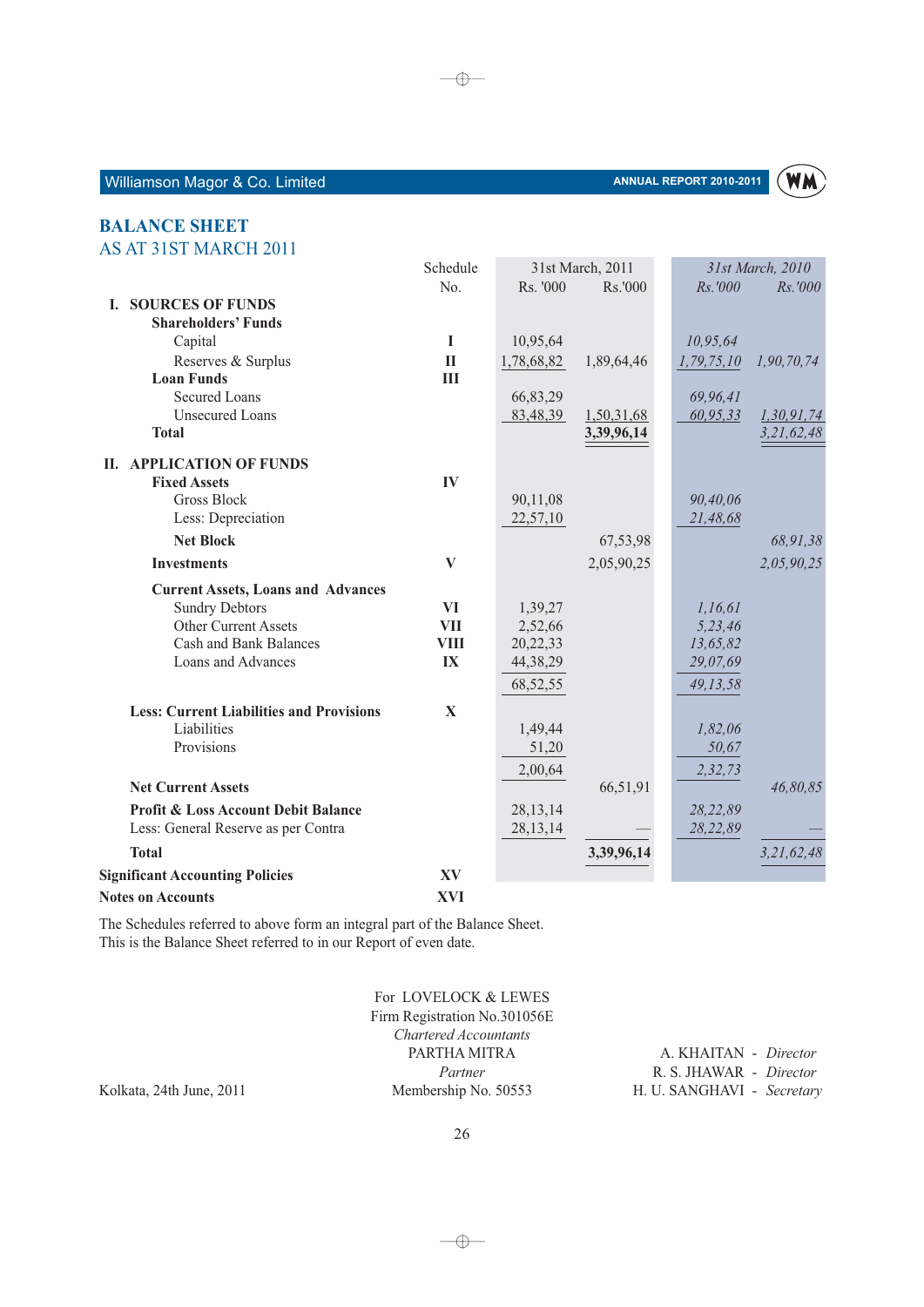A. KHAITAN - Director R. S. JHAWAR - Director H. U. SANGHAVI - Secretary

 $\rightarrow$ 

For LOVELOCK & LEWES Firm Registration No.301056E Chartered Accountants PARTHA MITRA

Partner

Membership No. 50553

# Williamson Magor & Co. Limited

**PROFIT & LOSS ACCOUNT** 

| FOR THE YEAR ENDED 31ST MARCH 2011         |             |                  |                  |  |  |
|--------------------------------------------|-------------|------------------|------------------|--|--|
|                                            | Schedule    | 31st March, 2011 | 31st March, 2010 |  |  |
|                                            | No.         | Rs.'000          | Rs.'000          |  |  |
| <b>INCOME</b>                              |             |                  |                  |  |  |
| Income from Operations                     | XI          | 25,11,58         | 26,91,81         |  |  |
| Other Income                               | XII         | 30,75            | 39,23            |  |  |
|                                            |             | 25,42,33         | 27,31,04         |  |  |
| <b>EXPENDITURE</b>                         |             |                  |                  |  |  |
| Expenses                                   | <b>XIII</b> | 4,73,65          | 8,58,58          |  |  |
| Interest                                   | XIV         | 20,37,73         | 21,82,61         |  |  |
| Depreciation                               |             | 18,52            | 21,59            |  |  |
|                                            |             | 25,29,90         | 30,62,78         |  |  |
| Profit / (Loss) before Taxation            |             | 12,43            | (3,31,74)        |  |  |
| Provision for Taxation:                    |             |                  |                  |  |  |
| <b>Current Tax</b>                         |             |                  |                  |  |  |
| Deferred Tax                               |             |                  |                  |  |  |
| Fringe Benefit Tax                         |             |                  |                  |  |  |
| - Current year                             |             |                  |                  |  |  |
| - Earlier years (net of write back)        |             | (25)             | 1,79             |  |  |
| Profit / (Loss) after Taxation             |             | 12,18            | (3,29,95)        |  |  |
| Less : Transferred to Statutory Reserve    |             | 2,43             |                  |  |  |
|                                            |             | 9,75             | (3, 29, 95)      |  |  |
| Balance brought forward from previous year |             | (28, 22, 89)     | (24, 92, 94)     |  |  |
| Balance carried forward                    |             | (28, 13, 14)     | (28, 22, 89)     |  |  |
| Basic and Diluted Earnings per share       |             | 0.11             | (3.01)           |  |  |
| <b>Significant Accounting Policies</b>     | XV          |                  |                  |  |  |
| <b>Notes on Accounts</b>                   | <b>XVI</b>  |                  |                  |  |  |

The Schedules referred to above form an integral part of the Profit & Loss Account. This is the Profit & Loss Account referred to in our Report of even date.

**WM**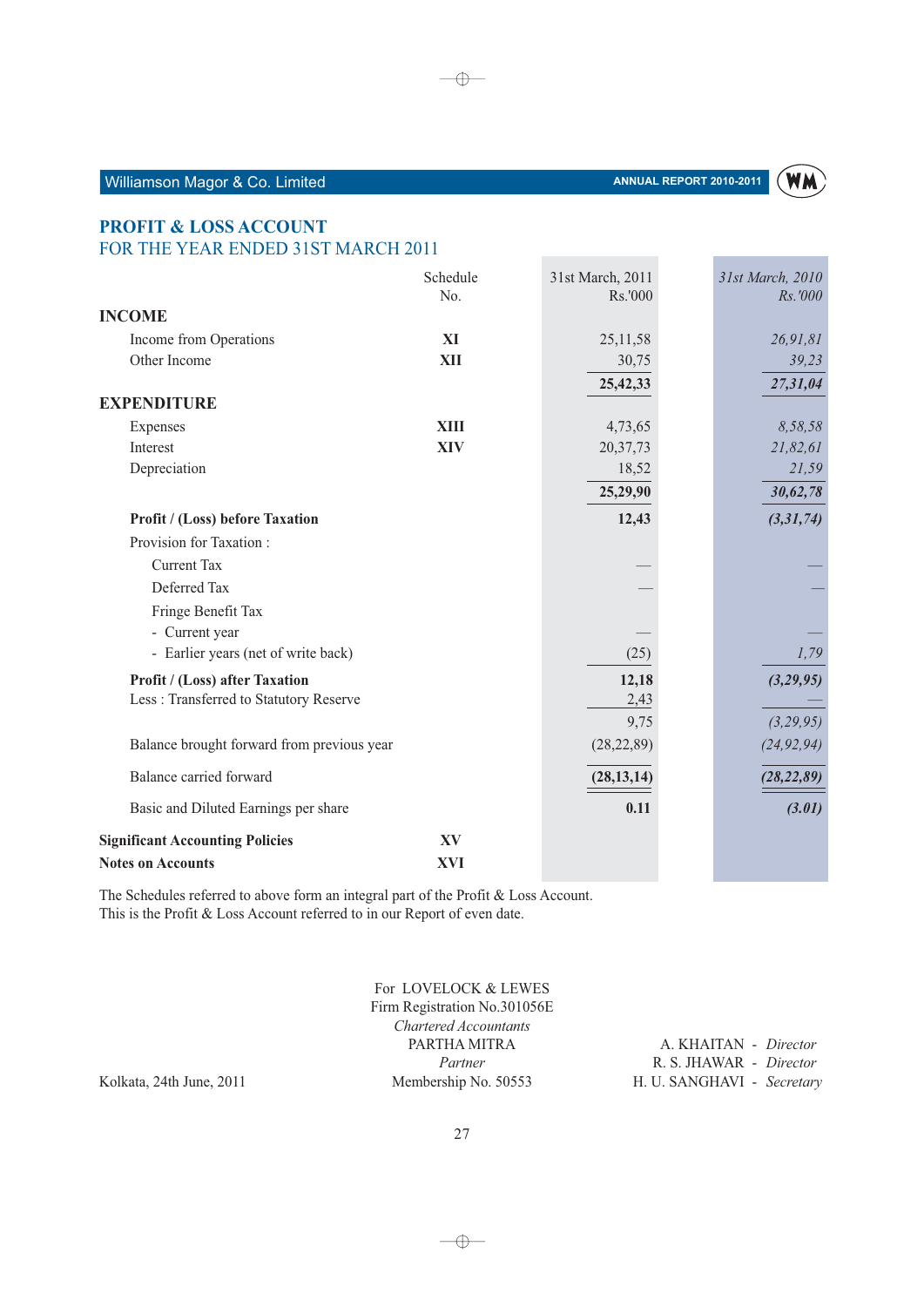

### CASH FLOW STATEMENT FOR THE YEAR ENDED 31ST MARCH, 2011

|           |                                                        | 31st March, 2011<br>(Rs. '000) | 31st March, 2010<br>(Rs. '000) |
|-----------|--------------------------------------------------------|--------------------------------|--------------------------------|
| A.        | <b>CASH FLOW FROM OPERATING ACTIVITIES</b>             |                                |                                |
|           | Net Profit/(loss) before tax and extraordinary items   | 12,43                          | (3,31,74)                      |
|           | Adjustment for:                                        |                                |                                |
|           | Depreciation                                           | 18,52                          | 21,59                          |
|           | Dividend Income on investments                         | (6,51,43)                      | (3, 49, 68)                    |
|           | Profit on sale of investments                          |                                | (2, 32, 97)                    |
|           | Interest on fixed loan                                 | 20,37,04                       | 21,67,71                       |
|           | Provision for Doubtful debts                           | 2,17                           | 6,46                           |
|           | Provision for Doubtful advances                        | 1,62                           | 3,03                           |
|           | Provision for Diminution in Value of Investments (net) |                                | (35, 81)                       |
|           | Provision for Standard Assets                          | 10,66                          |                                |
|           | Provision for retirement benefit written back          | (4,00)                         | (9,50)                         |
|           | Provision for doubtful debts/advances written back     | (5,70,66)                      | (4, 84, 10)                    |
|           | Bad debts/advance/Deposit written off                  | $\mathbf{1}$                   | 38,85                          |
|           | Loss on Assets Scrapped                                | 1,13                           | 1,04                           |
|           | Liabilities written back                               | (7, 47)                        | (11, 57)                       |
|           | Provision for retirement benefits                      | 3,07                           | 3,85                           |
|           | Loss on non conversion of share warrants               |                                | 2,61,00                        |
|           | Interest on Income Tax Refund                          | (7,91)                         | (17, 66)                       |
|           | Operating profit before working capital changes        | 8,45,18                        | 10, 30, 50                     |
|           | Adjustment for:                                        |                                |                                |
|           | Trade and other receivables                            | (7,98,02)                      | 51,51,42                       |
|           | Sundry Creditors and other liabilities                 | 5,92                           | (3, 28, 44)                    |
|           | Provision for retirement benefits                      | (10, 33)                       | (13, 62)                       |
|           | Cash generated from operations                         | 42,75                          | 58,39,86                       |
|           | Interest received on refund of income tax              | 7,91                           | 17,66                          |
|           | Direct tax & FBT refund (net)                          | 83,30                          | 1, 91, 45                      |
|           | Net cash from operating activities                     | 1,33,96                        | 60,48,97                       |
| <b>B.</b> | <b>CASH FLOW FROM INVESTING ACTIVITIES</b>             |                                |                                |
|           | Purchase of fixed assets                               | (70)                           | (1, 49)                        |
|           |                                                        |                                |                                |
|           | Sale of fixed assets                                   |                                | 2,16                           |
|           | Sale of investments                                    |                                | 3,03,46                        |
|           | Dividend Income on investments                         | 6,51,43                        | 3,49,68                        |
|           | Net cash from Investing activities                     | 6,50,73                        | 6, 53, 81                      |

 $\overline{\bigoplus}$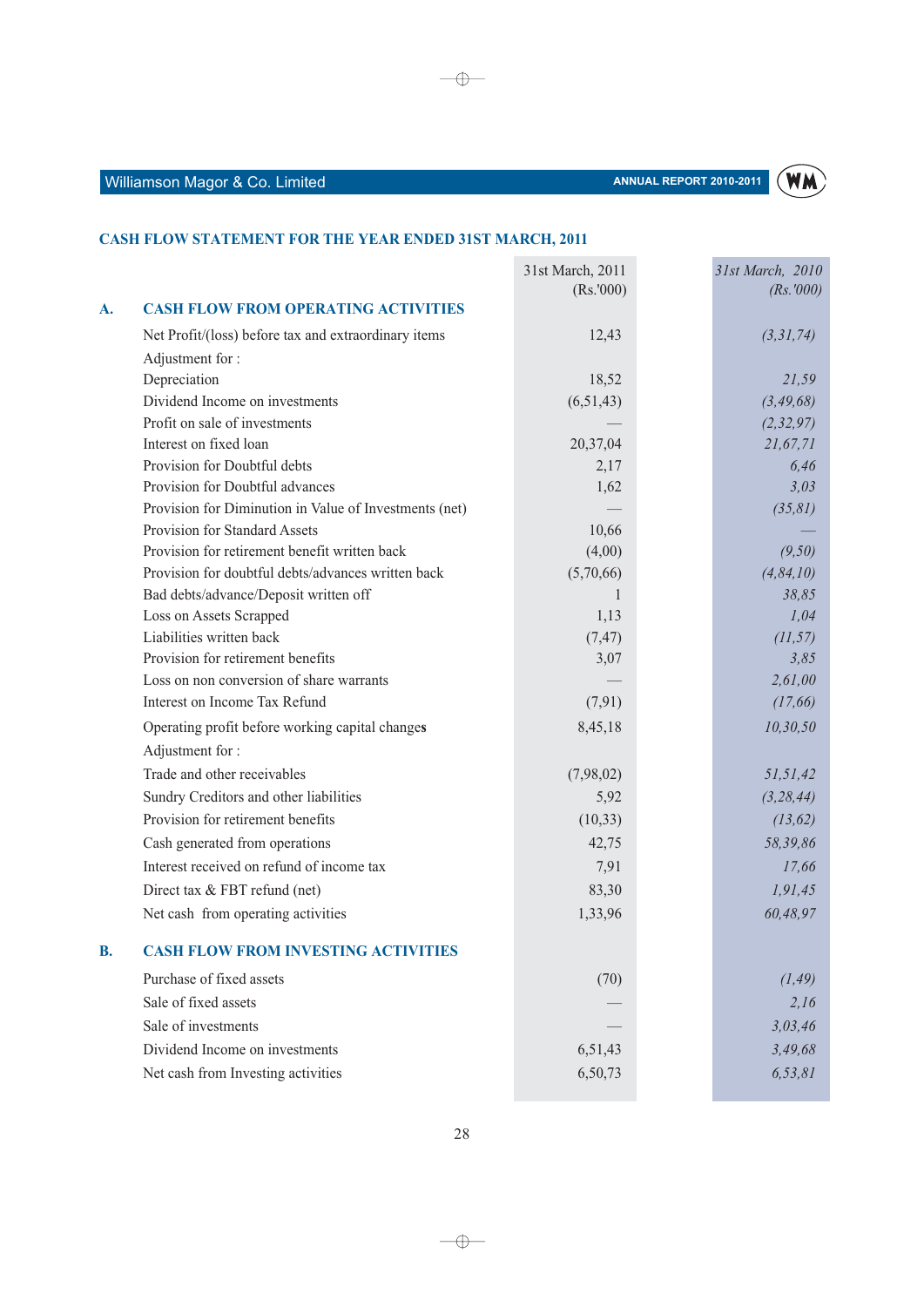

|                                                       | 31st March, 2011 | 31st March, 2010 |
|-------------------------------------------------------|------------------|------------------|
|                                                       | (Rs.000)         | (Rs. '000)       |
| <b>CASH FLOW FROM FINANCING ACTIVITIES</b>            |                  |                  |
| Proceeds from long term borrowings                    | 55,00,00         |                  |
| Repayment of long term borrowings                     | (58, 13, 12)     | (30, 75, 43)     |
| Proceeds from short term borrowings                   | 1,54,90,00       | 1,21,60,00       |
| Repayment of short term borrowings                    | (1,32,65,00)     | (1, 24, 80, 00)  |
| Interest paid on fixed loan                           | (20, 40, 06)     | (21, 96, 59)     |
| Net Cash used in financing activities                 | (1,28,18)        | (55, 92, 02)     |
| Net increase/ (decrease) in cash and cash equivalents | 6,56,51          | 11, 10, 76       |
| Cash and cash equivalents (Opening Balance)           | 13,65,82         | 2,55,06          |
| Cash and cash equivalents (Closing Balance)           | 20, 22, 33       | 13,65,82         |

 $\oplus$ 

Notes to the Cash Flow Statement for the year ended 31st March, 2011:

1. Cash and Cash equivalents represent cash and bank balances only.

Williamson Magor & Co. Limited

- 2. The above cashflow statement has been prepared under the 'Indirect Method' as set out in the Accounting Standard-3 on Cash Flow Statement issued by the Institute of Chartered Accountants of India.
- 3. Previous year's figures have been rearranged and regrouped wherever necessary.

This is the Cash Flow Statement referred to in our Report of even date.

For LOVELOCK & LEWES Firm Registration No.301056E Chartered Accountants PARTHA MITRA Partner Membership No. 50553

Kolkata, 24th June, 2011

29

A. KHAITAN - Director R. S. JHAWAR - Director H. U. SANGHAVI - Secretary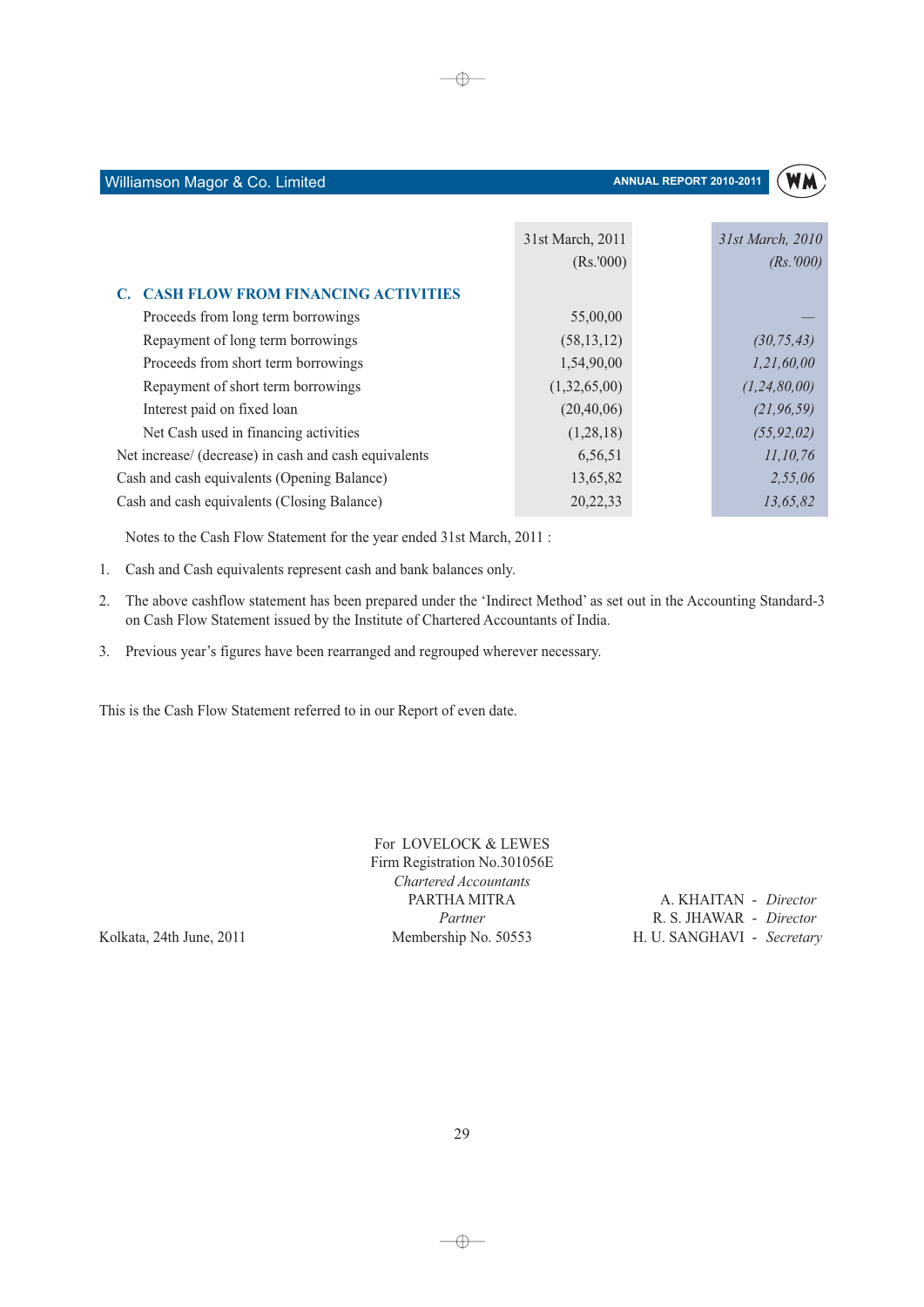|                      |                                                                                                                                                                                          | 31st March, 2011<br>Rs.'000             | 31st March, 2010<br><i>Rs.'000</i>     |
|----------------------|------------------------------------------------------------------------------------------------------------------------------------------------------------------------------------------|-----------------------------------------|----------------------------------------|
| <b>SCHEDULE I</b>    |                                                                                                                                                                                          |                                         |                                        |
| <b>SHARE CAPITAL</b> |                                                                                                                                                                                          |                                         |                                        |
| Authorised -         |                                                                                                                                                                                          |                                         |                                        |
|                      | 125,000 Preference Shares of Rs. 100/- each                                                                                                                                              | 1,25,00                                 | 1,25,00                                |
|                      | 23,750,000 Equity Shares of Rs.10/- each                                                                                                                                                 | 23,75,00                                | 23,75,00                               |
|                      |                                                                                                                                                                                          | 25,00,00                                | 25,00,00                               |
|                      | <b>Issued and Subscribed -</b>                                                                                                                                                           |                                         |                                        |
|                      | 10,956,360 Equity Shares of Rs. 10/- each fully paid-up                                                                                                                                  | 10,95,64                                | 10,95,64                               |
|                      | Of these $-$                                                                                                                                                                             |                                         |                                        |
|                      | a) 14,99,930 Shares were allotted as fully<br>paid-up pursuant to a contract without<br>payment being received in cash;                                                                  |                                         |                                        |
|                      | b) 12,39,090 Shares were allotted as fully<br>paid-up pursuant to a Scheme of<br>Amalgamation sanctioned by an Hon'ble Court<br>without payment being received in cash; and              |                                         |                                        |
|                      | c) 82,17,270 Shares were allotted as fully<br>paid-up by way of Bonus Shares by capitalisation<br>of Preference Share Capital Redemption Reserve,<br>Capital Reserve and General Reserve |                                         |                                        |
|                      |                                                                                                                                                                                          | 10,95,64                                | 10,95,64                               |
|                      |                                                                                                                                                                                          | 31st March, 2011<br>Rs. '000<br>Rs.'000 | 31st March, 2010<br>Rs.'000<br>Rs.'000 |
| <b>SCHEDULE II</b>   |                                                                                                                                                                                          |                                         |                                        |
|                      | <b>RESERVES &amp; SURPLUS</b>                                                                                                                                                            |                                         |                                        |
|                      | <b>Capital Reserve</b>                                                                                                                                                                   | 65,18                                   | 65,18                                  |
|                      | <b>Revaluation Reserve</b>                                                                                                                                                               |                                         |                                        |
|                      | As per last Account                                                                                                                                                                      | 65,69,35                                | 66,94,03                               |
|                      | Less: Withdrawal on account of depreciation<br>on amount added on revaluation                                                                                                            | 1,18,46                                 | 1,24,68                                |
|                      |                                                                                                                                                                                          | 64,50,89                                | 65,69,35                               |
|                      |                                                                                                                                                                                          | 65,16,07                                | 66,34,53                               |

 $\longrightarrow$ 

Williamson Magor & Co. Limited

### ANNUAL REPORT 2010-2011

(WM)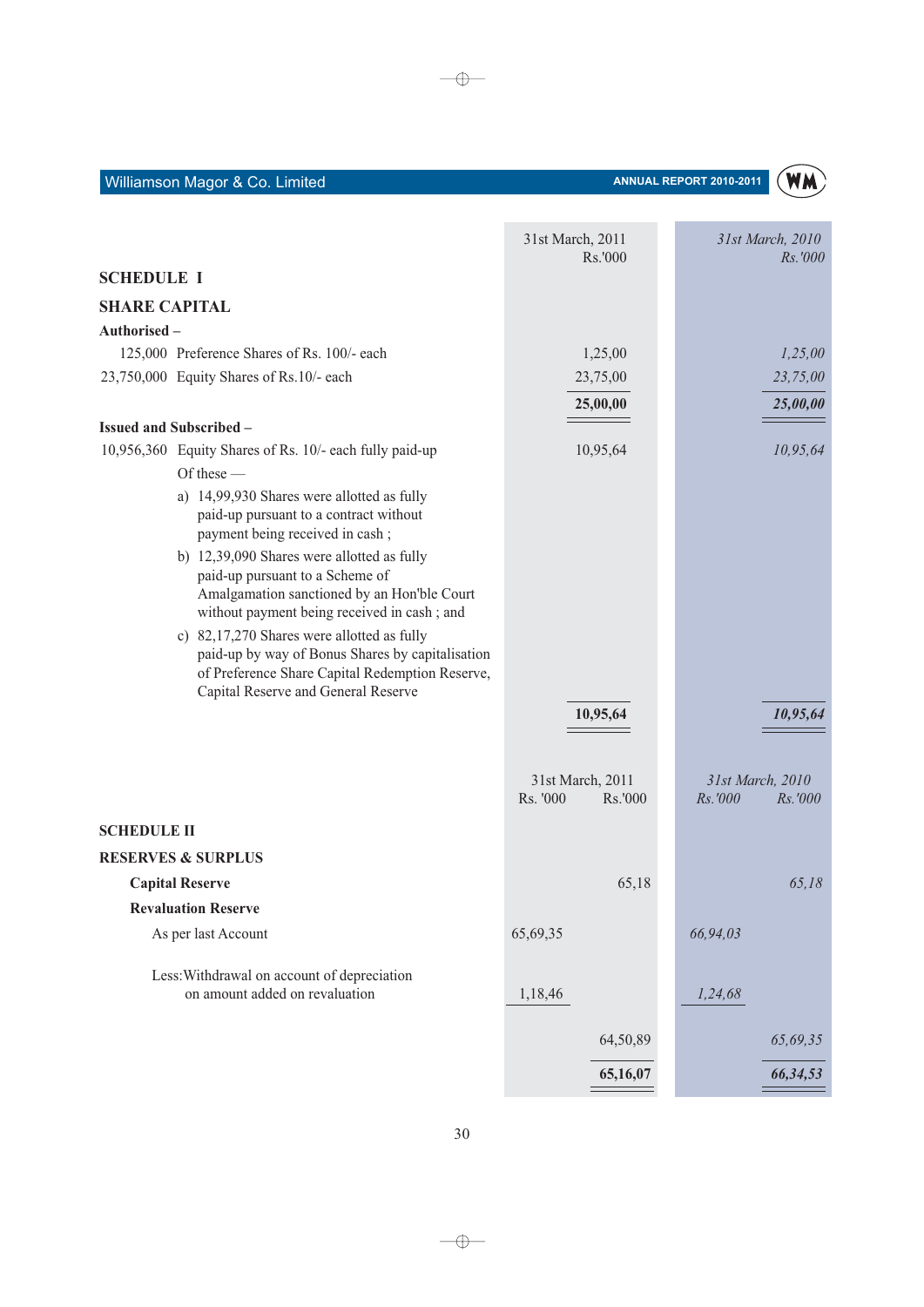#### ANNUAL REPORT 2010-2011



 $\qquad \qquad =$ 

|                                           | Rs. '000   | 31st March, 2011<br>Rs.000 | Rs.7000    | 31st March, 2010<br><i>Rs.'000</i> |
|-------------------------------------------|------------|----------------------------|------------|------------------------------------|
| <b>SCHEDULE II (Contd.)</b>               |            |                            |            |                                    |
| <b>Revenue Reserves</b>                   |            |                            |            |                                    |
| <b>General Reserve</b>                    |            |                            |            |                                    |
| As per last Account                       | 1,17,52,22 |                            | 1,17,52,22 |                                    |
| Less: Profit & Loss Account as per Contra | 28, 13, 14 | 89,39,08                   | 28,22,89   | 89,29,33                           |
| <b>Statutory Reserve</b>                  |            |                            |            |                                    |
| As per last Account                       | 23,66,24   |                            | 23,66,24   |                                    |
| Add: Transfer from profit & Loss Account  | 2,43       | 23,68,67                   |            | 23,66,24                           |
| <b>Pension Reserve</b>                    |            |                            |            |                                    |
| As per last Account                       |            | 45,00                      |            | 45,00                              |
|                                           |            | 1, 13, 52, 75              |            | 1,13,40,57                         |
|                                           |            | 1,78,68,82                 |            | 1,79,75.10                         |
| <b>SCHEDULE III</b>                       |            |                            |            |                                    |
| <b>LOAN FUNDS</b>                         |            |                            |            |                                    |
| <b>Secured Loans</b>                      |            |                            |            |                                    |
| Term Loans                                |            |                            |            |                                    |
| Other than Banks                          |            | 66,83,29                   |            | 69,96,41                           |
|                                           |            | 66,83,29                   |            | 69,96,41                           |

#### Notes : The above includes :

i) loans from Housing Development Finance Corporation Limited is secured by way of - mortgage of certain immovable properties of the Company - pledge of shares of Eveready Industries India Limited (Refer Note 2 of Schedule V)

ii) loans from on IL&FS Financial Services Limited is secured by way of pledge of shares of Mcnally Bharat engineering Co. Ltd., and shares of McLeod Russel India Limited (Refer Note 2 of Schedule V)

#### **Unsecured Loans**

| Short Term Loans         |          |            |          |            |
|--------------------------|----------|------------|----------|------------|
| From Other than Banks    | 81,45,00 |            | 59,20,00 |            |
| Interest accrued and due | 2,03,39  | 83,48,39   | 1,30,32  | 60,50,32   |
| Others                   |          |            |          |            |
| Interest accrued and due |          |            |          | 45,01      |
|                          |          | 83,48,39   |          | 60,95,33   |
|                          |          | 1,50,31,68 |          | 1,30,91,74 |

 $\bigoplus$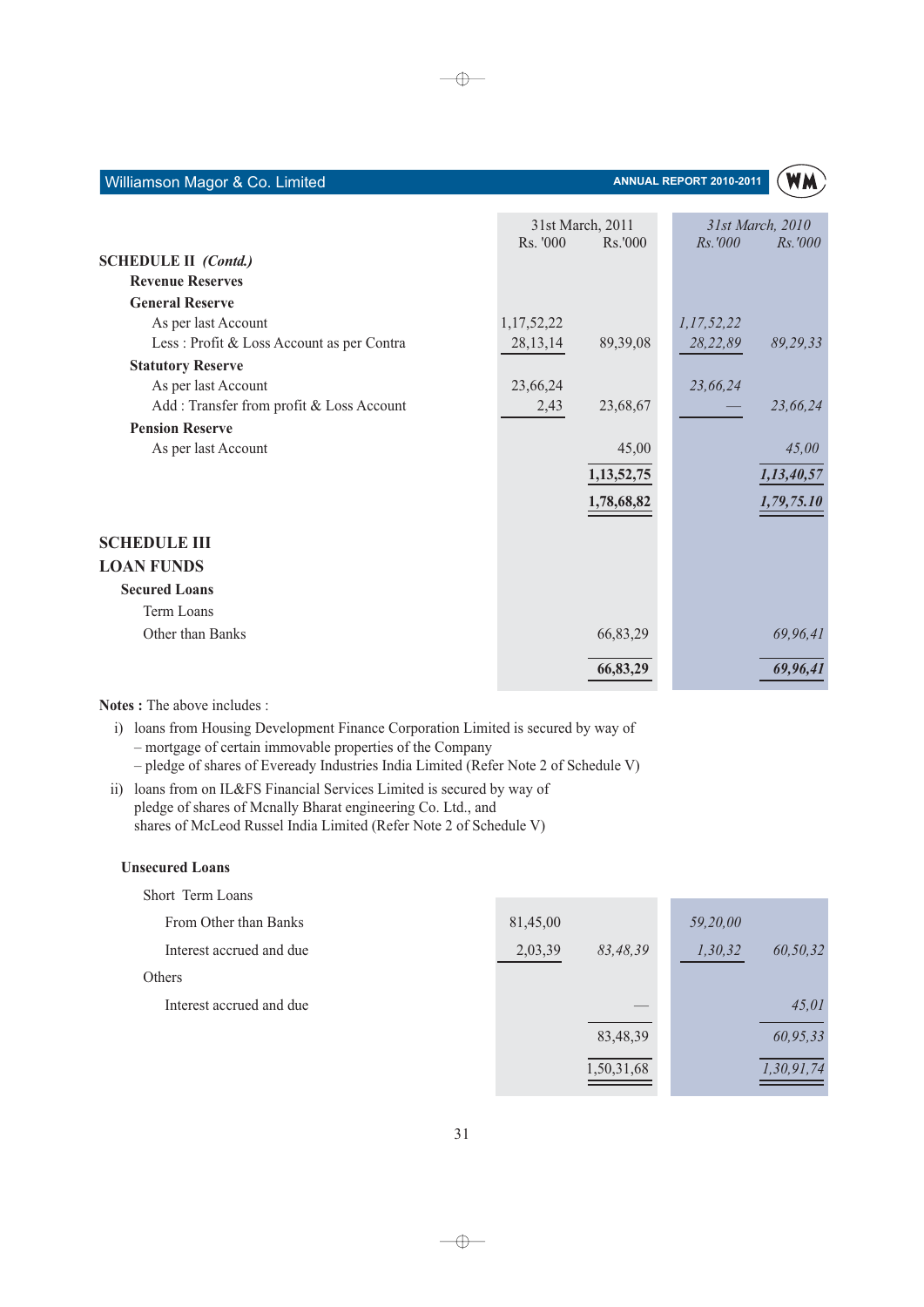ANNUAL REPORT 2010-2011

E

# **SCHEDULE IV**

# FIXED ASSETS

|                       |                             |                                | GROSS BLOCK AT COST OR VALUATION              |                             |                             |                              | DEPRECIATION                                   |                             | NET BLOCK                   |                             |
|-----------------------|-----------------------------|--------------------------------|-----------------------------------------------|-----------------------------|-----------------------------|------------------------------|------------------------------------------------|-----------------------------|-----------------------------|-----------------------------|
|                       | 31st March<br>As at<br>2010 | during the<br>Addition<br>year | Adjustment<br>during the<br>Disposal/<br>year | 31st March<br>As at<br>2011 | 31st March<br>As at<br>2010 | Provision<br>for the<br>year | on account<br>of disposal<br>Deduction<br>etc. | 31st March<br>As at<br>2011 | 31st March<br>As at<br>2011 | 31st March<br>As at<br>2010 |
|                       | Rs. '000                    | Rs. '000                       | Rs. '000                                      | Rs. '000                    | Rs. '000                    | Rs. '000                     | Rs. '000                                       | Rs. '000                    | Rs. '000                    | Rs. '000                    |
| Land-Freehold         | 43,24,71                    | $\overline{\phantom{a}}$       |                                               | 43,24,71                    |                             |                              |                                                |                             | 43,24,71                    | 43,24,71                    |
| <b>Buildings</b>      | 44,70,84                    |                                |                                               | 44,70,84                    | 19,89,05                    | 1,24,10                      |                                                | 21, 13, 15                  | 23,57,69                    | 24,81,79                    |
| Plant & Machinery     | 1,19,25                     | 49                             | 8,65                                          | 1,11,09                     | 53,44                       | 8,67                         | 8,56                                           | 53,55                       | 57,54                       | 65,81                       |
| Motor Vehicles        | 20,57                       | $\Big $                        | $\bigg\vert$                                  | 20,57                       | 15,24                       | 1,38                         |                                                | 16,62                       | 3,95                        | 5,33                        |
| Furniture & Fittings  | 60,80                       | 21                             | 20,35                                         | 40,66                       | 56,84                       | 1,49                         | 19,37                                          | 38,96                       | 1,70                        | 3,96                        |
| Electric Installation | 32,15                       |                                | 68                                            | 31,47                       | 28,30                       | 52                           | 63                                             | 28,19                       | 3,28                        | 3,85                        |
| Water Supply          | 11,74                       | $\bigg $                       |                                               | 11,74                       | 5,81                        | 82                           |                                                | 6,63                        | 5,11                        | 5,93                        |
| Total                 | 90,40,06                    | $\sqrt{2}$                     | 29,68                                         | 90,11,08                    | 21,48,68                    | 1,36,98                      | 28,56                                          | 22,57,10                    | 67,53,98                    | 68,91,38                    |
| Previous Year         | 90,53,51                    | 1,49                           | 14,94                                         | 90,40,06                    | 20,14,15                    | 1,46,27                      | 11,74                                          | 21,48,68                    | 68,91,38                    |                             |
| Note                  |                             |                                |                                               |                             |                             |                              |                                                |                             |                             |                             |

 $\begin{tabular}{c} \multicolumn{2}{c} {\textbf{A}} \\ \multicolumn{2}{c} {\textbf{B}} \\ \multicolumn{2}{c} {\textbf{A}} \\ \multicolumn{2}{c} {\textbf{B}} \\ \multicolumn{2}{c} {\textbf{A}} \\ \multicolumn{2}{c} {\textbf{B}} \\ \multicolumn{2}{c} {\textbf{A}} \\ \multicolumn{2}{c} {\textbf{B}} \\ \multicolumn{2}{c} {\textbf{B}} \\ \multicolumn{2}{c} {\textbf{B}} \\ \multicolumn{2}{c} {\textbf{B}} \\ \multicolumn{2}{c} {\textbf{B}} \\ \multicolumn{2}{c} {\textbf{B}} \\ \multicolumn$ 

Land and Buildings at one location were revalued as at 31st March, 2001 on current cost basis by an approved valuer and as such the net assets was written up by Rs.82,53,31 thousand and included under Revaluation Reserve.

 $\rightarrow$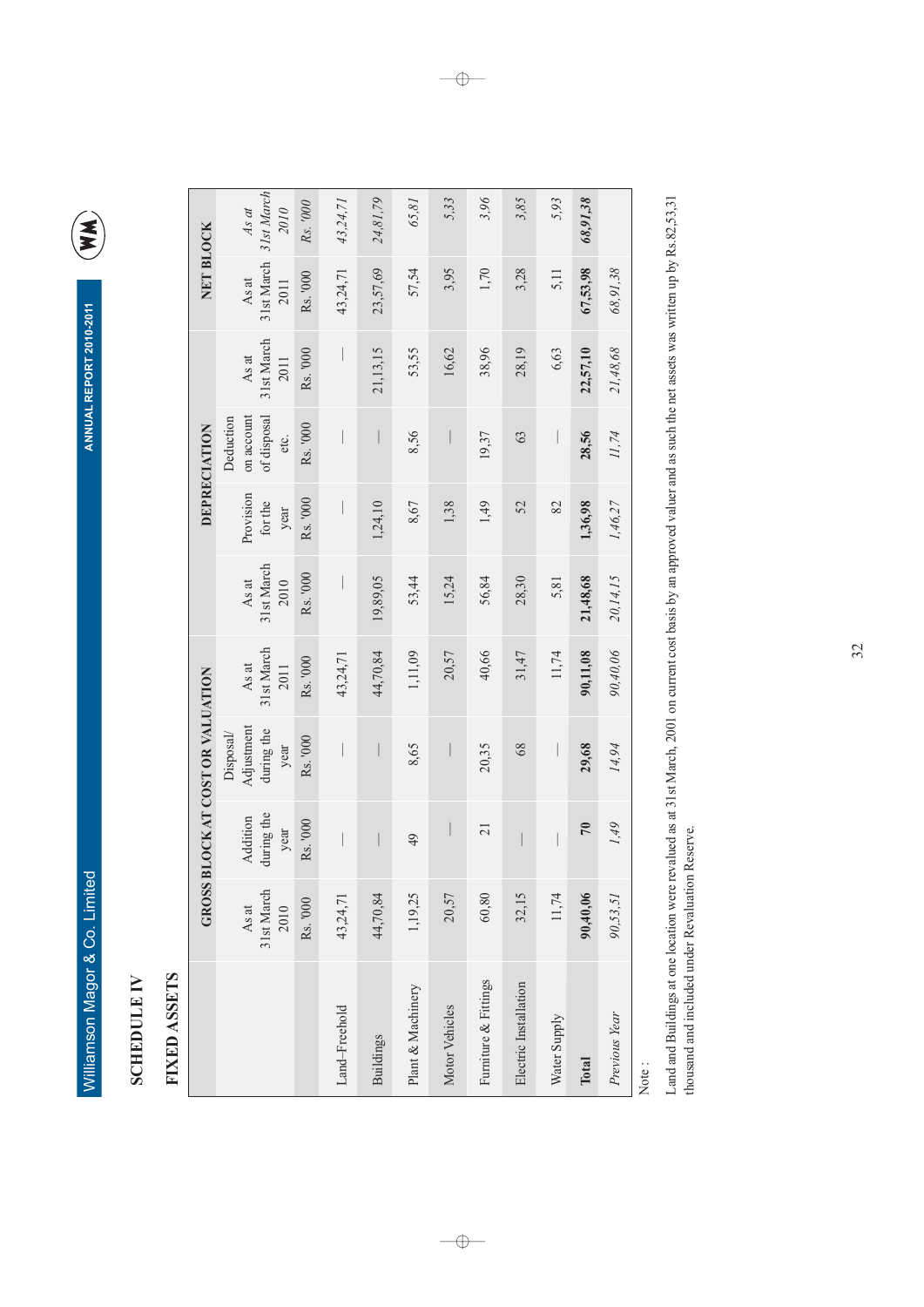## ANNUAL REPORT 2010-2011



| <b>SCHEDULE V</b>                                                           | 31st March, 2011 |              |            | 31st March, 2010 |  |
|-----------------------------------------------------------------------------|------------------|--------------|------------|------------------|--|
| <b>INVESTMENTS - LONG TERM</b>                                              | Nos.<br>Rs.'000  |              |            | Nos.<br>Rs.'000  |  |
| <b>Trade Investments</b>                                                    |                  |              |            |                  |  |
| Quoted                                                                      |                  |              |            |                  |  |
| Equity Shares - fully paid-up                                               |                  |              |            |                  |  |
| <b>WPIL Limited</b>                                                         | 80               | $\mathbf{1}$ | 80         |                  |  |
| Mcnally Bharat Engineering Company Limited<br>(Refer Note 2 below)          | 1,887,247        | 16,96,88     | 1,887,247  | 16,96,88         |  |
| The Standard Batteries Limited (Share of Re. 0.50<br>\$                     |                  |              |            |                  |  |
| consolidated at Re 1 each in 2010-11)                                       | 288,625          | 1,60,05      | 577,250    | 1,60,05          |  |
| Kilburn Engineering Limited                                                 | 4,319,043        | 10,69,56     | 4,319,043  | 10,69,56         |  |
| Eveready Industries India Limited (Rs. 5 each)<br>S<br>(Refer Note 2 below) | 16,756,841       | 93,59,01     | 16,756,841 | 93,59,01         |  |
| McLeod Russel India Limited (Rs. 5 each)<br>\$<br>(Refer Note 2 below)      | 11,649,946       | 67,17,38     | 11,649,946 | 67,17,38         |  |
| Kilburn Chemicals Limited                                                   | 855,000          | 4,42,16      | 855,000    | 4,42,16          |  |
| Kilburn Office Automation Limited                                           | 89,000           | 10,62        | 89,000     | 10,62            |  |
| Williamson Financial Services Limited                                       | 576,250          | 1,91,09      | 576,250    | 1,91,09          |  |
| <b>Unquoted</b>                                                             |                  |              |            |                  |  |
| Equity Shares - fully paid-up                                               |                  |              |            |                  |  |
| Dewrance Macneill & Company Limited<br>(In Liquidation)                     | 1,200,000        |              | 1,200,000  |                  |  |
| Babcock Borsig Limited (Refer Note 2 below)                                 | 2,508,013        | 3,73,33      | 2,508,013  | 3, 73, 33        |  |
| Kilburn Electricals Limited                                                 | 14,000           | 1,40         | 14,000     | 1,40             |  |
| Manor Travels Limited                                                       | 12,000           | 1,20         | 12,000     | 1,20             |  |
| Johnston Castings & Allied Industries Limited                               | 2,500            |              | 2,500      |                  |  |
| D 1 Williamson Magor Bio Fuel Limited                                       | 3,333,273        | 5,99,99      | 3,333,273  | 5,99,99          |  |
| Woodlands Multispecialty Hospital Ltd. (Refer Note 3 below)                 | 113,360          | 1,16         |            |                  |  |
| <b>Other than Trade Investments</b>                                         |                  |              |            |                  |  |
| Quoted                                                                      |                  |              |            |                  |  |
| Preference Shares- fully paid-up                                            |                  |              |            |                  |  |
| Metal Box India Limited                                                     | 2,000            | 66           | 2,000      | 66               |  |
| Equity Shares - fully paid-up                                               |                  |              |            |                  |  |
| J J Leasing & Hiring Limited                                                | 1,000            | 10           | 1,000      | 10               |  |
| Marigold Glass Industries Limited                                           | 7,500            | 1,13         | 7,500      | 1, 13            |  |
| (formerly Marigold Securities Limited)                                      |                  |              |            |                  |  |
| Suryachakra Sea Foods Limited                                               | 50,000           | 9,00         | 50,000     | 9,00             |  |
| Unquoted                                                                    |                  |              |            |                  |  |
| Debenture Stock - Non-Redeemable                                            |                  |              |            |                  |  |
| 6½% The Bengal Chamber of Commerce & Industry                               | 24               | 24           | 24         | 24               |  |
| 5% Woodlands Hospital and Medical Research Centre Ltd.                      |                  |              | 106,500    | 1,07             |  |
| 1/2% Woodlands Hospital and Medical Research Centre Ltd.                    |                  |              | 1,39       | 9                |  |

 $\rightarrow$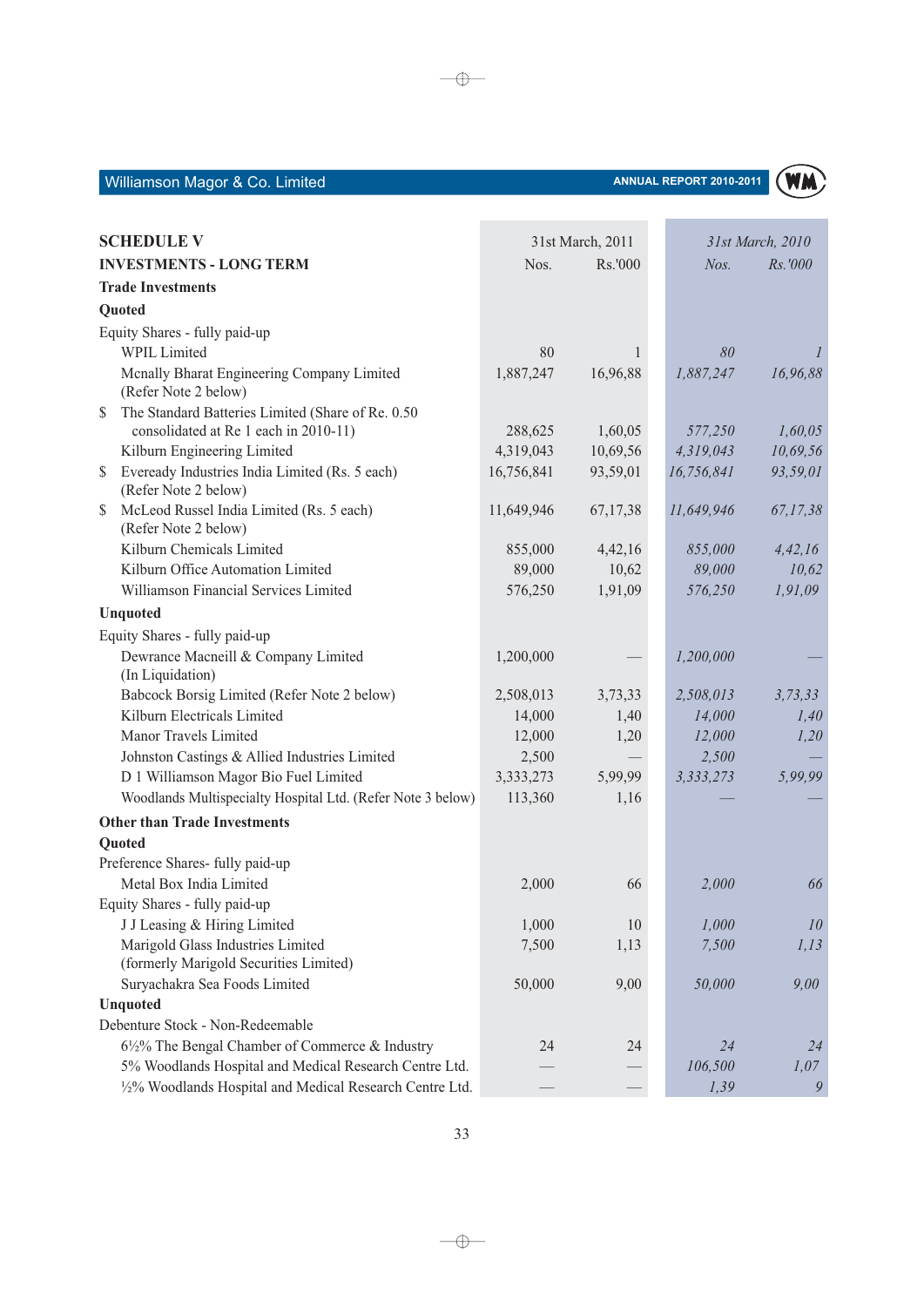|                                                                                                                                    |           | 31st March, 2011 |           | 31st March, 2010 |
|------------------------------------------------------------------------------------------------------------------------------------|-----------|------------------|-----------|------------------|
|                                                                                                                                    | Nos.      | Rs.'000          | Nos.      | Rs.'000          |
| <b>SCHEDULE V</b>                                                                                                                  |           |                  |           |                  |
| <b>INVESTMENTS - LONG TERM (Continued)</b>                                                                                         |           |                  |           |                  |
| <b>Other Than Trade Investments</b>                                                                                                |           |                  |           |                  |
| <b>Unquoted</b>                                                                                                                    |           |                  |           |                  |
| Preference Shares — fully paid-up<br>9% Irredeemable Cumulative Preference Shares of<br>India General Navigation & Railway Company |           |                  |           |                  |
| Limited (in Voluntary Liquidation)(Rs.424)                                                                                         | 228       |                  | 228       |                  |
| Equity Shares - fully paid-up                                                                                                      |           |                  |           |                  |
| Arvindnagar Goodwill & Co-operative<br>\$                                                                                          |           |                  |           |                  |
| Housing Society Limited (Rs.50 each)                                                                                               | 5         |                  | 5         |                  |
| Seema Apartments Co-operative Housing<br>\$                                                                                        |           |                  |           |                  |
| Society Limited (Rs. 50 each)                                                                                                      | 80        | 4                | 80        | $\overline{4}$   |
| Kornafuli Association Limited                                                                                                      | 327       |                  | 327       |                  |
| Rivers Steam Navigation Company Limited (Re.1)                                                                                     | 135,810   |                  | 135,810   |                  |
| Delhi Golf & Country Club Pvt. Limited                                                                                             | 45,000    | 45,00            | 45,000    | 45,00            |
| Cosepa Fiscal Industries Limited                                                                                                   | 350,000   | 35,00            | 350,000   | 35,00            |
| <b>ABC Tea Workers Welfare Services</b>                                                                                            | 10,567    | 1,06             | 10,567    | 1,06             |
| Gouripore Electric Supply Co.Limited<br>(In Voluntary Liquidation)                                                                 | 3,000     |                  | 3,000     |                  |
| <b>Subsdiary Companies</b>                                                                                                         |           |                  |           |                  |
| <b>Unquoted</b>                                                                                                                    |           |                  |           |                  |
| Equity Shares - fully paid up                                                                                                      |           |                  |           |                  |
| Woodside Parks Limited                                                                                                             | 2,200,001 | 2,20,00          | 2,200,001 | 2,20,00          |
| Majerhat Estates & Developers Limited                                                                                              | 3,000,000 | 3,00,00          | 3,000,000 | 3,00,00          |
| <b>Total Investments</b>                                                                                                           |           | 2,12,36,07       |           | 2,12,36,07       |
| Less: Provision for Diminution in value of investments                                                                             |           | 6,45,82          |           | 6,45,82          |
|                                                                                                                                    |           | 2,05,90,25       |           | 2,05,90,25       |
| Aggregate value of Quoted Investments                                                                                              |           | 1,96,57,64       |           | 1,96,57,64       |
| <b>Unquoted Investments</b>                                                                                                        |           | 15,78,43         |           | 15,78,43         |
|                                                                                                                                    |           | 2,12,36,07       |           | 2,12,36,07       |
| <b>Market Value of Quoted Investments</b>                                                                                          |           | 4,51,42,57       |           | 4,99,72,63       |

⊕

ANNUAL REPORT 2010-2011

Notes:

Williamson Magor & Co. Limited

- 1. All shares except as indicated by \$ are of Rs.10 each fully paid-up.
- 2. 32,00,000 shares of Eveready Industries India Limited, 9,40,570 shares of Mcleod Russel India Limited, 25,08,013 shares of Babcock Borsig Limited, 17,50,000 shares of Mcnally Bharat Engineering Co. Limited have been pledged with banks and financial institutions against financial assistance taken by the Company and others.
- 3. 113,360 equity shares of Woodlands Multispeciality Hospital Limited were allotted in lieu of 106,639 Non-Redemable 5% Debenture Stock and 13,900 1/2% Debenture Stock of Woodland Hospital and Medical Research Centre Ltd. pursuant to a Scheme of amalgamation WMHL and WMCL in terms of the Order passed by the Hon'ble High Court at Calcutta on 29th November, 2010.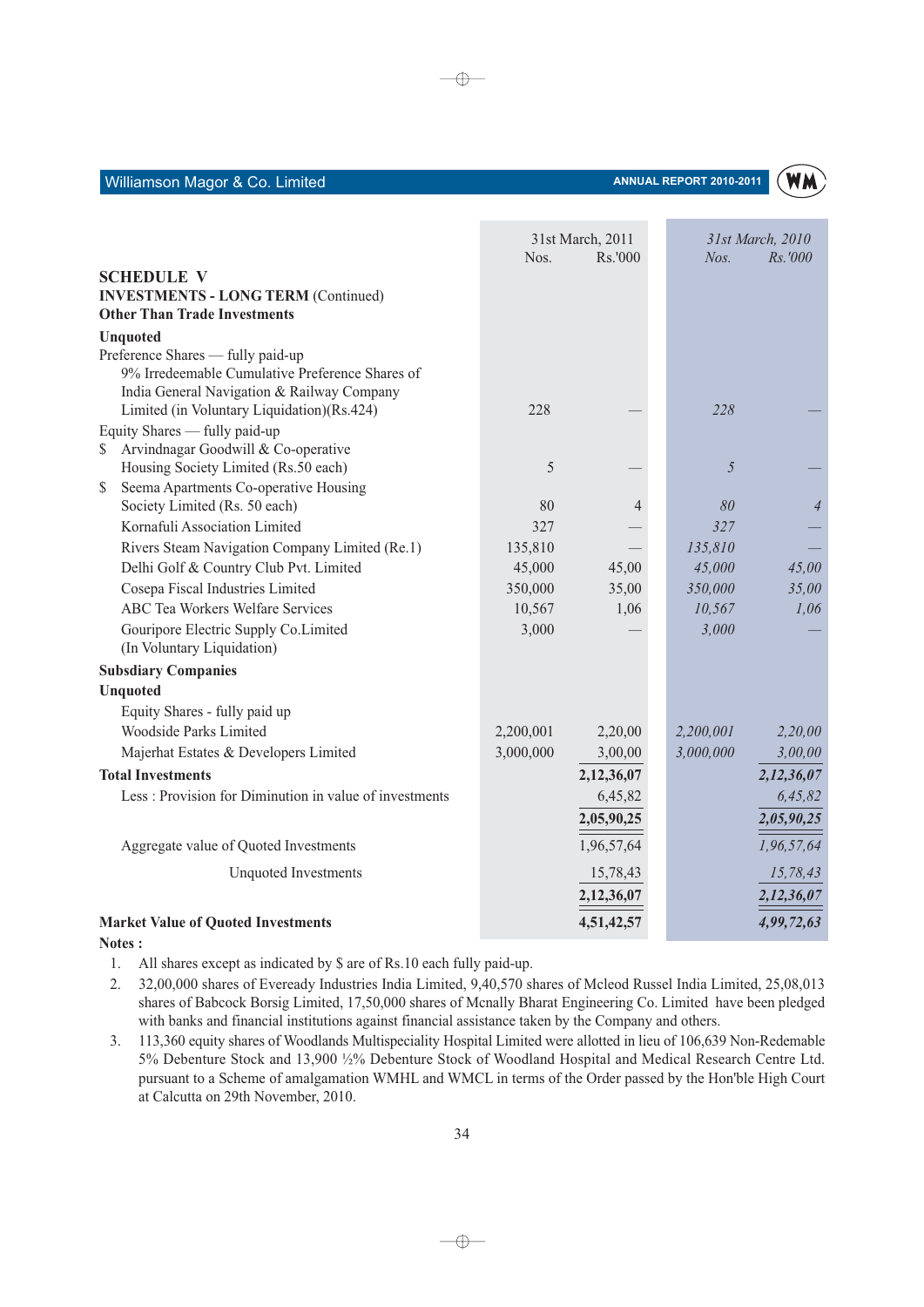|                                                     | 31st March, 2011 | 31st March, 2010 |
|-----------------------------------------------------|------------------|------------------|
|                                                     | Rs.'000          | Rs.'000          |
| <b>SCHEDULE VI</b>                                  |                  |                  |
| <b>SUNDRY DEBTORS</b>                               |                  |                  |
| Unsecured                                           |                  |                  |
| Debts outstanding for a period exceeding six months |                  |                  |
| Considered good                                     | 3,17             | 5,35             |
| Considered doubtful                                 | 3,13,51          | 3,74,98          |
| Other Debts - considered good                       | 1,36,10          | 1, 11, 26        |
|                                                     | 4,52,78          | 4,91,59          |
| Less: Provision for Doubtful Debts                  | 3,13,51          | 3,74,98          |
|                                                     | 1,39,27          | 1,16,61          |
| <b>SCHEDULE VII</b>                                 |                  |                  |
| <b>OTHER CURRENT ASSETS</b>                         |                  |                  |
| Interest Receivable -                               |                  |                  |
| Considered good                                     | 2,52,66          | 5,23,46          |
| Considered doubtful <sup>*</sup>                    | 7,58,54          | 7,65,47          |
|                                                     | 10,11,20         | 12,88,93         |
| Less: Provision for Doubtful Receivables            | 7,58,54          | 7,65,47          |
|                                                     | 2,52,66          | 5,23,46          |
| * Includes due from subsidiary companies            | 4,09,99          | 4,09,99          |
|                                                     |                  |                  |
| <b>SCHEDULE VIII</b>                                |                  |                  |
| <b>CASH AND BANK BALANCES</b>                       |                  |                  |
| Cash in hand                                        | 1,90             | 63               |
| With Scheduled Banks -                              |                  |                  |
| On Current Accounts                                 | 20,18,80         | 13,63,01         |
| On Deposit Accounts                                 |                  | 55               |
| On Redeemed Preference Share Accounts               | 1,63             | 1,63             |
|                                                     | 20,22,33         | 13,65,82         |
|                                                     |                  |                  |
|                                                     |                  |                  |

35

 $\longrightarrow$ 

### ANNUAL REPORT 2010-2011

(WM)

 $\longrightarrow$ 

Williamson Magor & Co. Limited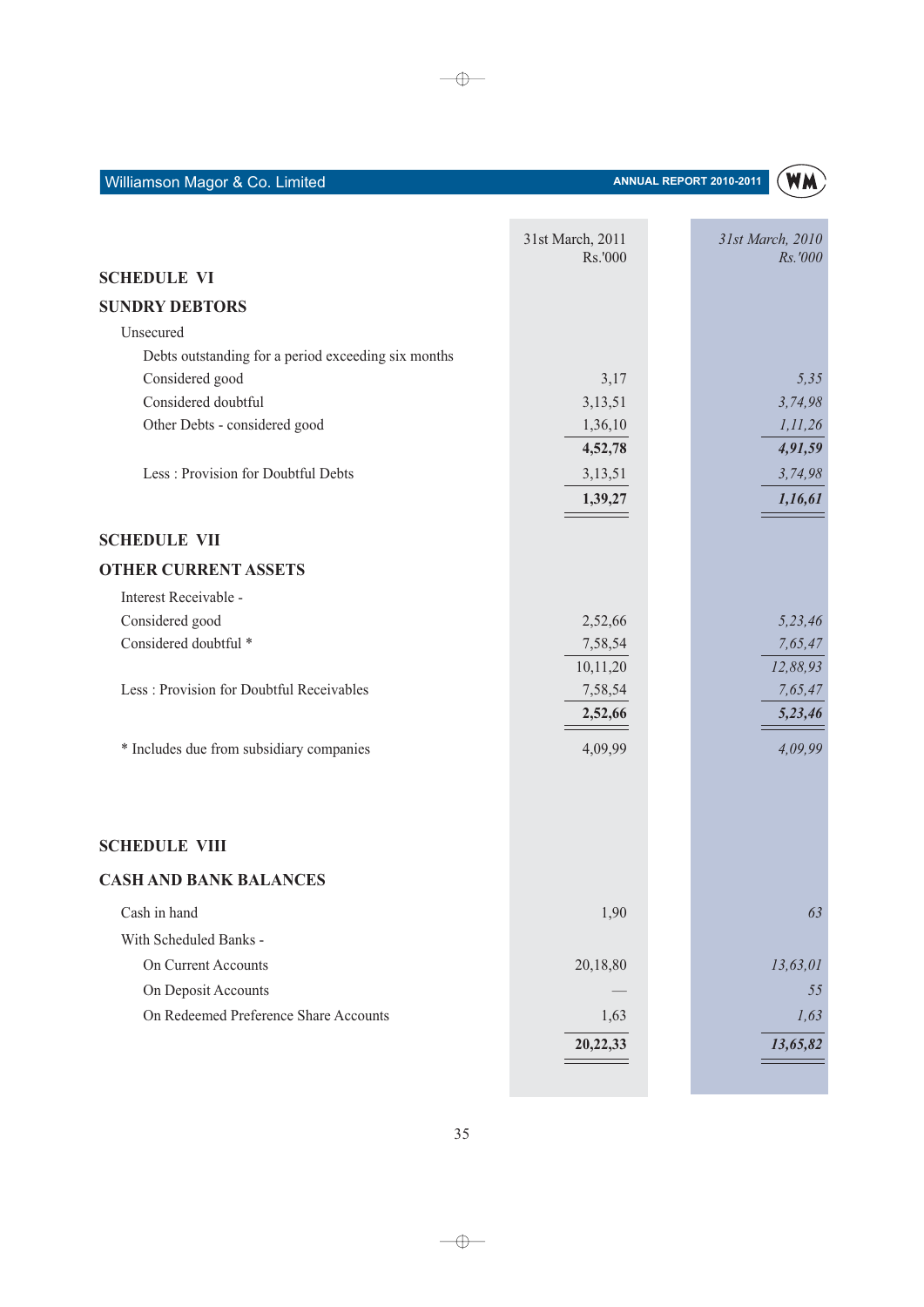

|                                                                                     | 31st March, 2011<br>Rs.'000 | 31st March, 2010<br>Rs.'000 |
|-------------------------------------------------------------------------------------|-----------------------------|-----------------------------|
| <b>SCHEDULE IX</b>                                                                  |                             |                             |
| <b>LOANS AND ADVANCES</b>                                                           |                             |                             |
| Advances recoverable in cash or in kind                                             |                             |                             |
| or for value to be received - unsecured                                             |                             |                             |
| Considered good                                                                     | 1,75,50                     | 1,63,58                     |
| Considered doubtful *                                                               | 3,95,83                     | 4,94,20                     |
| Intercorporate Deposits                                                             |                             |                             |
| Considered good                                                                     | 36,55,00                    | 21,30,00                    |
| Considered doubtful *                                                               | 5,73,65                     | 9,73,65                     |
| Excise, Customs and Port Trust Authorities (considered doubtful)                    | 12                          | 12                          |
| Deposits - considered good                                                          | 42,73                       | 34,76                       |
| - considered doubtful                                                               | 14                          | 24                          |
| Advance Tax (Net of Provision Rs.22,28,17 thousand)                                 | 5,65,06                     | 5,79,35                     |
| (Previous Year Rs.22,28,17 thousand)                                                |                             |                             |
|                                                                                     | 54,08,03                    | 43,75,90                    |
| Less: Provision for Doubtful Advances                                               | 9,69,74                     | 14,68,21                    |
|                                                                                     | 44,38,29                    | 29,07,69                    |
| Notes:                                                                              |                             |                             |
| Advance to a firm in which a director is a partner                                  | 2,04                        | 1,54                        |
| Amount due from subsidiaries -                                                      |                             |                             |
| Majerhat Estates & Developers Limited<br>*<br>*                                     | 5,74,50                     | 9,74,50                     |
| Maximum amount outstanding during the year<br>Majerhat Estates & Developers Limited |                             |                             |
|                                                                                     | 9,74,50                     | 9,74,50                     |
| <b>SCHEDULE X</b>                                                                   |                             |                             |
| <b>CURRENT LIABILITIES AND PROVISIONS</b>                                           |                             |                             |
| <b>Liabilities</b>                                                                  |                             |                             |
| Sundry Creditors *                                                                  | 22,97                       | 29,84                       |
| <b>Security Deposits</b>                                                            | 25,96                       | 25,96                       |
| Other Liabilities                                                                   | 1,00,51                     | 95,19                       |
| Interest Accrued but not due                                                        |                             | 31,07                       |
|                                                                                     | 1,49,44                     | 1,82,06                     |
| ∗<br>Due to Micro, Small and Medium Enterprises based on the                        |                             |                             |
| information available with the Company                                              |                             |                             |
| <b>Provisions</b>                                                                   |                             |                             |
| For Retirement Benefits                                                             | 42,54                       | 53,80                       |
| Contingent Provision against Standard Assets*                                       | 10,66                       |                             |
| Fringe Benefit Tax (Net of advance tax Rs.13,27 thousand,                           | (2,00)                      | (3,13)                      |
| Previous Year Rs.14,15 thousand)                                                    | 51,20                       | 50,67                       |
| Refer Note 14 of Schedule XVI<br>∗                                                  |                             |                             |
|                                                                                     |                             |                             |

 $\rightarrow$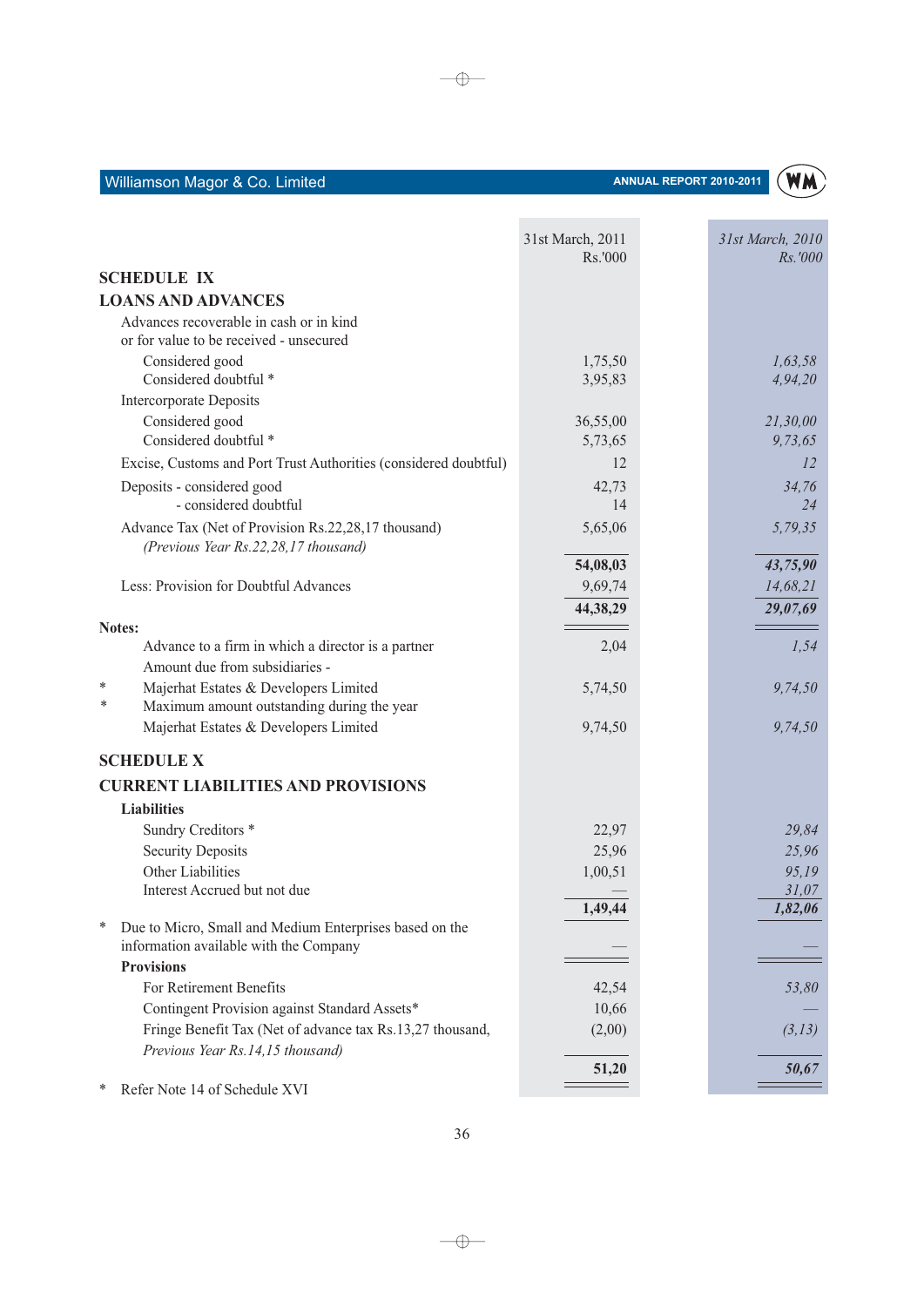|        |                                                                                                                           | 31st March, 2011<br>Rs.000 | 31st March, 2010<br>Rs.7000 |
|--------|---------------------------------------------------------------------------------------------------------------------------|----------------------------|-----------------------------|
|        | <b>SCHEDULE XI</b>                                                                                                        |                            |                             |
|        | <b>INCOME FROM OPERATIONS</b>                                                                                             |                            |                             |
| ∗      | Maintenance Services                                                                                                      | 1,03,99                    | 1,36,16                     |
| ∗      | Rental Income                                                                                                             | 89,94                      | 1,38,65                     |
| *      | Other Consultancy Services                                                                                                | 3,24,00                    | 3,24,00                     |
|        | Dividends on Long Term Trade Investments                                                                                  | 6,51,43                    | 3,49,68                     |
|        | Interest on Inter Corporate Deposits                                                                                      | 7,71,57                    | 9,23,46                     |
|        | Profit on Sale of Long Term Trade Investments (Net)                                                                       |                            | 2,32,97                     |
|        | Provisions written back (Net of Bad Debts/<br>Advances written off of Rs.1 thousand,<br>previous year Rs. 38,85 thousand) | 5,70,65                    | 4,45,25                     |
|        | Provision for diminution in investments written back                                                                      |                            | 1,41,64                     |
|        |                                                                                                                           | 25, 11, 58                 | 26,91,81                    |
| *      | Tax deducted at source                                                                                                    | 66,53                      | 53,00                       |
|        | <b>SCHEDULE XII</b>                                                                                                       |                            |                             |
|        | <b>OTHER INCOME</b>                                                                                                       |                            |                             |
|        | Interest on Income Tax Refund                                                                                             | 7,91                       | 17,66                       |
|        | Interest Others * #                                                                                                       | 10,49                      |                             |
|        | Provision for retirement benefit written back                                                                             | 4,00                       | 9,50                        |
|        | Liability written back                                                                                                    | 7,47                       | 11,57                       |
|        | Miscellaneous Income                                                                                                      | 88                         | 50                          |
|        |                                                                                                                           | 30,75                      | 39,23                       |
| ∗<br># | Includes Rs.7,87 thousand in respect of prior period, previous year Rs.Nil<br>Tax deducted at source                      | 1,60                       |                             |

 $\rightarrow$ 

(WM)

ANNUAL REPORT 2010-2011

# **SCHEDULE XIII**

Williamson Magor & Co. Limited

| <b>EXPENSES</b>                           |       |       |
|-------------------------------------------|-------|-------|
| Salaries, Wages, Compensation and Bonus   | 19,28 | 49,46 |
| Contribution to Provident and Other Funds | 1,58  | 1,80  |
| Pension and Gratuity                      | 20    | 3,85  |
| <b>Establishment and General Expenses</b> | 29,23 | 40,71 |
| <b>Travelling Expenses</b>                | 30,87 | 32,99 |
| Workmen and Staff Welfare                 | 24,56 | 28.58 |

37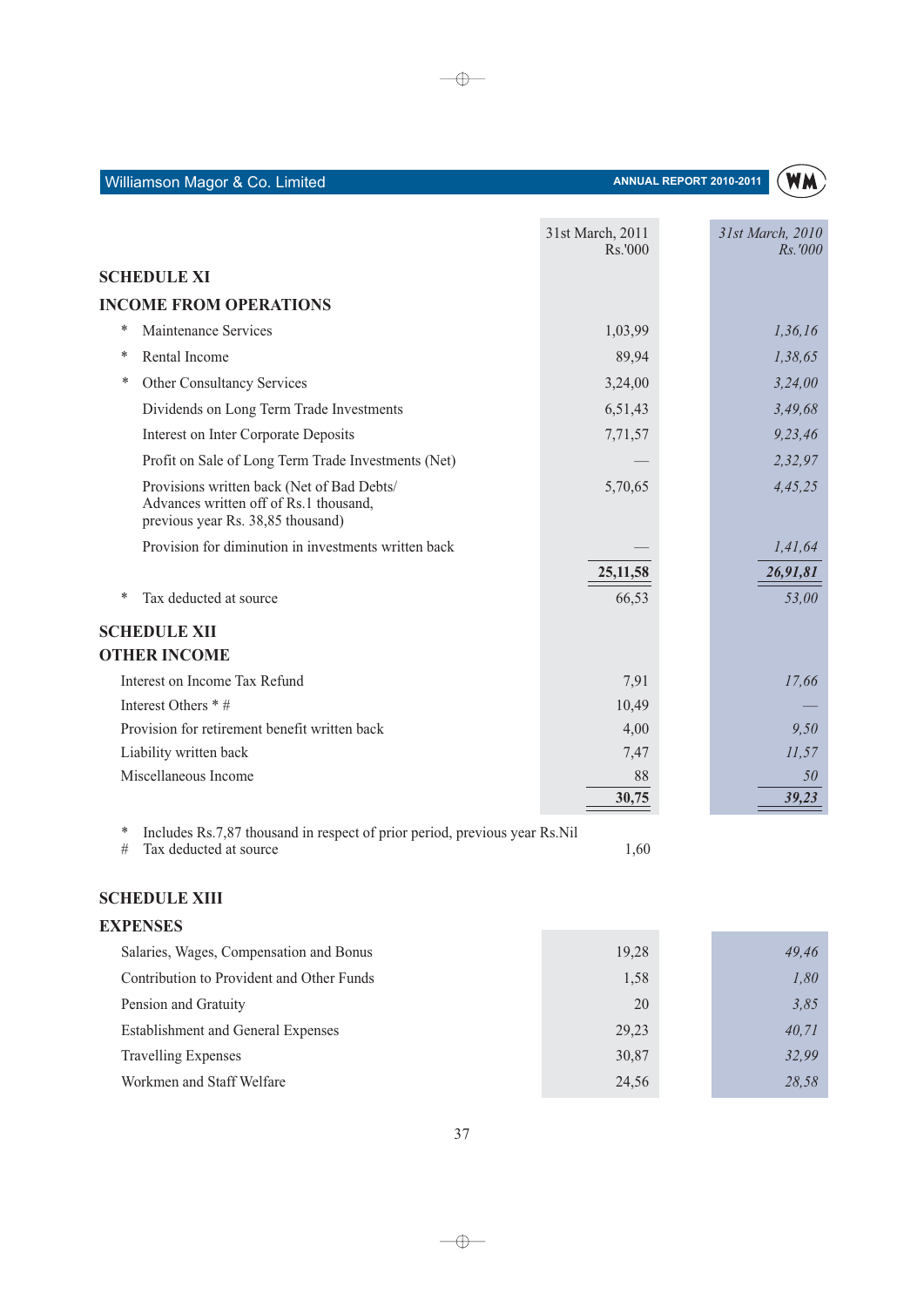| Williamson Magor & Co. Limited |  |  |
|--------------------------------|--|--|
|                                |  |  |



|                                                          | 31st March, 2011<br>Rs.'000 | 31st March, 2010<br>Rs.'000 |
|----------------------------------------------------------|-----------------------------|-----------------------------|
| <b>SCHEDULE XIII</b>                                     |                             |                             |
| <b>EXPENSES</b> (Contd.)                                 |                             |                             |
| Directors' Fees                                          | 5,40                        | 7,70                        |
| <b>Financial Charges</b>                                 | 1,01,10                     | 47,03                       |
| Insurance                                                | 4,79                        | 5,05                        |
| Rent                                                     | 9,16                        | 11,73                       |
| Rates and Taxes                                          | 26,28                       | 53,42                       |
| Legal & Professional                                     | 54,08                       | 64,24                       |
| Power and Fuel                                           | 58,16                       | 41,57                       |
| Repair to Buildings                                      | 33,13                       | 47,57                       |
| Repair to Machinery                                      | 11,12                       | 84                          |
| General Repairs and Renewals                             | 42,58                       | 38,68                       |
| <b>Audit Fee</b>                                         | 6,00                        | 6,00                        |
| Assets scrapped - loss/write off                         | 1,13                        | 1,04                        |
| Margin Money Deposit written off                         | 55                          |                             |
| Provision for Doubtful Debts                             | 2,17                        | 6,46                        |
| Provision for Doubtful Advance                           | 1,62                        | 3,03                        |
| <b>Contingent Provision against Standard Assets</b>      | 10,66                       |                             |
| Provision for Diminution in the value of Investments     |                             | 1,05,83                     |
| Loss due to non-payment of dues for convertible warrants |                             | 2,61,00                     |
|                                                          | 4,73,65                     | 8,58,58                     |
| <b>SCHEDULE XIV</b>                                      |                             |                             |
| <b>INTEREST</b>                                          |                             |                             |
| <b>Fixed Loans</b>                                       | 20,37,04                    | 21,67,71                    |
| Others                                                   | 69                          | 14,90                       |
|                                                          | 20,37,73                    | 21,82,61                    |

 $\bigoplus$ 

### **SCHEDULE XV**

### SIGNIFICANT ACCOUNTING POLICIES

### FORMING PART OF ACCOUNTS FOR THE YEAR ENDED 31ST MARCH, 2011

(a) BASIS FOR PREPARATION OF ACCOUNTS : The accounts have been prepared to comply with all material aspects with applicable principles in India, the applicable Accounting Standards notified under Section 211(3C) of the Companies Act, 1956, and other relevant provisions of the said Act.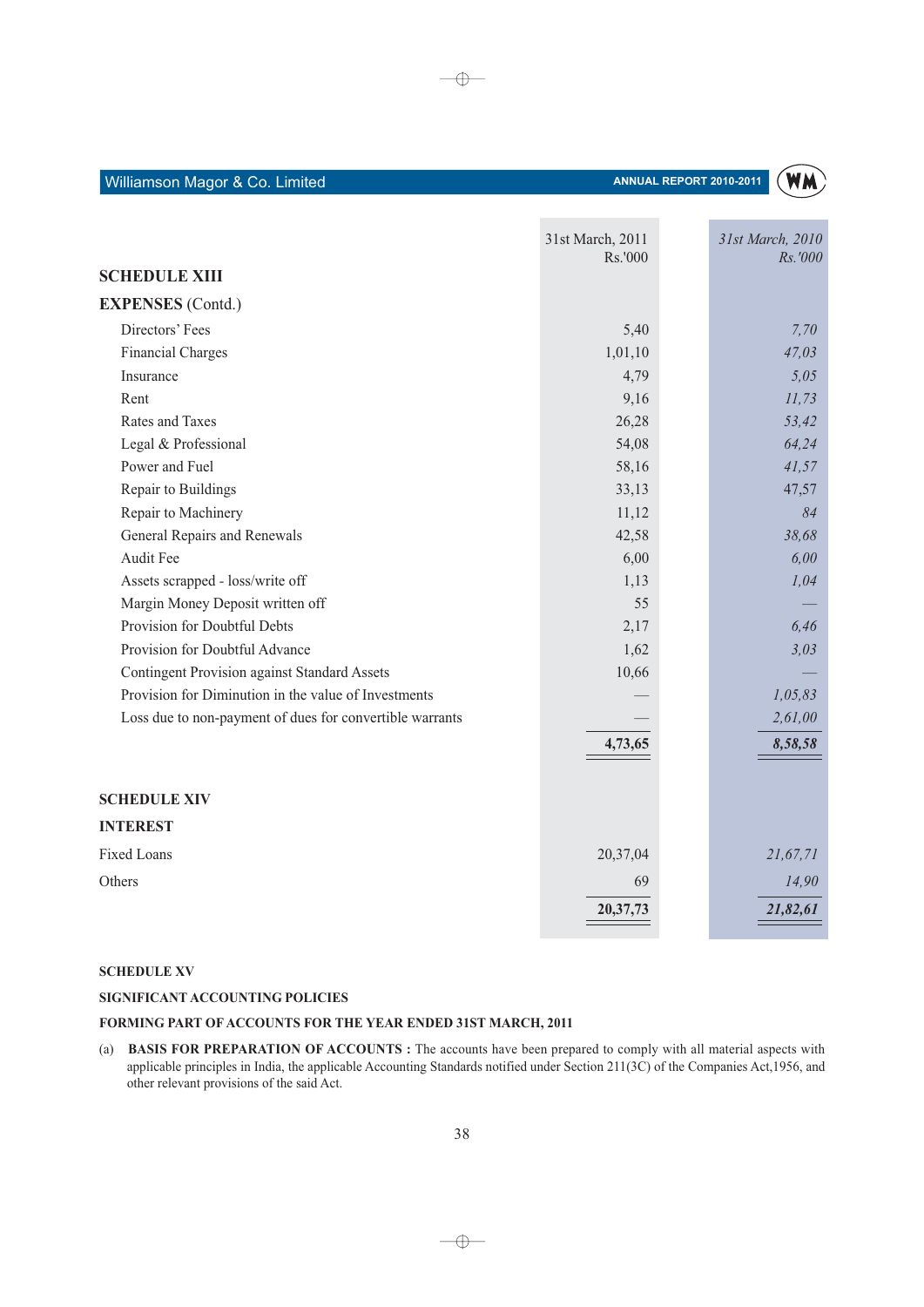WM



(b) BASIS OF ACCOUNTING : The financial statements have been prepared in accordance with the historical cost convention as modified by revaluation of certain fixed assets.

⊕

(c) FIXED ASSETS AND DEPRECIATION : Tangible fixed assets are stated at cost of acquisition and at revaluation on current cost basis for certain assets.

Depreciation on fixed assets is provided on reducing balance method in accordance with Schedule XIV of the Companies Act. 1956. Additional charges of depreciation for the year on differential increase in values arising out of revaluation is adjusted against withdrawal from Revaluation Reserve.

An impairment loss is recognised where applicable when the carrying value of Fixed Assets exceeds their market value or value in use, whichever is higher.

Profit or loss on disposal of fixed assets is recognised in the Profit and Loss Account.

### (d) INVESTMENTS

Investments which are of long term nature are stated at cost less amounts written off when the directors are of the opinion that permanent diminution in their carying values have taken place.

### (e) INCOME FROM INVESTMENTS AND INTEREST

Dividend from investments is accounted for on receipt of the same. Interest is accounted for on accrual basis, and guided by the Rules framed for Non Banking Financial Company by the Reserve Bank of India.

- (f) SERVICE INCOME : These are accounted for based on business arrangements in existence.
- (g) LEASE RENT : Lease income under operating lease are recognised in Profit & Loss account.

### (h) EMPLOYEE BENEFITS:

- i) Short term employee benefits : These are recognised at the undiscounted amount in the profit and loss account for the year in which the related service is rendered.
- ii) Post Employment Benefit Plans: Contributions under Defined Contribution Plans are recognised on accrual basis as expenses for the year.

In case of Defined Benefit Plans, the cost of providing the benefit is determined on the basis of actuarial valuation using the Projected Unit Credit Method at each Balance Sheet date.

Actuarial gains and losses are recognised immediately in the profit and loss account. The retirement benefit obligation provided in the Balance Sheet represents the present value of the defined benefit obligation.

- (i) FOREIGN CURRENCY TRANSACTIONS: Foreign currency transactions are recorded at the rate of exchange prevailing on the date of the respective transactions.
- **BORROWING COSTS**: Borrowing costs, other than those on qualifying assets are charged to Profit & Loss Account.  $(i)$
- (k) TAXES ON INCOME : Current Tax is determined as the amount of tax payable in respect of taxable income for the period. Deferred tax is recognised, subject to the consideration of prudence in respect of deferred tax assets, on timing differences, being the difference between taxable income and accounting income that originate in one period and are capable of reversal in one or more subsequent periods. Deferred Tax Assets in respect of carry forward losses and/or unabsorbed depreciation are recognised only when it is virtually certain that sufficient future taxable income will be available against which such deferred tax assets can be realised.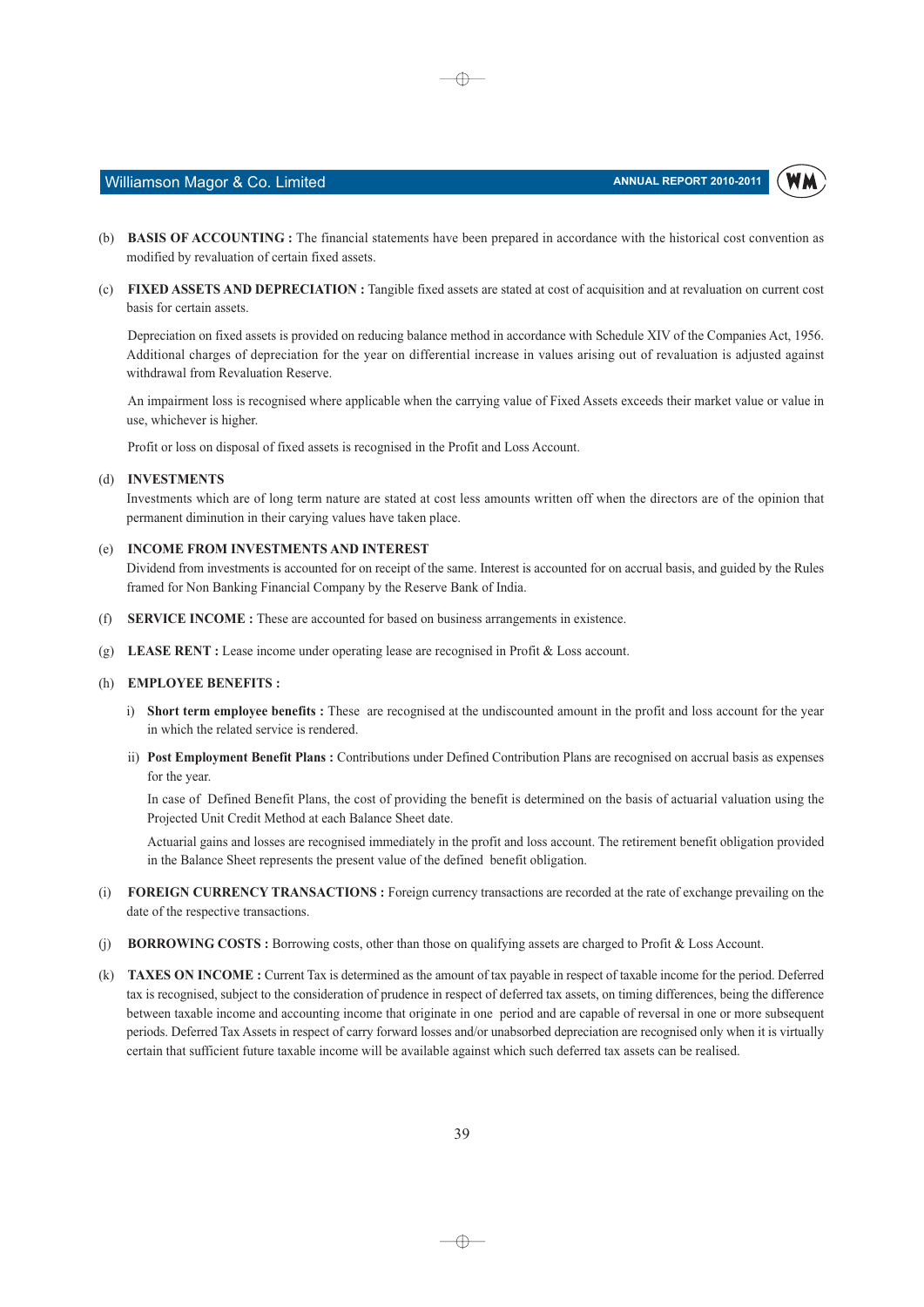WM

### **SCHEDULE XVI NOTES ON ACCOUNTS**

| 1. | Claims against the Company not acknowledged as debt                     | 31st March, 2011<br>Rs.'000 | 31st March, 2010<br><i>Rs.'000</i> |
|----|-------------------------------------------------------------------------|-----------------------------|------------------------------------|
|    | Claims against the Company not acknowledged as debt                     | 93                          | 93                                 |
| 2. | <b>Contingent Liabilities for:</b>                                      |                             |                                    |
|    | Sales Tax matters under dispute<br>(a)                                  | 41,98                       | 41,98                              |
|    |                                                                         | (Note i)                    |                                    |
|    | Excise matters under dispute<br>(b)                                     | 7.11                        | 7.11                               |
|    |                                                                         | (Note ii)                   |                                    |
|    | Service Tax Matters under dispute<br>(c)                                | 1,28,81                     | 45,80                              |
|    |                                                                         | (Note iii)                  |                                    |
|    | Guarantees given for loans granted to companies within the group<br>(d) | 63,50                       | 63.50                              |

 $\oplus$ 

The probable cash outflow in respect of above is not readily determinable at this stage. Notes:

- i) Represents sales tax levied on income from license fees pending before Commissioner of Commercial Taxes, West Bengal.
- ii) Representing claim in respect of Interest on Excise Duty pending before the Hon'ble High Court at Chennai.

iii) Representing demand as per Show Cause Notice and Order issued by the Commissioner of Service Tax, Kolkata in respect of various service tax matters. Demand includes penalty and interest for delayed payment of the taxes. Interest has not been quantified in the demand notice.

 $3.$ Depreciation charged to the Profit and Loss Account is net of withdrawal from Revaluation Reserve to the extent of Rs. 1,18,46 thousand (Previous year - Rs. 1,24,68 thousand).

|                                                                                                            | 31st March, 2011<br>Rs.'000 | 31st March, 2010<br><i>Rs.</i> '000 |
|------------------------------------------------------------------------------------------------------------|-----------------------------|-------------------------------------|
| Directors' Remuneration :<br>$\overline{4}$ .                                                              |                             |                                     |
| Fee                                                                                                        | 5,40                        | 7.70                                |
| Remuneration paid/payable to Manager :<br>5.                                                               |                             |                                     |
| Salary & Allowances                                                                                        | 5,04                        | 4,20                                |
| Perquisites                                                                                                | 1,20                        | 1,20                                |
|                                                                                                            | 6,24                        | 5,40                                |
| In addition to the fees payable to the Auditors the following<br>6.<br>amounts were paid/payable to them - |                             |                                     |
| As remuneration for services rendered for:                                                                 |                             |                                     |
| Audit of Miscellaneous Certifricates / Reports<br>a)                                                       | 10,37                       | 9,75                                |
| Fees for audit u/s 44AB of the Income Tax Act, 1961<br>b)                                                  | 1,75                        | 1,75                                |
| In respect of expenses<br>$\mathcal{C}$ )                                                                  | 25                          |                                     |
| Expenditure incurred in Foreign Currency :<br>7.                                                           |                             |                                     |
| Pension to Non-Residents                                                                                   | 3,82                        | 4,17                                |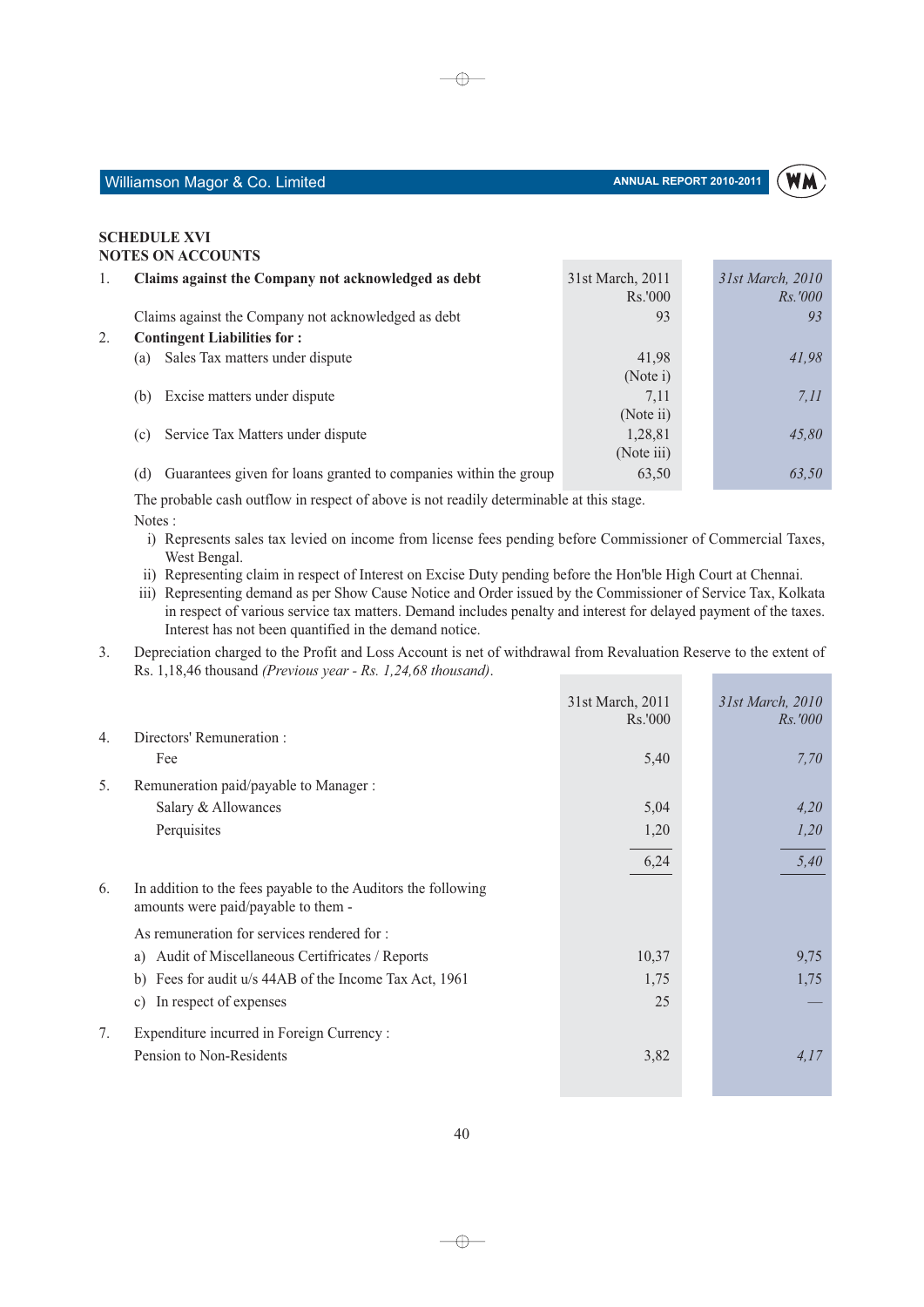WM

### Williamson Magor & Co. Limited

#### 8. **Operating Lease:**

The Company has leasing arrangements in the nature of operating leases in respect of its premises for a period of 3 years which are cancellable and are usually renewable by mutual consent on mutually agreeable terms. The aggregate of such lease rentals are recognised as rental income under Schedule XI.

 $\oplus$ 

#### 9. **Post Employment Benefits:**

### **Defined Contribution Schemes**

### (a) Provident Fund:

Contributions to Provident Funds are made by the Company, based on current salaries, to recognised funds administered by the Trustees of the Company. In case of Provident Fund Schemes, contributions are also made by the employees.

The investments are made as per the rules laid down by Employees Provident Fund Organisation (EPFO). The company has an obligation to fund any shortfall in return on plan assets over the interest rates prescribed by EPFO.

The total amount contributed by the company to the Fund for the year ended 31st March 2011 was Rs.88 thousand (previous year-Rs.1,14 thousand).

### (b) Superannuation Fund:

Contributions to Superannuation Schemes are applicable for certain categories of employees and the contribution by the Company is invested with Insurance Companies.

The total amount paid on this account during the year ended 31st March 2011 was Rs.70 thousand (Previous year  $-Rs. 66$  thousand).

### **Defined Benefit Schemes**

### (a) Pension (Unfunded)

The Company has a practice of paying pension to certain categories of retired employees and in certain cases to their surviving spouses on acturial valuation at the end of each year.

### (b) Medical Insurance Premium Re-imbursement (Unfunded)

The Company has a scheme of re-imbursement of medical insurance premium to certain categories of employees and their surviving spouses, upon retirement, based on acturial valuation at the year end subject to a monetary limit.

### (c) Gratuity

Gratuity benefits accrue to employees completing five years of service based on acturial valuation at the end of the year with reference to their respective salaries and tenure of employment subject to a maximum limit of Rs.10 lakhs and charge is recognised in the accounts.

### (d) Leave Encashment (Unfunded)

Accrued liability towards leave encashment benefits payable to employees has also been evaluated on the basis of actuarial valuation at the end of the year and has been recognized as a charge in the accounts.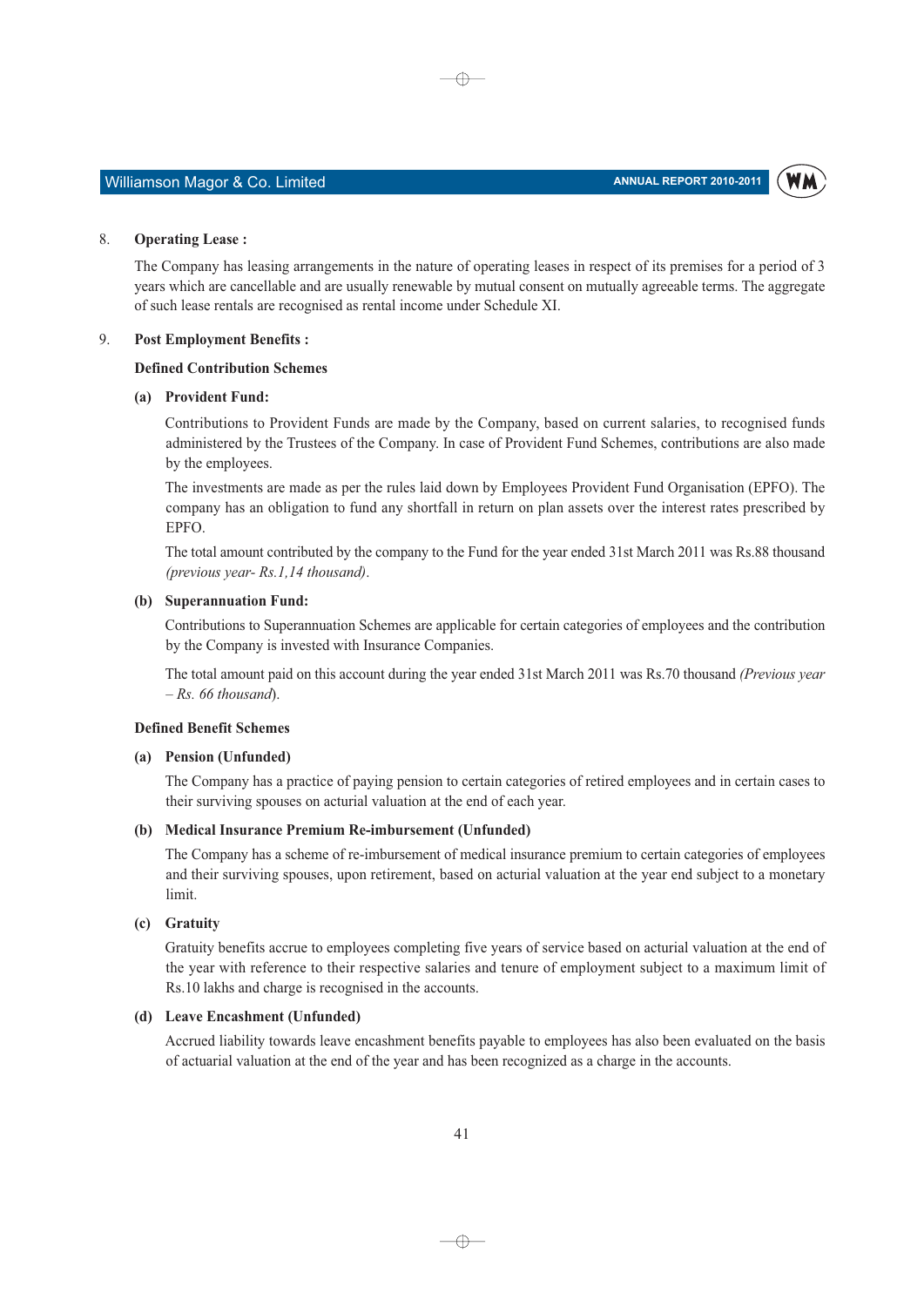

# Williamson Magor & Co. Limited

| The following table set forth in particulars as per acturial valuation in respect of Defined Benefit Schemes of the company |  |
|-----------------------------------------------------------------------------------------------------------------------------|--|
| for the year ended 31st March, 2011.                                                                                        |  |

 $\overline{\bigoplus}$ 

| Changes in present value of defined<br>benefit obligations during the year<br>ended 31st March 2011. |          | Pension<br>(Rs.'000)                    |          |                                 |         |                                                 | Medical Insurance<br>(Rs.'000) |         |                | Gratuity<br>(Rs.'000)             |                 |                 | Leave Encashment<br>(Rs.'000) |                                             |         |
|------------------------------------------------------------------------------------------------------|----------|-----------------------------------------|----------|---------------------------------|---------|-------------------------------------------------|--------------------------------|---------|----------------|-----------------------------------|-----------------|-----------------|-------------------------------|---------------------------------------------|---------|
|                                                                                                      | 2010-11  | 2009-10                                 | 2008-09  | 2007-08                         | 2010-11 |                                                 | 2009-10 2008-09                | 2007-08 | 2010-11        |                                   | 2009-10 2008-09 | 2007-08 2010-11 | 2009-10                       | 2008-09 2007-08                             |         |
| Opening Present Value of obligation                                                                  | 26,81    | 45,65                                   | 76,21    | 89,55                           | 25,20   | 24,54                                           | 29,10                          | 29,69   | 35             |                                   |                 | 1,43            | 2,88                          | 18,36                                       | 12,01   |
| Provision Written Back                                                                               |          |                                         | (23, 65) |                                 |         |                                                 | (5,99)                         |         |                |                                   |                 |                 |                               |                                             |         |
| <b>Interest Cost</b>                                                                                 | 1,82     | 3,28                                    | 3.67     | 7,02                            | 2,02    | 1,96                                            | 1,81                           | 2,44    | $\overline{3}$ |                                   |                 | 12              | 13                            | 55                                          | 1,03    |
| <b>Current Service Cost</b>                                                                          |          |                                         |          |                                 |         |                                                 |                                |         | 18             | 17                                |                 | 22              | 15                            | $\mathbf{1}$                                | 6       |
| <b>Benefits Paid</b>                                                                                 | (8,05)   | (9, 34)                                 | (13, 42) | (13, 82)                        | (2, 28) | (1, 84)                                         | (2, 41)                        | (1, 87) |                |                                   |                 |                 | (2, 44)                       | (22,98)                                     |         |
| Actuarial loss (gain)on obligations                                                                  | (5, 82)  | (12,77)                                 | 2.84     | (6, 54)                         | 60      | 54                                              | 2,03                           | (1,16)  | (1)            | 18                                |                 | (9)             | 71                            | 6,94                                        | 5,26    |
| Closing Present Value of obligation                                                                  | 14,76    | 26,82                                   | 45,65    | 76,21                           | 25.54   | 25.20                                           | 24,54                          | 29,10   | 55             | 35                                |                 | 1,68            | 1,43                          | 2,88                                        | 18,36   |
| Amount recognised in Balance Sheet                                                                   |          | Pension<br>(Rs.'000)                    |          |                                 |         | Medical Insurance<br>(Rs. '000)                 |                                |         |                | Gratuity<br>(Rs.7000)             |                 |                 | (Rs. '000)                    | Leave Encashment                            |         |
|                                                                                                      | 2010-11  |                                         |          |                                 |         | 2009-10 2008-09 2007-08 2010-11 2009-10 2008-09 |                                | 2007-08 | 2010-11        |                                   | 2009-10 2008-09 |                 | 2007-08 2010-11 2009-10       | 2008-09 2007-08                             |         |
| Present Value of obligation                                                                          | 14,77    | 26,81                                   | 45,65    | 76,21                           | 25,54   | 25,20                                           | 24,54                          | 29,10   | 55             | 35                                |                 | 1,68            | 1.43                          | 2.88                                        | 18,36   |
| Fair value of Plan Asset                                                                             |          |                                         |          |                                 |         |                                                 |                                |         |                |                                   |                 |                 |                               |                                             |         |
| Net Asset/(Liability) recognized in<br><b>Balance Sheet</b>                                          | (14, 77) | (26.81)                                 | (45,65)  | (76,21)                         | (25,54) | (25,20)                                         | (24, 54)                       | (29,10) | (55)           | (35)                              |                 | (1,68)          | (1,43)                        | (2,88)                                      | (18,36) |
| Expense Recognized in Profit<br>and Loss Account                                                     |          | Pension<br>(Rs.'000)<br>(Note i and iv) |          |                                 |         | Medical Insurance<br>(Note ii and iv)           | (Rs. '000)                     |         |                | Gratuity<br>(Rs.'000)<br>(Note i) |                 |                 |                               | Leave Encashment<br>(Rs.'000)<br>(Note iii) |         |
|                                                                                                      | 2010-11  |                                         |          | 2009-10 2008-09 2007-08 2010-11 |         |                                                 | 2009-10 2008-09                | 2007-08 | 2010-11        |                                   | 2009-10 2008-09 |                 | 2007-08 2010-11 2009-10       | 2008-09 2007-08                             |         |
| Provision Written Back                                                                               |          |                                         | (23, 65) |                                 |         |                                                 | (5,99)                         |         |                |                                   |                 |                 |                               |                                             |         |
| <b>Current Service Cost</b>                                                                          |          |                                         |          |                                 |         |                                                 |                                |         | 18             | 17                                |                 | 22              | 15                            | $\mathbf{1}$                                | 6       |
| <b>Interest Cost</b>                                                                                 | 1.82     | 3.28                                    | 3.67     | 7.02                            | 2.02    | 1.96                                            | 1.81                           | 2.44    | $\overline{3}$ |                                   |                 | 12              | 13                            | 55                                          | 1.03    |
| Expected Return of Plan Asset                                                                        |          |                                         |          |                                 |         |                                                 |                                |         |                |                                   |                 |                 |                               |                                             |         |
| Actuarial loss/ (gain) recognized<br>in the year                                                     | (5, 82)  | (12,77)                                 | 2,84     | (6, 54)                         | 60      | 54                                              | 2,03                           | (1,16)  | (1)            | 18                                |                 | (9)             | 71                            | 6,94                                        | 5.26    |
| Expense /(gain) Recognized in<br>statement of Profit / Loss                                          | (4,00)   | (9, 49)                                 | (17,14)  | 48                              | 2,62    | 2,50                                            | (2,15)                         | 1,28    | 20             | 35                                |                 | 25              | 99                            | 7.50                                        | 6,35    |

Notes:

i) Charge for the year included in Pension and Gratuity (Schedule XIII)

ii) Charge for the year included in Workmen and Staff Welfare (Schedule XIII)

iii) Charge for the year included in Salaries, Wages, Compensation and Bonus (Schedule XIII)

iv) Provision written back included in Other Income (Schedule XII)

| Principal Actuarial Assumptions | Pension<br>(Rs.'000) |    | Medical Insurance<br>(Rs.'000) |    |           | Gratuity<br>(Rs.'000) |                                                                 |           |  | Leave Encashment<br>(Rs.'000) |                 |           |   |                                         |  |  |
|---------------------------------|----------------------|----|--------------------------------|----|-----------|-----------------------|-----------------------------------------------------------------|-----------|--|-------------------------------|-----------------|-----------|---|-----------------------------------------|--|--|
|                                 | 2010-11              |    |                                |    |           |                       | 2009-10 2008-09 2007-08 2010-11 2009-10 2008-09 2007-08 2010-11 |           |  |                               | 2009-10 2008-09 |           |   | 2007-08 2010-11 2009-10 2008-09 2007-08 |  |  |
| Discount Rate                   |                      | 8  |                                |    | 8         | 8                     | 8                                                               | 8         |  | 8                             | <b>NA</b>       | <b>NA</b> | 8 |                                         |  |  |
| <b>Inflation Rate</b>           | <b>NA</b>            | NA | <b>NA</b>                      | NА | <b>NA</b> | <b>NA</b>             | NA                                                              | <b>NA</b> |  |                               | <b>NA</b>       | <b>NA</b> |   |                                         |  |  |
| Return of Asset                 |                      |    |                                |    |           |                       |                                                                 |           |  |                               |                 |           |   |                                         |  |  |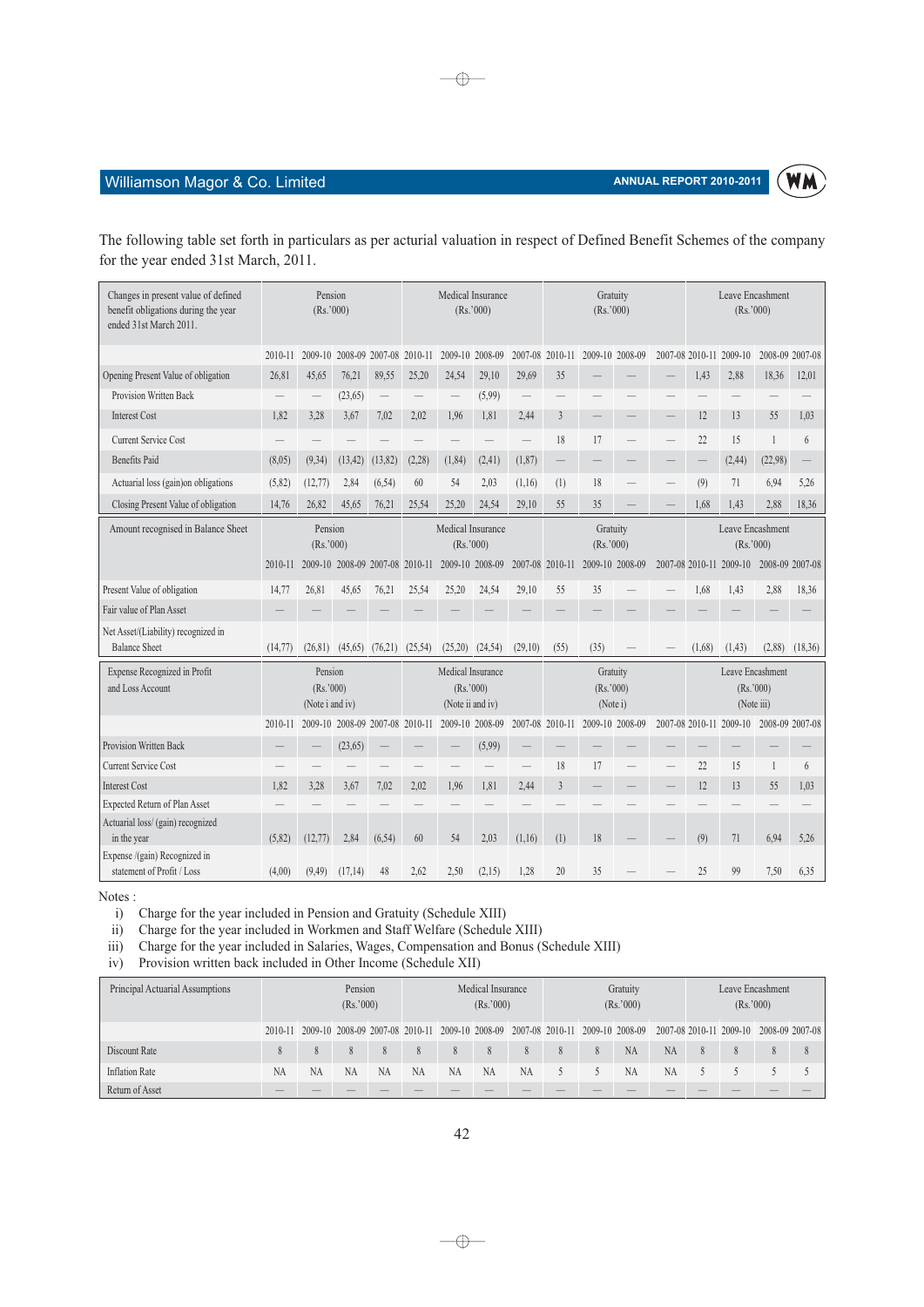WM

The estimates of rate of inflation in salary considered in actuarial valuation, take into account inflation, seniority, promotion and other relevant factors including supply and demand in the employment sphere.

⊕

Since the Company has adopted Accounting Standard 15 (Revised 2005) on Employee Benefits in the year 2007-08. Figures for four financial years are available and disclosed.

- Disclosures in respect of related parties as defined in Accounting Standard (AS)-18 "Related Party Disclosures" issued  $10<sup>1</sup>$ by the Institute of Chartered Accountants of India (ICAI), with whom transactions have taken place during the year are noted below
	- a) **Subsidiary Companies:** b) Associate Companies : **Woodside Parks Limited Babcock Borsig Limited** Majerhat Estates & Developers Limited Kilburn Engineering Limited Eveready Industries India Limited
	- c) Company having significant influence : Metals Centre Limited
	- d) Joint Venture Company:
		- D1 Williamson Magor Bio Fuel Limited Joint Venture Company with Middlesbrough Oils UK Limited.

### e) Subsidiaries of Associates - Subsidiaries of Eveready Industries India Limited

- Novener SAS 80%  $1)$
- $2)$ Uniross SA - 97.3% (through Novenor S.A.S)
- $3)$ Uniross Batteries SAS - 100% (through Uniross S.A)
- $4)$ Industrial Uniross Batteries (Pty) Ltd., - 100% (through Uniross Batteries S.A.S)
- 5) Uniross Batteries GmbH 100% (through Uniross Batteries S.A.S)
- 6) Uniross Batteries Limited 100% (through Uniross Batteries S.A.S)
- 7) Zhongshan Uniross Industry Co. Ltd. 100% (through Uniross Batteries S.A.S)
- 8) Everfast Rechargeables Limited 100% (through Uniross Batteries S.A.S)
- 9) Idea Power Limited 70% (through Novener & 30% Everfast Rechargeable Limited)
- 10) Rechargeable Online SAS 100% (through Uniross Batteries Limited)
- 11) Celltax Limited 100% (through Uniross Batteries Limited)
- 12) Logness Batteries Corp. 100% (through Uniross Batteries Limited)
- 13) Uniross Batteries Corp. 100% (through Uniross Batteries Limited)
- 14) North American Battery Corp. 100% (through Uniross Batteries Limited)
- 15) Multiplier Industries Corp. 100% (through Uniross Batteries Limited)
- 16) Everspark Hongkong Private Ltd. 100%

### Subsidiary of babcock Borsig Limited : International Developers & Engineering Associates Limited - 100%

e) Key Management Personnel: Mr. D Pal Choudhury

### **Nature of transactions**

|               |         |              | Key        |         |                         |         |  |  |  |  |
|---------------|---------|--------------|------------|---------|-------------------------|---------|--|--|--|--|
|               | Year    | Subsidiaries | Associates |         | Management<br>Personnel | Total   |  |  |  |  |
|               |         | Rs.'000      | Rs.'000    | Rs.'000 | Rs.'000                 | Rs.'000 |  |  |  |  |
| Dividend      | 2010-11 |              | 148,57     |         |                         | 148,57  |  |  |  |  |
|               | 2009-10 |              | 86,38      |         |                         | 86,38   |  |  |  |  |
| Rental Income | 2010-11 |              | 10,08      |         |                         | 10,08   |  |  |  |  |
|               | 2009-10 |              | 10,08      |         |                         | 10,08   |  |  |  |  |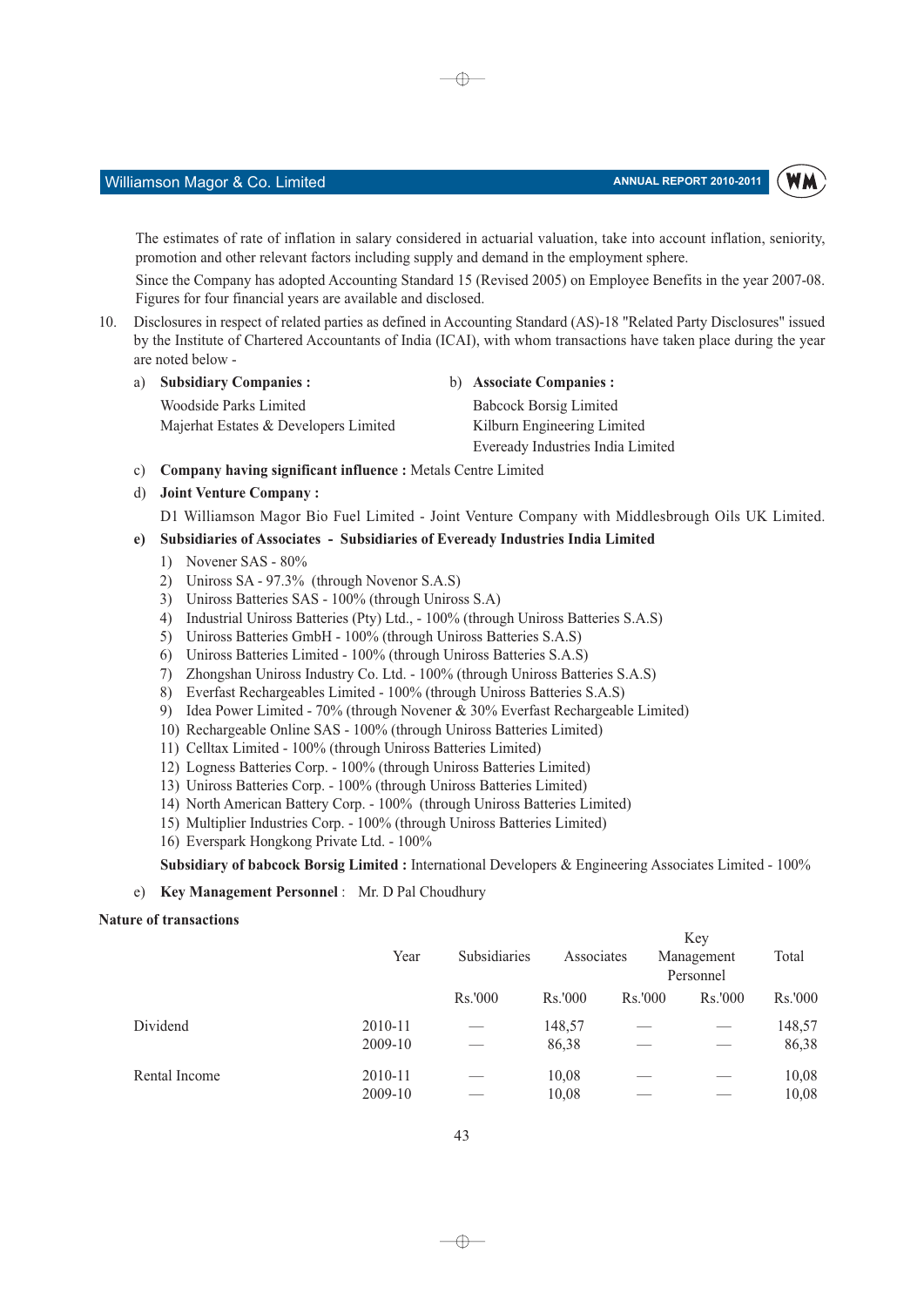| Maintenance Services                                    | 2010-11<br>2009-10 |                    | 7,16<br>7,20             |              | 7,16<br>7,20             |
|---------------------------------------------------------|--------------------|--------------------|--------------------------|--------------|--------------------------|
| Other Consultancy Services                              | 2010-11<br>2009-10 |                    | 2,04,00<br>2,04,00       |              | 2,04,00<br>2,04,00       |
| Interest on Inter Corporate Loan taken                  | 2010-11<br>2009-10 |                    | 39,30                    |              | 39,30                    |
| Provision for debts/advances<br>written back            | 2010-11<br>2009-10 | 4,00,00<br>18,00   | 6,88                     |              | 4,00,00<br>24,88         |
| Remuneration                                            | 2010-11<br>2009-10 |                    |                          | 6,24<br>5,40 | 6,24<br>5,40             |
| <b>Outstanding as on</b><br><b>Balance Sheet date</b>   |                    |                    |                          |              |                          |
| Investments                                             | 2010-11<br>2009-10 | 5,20,00<br>5,20,00 | 1,08,01,91<br>1,08,01,91 |              | 1,13,21,91<br>1,13,21,91 |
| Provision for Diminution in<br>the value of Investments | 2010-11<br>2009-10 | 2,78,84<br>2,78,84 |                          |              | 2,78,84<br>2,78,84       |
| <b>Receivables</b>                                      |                    |                    |                          |              |                          |
| Inter Corporate Loan given                              | 2010-11<br>2009-10 | 5,73,65<br>9,73,65 |                          |              | 5,73,65<br>9,73,65       |
| Interest on Inter<br>Corporate Loan given               | 2009-10<br>2009-10 | 4,03,69<br>4,09,99 |                          |              | 4,03,69<br>4,09,99       |
| Debtors                                                 | 2010-11<br>2009-10 |                    | 1,17,05<br>89,68         |              | 1,17,05<br>89,68         |
| Loans and Advances                                      | 2010-11<br>2009-10 | 85<br>85           | 1,86<br>1,83             |              | 2,71<br>2,68             |
| Provision for<br>Doubtful Advances                      | 2010-11<br>2009-10 | 5,74,50<br>9,74,50 |                          |              | 5,74,50<br>9,74,50       |
| Provision for Other<br><b>Current Assets</b>            | 2010-11<br>2009-10 | 4,09,99<br>4,09,99 |                          |              | 4,09,99<br>4,09,99       |
| <b>Payables</b>                                         |                    |                    |                          |              |                          |
| Interest on Inter<br>Corporate Loan taken               | 2010-11<br>2009-10 |                    | 35,37                    |              | 35,37                    |
| <b>Transactions/ Outstanding with Joint Venture:</b>    |                    | (Rs.'000)          |                          |              |                          |

 $\rightarrow$ 

| Outstanding Payable as at 31st March, 2011 - Rs.            | Nil |
|-------------------------------------------------------------|-----|
| Investment outstanding as at 31st March, 2011 - Rs. 5,99,99 |     |

 $\longrightarrow$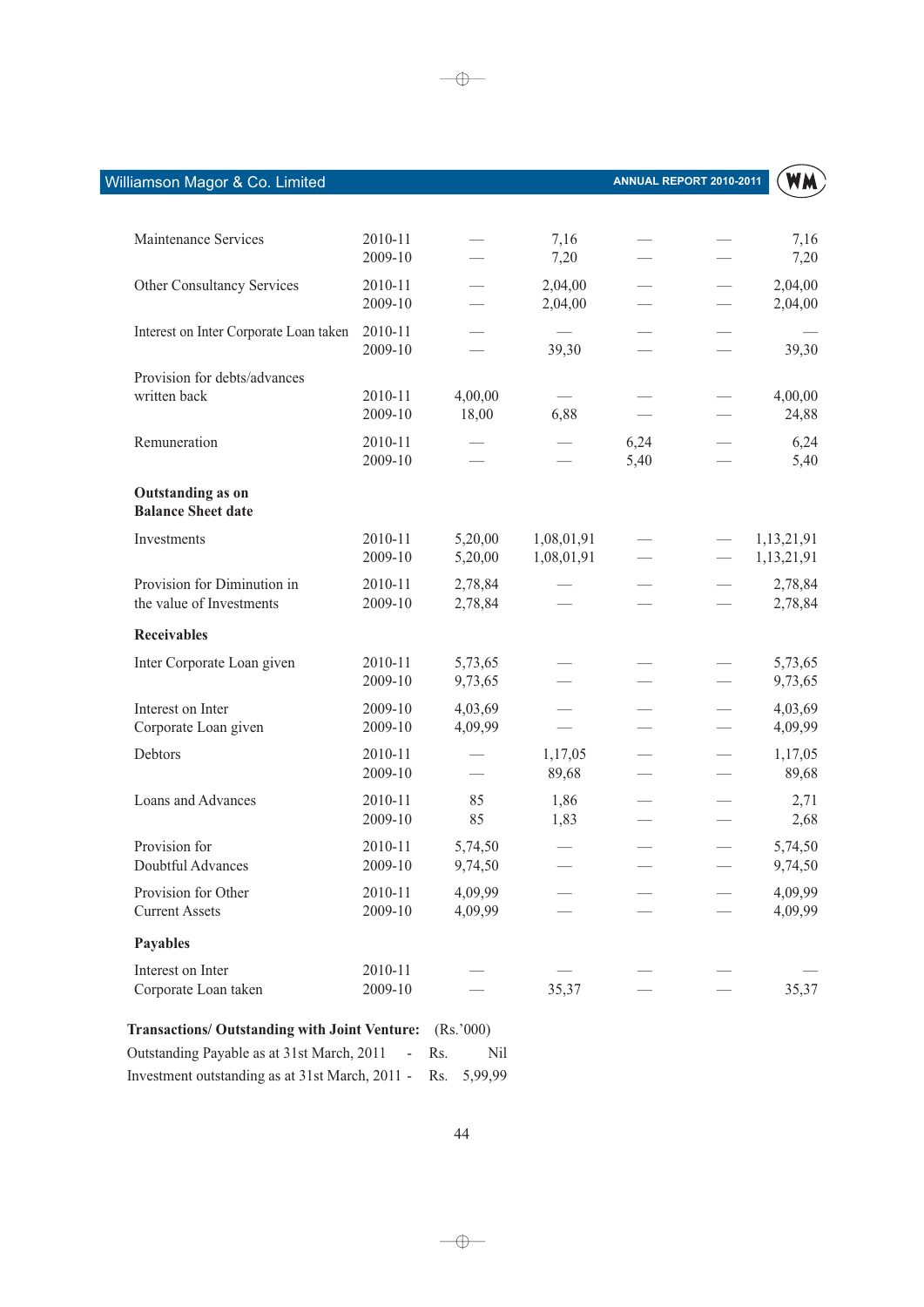### ANNUAL REPORT 2010-2011



Disclosure as per Accounting Standard(AS)-27 "Financial Reporting of Interests in Joint Venture" issued by the **Institute of Chartered Accountants of India (ICAI):** 

 $\oplus$ 

| Name                     |            | D1 Williamson Magor Bio Fuel Limited                                 |
|--------------------------|------------|----------------------------------------------------------------------|
|                          |            | Proportion Ownership Interest $-16.07\%$ (Previous year $-16.44\%$ ) |
| Country of Incorporation | $\sim 100$ | India                                                                |

### **Company's Financial with Joint Venture:**

| <b>Company's Financial</b>                                             |         |  | Proportionate interest in Joint Venture |         |       |                  |
|------------------------------------------------------------------------|---------|--|-----------------------------------------|---------|-------|------------------|
|                                                                        |         |  | 31st March                              |         |       | 31 st March      |
| <b>Particulars</b>                                                     |         |  | 2011                                    |         |       | 2010             |
|                                                                        |         |  | Amount (Rs'000)                         |         |       | Amount (Rs'000)  |
| Assets:                                                                |         |  |                                         |         |       |                  |
| Fixed Assets (Net Block)                                               |         |  | 6,77                                    |         |       | 7,89             |
| Current Assets, Loans & Advances                                       |         |  |                                         |         |       |                  |
| Inventory                                                              | 2,61    |  |                                         |         | 1,73  |                  |
| Cash & Bank Balances                                                   | 19,49   |  |                                         |         | 94,57 |                  |
| Other Current Assets                                                   |         |  |                                         |         | 1,20  |                  |
| Loans & Advances                                                       | 4,00,25 |  | 4,22,35                                 | 4,44,57 |       | 5,42,07          |
| <b>Liabilities</b>                                                     |         |  | 62,92                                   |         |       | 74,24            |
| <b>Income</b>                                                          |         |  |                                         |         |       |                  |
| Other Income                                                           |         |  | 5,10                                    |         |       | 22,50            |
| <b>Expenditure</b>                                                     |         |  |                                         |         |       |                  |
| Expenses                                                               | 1,23,63 |  |                                         | 2,01,64 |       |                  |
| Depreciation                                                           | 2,53    |  | 1,26,16                                 |         | 2,65  | 2,04,29          |
| 11. Earning Per Share (EPS)                                            |         |  |                                         |         |       |                  |
|                                                                        |         |  | 31st March, 2011                        |         |       | 31st March, 2010 |
| Profit/(Loss) after Tax as per<br>Profit & Loss Account (Rs. thousand) |         |  | 12,18                                   |         |       | (3,29,95)        |
| Average number of Equity Shares<br>(Face Value Rs. 10 each)            |         |  | 1,09,56,360                             |         |       | 1,09,56,360      |
| Basic and Diluted EPS (in Rupees)                                      |         |  |                                         | 0.11    |       | (3.01)           |
|                                                                        |         |  |                                         |         |       |                  |

12. The Company has unabsored depreciation and carried forward business losses available for set off under Income Tax Act, 1961. However, in view of inability to assess future taxable income, the extent of deferred tax assets which may be adjusted in subsequent years is not ascertainable with virtual certainty at this stage, and accordingly the deferred tax asset has been recognised only to the extent of deferred tax liability.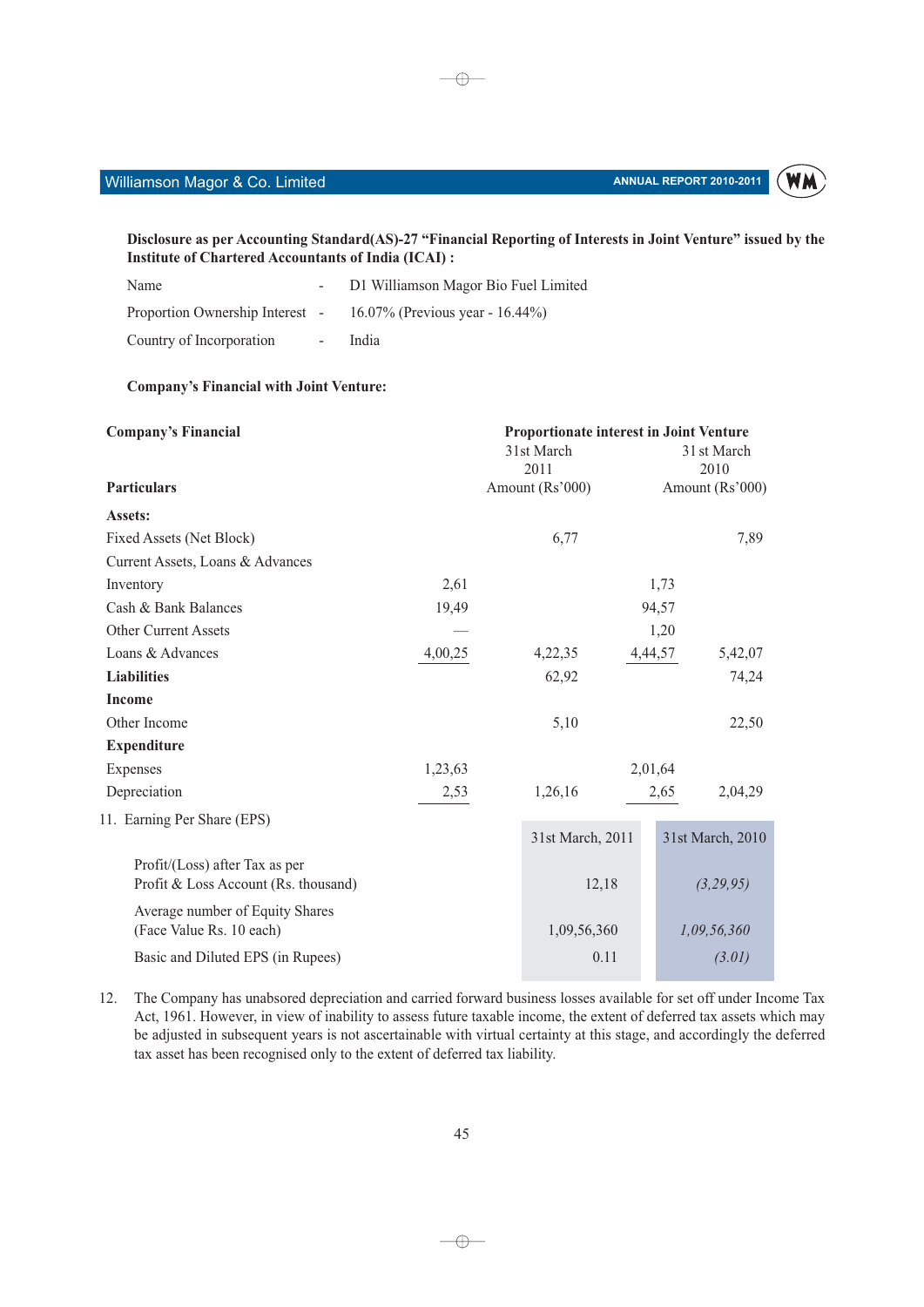

|                                                                                  | 31st March, 2011<br>Rs.'000 | 31st March, 2010<br><i>Rs.</i> '000 |
|----------------------------------------------------------------------------------|-----------------------------|-------------------------------------|
| Deferred Tax assets and liabilities are<br>attributable to the following items : |                             |                                     |
| Liabilities :                                                                    |                             |                                     |
| Depreciation                                                                     | 35,75                       | 38,86                               |
| Assets :                                                                         |                             |                                     |
| <b>Unabsorbed Business Losses</b>                                                | 17,92,58                    | 11, 75, 75                          |
| Unabsorbed Depreciation                                                          | 34,81                       | 25,00                               |
| Unabsorbed Capital Losses                                                        | 38,59                       | 39,49                               |
| Recognised to the extent of Liability                                            | 35,75                       | 38,86                               |
|                                                                                  |                             |                                     |
|                                                                                  |                             |                                     |

⊕

- The Company is registered as a Non-Banking Financial Company and is primarily engaged in holding shares in its  $13<sup>7</sup>$ group companies. The Company does not have any reportable segment as envisaged in Accounting Standard (AS)-17 on "Segment Reporting" issued by the Institute of Chartered Accountants of India (ICAI).
- $14$ Based on notification no. DNBS.223/CGM(US)-2011 dated January 17, 2011, provision has been made for standard assets at 0.25 percent of the balance of such assets on 31st March, 2011 which has been included in Schedule XIII and the total provision has been disclosed separately as Contingent Provision against Standard Assets' in Schedule X.
- Pursuant to the requiremnts of Non-Banking Financial (Non-Deposit Accepting or Holding) Companies Prudential  $15<sup>7</sup>$ Norms (Reserve Bank) Directions 2007, the Company has made an application to The Reserve Bank of India for seeking extension for regularization of the requirements relating to concentration of investment and exposure norms in a phased manner. Accordingly the Company has sold certain shares to dilute its concentration of investments in the previous year to some extent and has recovered a substantial portion of its loan exposure during the year.

In the meantime the Reserve Bank of India vide its Notification No.DNBS(PD)CC. No.197/03.10.001/2010-11 dated 12th August, 2010 and No.DNBS(PD)CC. No.206/03.10.001/2010-11 dated 5th January, 2011 has come out with a new category of NBFC which is known as Systemically Important Core Investment Company. Based on the audited accounts for the year ended 31st March, 2011 the Company will apply to the Reserve Bank of India for the conversion of its status from Systemically Important Non Deposit Taking Non Banking Financial Company to Systemically Important Non Deposit Taking Core Investment Company as a result of which the Company need not dilute its exposure in terms of Investments and Loans as mentioned above.

16. The figures for the previous year have been regrouped and re-arranged wherever necessary.

Signatures to Schedules I to XVI

For LOVELOCK & LEWES Firm Registration No.301056E **Chartered Accountants** PARTHA MITRA Partner Membership No. 50553

A. KHAITAN - Director R. S. JHAWAR - Director H. U. SANGHAVI - Secretary

Kolkata, 24th June, 2011

Williamson Magor & Co. Limited

 $\neg \oplus$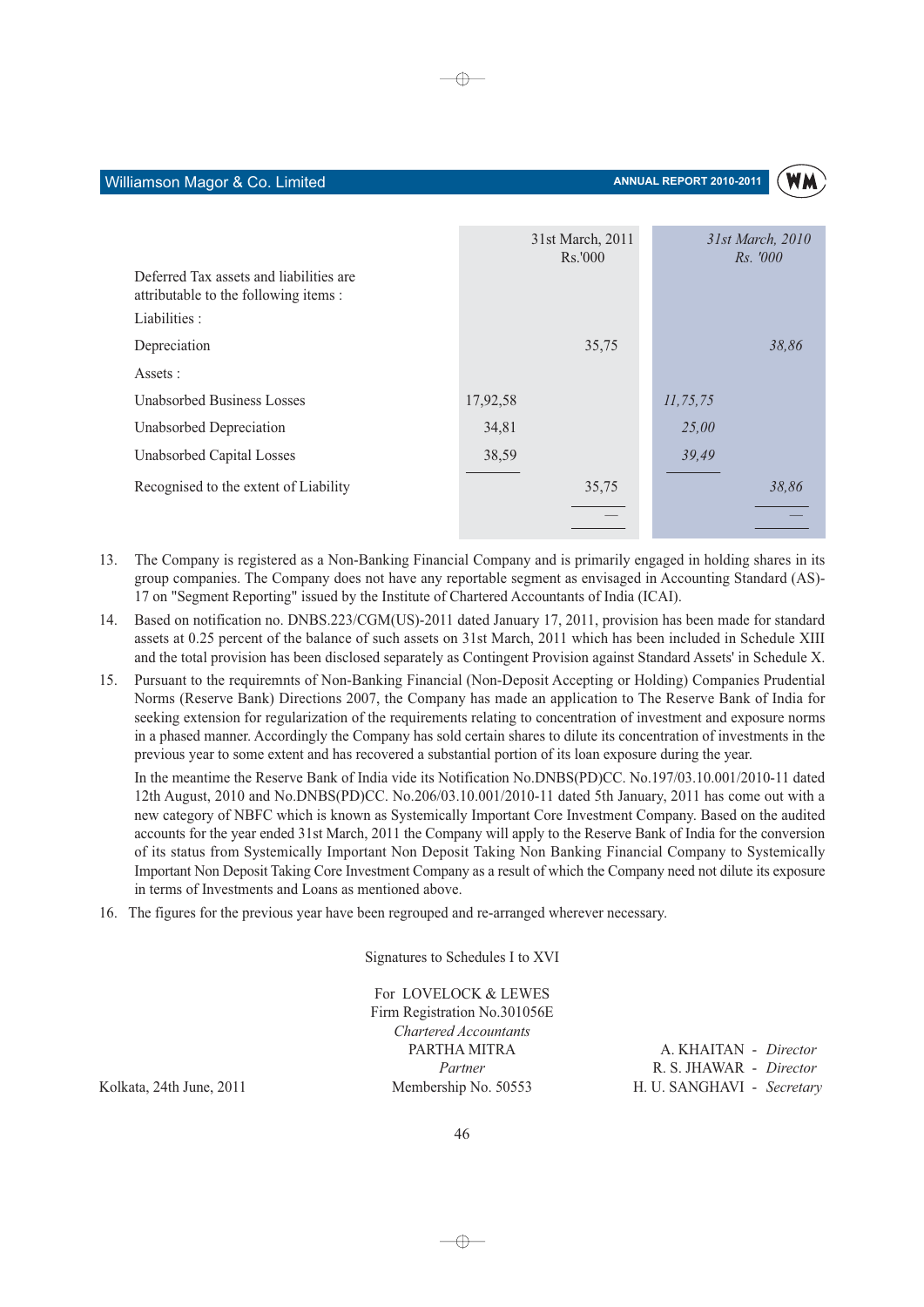5

 $\mathbf{1}$ 



### **BALANCE SHEET ABSTRACT AND COMPANY'S GENERAL BUSINESS PROFILE.** (in terms of amendment to Schedule VI Part IV)

I. **Registration Details** 

> Registration No.  $\mathbf{1}$  $\tau$  $\overline{7}$  $\mathbf{1}$ **Balance Sheet Date**  $0 \mid 3$  $3|$  $\overline{2}$  $\mathbf{0}$  $\vert$  1  $\mathbf{1}$

 $II.$ Capital raised during the year (Amount in Rs. Thousands)

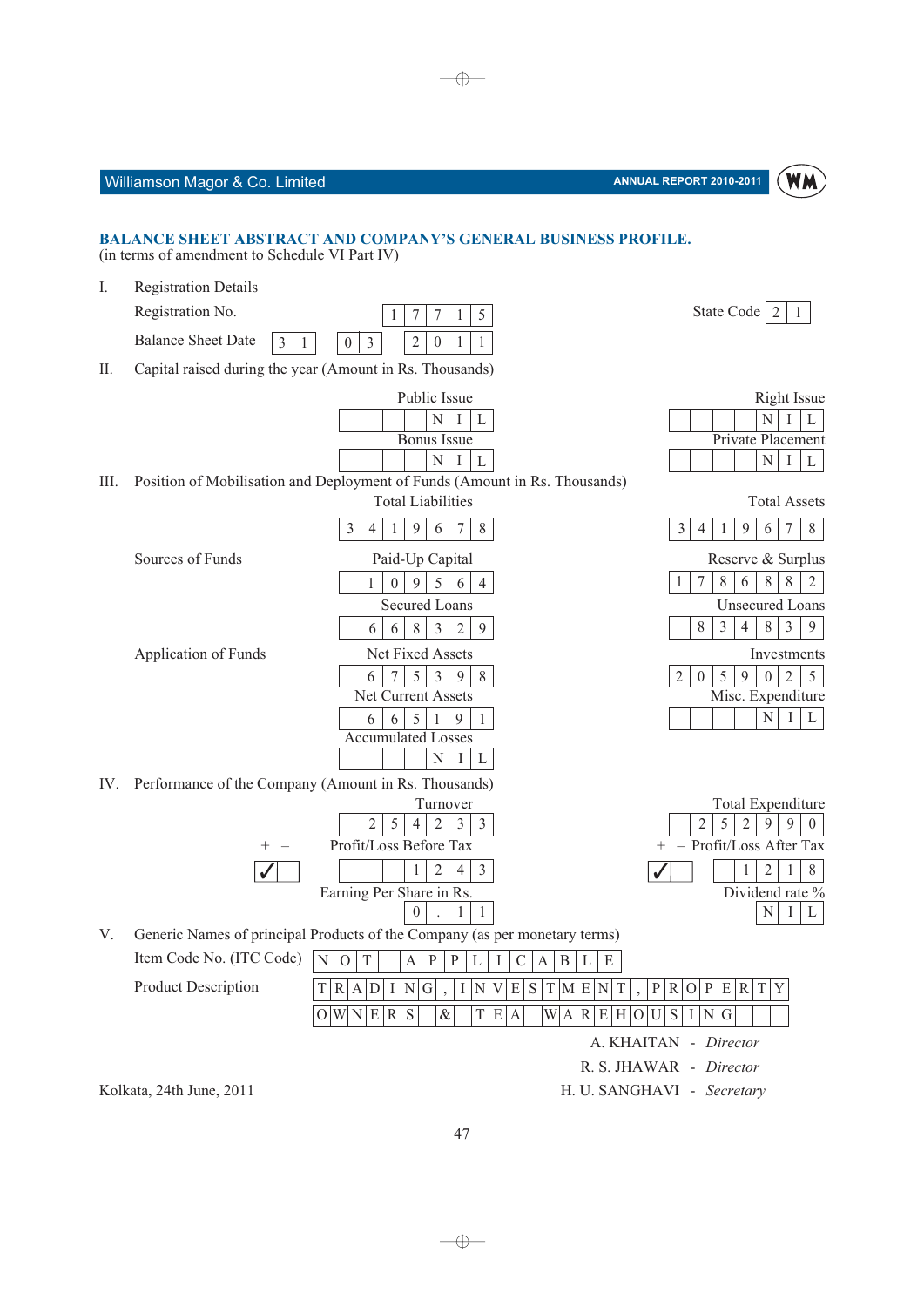### **Williamson Magor & Co. Limited Analysis of the Contract of Analysis of Analysis of Analysis of Analysis of An**

### **NNUAL REPORT 2010-2011**



### **STATEMENT PURSUANT TO SECTION 212(1)(E) OF THE COMPANIES ACT, 1956.**

The net aggregate amount so far as they concern members of the Holding Company and are not dealt with in the Company's Accounts of the Subsidiary's profits after deducting its losses and vice-versa.

 $\bigoplus$ 

| <b>Name of the Subsidiary</b><br><b>Companies</b> | <b>Extent of Interest</b><br>(All shares are<br>fully paid-up) |                                      | <b>For the Financial</b><br>year of the<br><b>Subsidiaries</b> | For the previous<br><b>Financial Years</b><br>since becoming<br>subsidiaries |  |
|---------------------------------------------------|----------------------------------------------------------------|--------------------------------------|----------------------------------------------------------------|------------------------------------------------------------------------------|--|
|                                                   |                                                                |                                      | (Rs. '000)                                                     | (Rs. 7000)                                                                   |  |
| Woodside Parks Limited                            | $100\%$                                                        | <b>Equity Share</b><br>of Rs.10 each | (41)                                                           | (49, 927)                                                                    |  |
| Majerhat Estates & Developers Limited             | $100\%$                                                        | <b>Equity Share</b><br>of Rs.10 each | (26)                                                           | (5,884)                                                                      |  |

The net aggregate amount of the Subsidiary Companies' profits less losses dealt with in the Company's accounts :

| Woodside Parks Limited                |     |  |
|---------------------------------------|-----|--|
| Majerhat Estates & Developers Limited | Nil |  |

Kolkata, 24th June, 2011

A. KHAITAN - Director AWAR - Director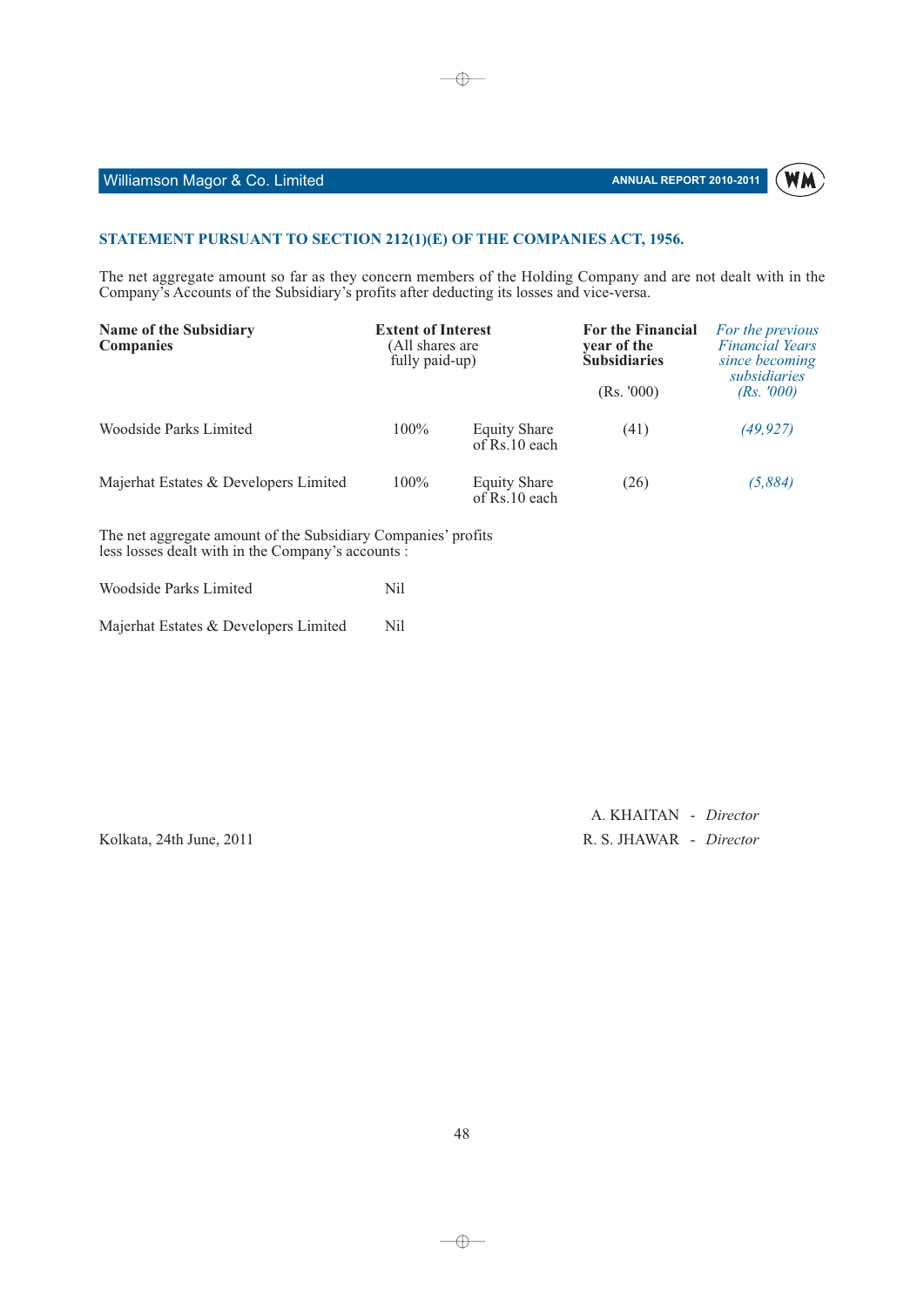

# Williamson Magor & Co. Limited

# **FINANCIAL YEAR 2010-2011**<br>Schedule to the Balance Sheet

| Schedule to the Balance Sheet            |  |
|------------------------------------------|--|
| (As required in terms of Paragraph 13 of |  |

| (As required in terms of Paragraph 15 of   |
|--------------------------------------------|
| Non-Banking Financial (Non-Deposit         |
| Accepting or Holding) Companies Prudential |
| Norms (Reserve Bank) Directions, 2007      |

|                    |     |                   |                                                                                                         | (Rs. in lakh)<br>Amount<br>outstanding |
|--------------------|-----|-------------------|---------------------------------------------------------------------------------------------------------|----------------------------------------|
| <b>Particulars</b> |     | Liabilities side: |                                                                                                         |                                        |
| (1)                |     |                   | Loans and advances availed by the Company<br>inclusive of interest accrued thereon but not paid :       |                                        |
|                    | (a) |                   | Debentures : Secured                                                                                    | Nil                                    |
|                    |     |                   | : Unsecured                                                                                             | Nil                                    |
|                    |     |                   | (other than failing within the<br>the meaning of public deposits)                                       |                                        |
|                    | (b) |                   | Deferred Credits                                                                                        | Nil.                                   |
|                    | (c) |                   | Term Loans                                                                                              | 6,683.29                               |
|                    | (d) |                   | Inter-corporate loans and borrowings                                                                    | 8,348.39                               |
|                    | (e) |                   | Commercial Paper                                                                                        | Nil                                    |
|                    | (f) |                   | <b>Public Deposits</b>                                                                                  | Nil                                    |
|                    | (g) |                   | Other Loans                                                                                             | N <sub>i</sub> l                       |
| Assets side:       |     |                   |                                                                                                         |                                        |
| (2)                |     |                   | Break-up of Loans and Advances including bills<br>receivables (other than those included in (4) below): |                                        |
|                    | (a) | Secured           |                                                                                                         | Nil                                    |
|                    |     | (b) Unsecured     |                                                                                                         | 6,872.01                               |
| (3)                |     |                   | Break-up of Leased Assets and other assets<br>counting towards AFC activities                           |                                        |
|                    |     |                   | (i) Lease assets including lease rentals<br>under sundry debtors :                                      | N/A                                    |
|                    |     |                   | (a) Financial lease (net of Lease Terminal<br>Adjustment and advance from Lessee)                       | N/A                                    |
|                    |     |                   | (b) Operating lease                                                                                     | N/A                                    |

 $\longrightarrow$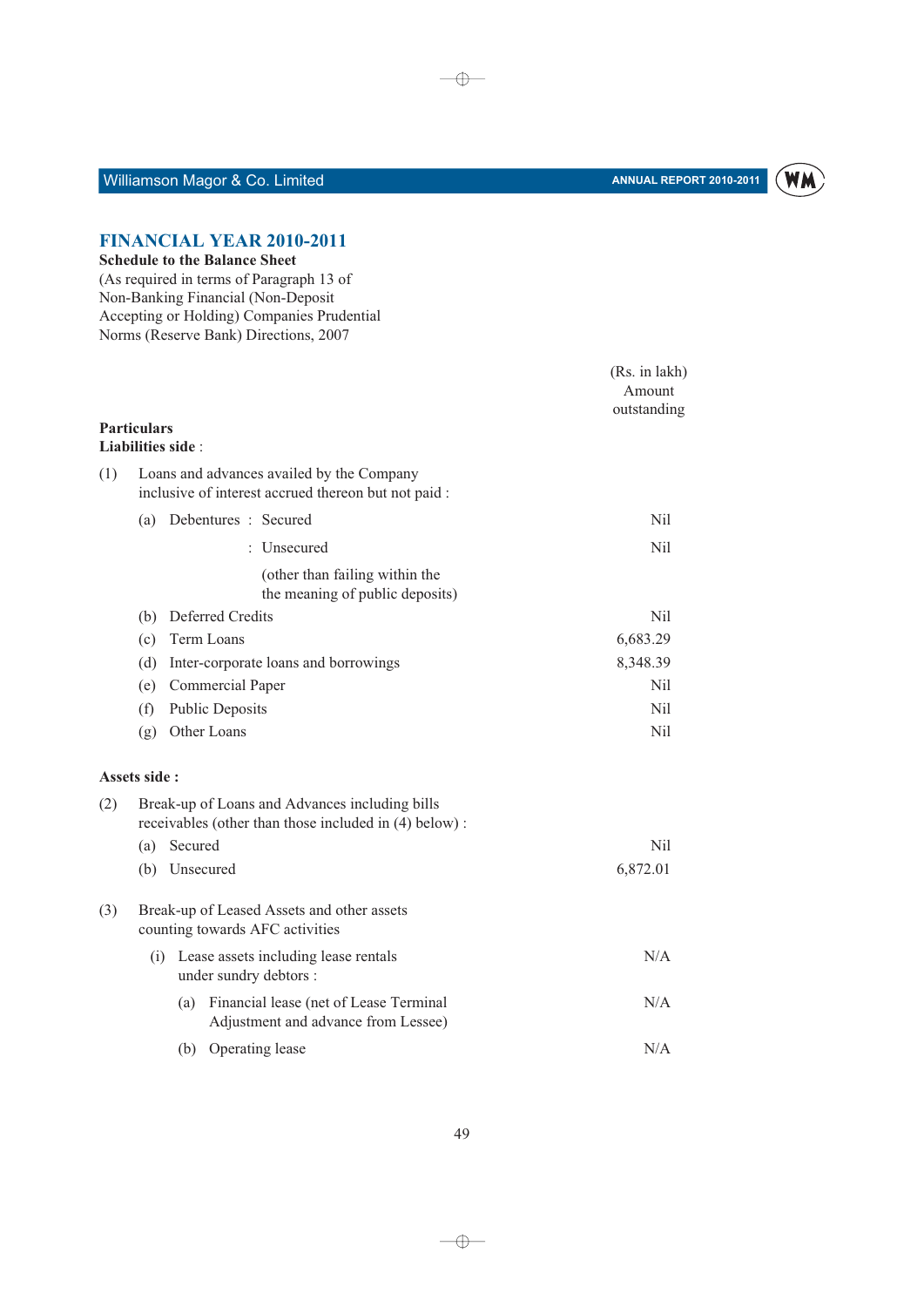$(4)$ 



|       |                                                       | (Rs. in lakh)<br>Amount |
|-------|-------------------------------------------------------|-------------------------|
|       |                                                       | outstanding             |
| (ii)  | Stock on hire including hire charges                  |                         |
|       | under sundry debtors :                                |                         |
|       | (a) Assets on hire                                    | N/A<br>N/A              |
|       | (b) Repossessed Assets                                |                         |
| (iii) | Other loans counting towards<br><b>AFC</b> activities |                         |
|       | (a) Loans where assets have been repossessed          | N/A                     |
|       | (b) Loans other than (a) above                        | N/A                     |
|       | Break-up of Investments :                             |                         |
|       | <b>Current Investments:</b>                           |                         |
| 1.    | Quoted:                                               |                         |
| (i)   | Shares $: (a)$ Equity                                 | Nil                     |
|       | (b) Preference                                        | Nil                     |
| (ii)  | Debentures and Bonds                                  | Nil                     |
| (iii) | Units of mutual funds                                 | Nil                     |
| (iv)  | <b>Government Securities</b>                          | Nil                     |
| (v)   | Others                                                | Nil                     |
| 2.    | Unquoted:                                             |                         |
| (i)   | Shares: (a) Equity                                    | Nil                     |
|       | (b) Preference                                        | Nil                     |
| (ii)  | Debentures and Bonds                                  | Nil                     |
| (iii) | Units of mutual funds                                 | Nil                     |
| (iv)  | Government Securities                                 | Nil<br>Nil              |
| (v)   | Others                                                |                         |
| 1.    | Long Term Investments (Net of provisions):<br>Quoted: |                         |
| (i)   | Shares $: (a)$ Equity                                 | 19,374.56               |
|       | (b) Preference                                        |                         |
| (ii)  | Debentures and Bonds                                  | Nil                     |
|       | (iii) Units of mutual funds                           | Nil                     |
|       | (iv) Government Securities                            | Nil                     |
| (v)   | Others                                                | Nil                     |
| 2.    | Unquoted:                                             |                         |
| (i)   | Shares: $(a)$ Equity                                  | 1,215.69                |
|       | (b) Preference                                        |                         |
| (ii)  | Debentures and Bonds                                  |                         |
| (iii) | Units of mutual funds                                 | Nil                     |
| (iv)  | Government Securities                                 | Nil                     |
| (v)   | Others                                                | Nil                     |

 $\longrightarrow$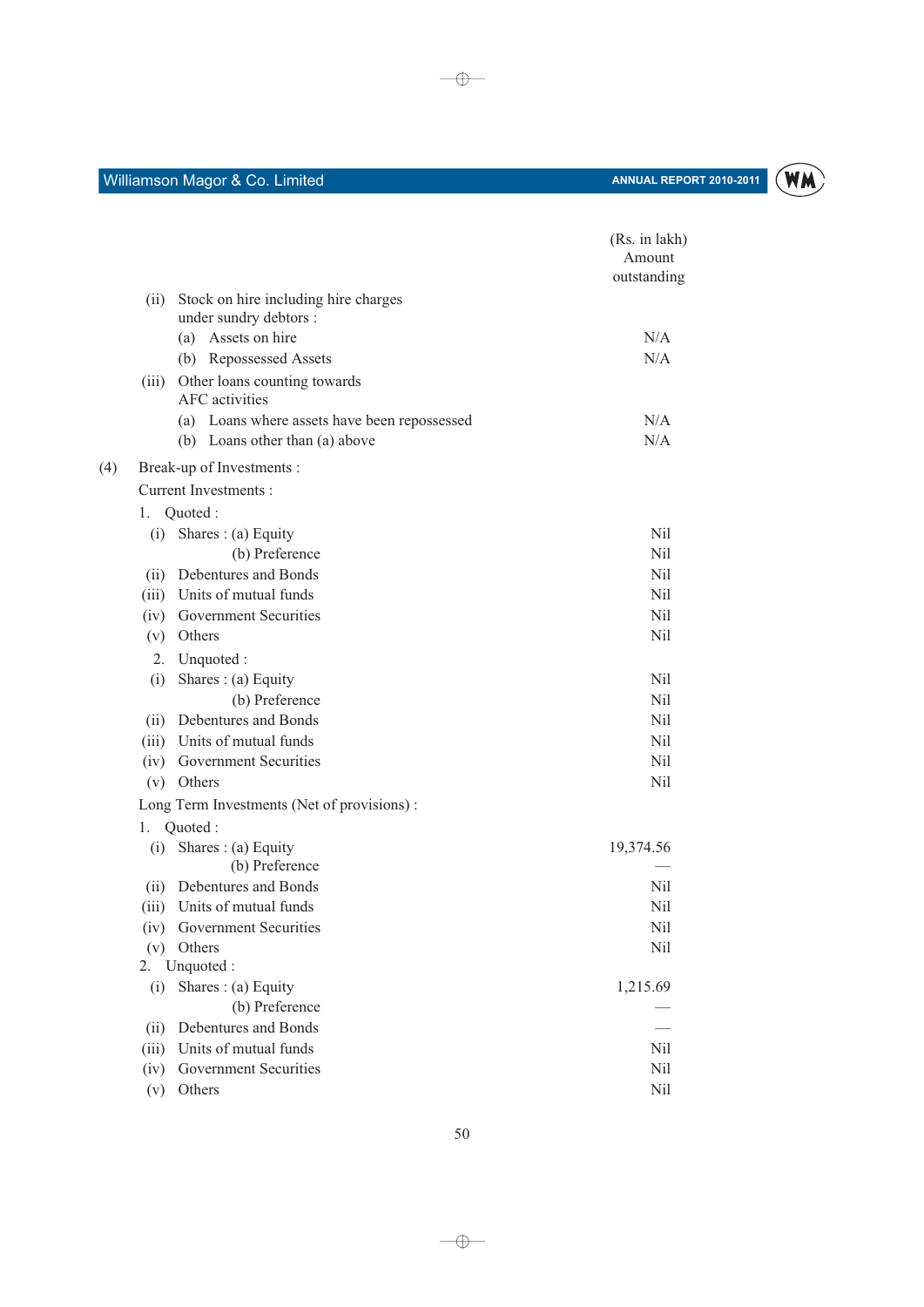

| (5) | Borrower group-wise classification of assets                                                                                             |         |                                                      |                                     |
|-----|------------------------------------------------------------------------------------------------------------------------------------------|---------|------------------------------------------------------|-------------------------------------|
|     | financed as in $(2)$ and $(3)$ above                                                                                                     |         | (Rs. in lakh)                                        |                                     |
|     | Category                                                                                                                                 |         | Amount net of provision                              |                                     |
|     |                                                                                                                                          | Secured | Unsecured                                            | Total                               |
|     | <b>Related Parties</b><br>1.                                                                                                             |         |                                                      |                                     |
|     | (a) Subsidiaries                                                                                                                         |         |                                                      |                                     |
|     | (b) Companies in the same group                                                                                                          |         |                                                      |                                     |
|     | (c) Other related parties                                                                                                                |         | 119.72                                               | 119.72                              |
|     | Other than related parties<br>2.                                                                                                         |         | 4,710.50                                             | 4,710.50                            |
|     | Total                                                                                                                                    |         | 4,830.22                                             | 4,830.22                            |
| (6) | Investor group-wise classification of all Investments<br>(current and long term) in shares and securities<br>(both quoted and unquoted): |         |                                                      |                                     |
|     | Category                                                                                                                                 |         | Market value/<br>Break-up or<br>Fair value<br>or NAV | Book value<br>(Net of<br>Provision) |
|     | <b>Related Parties</b><br>$1_{-}$                                                                                                        |         |                                                      |                                     |
|     | (a) Subsidiaries                                                                                                                         |         | 241.16                                               | 241.16                              |
|     | (b) Companies in the same group                                                                                                          |         |                                                      |                                     |
|     | (c) Other related parties                                                                                                                |         | 12,156.04                                            | 10,801.90                           |
|     | Other than related parties<br>2.                                                                                                         |         | 34,757.71                                            | 9,547.19                            |
|     | Total                                                                                                                                    |         | 47,154.91                                            | 20,590.25                           |
| (7) | Other Information                                                                                                                        |         |                                                      |                                     |
|     | Particulars                                                                                                                              |         | Amount                                               |                                     |
|     | Gross Non-Performing Assets (a+b)<br>(i)                                                                                                 |         | 2,041.79                                             |                                     |
|     | (a) Related parties                                                                                                                      |         | 978.19                                               |                                     |
|     | (b) Other than related parties                                                                                                           |         | 1,063.60                                             |                                     |
|     | Net Non-Performing Assets (a+b)<br>(i)                                                                                                   |         |                                                      |                                     |
|     | (a) Related parties                                                                                                                      |         |                                                      |                                     |
|     | (b) Other than related parties                                                                                                           |         |                                                      |                                     |
|     | Assets acquired in satisfaction of debt<br>(iii)                                                                                         |         |                                                      |                                     |

 $\longrightarrow$ 

 $\longrightarrow$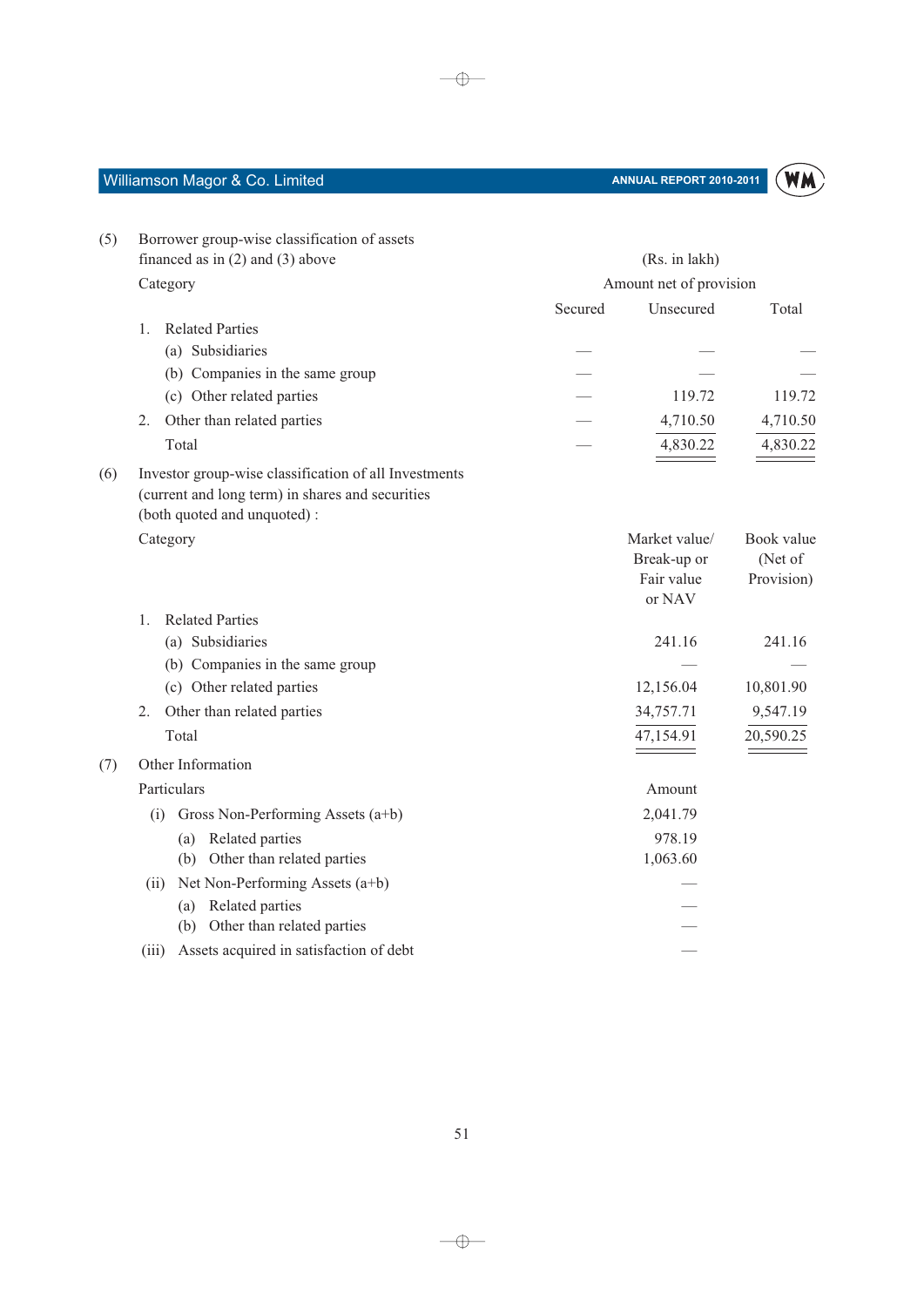ANNUAL REPORT 2010-2011

E

Financial Year 2010-2011

[As required in terms of Paragraph 10 of<br>Non-Banking Financial (Non-Deposit Accepting or Holding)<br>Companies Prudential Norms (Reserve Bank) Directions, 2007] Schedule to the Balance Sheet

(A) Capital to Risk Assets Ratio (CRAR)

 $\overline{\mathsf{L}}$ 

| Previous Year | 52.73%            | 10.91%                    | 1.82%                      |
|---------------|-------------------|---------------------------|----------------------------|
| Current Yea   | 18.54%            | 39.40%                    | 9.14%                      |
|               |                   | CRAR - Tier I Capital (%) | CRAR - Tier II Capital (%) |
| tems          | $\text{IRAR}$ (%) |                           |                            |
|               |                   | ίΞ                        | 曰                          |

(B) Asset Liability Management

Maturity pattern of certain items of assets and liabilities

 $-\bigoplus$ 

| (Rs. in crore) | Total                                                                                                           |             |                          | 66.83                             | 83.48                           |        | 48.24    |                          |
|----------------|-----------------------------------------------------------------------------------------------------------------|-------------|--------------------------|-----------------------------------|---------------------------------|--------|----------|--------------------------|
|                | Over 5<br>years                                                                                                 |             |                          |                                   | $\bigg $                        |        | 7.76     | $\overline{\phantom{a}}$ |
|                | Over 3<br>years to<br>5 years                                                                                   |             |                          | 1.03                              |                                 |        | 0.00     | $\overline{\phantom{a}}$ |
|                | year to<br>3 years<br>Over 1                                                                                    |             |                          | 39.92                             | $\bigg $                        |        | 0.00     | $\overline{\phantom{a}}$ |
|                | $\begin{array}{c} \text{Over } 6 \\ \text{months to} \\ 1 \text{ year} \end{array}$                             |             |                          | 16.30                             | $\bigg $                        |        | 0.26     | $\overline{\phantom{a}}$ |
|                | $\begin{array}{c} \text{Over 3} \\ \text{months} \\ \text{upto 6} \\ \text{month} \\ \text{month} \end{array}$  |             |                          | 5.20                              | 1.75                            |        | 3.07     | $\overline{\phantom{a}}$ |
|                | $\begin{array}{c} \text{Over 2} \\ \text{months} \\ \text{upto 3} \\ \text{month} \\ \text{months} \end{array}$ |             |                          | 1.70                              | 8.50                            |        | 3.20     | $\overline{\phantom{a}}$ |
|                | month to $2$ months<br>Over one                                                                                 |             |                          | 1.68                              | 41.40                           |        | 21.15    | $\overline{\phantom{a}}$ |
|                | $1 \text{ day to}$<br>30/31 days<br>(one month)                                                                 |             |                          | 1.00                              | .83<br>$\overline{\mathcal{E}}$ |        | 12.80    |                          |
|                |                                                                                                                 | Liabilities | from Banks<br>Borrowings | Market borrowings<br>Institutions | Market borrowings<br>Others     | Assets | Advances | Investments <sup>*</sup> |

\* Investments held by the company are long term in nature.

52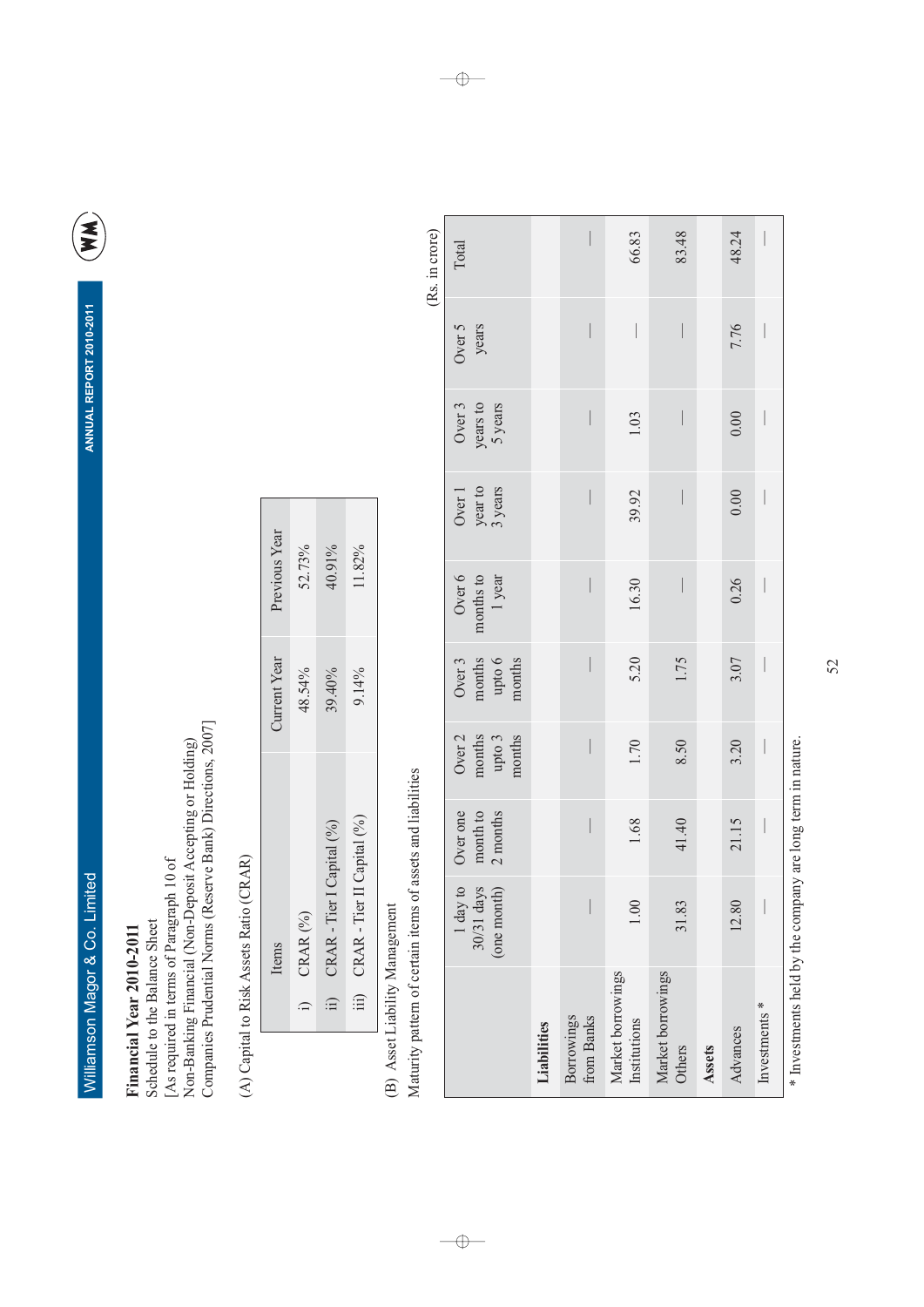

# **Summarised Financial Results of the Subsidiary Companies**

|                                 | <b>Woodside Parks Limited</b> | Majerhat Estates &<br><b>Developers Limited</b> |
|---------------------------------|-------------------------------|-------------------------------------------------|
| <b>Year ended</b>               | 31.03.2011                    | 31.03.2011                                      |
| Reporting Currency              | <b>INR</b><br>Rs. in '000     | <b>INR</b><br>Rs. in '000                       |
| Income                          |                               |                                                 |
| Profit / (Loss) before Taxation | (41)                          | (26)                                            |
| Provision for Taxation          |                               |                                                 |
| Profit / (Loss) after Taxation  | (41)                          | (26)                                            |
| Dividend (Interim / Proposed)   |                               |                                                 |
| Country                         | India                         | India                                           |

 $\overline{\bigoplus}$ 

 $\longrightarrow$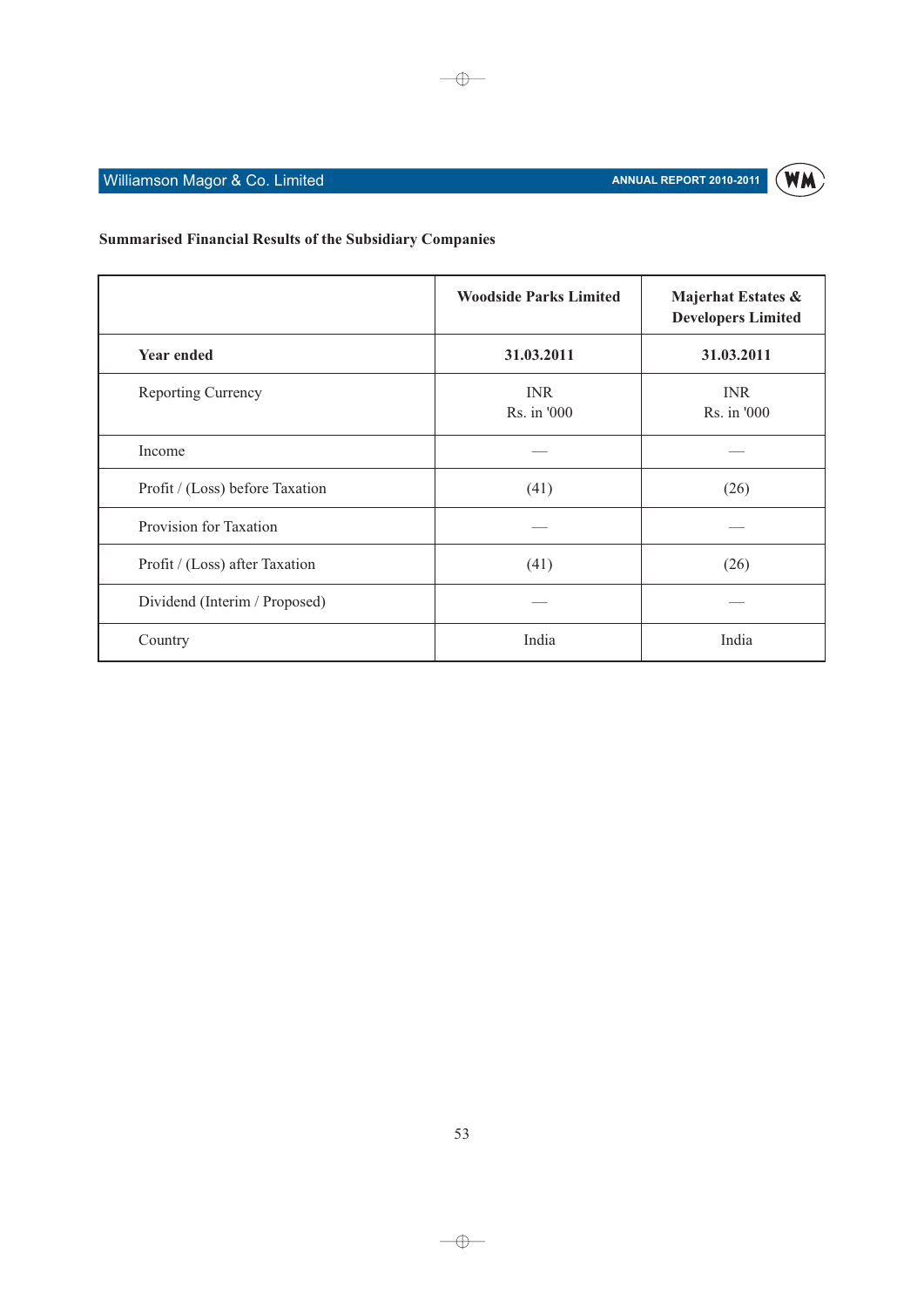

### **AUDITORS' REPORT ON CONSOLIDATED FINANCIAL STATEMENTS OF WILLIAMSON MAGOR & CO. LIMITED**

### The Board of Directors of Williamson Magor & Co. Limited

 $1)$ We have audited the attached Consolidated Balance Sheet of Williamson Magor & Co. Limited ("the Company") and its subsidiaries, its jointly controlled entity and associate companies hereinafter referred to as the "Group" (refer Note 1(a) on Schedule XVI to the attached consolidated financial statements) as at 31st March, 2011, the related consolidated Profit and Loss Account and the consolidated Cash flow Statement for the year ended on that date annexed thereto, which we have signed under reference to this report. These consolidated financial statements are the responsibility of the Company's management. Our responsibility is to express an opinion on these financial statements based on our audit.

⊕

- $2)$ We conducted our audit in accordance with auditing standards generally accepted in India. Those standards require that we plan and perform the audit to obtain reasonable assurance about whether the financial statements are free of material misstatement. An audit includes examining, on a test basis, evidence supporting the amounts and disclosures in the financial statements. An audit also includes assessing the accounting principles used and significant estimates made by management, as well as evaluating the overall financial statement presentation. We believe that our audit provides a reasonable basis for our opinion.
- $3)$ We did not audit the financial statements of (i) two subsidiaries and one jointly controlled entity included in the consolidated financial statements, which constitute total assets of Rs 1984.51 lakhs and net assets of Rs.1778.24 lakhs as at 31st March, 2011, total revenues of Rs 5.10 lakhs, net loss of Rs.121.73 lakhs and net cash flows amounting to Rs. 324.27 lakhs for the year then ended and (ii) two associate companies which constitute net profit of Rs.52.03 lakhs for the year then ended. These financial statements and other financial information have been audited by other auditors whose reports have been furnished to us and our opinion on the consolidated financial statements to the extent they have been derived from such financial statements is based solely on the report of such other auditors.
- $4)$ We report that the consolidated financial statements have been prepared by the Company's Management in accordance with the requirements of Accounting Standard (AS) 21 - Consolidated Financial Statements, Accounting Standard (AS) 23 - Accounting for Investments in Associates in Consolidated Financial Statements, and Accounting Standard (AS) 27 - Financial Reporting of Interests in Joint Ventures notified under sub-section 3C of Section 211 of the Companies Act, 1956.
- $5)$ Attention is invited in respect of the following items for an associate audited by other auditors: -
	- Note 11 of Schedule XVII of the Financial Statements regarding the status of the Associate's investments of Rs.4110.00  $a)$ lakhs and advances of Rs.1731.73 lakhs to its Subsidiary, Novenor SAS, and in respect of which no provision has been made for reasons explained therein.
	- b) Note 12 of Schedule XVII of the Financial Statements of the Associate regarding amortisation of brand over a period of 40 years on the basis of an expert opinion.
- $6)$ Based on our audit and on consideration of reports of other auditors on separate financial statements and on the other financial information of the components of the Group as referred to above, and to the best of our information and according to the explanations given to us, in our opinion, the attached consolidated financial statements give a true and fair view in conformity with the accounting principles generally accepted in India:
	- a) in the case of consolidated Balance Sheet, of the state of affairs of the Group as at 31st March, 2011;
	- b) in the case of consolidated Profit and Loss Account, of the loss of the Group for the year ended on that date; and
	- c) in the case of consolidated Cash Flow Statement, of the cash flows of the Group for the year ended on that date.

For LOVELOCK & LEWES Firm Registration No.301056E Chartered Accountants PARTHA MITRA Partner Membership No. 50553

Kolkata, 30th August, 2011

 $\rightarrow$   $\rightarrow$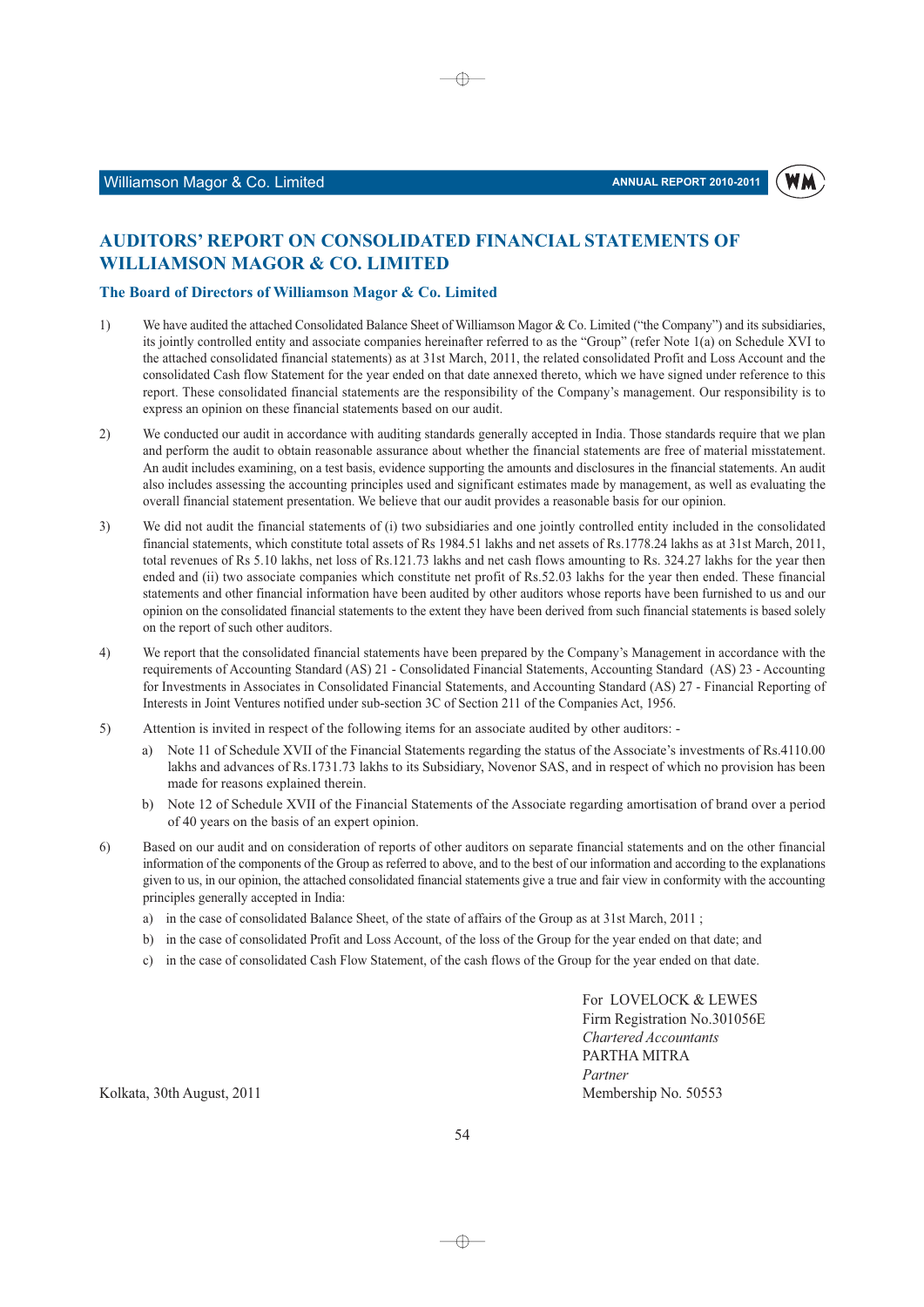

### **CONSOLIDATED BALANCE SHEET OF WILLIAMSON MAGOR & CO. LIMITED** AND ITS SUBSIDIARY COMPANIES AS AT 31ST MARCH 2011

 $\rightarrow$ 

|                                                 | Schedule       |            | 31st March, 2011 |            | 31st March, 2010 |
|-------------------------------------------------|----------------|------------|------------------|------------|------------------|
|                                                 | No.            | Rs. '000   | Rs.'000          | Rs.'000    | Rs.'000          |
| <b>SOURCES OF FUNDS</b><br>L.                   |                |            |                  |            |                  |
| <b>Shareholders' Funds</b>                      |                |            |                  |            |                  |
| Capital                                         | I              | 10,95,64   |                  | 10,95,64   |                  |
| Reserves & Surplus                              | $\mathbf{I}$   | 2,36,55,01 | 2,47,50,65       | 2,47,90,32 | 2,58,85,96       |
| <b>Loan Funds</b>                               | $\mathbf{III}$ |            |                  |            |                  |
| <b>Secured Loans</b>                            |                | 66,83,29   |                  | 69,96,41   |                  |
| <b>Unsecured Loans</b>                          |                | 84,54,47   | 1,51,37,76       | 62,01,43   | 1,31,97,84       |
| <b>Total</b>                                    |                |            | 3,98,88,41       |            | 3,90,83,80       |
| <b>APPLICATION OF FUNDS</b><br>П.               |                |            |                  |            |                  |
| <b>Fixed Assets</b>                             | IV             |            |                  |            |                  |
| <b>Gross Block</b>                              |                | 92,80,75   |                  | 93,08,18   |                  |
| Less : Depreciation                             |                | 22,67,37   |                  | 21,56,60   |                  |
| <b>Net Block</b>                                |                |            | 70,13,38         |            | 71,51,58         |
| <b>Investments</b>                              | $\bf{V}$       |            | 2,43,46,51       |            | 2,48,66,26       |
| <b>Current Assets, Loans and Advances</b>       |                |            |                  |            |                  |
| Inventories                                     | <b>VI</b>      | 2,61       |                  | 1,73       |                  |
| <b>Sundry Debtors</b>                           | <b>VII</b>     | 1,39,27    |                  | 1,16,61    |                  |
| Other Current Assets                            | <b>VIII</b>    | 3,77,55    |                  | 6,49,55    |                  |
| <b>Cash and Bank Balances</b>                   | IX             | 20,43,71   |                  | 14,62,93   |                  |
| Loans and Advances                              | $\mathbf X$    | 62,64,88   |                  | 51,78,85   |                  |
|                                                 |                | 88,28,02   |                  | 74,09,67   |                  |
| <b>Less: Current Liabilities and Provisions</b> | XI             |            |                  |            |                  |
| Liabilities                                     |                | 2,47,41    |                  | 2,92,36    |                  |
| Provision                                       |                | 52,09      |                  | 51,35      |                  |
|                                                 |                | 2,99,50    |                  | 3, 43, 71  |                  |
| <b>Net Current Assets</b>                       |                |            | 85,28,52         |            | 70,65,96         |
| <b>Total</b>                                    |                |            | 3,98,88,41       |            | 3,90,83,80       |
| <b>Notes on Accounts</b>                        | <b>XVII</b>    |            |                  |            |                  |

The Schedules referred to above form an integral part of the Balance Sheet. This is the Balance Sheet referred to in our Report of even date.

|                            | For LOVELOCK & LEWES<br>Firm Registration No.301056E |                              |
|----------------------------|------------------------------------------------------|------------------------------|
|                            | Chartered Accountants                                |                              |
|                            | PARTHA MITRA                                         | A. KHAITAN - Director        |
|                            | Partner                                              | T. R. SWAMINATHAN - Director |
| Kolkata, 30th August, 2011 | Membership No. 50553                                 | H. U. SANGHAVI - Secretary   |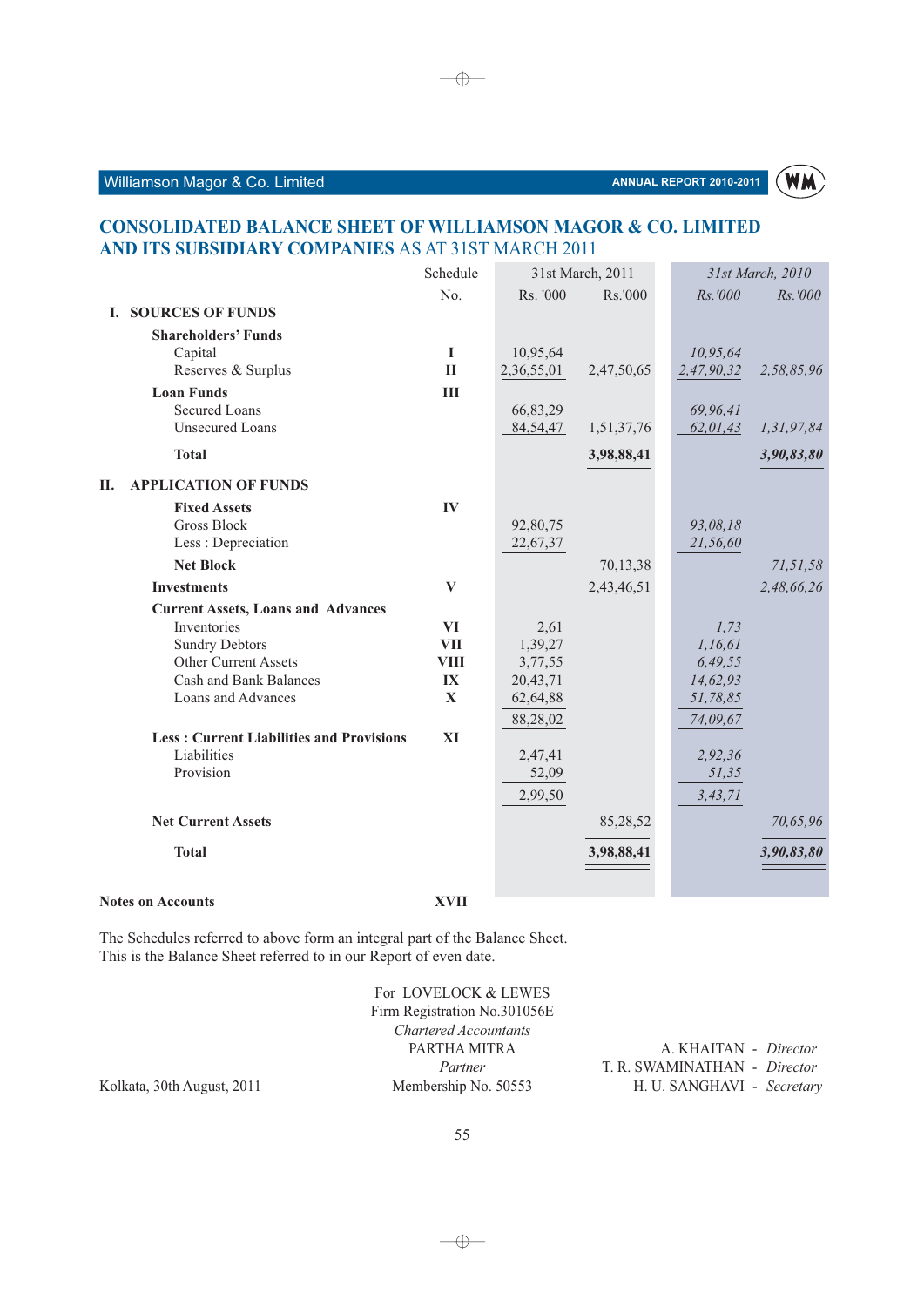### ANNUAL REPORT 2010-2011

# **WM**

### **CONSOLIDATED PROFIT & LOSS ACCOUNT OF WILLIAMSON MAGOR & CO. LIMITED** AND ITS SUBSIDIARY COMPANIES FOR THE YEAR ENDED 31ST MARCH 2011

|                                                                                                    | Schedule    | 31st March, 2011 | 31st March, 2010 |
|----------------------------------------------------------------------------------------------------|-------------|------------------|------------------|
|                                                                                                    | No.         | Rs.'000          | <i>Rs.'000</i>   |
| <b>INCOME</b>                                                                                      |             |                  |                  |
| Income from operation                                                                              | <b>XII</b>  | 21,12,62         | 26, 31, 72       |
| Other Income                                                                                       | <b>XIII</b> | 34,83            | 50,55            |
|                                                                                                    |             | 21,47,45         | 26,82,27         |
| <b>EXPENDITURE</b>                                                                                 |             |                  |                  |
| Expenses                                                                                           | <b>XIV</b>  | 5,97,93          | 10,06,71         |
| Interest                                                                                           | XV          | 20,37,74         | 21.82.67         |
| Depreciation (includes share of Joint Venture<br>Rs.2,53 thousand, previous year Rs.2,65 thousand) |             | 21,06            | 24,24            |
|                                                                                                    |             |                  |                  |
|                                                                                                    |             | 26,56,73         | 32,13,62         |
| <b>Profit / (Loss) before Taxation</b>                                                             |             | (5,09,28)        | (5,31,35)        |
| Provision for Taxation:                                                                            |             |                  |                  |
| <b>Current Tax</b>                                                                                 |             |                  |                  |
| Deferred Tax                                                                                       |             |                  |                  |
| Fringe Benefit Tax                                                                                 |             |                  |                  |
| Current year                                                                                       |             |                  |                  |
| Earlier years (net of write back)                                                                  |             | (25)             | 1,79             |
| <b>Profit / (Loss) after Taxation</b>                                                              |             |                  |                  |
| before share of results of Associates                                                              |             | (5,09,53)        | (5,29,56)        |
| Share of earnings from Associates                                                                  |             | (69, 01)         | 37, 38, 35       |
|                                                                                                    |             | (5,78,54)        | 32,08,79         |
| Less: Transfer to Statutory Reserve                                                                |             | (2, 43)          |                  |
| Balance brought forward from previous year                                                         |             | 40,03,75         | 7,94,96          |
| Un-appropriated balance carried forward                                                            |             | 34,22,78         | 40,03,75         |
| Basic and Diluted Earnings per share (Rs.)                                                         |             | (5.28)           | 29.29            |
| <b>Significant Accounting Policies</b>                                                             | <b>XVI</b>  |                  |                  |
| <b>Notes on Accounts</b>                                                                           | <b>XVII</b> |                  |                  |

**Notes on Accounts** 

The Schedules referred to above form an integral part of the Profit & Loss Account. This is the Profit & Loss Account referred to in our Report of even date.

|                            | For LOVELOCK & LEWES         |                              |
|----------------------------|------------------------------|------------------------------|
|                            | Firm Registration No.301056E |                              |
|                            | Chartered Accountants        |                              |
|                            | PARTHA MITRA                 | A. KHAITAN - Director        |
|                            | Partner                      | T. R. SWAMINATHAN - Director |
| Kolkata, 30th August, 2011 | Membership No. 50553         | H. U. SANGHAVI - Secretary   |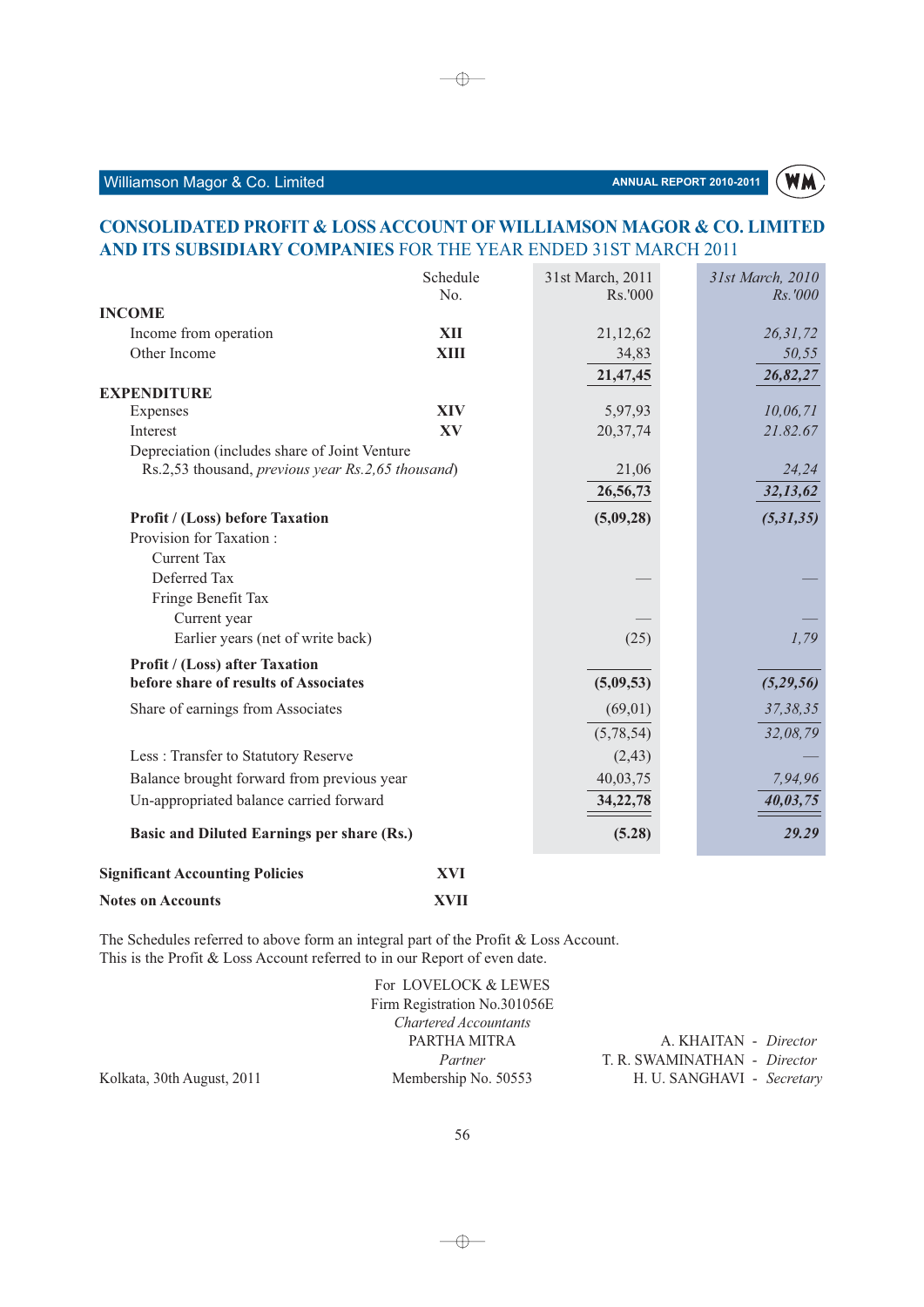

### CASH FLOW STATEMENT FOR THE YEAR ENDED 31ST MARCH, 2011

|    |                                                        | 31st March, 2011<br>(Rs. '000) | 31st March, 2010<br>(Rs. '000) |
|----|--------------------------------------------------------|--------------------------------|--------------------------------|
| A. | <b>CASH FLOW FROM OPERATING ACTIVITIES</b>             |                                |                                |
|    | Net Profit/(loss) before tax and extraordinary items   | (5,09,28)                      | (5,31,35)                      |
|    | Adjustment for:                                        |                                |                                |
|    | Depreciation                                           | 21,05                          | 24,24                          |
|    | Profit on sale of investment                           |                                | (2, 32, 97)                    |
|    | Dividend/Interest income on investments                | (6,51,43)                      | (3, 49, 68)                    |
|    | Loss on Assets scrapped                                | 1,13                           | 1,04                           |
|    | Interest on fixed loans                                | 20,37,04                       | 21,67,77                       |
|    | Provision for Doubtful debts                           | 2,17                           | 6,46                           |
|    | Provision for Doubtful advances                        | 1,62                           | 3,03                           |
|    | Provision for Farmer's Assistance                      | 58,81                          | 60,16                          |
|    | Provision for Diminution in Value of Investments (net) |                                | (36, 96)                       |
|    | Provision for retirement benefit written back          | (4,00)                         | (9,50)                         |
|    | Provision written back                                 | (1,70,66)                      | (4, 74, 24)                    |
|    | Bad debts/advances written off                         |                                | 92,12                          |
|    | Liabilities written back                               | (10,39)                        | (11, 59)                       |
|    | Provision for retirement benefit                       | 3,29                           | 4,26                           |
|    | Loss due to non conversion of Share warrants           |                                | 2,61,00                        |
|    | Interest on Tax Refund                                 | (7,91)                         | (17, 66)                       |
|    | Provision for Standard Assets                          | 10,66                          |                                |
|    | Operating profit before working capital changes        | 7,82,11                        | 9,56,13                        |
|    | Adjustment for:                                        |                                |                                |
|    | Inventories                                            | (92)                           | 1,83                           |
|    | Trade and other receivables                            | (8,21,38)                      | 52,07,85                       |
|    | Sundry Creditors and other liabilities                 | (1,03)                         | (3, 47, 29)                    |
|    | Provision for retirement benefit                       | (10, 33)                       | (13, 62)                       |
|    | <b>Cash generated from operations</b>                  | (51, 55)                       | 58,04,90                       |
|    | Interest received on refund of income tax              | 7,91                           | 17,66                          |
|    | Direct tax refund (net)                                | 83,32                          | 1,91,43                        |
|    | Net cash from operating activities                     | 39,68                          | 60,13,99                       |

 $\overline{\bigoplus}$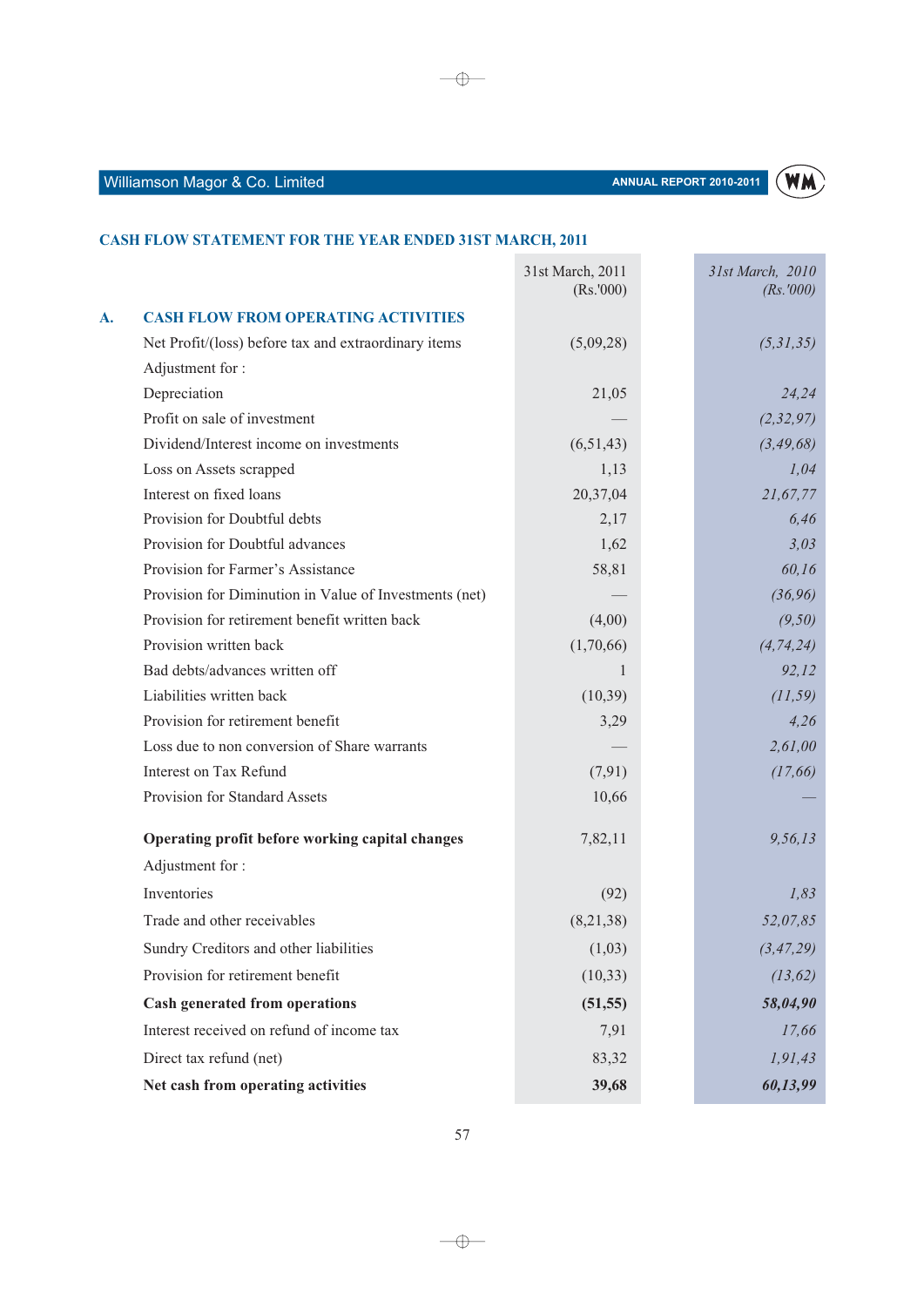

### Williamson Magor & Co. Limited

|                                                                             | 31st March, 2011<br>(Rs. '000) | 31st March, 2010<br>(Rs. '000) |
|-----------------------------------------------------------------------------|--------------------------------|--------------------------------|
| <b>CASH FLOW FROM INVESTING ACTIVITIES</b>                                  |                                |                                |
| Purchase of fixed assets                                                    | (2,29)                         | (4, 41)                        |
| Sale of fixed assets                                                        |                                | 2,16                           |
| Dividend income on investments                                              | 6,51,43                        | 3,49,68                        |
| Sale of investments                                                         |                                | 3,03,46                        |
| Net cash from investing activities                                          | 6,49,14                        | 6,50,89                        |
| <b>CASH FLOW FROM FINANCING ACTIVITIES</b>                                  |                                |                                |
| Proceeds from long term borrowings                                          | 55,00,00                       |                                |
| Repayment of long term borrowings                                           | (58, 13, 12)                   | (30, 75, 43)                   |
| Proceeds from short term borrowings                                         | 1,54,90,00                     | 1,21,60,00                     |
| Repayment of short term borrowings                                          | (1,32,65,00)                   | (1, 24, 80, 00)                |
| Proceeds from issue of shares of Joint Venture<br>(including share premium) | 22,27                          | 1,43,64                        |
| Interest paid on fixed loans                                                | (20, 40, 06)                   | (22, 14, 65)                   |
| Net Cash used in financing activities                                       | (1,05,91)                      | (54, 66, 44)                   |
| Net increase/ (decrease) in cash and cash equivalents                       | 5,82,91                        | 11,98,44                       |
| Cash and cash equivalents (Opening Balance)                                 | 14,62,93                       | 2,65,65                        |
| Less : Cash attributable to reduction in share of joint                     |                                |                                |
|                                                                             | 2,13                           | 1,16                           |
| Cash and cash equivalents (Closing Balance)                                 | 20,43,71                       | 14,62,93                       |
|                                                                             | venture from previous year     |                                |

 $\oplus$ 

Notes to the Cash Flow Statement for the year ended 31st March, 2011:

1. Cash and Cash equivalents represent cash and bank balances only.

- 2. The above cashflow statement has been prepared under the 'Indirect Method' as set out in the Accounting Standard-3 on Cash Flow Statement issued by the Institute of Chartered Accountants of India.
- 3. Previous year's figures have been rearranged and regrouped wherever necessary.

This is the Cash Flow Statement referred to in our Report of even date.

|                 | For LOVELOCK & LEWES         |                              |
|-----------------|------------------------------|------------------------------|
|                 | Firm Registration No.301056E |                              |
|                 | Chartered Accountants        |                              |
|                 | PARTHA MITRA                 | A. KHAITAN - <i>Director</i> |
|                 | Partner                      | T. R. SWAMINATHAN - Director |
| th August, 2011 | Membership No. 50553         | H. U. SANGHAVI - Secretary   |

Kolkata, 30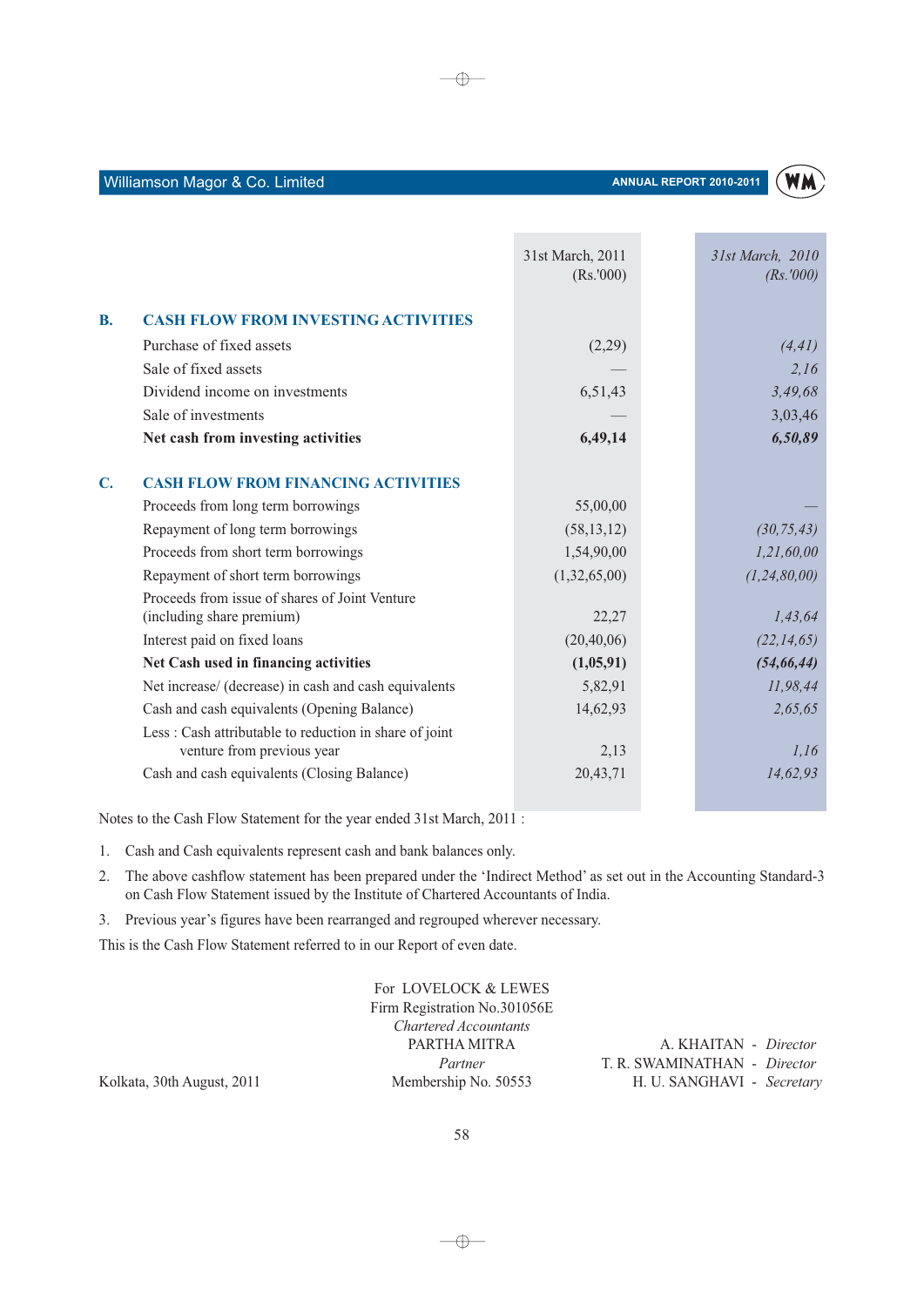Ė



|                                |    |                                                                                                                                                                                                 | 31st March, 2011<br>Rs.'000 | 31st March, 2010<br>Rs.'000 |
|--------------------------------|----|-------------------------------------------------------------------------------------------------------------------------------------------------------------------------------------------------|-----------------------------|-----------------------------|
| <b>SCHEDULE I</b>              |    |                                                                                                                                                                                                 |                             |                             |
| <b>SHARE CAPITAL</b>           |    |                                                                                                                                                                                                 |                             |                             |
| Authorised -                   |    |                                                                                                                                                                                                 |                             |                             |
| 125,000                        |    | Preference Shares of Rs. 100/- each                                                                                                                                                             | 1,25,00                     | 1,25,00                     |
|                                |    | 2,37,50,000 Equity Shares of Rs.10/- each                                                                                                                                                       | 23,75,00                    | 23,75,00                    |
|                                |    |                                                                                                                                                                                                 | 25,00,00                    | 25,00,00                    |
| <b>Issued and Subscribed -</b> |    |                                                                                                                                                                                                 |                             |                             |
| 1,09,56,360                    |    | Equity Shares of Rs. 10/- each fully called-up<br>Of these $-$                                                                                                                                  | 10,95,64                    | 10,95,64                    |
|                                | a) | 14,99,930 Shares were allotted as fully<br>paid-up pursuant to a contract without<br>payment being received in cash;                                                                            |                             |                             |
|                                | b) | 12,39,090 Shares were allotted as fully<br>paid-up pursuant to a Scheme of<br>Amalgamation sanctioned by the Court<br>without payment being received in cash; and                               |                             |                             |
|                                | c) | 82,17,270 Shares were allotted as fully<br>paid-up by way of Bonus Shares by<br>capitalisation of Preference Share Capital<br>Redemption Reserve, Capital Reserve and<br><b>General Reserve</b> | 10,95,64                    | 10,95,64                    |

 $\rightarrow$ 

**COL**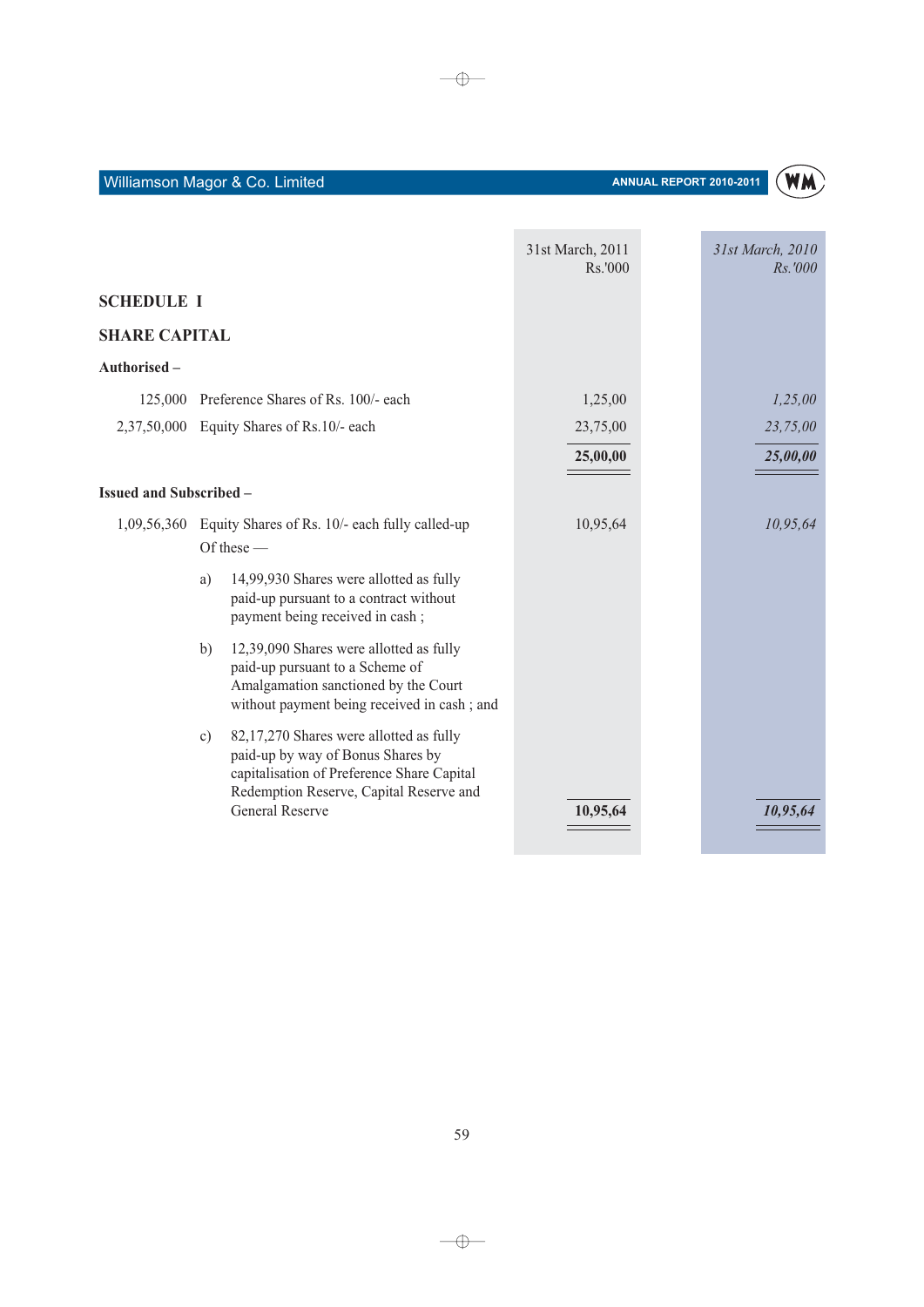ANNUAL REPORT 2010-2011

E

# **SCHEDULE II**

# RESERVES & SURPLUS

L

|                                                                                              | General<br>Reserve       | Revaluation<br>Reserve | Reserve<br>Capital | Redemption<br>Reserve<br>Capital | Securities<br>Premium    | Statutory<br>Reserve | Reserve<br>Pension       | Reserve Reserve          | Foreign Currency<br>Amalgamation | Total       |
|----------------------------------------------------------------------------------------------|--------------------------|------------------------|--------------------|----------------------------------|--------------------------|----------------------|--------------------------|--------------------------|----------------------------------|-------------|
|                                                                                              | Rs. '000                 | Rs. '000               | Rs. '000           | Rs. '000                         | Rs. '000                 | Rs. '000             | Rs. '000                 | Rs. '000 Rs. '000        |                                  | Rs. '000    |
| Balance as per last account                                                                  | 110,77,74                | 51,57,50               | 16,00,07           |                                  | 4,98,09                  | 23,66,24             | 45,00                    |                          | $69,26$ $(95,48)$                | 2,07,18,43  |
| depreciation on<br>Add/(Less): Withdrawal on<br>on revaluation<br>amount added<br>account of | $\overline{\phantom{a}}$ | (1, 18, 45)            |                    |                                  |                          |                      | I                        | 1                        |                                  | (1, 18, 45) |
| Add/(less) : Transfer during<br>the year                                                     |                          |                        |                    | $\overline{\phantom{a}}$         | $\overline{\phantom{a}}$ | 2,43                 | $\overline{\phantom{a}}$ | $\overline{\phantom{a}}$ |                                  | 2,43        |
| Add/(less) : Share of association<br>on consolidation                                        |                          | (4,08,16)              |                    |                                  |                          |                      |                          |                          | (42, 57)                         | (4, 50, 73) |
| Add: Share of Joint Venture<br>on consolidation                                              |                          |                        |                    |                                  | 3,46                     |                      | $\overline{\phantom{a}}$ |                          |                                  | 3,46        |
| Total                                                                                        | 110,77,74                | 46,30,89               | 16,00,07           |                                  | 5,01,55                  | 23,68,67             | 45,00                    |                          | $69,26$ $(1,38,05)$              | 2,01,55,14  |
| Add: Profit & Loss Account<br>(Note 2)                                                       |                          |                        |                    |                                  |                          |                      |                          |                          |                                  | 34,99,87    |
| Balance as at 31.3.2011                                                                      |                          |                        |                    |                                  |                          |                      |                          |                          |                                  | 2,36,55,01  |
|                                                                                              |                          |                        |                    |                                  |                          |                      |                          |                          |                                  |             |

 $\overline{\phantom{0}}$ 

Notes:

1. Includes Rs. 13,18,04 thousand and Rs. 2,16,84 thousand arising out of consoldation with subsidiaries and associates respectively.

2. Includes Rs. 77,09 thousand arising out of change in share of joint venture and current year's share of loss of joint venture : Rs.1,21,06 thousand (previous year Rs.1,81,84<br>thousand).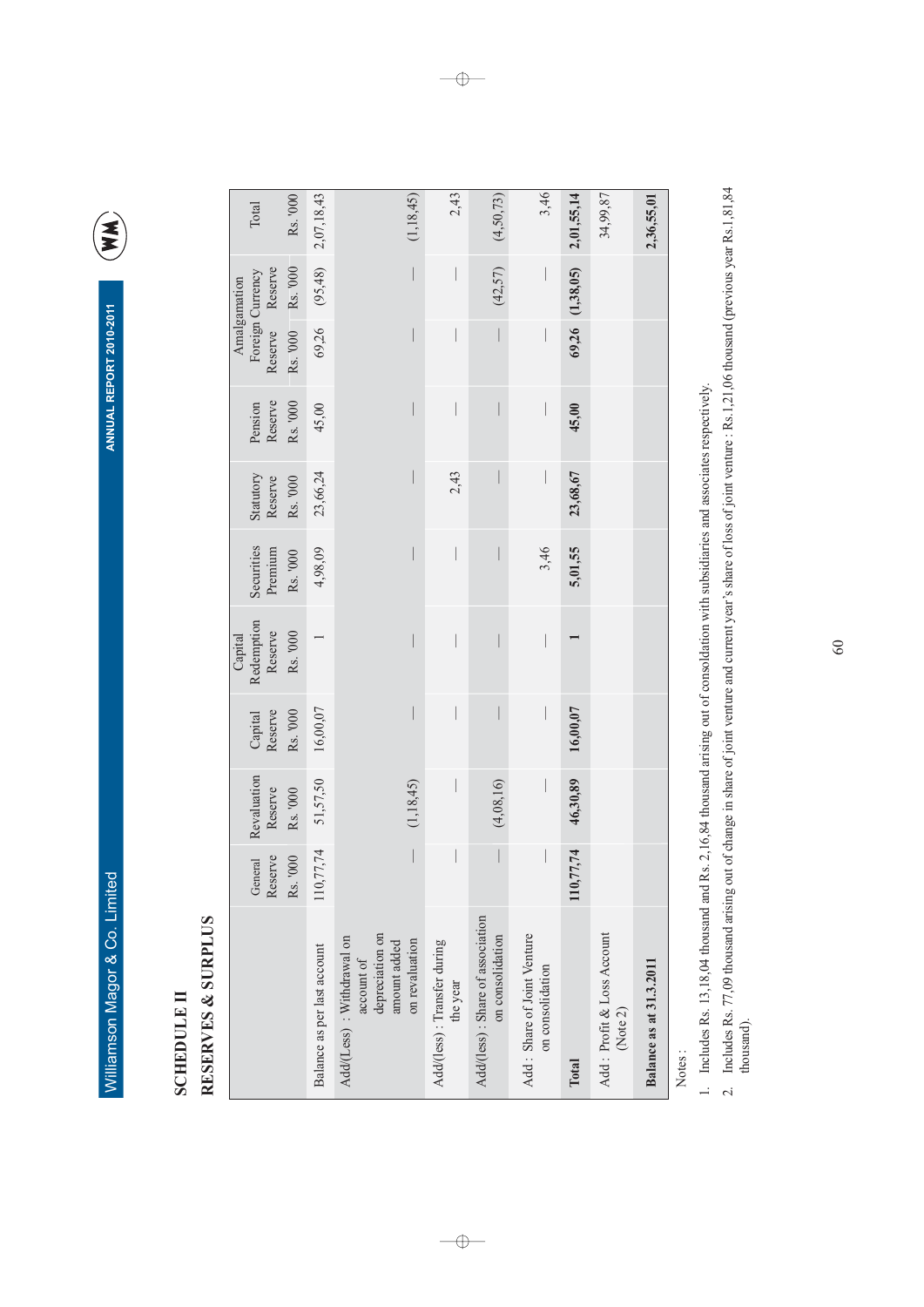| Williamson Magor & Co. Limited |                             | ANNUAL REPORT 2010-2011<br>W M     |
|--------------------------------|-----------------------------|------------------------------------|
|                                | 31st March, 2011<br>Rs.'000 | 31st March, 2010<br><i>Rs.'000</i> |
| <b>SCHEDULE III</b>            |                             |                                    |
| <b>LOAN FUNDS</b>              |                             |                                    |
| <b>Secured Loans</b>           |                             |                                    |
| Term Loans                     |                             |                                    |
| From other than Banks          | 66,83,29                    | 69,96,41                           |
|                                | 66,83,29                    | 69,96,41                           |

Notes: The above includes:

i) loans from Housing Development Finance Corporation Limited is secured by way of

- mortgage of certain immovable properties of the Company
- pledge of shares of Eveready Industries India Limited (Refer Note 2 of Schedule V)
- ii) loans from IL&FS Financial Services Limited secured by way of pledge of shares of Mcnally Bharat Engineering Co. Ltd. and shares of McLeod Russel India Limited (Refer Note 2 of Schedule VI).

### **Unsecured Loans**

| Short Term Loans         |            |            |
|--------------------------|------------|------------|
| From Other than Banks    | 81,45,00   | 59,20,00   |
| Interest accrued and due | 3,09,47    | 2,36,41    |
|                          | 84,54,47   | 61,56,41   |
| Other Loan               |            |            |
| From Other than Banks    |            |            |
| Interest accrued and due |            | 45,02      |
|                          | 84,54,47   | 62,01,43   |
|                          | 1,51,37,76 | 1,31,97,84 |
|                          |            |            |

61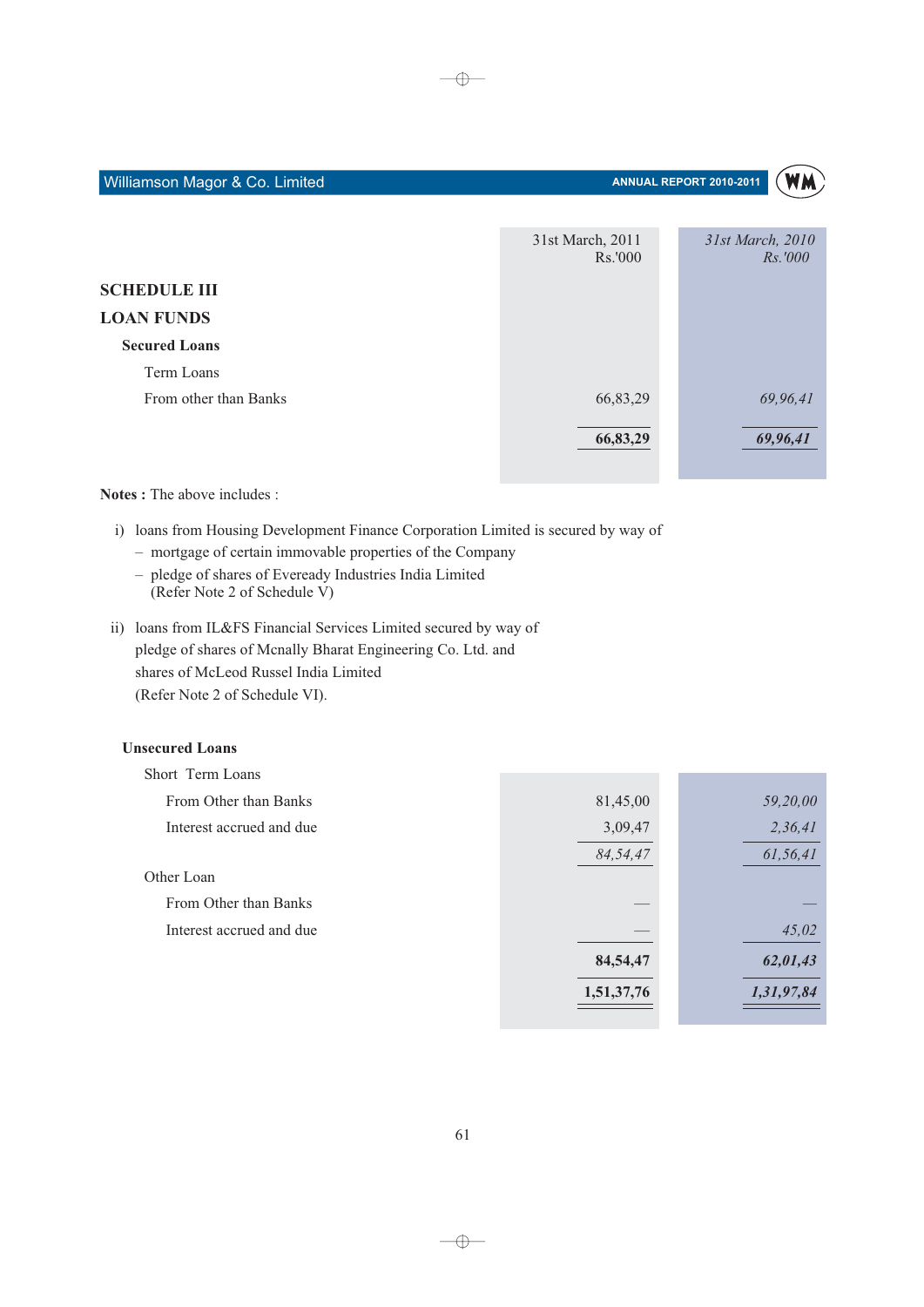ANNUAL REPORT 2010-2011

E

# **SCHEDULE IV**

# FIXED ASSETS

|                       | <b>GROSS</b>                            |                                            | <b>BLOCK AT COST OR VALUATION</b>                        |                                         |                                         | DEPRECIATION                             |                                                            |                                         | NET BLOCK                               |                                         |
|-----------------------|-----------------------------------------|--------------------------------------------|----------------------------------------------------------|-----------------------------------------|-----------------------------------------|------------------------------------------|------------------------------------------------------------|-----------------------------------------|-----------------------------------------|-----------------------------------------|
|                       | 31st March<br>Rs. '000<br>As at<br>2010 | during the<br>Addition<br>Rs. '000<br>year | Adjustment<br>during the<br>Disposal<br>Rs. '000<br>year | 31st March<br>Rs. '000<br>As at<br>2011 | 31st March<br>Rs. '000<br>As at<br>2010 | Provision<br>Rs. '000<br>for the<br>year | on account<br>of disposal<br>Deduction<br>Rs. '000<br>etc. | 31st March<br>Rs. '000<br>As at<br>2011 | 31st March<br>Rs. '000<br>As at<br>2011 | 31st March<br>Rs. '000<br>As at<br>2010 |
| Goodwill              | 2,52,31                                 | 32                                         | $\overline{\phantom{a}}$                                 | 2,52,63                                 | $\overline{\phantom{a}}$                | I                                        |                                                            |                                         | 2,52,63                                 | 2,52,31                                 |
| Land-Freehold         | 47,00,30                                |                                            |                                                          | 47,00,30                                |                                         |                                          |                                                            | $\bigg $                                | 47,00,30                                | 47,00,30                                |
| <b>Buildings</b>      | 40,95,25                                |                                            |                                                          | 40,95,25                                | 19,89,06                                | 1,24,10                                  |                                                            | 21,13,16                                | 19,82,09                                | 21,06,19                                |
| Plant & Machinery     | 1,21,34                                 | 52                                         | 8,70                                                     | 1,13,16                                 | 54,56                                   | 8,79                                     | 8,59                                                       | 54,76                                   | 58.40                                   | 66,78                                   |
| Motor Vehicles        | 29,57                                   | 89                                         | 20                                                       | 30,26                                   | 19,31                                   | 2,92                                     | $\circ$                                                    | 22,14                                   | 8,12                                    | 10,26                                   |
| Furniture & Fittings  | 65,52                                   | 88                                         | 20,46                                                    | 45,94                                   | 59,56                                   | 2,36                                     | 19,43                                                      | 42,49                                   | 3,45                                    | 5,96                                    |
| Electric Installation | 32,15                                   | I                                          | 68                                                       | 31,47                                   | 28,30                                   | 52                                       | 63                                                         | 28,19                                   | 3,28                                    | 3,85                                    |
| Water Supply          | 11,74                                   |                                            |                                                          | 11,74                                   | 5,81                                    | 82                                       | $\overline{\phantom{a}}$                                   | 6,63                                    | 5,11                                    | 5,93                                    |
| Total                 | 93,08,18                                | 2,61                                       | 30,04                                                    | 92,80,75                                | 21,56,60                                | 1,39,51                                  | 28,74                                                      | 22,67,37                                | 70,13,38                                | 71,51,58                                |
| Previous Year         | 93,18,89                                | 6,82                                       | 17,53                                                    | 93,08,18                                | 20,20,74                                | 1,48,92                                  | 13,06                                                      | 21,56,60                                | 71,51,58                                |                                         |
|                       |                                         |                                            |                                                          |                                         |                                         |                                          |                                                            |                                         |                                         |                                         |

 $\rightarrow$ 

Notes:

1. Goodwill includes Rs.2,52,63 thousand on account of 16.07% holding in the Joint Venture Company M/s. D1 Williamson Magor Bio Fuel Limited as per proportionate consolidation principle. Goodwill arising out of consolidation of subsidiaries has been netted with provision on investments made in the books of the parent company.

2. Net Book Value as on 31st March, 2011 includes Rs.6,77 thousand (previous year Rs.7,89 thousand) representing share of Joint Venture.

 $\overline{\bigoplus}$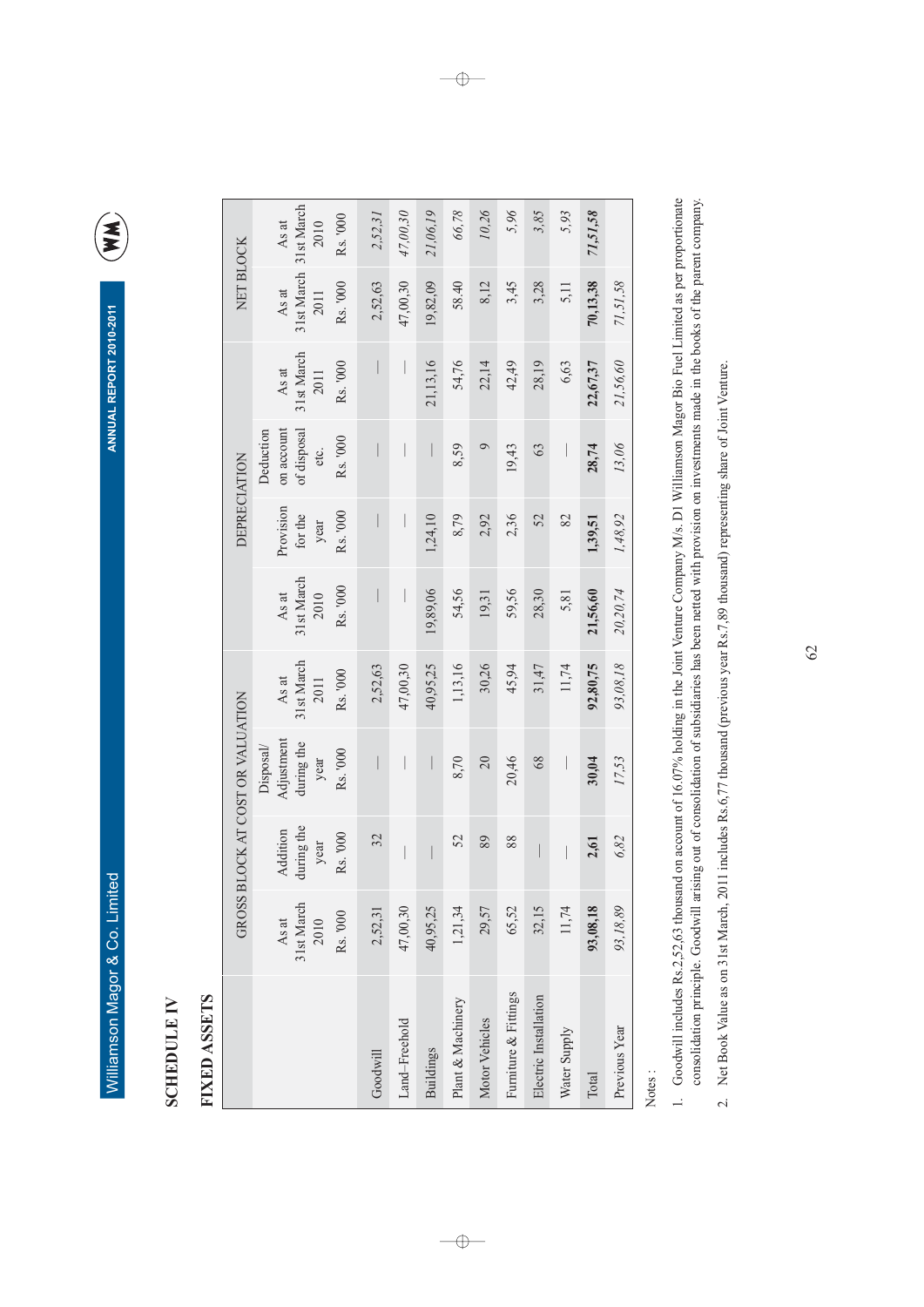### ANNUAL REPORT 2010-2011



| <b>SCHEDULE V</b>                                                                           | 31st March, 2011 |                 | 31st March, 2010          |                |
|---------------------------------------------------------------------------------------------|------------------|-----------------|---------------------------|----------------|
| <b>INVESTMENTS - LONG TERM</b>                                                              | Nos.<br>Rs.'000  |                 | $N$ os.<br><i>Rs.'000</i> |                |
| <b>Trade Investments</b>                                                                    |                  |                 |                           |                |
| Quoted                                                                                      |                  |                 |                           |                |
| Equity Shares - fully paid-up                                                               |                  |                 |                           |                |
| <b>WPIL Limited</b>                                                                         | 80               | 1               | 80                        | $\mathcal{I}$  |
| Mcnally Bharat Engineering Company Limited (Refer Note 2 below)                             | 1,887,247        | 16,96,88        | 1,887,247                 | 16,96,88       |
| The Standard Batteries Limited (Re. 0.50 each)<br>\$                                        | 577,250          | 1,60,05         | 577,250                   | 1,60,05        |
| McLeod Russel India Limited (Rs. 5 each)<br>(Refer Note 2 below)                            | 11,649,946       | 67, 17, 38      | 11,649,946                | 67,17,38       |
| Kilburn Chemicals Limited                                                                   | 855,000          | 4,42,16         | 855,000                   | 4,42,16        |
| Kilburn Office Automation Limited                                                           | 89,000           | 10,62           | 89,000                    | 10.62          |
| Williamson Financial Services Limited                                                       | 576,250          | 1,91,09         | 576,250                   | 1,91,09        |
| Unquoted                                                                                    |                  |                 |                           |                |
| Equity Shares - fully paid-up                                                               |                  |                 |                           |                |
| Dewrance Macneill & Company Limited                                                         | 1,200,000        |                 | 1,200,000                 |                |
| (In Liquidation)                                                                            |                  |                 |                           |                |
| Kilburn Electricals Limited                                                                 | 14,000           | 1,40            | 14,000                    | 1,40           |
| Manor Travels Limited                                                                       | 12,000           | 1,20            | 12,000                    | 1,20           |
| Johnston Castings & Allied Industries Limited                                               | 2,500            |                 | 2,500                     |                |
| Woodlands Multispecialty Hospital Ltd.<br>(Refer Note 3 below)                              | 113,360          | 1,16            |                           |                |
| <b>Other than Trade Investments</b>                                                         |                  |                 |                           |                |
| Quoted                                                                                      |                  |                 |                           |                |
| Preference Shares - fully paid-up                                                           |                  |                 |                           |                |
| Metal Box India Limited                                                                     | 20,00            | 66              | 20,00                     | 66             |
| Equity Shares - fully paid-up                                                               |                  |                 |                           |                |
| J. J. Leasing & Hiring Limited<br>Marigold Securities Ltd.                                  | 10,00<br>75,00   | 10<br>1,13      | 10,00<br>75,00            | 10<br>1, 13    |
| Suryachakra Sea Foods imited                                                                | 5,00,00          | 9,00            | 5,00,00                   | 9,00           |
| <b>Other than Trade Investments</b>                                                         |                  |                 |                           |                |
| Unquoted                                                                                    |                  |                 |                           |                |
| Debenture Stock - Non-Redeemable                                                            |                  |                 |                           |                |
| 6½% Bengal Chamber of Commerce & Industry                                                   | 24               | 24              | 24                        | 24             |
| 5% Woodlands Hospital and Medical Research Centre Ltd.                                      |                  |                 | 106,500                   | 1,07           |
| 1/2% Woodlands Hospital and Medical Research Centre Ltd.                                    |                  |                 | 1.39                      | 9              |
| Preference Shares - fully paid-up                                                           |                  |                 |                           |                |
| India General Navigation & Railway Company<br>Limited (in Voluntary Liquidation)(Rs.424)    | 228              |                 | 228                       |                |
| <b>Equity Shares</b>                                                                        |                  |                 |                           |                |
| \$<br>Arvindnagar Goodwill & Co-operative<br>Housing Society Limited of Rs.50 each (Rs.250) | 5                |                 | 5                         |                |
| Seema Apartments Co-operative Housing<br>\$<br>Society Limited of Rs. 50 each               | 80               | $\overline{4}$  | 80                        | $\overline{4}$ |
| Kornafuli Association Limited                                                               | 327              |                 | 327                       |                |
| Rivers Steam Navigation Company Limited (Re.1)                                              | 135,810          | $\qquad \qquad$ | 135,810                   |                |
| Delhi Golf & Country Club Pvt.Limited.                                                      | 45,000           | 45,00           | 45,000                    | 45,00          |
| Cosepa Fiscal Industries Limited                                                            | 350,000          | 35,00           | 350,000                   | 35,00          |
| ABC Tea Workers Welfare Services                                                            | 10,567           | 1,06            | 10,567                    | 1,06           |
| Gouripore Electric Supply Co.Limited<br>(In Voluntary Liquidation)                          | 3,000            |                 | 3,000                     |                |

 $\longrightarrow$ 

 $\longrightarrow$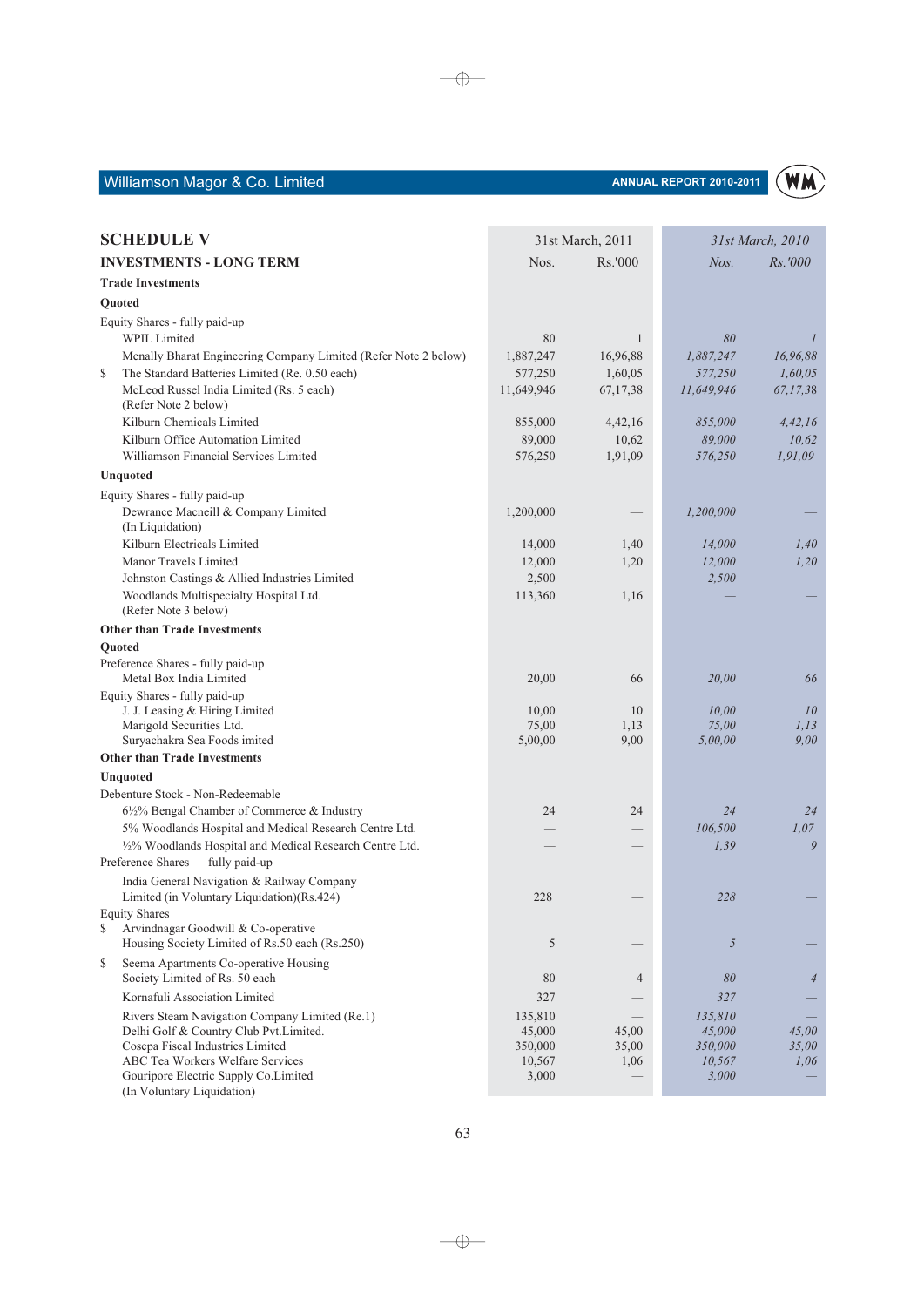

| Williamson Magor & Co. Limited |  |  |  |
|--------------------------------|--|--|--|
|--------------------------------|--|--|--|

| <b>SCHEDULE V</b>                                                  |            | 31st March, 2011 |            | 31st March, 2010 |
|--------------------------------------------------------------------|------------|------------------|------------|------------------|
| <b>INVESTMENTS - LONG TERM (Continued)</b>                         | Nos.       | Rs.'000          | $N$ os.    | <i>Rs.'000</i>   |
| <b>Investments in Associates</b>                                   |            |                  |            |                  |
| <b>Trade Investments</b>                                           |            |                  |            |                  |
| Quoted                                                             |            |                  |            |                  |
| \$<br>Eveready Industries India Limited<br>(Refer to Note 2 below) | 16,756,841 | 94, 46, 14       | 16,756,841 | 1,02,32,16       |
| Kilburn Engineering Ltd. (Refer Note 2 below)                      | 4,319,043  | 46,78,13         | 4,319,043  | 43,97,03         |
| Unquoted<br>Babcock Borsig Ltd.<br>(Refer Note 2 below)            | 2,508,013  | 12,75,03         | 2,508,013  | 12,89,86         |
|                                                                    |            | 2,47,13,48       |            | 2,52,33,23       |
| Less: Provision for Diminution in value of investments             |            | 3,66,97          |            | 3,66,97          |
|                                                                    |            | 2,43,46,51       |            | 2,48,66,26       |
| Aggregate value of Quoted Investments                              |            | 1,96,57,64       |            | 1,96,57,64       |
| Unquoted Investments                                               |            | 50,55,84         |            | 55,75,59         |
|                                                                    |            | 2,47,13,48       |            | 2,52,33,23       |
| <b>Market Value of Quoted Investments</b>                          |            | 4,51,42,31       |            | 4,99,72,63       |
|                                                                    |            |                  |            |                  |

 $\oplus$ 

Notes:

 $\overline{4}$ .

1. All shares except as indicated by \$ are of Rs.10 each fully paid-up.

32,00,000 shares of Eveready Industries India Limited, 9,40,570 shares of Mcleod Russel India Limited, 25,08,013 shares of Babcock  $2.$ Borsig Limited and 17,50,000 shares of Mcnally Bharat Engineering Co. Limited have been pledged with banks and financial institutions against financial assistance taken by the Company and others.

1,13,360 equity Share of Woodlands Multispecialty Hospital Limited (WMHL) were allotted in lieu of 1,06,639 Non-Redeemable 5%  $3.$ Debenture Stock and 13,900 1/2% Debenture Stock of Woodlands Hospital and Medical Research Centre Ltd. pursuant to a scheme of amalgamation of WMHL and WMCL in terms of the Order passed by the Hon'ble High Court at Calcutta on 29th November, 2010.

| Investments in Association                            | 31st March, 2011<br>Rs.'000 | 31st March, 2010<br>Rs.'000 |
|-------------------------------------------------------|-----------------------------|-----------------------------|
| Kilburn Engineering Ltd.                              |                             |                             |
| Share in net assets on acquisition                    | 14,46                       | 14,46                       |
| Add: Goodwill on acquisition                          | 10,55,10                    | 10, 55, 10                  |
| Cost of acquisition                                   | 10,69,56                    | 10,69,56                    |
| Add: Share in Profit/(Loss)/reserve after acquisition | 36,08,57                    | 33,27,47                    |
|                                                       | 46,78,13                    | 43,97,03                    |
| <b>Babcock Borsig Limited</b>                         |                             |                             |
| Share in net assets on acquisition                    |                             |                             |
| Add: Goodwill on acquisition                          | 2,62,77                     | 2,62,77                     |
| Cost of acquisition                                   | 1,10,57                     | 1,10,57                     |
|                                                       | 3,73,34                     | 3,73,34                     |
| Add: Share in Profit/(Loss)/reserve after acquisition | 9,01,69                     | 9,16,52                     |
|                                                       | 12,75,03                    | 12,89,86                    |
| Eveready Industries India Limited                     |                             |                             |
| Share in net assets on acquisition                    | 1,40,67,17                  | 1,40,67,17                  |
| Less: Capital Reserve                                 | 47,08,16                    | 47,08,16                    |
| Cost of acquisition                                   | 93,59,01                    | 93,59,01                    |
| Add: Share in Profit/(Loss)/reserve after acquisition | 87,13                       | 8,73,15                     |
|                                                       | 94, 46, 14                  | 1,02,32,16                  |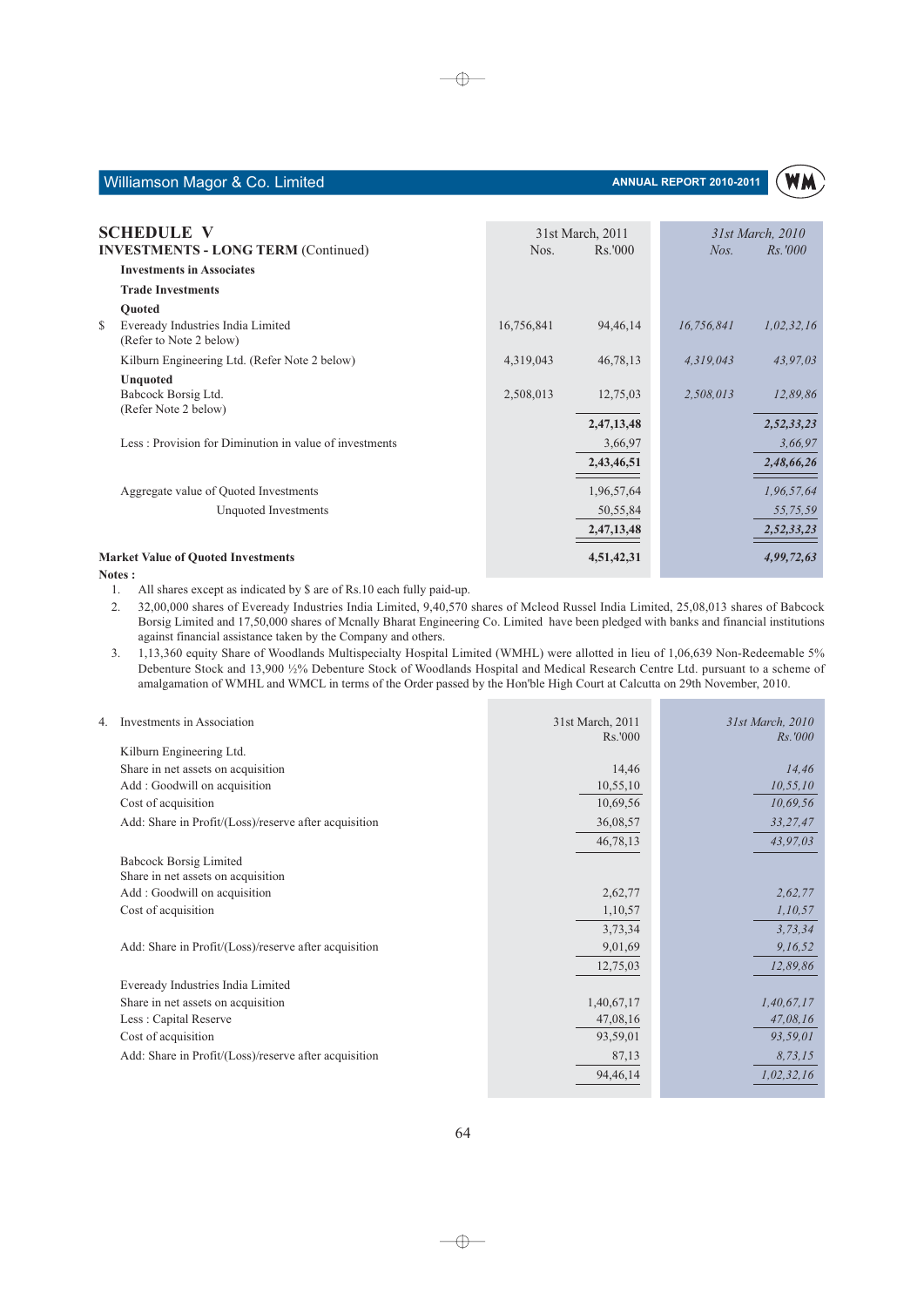| <b>SCHEDULE VI</b><br><b>INVENTORY - AT COST</b><br>Stock of Stores - share of joint venture<br>1,73<br>2,61<br>2,61<br>1,73<br><b>SCHEDULE VII</b><br><b>SUNDRY DEBTORS</b><br>Unsecured<br>Debts outstanding for a period exceeding six months<br>Considered good<br>3,17<br>5,35<br>Considered doubtful<br>3,74,98<br>3,13,51<br>Other Debts - considered good<br>1,36,10<br>1, 11, 26<br>4,52,78<br>4,91,59<br>Less: Provision for Doubtful Debts<br>3,13,51<br>3,74,98<br>1,39,27<br>1,16,61<br>Share of Joint Venture included above : Rs.Nil (previous year: Rs.Nil)<br><b>SCHEDULE VIII</b><br><b>OTHER CURRENT ASSETS</b><br>Interest / Other Receivable -<br>Considered good<br>6,49,55<br>3,77,55<br>Considered doubtful<br>3,61,78<br>3,54,85<br>10,11,33<br>7,32,40<br>Less: Provision for Doubtful Receivables<br>3,54,85<br>3,61,78<br>3,77,55<br>6,49,55<br>Share of Joint Venture included above : Rs.Nil (previous year: Rs.1,20)<br><b>SCHEDULE IX</b><br><b>CASH AND BANK BALANCES</b><br>Cash in hand<br>1,91<br>1,09<br>Cheques in hand<br>With Scheduled Banks -<br>On Current Accounts<br>20,40,17<br>14,04,58<br>On Deposit Accounts<br>55,63<br>On Redeemed Preference Share Accounts<br>1,63<br>1,63 | 31st March, 2011<br>Rs.'000 | 31st March, 2010<br>Rs.'000 |
|---------------------------------------------------------------------------------------------------------------------------------------------------------------------------------------------------------------------------------------------------------------------------------------------------------------------------------------------------------------------------------------------------------------------------------------------------------------------------------------------------------------------------------------------------------------------------------------------------------------------------------------------------------------------------------------------------------------------------------------------------------------------------------------------------------------------------------------------------------------------------------------------------------------------------------------------------------------------------------------------------------------------------------------------------------------------------------------------------------------------------------------------------------------------------------------------------------------------------------|-----------------------------|-----------------------------|
|                                                                                                                                                                                                                                                                                                                                                                                                                                                                                                                                                                                                                                                                                                                                                                                                                                                                                                                                                                                                                                                                                                                                                                                                                                 |                             |                             |
|                                                                                                                                                                                                                                                                                                                                                                                                                                                                                                                                                                                                                                                                                                                                                                                                                                                                                                                                                                                                                                                                                                                                                                                                                                 |                             |                             |
|                                                                                                                                                                                                                                                                                                                                                                                                                                                                                                                                                                                                                                                                                                                                                                                                                                                                                                                                                                                                                                                                                                                                                                                                                                 |                             |                             |
|                                                                                                                                                                                                                                                                                                                                                                                                                                                                                                                                                                                                                                                                                                                                                                                                                                                                                                                                                                                                                                                                                                                                                                                                                                 |                             |                             |
|                                                                                                                                                                                                                                                                                                                                                                                                                                                                                                                                                                                                                                                                                                                                                                                                                                                                                                                                                                                                                                                                                                                                                                                                                                 |                             |                             |
|                                                                                                                                                                                                                                                                                                                                                                                                                                                                                                                                                                                                                                                                                                                                                                                                                                                                                                                                                                                                                                                                                                                                                                                                                                 |                             |                             |
|                                                                                                                                                                                                                                                                                                                                                                                                                                                                                                                                                                                                                                                                                                                                                                                                                                                                                                                                                                                                                                                                                                                                                                                                                                 |                             |                             |
|                                                                                                                                                                                                                                                                                                                                                                                                                                                                                                                                                                                                                                                                                                                                                                                                                                                                                                                                                                                                                                                                                                                                                                                                                                 |                             |                             |
|                                                                                                                                                                                                                                                                                                                                                                                                                                                                                                                                                                                                                                                                                                                                                                                                                                                                                                                                                                                                                                                                                                                                                                                                                                 |                             |                             |
|                                                                                                                                                                                                                                                                                                                                                                                                                                                                                                                                                                                                                                                                                                                                                                                                                                                                                                                                                                                                                                                                                                                                                                                                                                 |                             |                             |
|                                                                                                                                                                                                                                                                                                                                                                                                                                                                                                                                                                                                                                                                                                                                                                                                                                                                                                                                                                                                                                                                                                                                                                                                                                 |                             |                             |
|                                                                                                                                                                                                                                                                                                                                                                                                                                                                                                                                                                                                                                                                                                                                                                                                                                                                                                                                                                                                                                                                                                                                                                                                                                 |                             |                             |
|                                                                                                                                                                                                                                                                                                                                                                                                                                                                                                                                                                                                                                                                                                                                                                                                                                                                                                                                                                                                                                                                                                                                                                                                                                 |                             |                             |
|                                                                                                                                                                                                                                                                                                                                                                                                                                                                                                                                                                                                                                                                                                                                                                                                                                                                                                                                                                                                                                                                                                                                                                                                                                 |                             |                             |
|                                                                                                                                                                                                                                                                                                                                                                                                                                                                                                                                                                                                                                                                                                                                                                                                                                                                                                                                                                                                                                                                                                                                                                                                                                 |                             |                             |
|                                                                                                                                                                                                                                                                                                                                                                                                                                                                                                                                                                                                                                                                                                                                                                                                                                                                                                                                                                                                                                                                                                                                                                                                                                 |                             |                             |
|                                                                                                                                                                                                                                                                                                                                                                                                                                                                                                                                                                                                                                                                                                                                                                                                                                                                                                                                                                                                                                                                                                                                                                                                                                 |                             |                             |
|                                                                                                                                                                                                                                                                                                                                                                                                                                                                                                                                                                                                                                                                                                                                                                                                                                                                                                                                                                                                                                                                                                                                                                                                                                 |                             |                             |
|                                                                                                                                                                                                                                                                                                                                                                                                                                                                                                                                                                                                                                                                                                                                                                                                                                                                                                                                                                                                                                                                                                                                                                                                                                 |                             |                             |
|                                                                                                                                                                                                                                                                                                                                                                                                                                                                                                                                                                                                                                                                                                                                                                                                                                                                                                                                                                                                                                                                                                                                                                                                                                 |                             |                             |
|                                                                                                                                                                                                                                                                                                                                                                                                                                                                                                                                                                                                                                                                                                                                                                                                                                                                                                                                                                                                                                                                                                                                                                                                                                 |                             |                             |
|                                                                                                                                                                                                                                                                                                                                                                                                                                                                                                                                                                                                                                                                                                                                                                                                                                                                                                                                                                                                                                                                                                                                                                                                                                 |                             |                             |
|                                                                                                                                                                                                                                                                                                                                                                                                                                                                                                                                                                                                                                                                                                                                                                                                                                                                                                                                                                                                                                                                                                                                                                                                                                 |                             |                             |
|                                                                                                                                                                                                                                                                                                                                                                                                                                                                                                                                                                                                                                                                                                                                                                                                                                                                                                                                                                                                                                                                                                                                                                                                                                 |                             |                             |
|                                                                                                                                                                                                                                                                                                                                                                                                                                                                                                                                                                                                                                                                                                                                                                                                                                                                                                                                                                                                                                                                                                                                                                                                                                 |                             |                             |
|                                                                                                                                                                                                                                                                                                                                                                                                                                                                                                                                                                                                                                                                                                                                                                                                                                                                                                                                                                                                                                                                                                                                                                                                                                 |                             |                             |
|                                                                                                                                                                                                                                                                                                                                                                                                                                                                                                                                                                                                                                                                                                                                                                                                                                                                                                                                                                                                                                                                                                                                                                                                                                 |                             |                             |
|                                                                                                                                                                                                                                                                                                                                                                                                                                                                                                                                                                                                                                                                                                                                                                                                                                                                                                                                                                                                                                                                                                                                                                                                                                 |                             |                             |
|                                                                                                                                                                                                                                                                                                                                                                                                                                                                                                                                                                                                                                                                                                                                                                                                                                                                                                                                                                                                                                                                                                                                                                                                                                 |                             |                             |
|                                                                                                                                                                                                                                                                                                                                                                                                                                                                                                                                                                                                                                                                                                                                                                                                                                                                                                                                                                                                                                                                                                                                                                                                                                 |                             |                             |
|                                                                                                                                                                                                                                                                                                                                                                                                                                                                                                                                                                                                                                                                                                                                                                                                                                                                                                                                                                                                                                                                                                                                                                                                                                 |                             |                             |
|                                                                                                                                                                                                                                                                                                                                                                                                                                                                                                                                                                                                                                                                                                                                                                                                                                                                                                                                                                                                                                                                                                                                                                                                                                 |                             |                             |
|                                                                                                                                                                                                                                                                                                                                                                                                                                                                                                                                                                                                                                                                                                                                                                                                                                                                                                                                                                                                                                                                                                                                                                                                                                 | 20,43,71                    | 14,62,93                    |

 $\qquad \qquad = \qquad \qquad$ 

Share of Joint Venture included above : Rs.19,49 thousand (previous year: Rs.94,57 thousand)

 $\rightarrow$ 

Williamson Magor & Co. Limited

### ANNUAL REPORT 2010-2011

**WM** 

<u> 1989 - Andrea Station Books, amerikansk politiker (</u>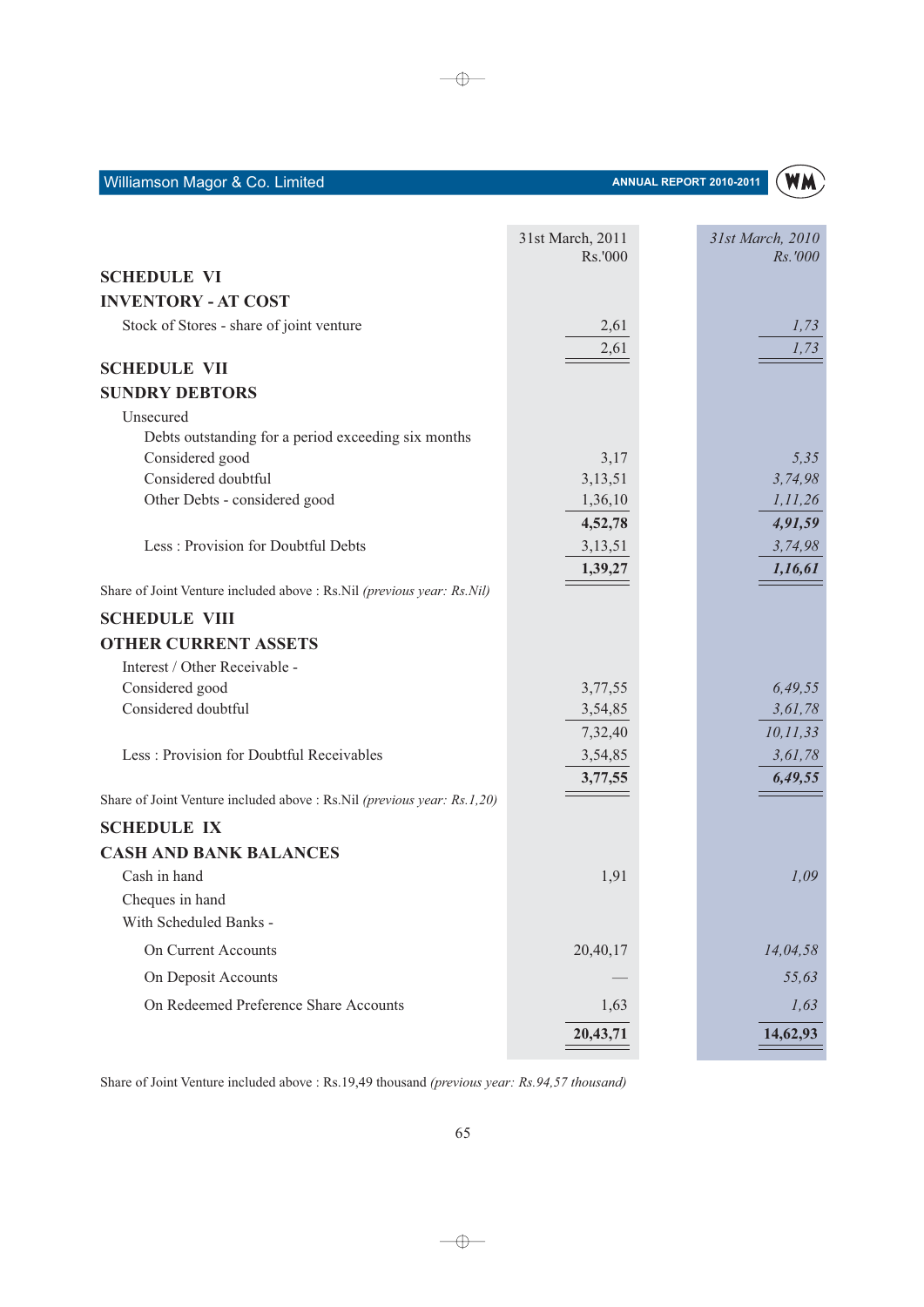|                                                                                              | 31st March, 2011<br>Rs.'000 | 31st March, 2010<br>Rs.'000 |
|----------------------------------------------------------------------------------------------|-----------------------------|-----------------------------|
| <b>SCHEDULE X</b>                                                                            |                             |                             |
| <b>LOANS AND ADVANCES</b>                                                                    |                             |                             |
| Advances recoverable in cash or in kind or for value to be                                   |                             |                             |
| received - unsecured                                                                         |                             |                             |
| Considered good                                                                              | 5,74,25                     | 6,06,98                     |
| Considered doubtful                                                                          | 6,16,14                     | 6,59,44                     |
| Inter corporate Deposits                                                                     |                             |                             |
| Considered good                                                                              | 50,36,50                    | 39,11,50                    |
| Considered doubtful                                                                          |                             |                             |
| Excise, Customs and Port Trust Authoritieis                                                  | 12                          | 12                          |
| Deposits - considered good                                                                   | 42,59                       | 34,76                       |
| considered doubtful                                                                          | 14                          | 24                          |
| Advance Tax (Net of Provision Rs.31,43,86 thousand)                                          | 6,11,54                     | 6,25,61                     |
| (Previous Year Rs.22,29,49 thousand)                                                         |                             |                             |
|                                                                                              | 68,81,28                    | 58,38,65                    |
| Less: Provision for Doubtful Advances                                                        | 6,16,40                     | 6,59,80                     |
|                                                                                              | 62,64,88                    | 51,78,85                    |
| Share of Joint Venture included above : Rs.4,00,26 thousand                                  |                             |                             |
| (previous year: 4,44,57 thousand)                                                            |                             |                             |
| <b>SCHEDULE XI</b>                                                                           |                             |                             |
| <b>CURRENT LIABILITIES AND PROVISIONS</b>                                                    |                             |                             |
| <b>Liabilities</b>                                                                           |                             |                             |
| <b>Sundry Creditors</b>                                                                      | 52,70                       | 59,55                       |
| <b>Security Deposits</b>                                                                     | 25,96                       | 25,96                       |
| Other Liabilities                                                                            | 1,61,72                     | 1,68,75                     |
| Interest accrued but not due on Loans                                                        | 7,03                        | 38,10                       |
|                                                                                              |                             |                             |
| Share of Joint Venture included above : Rs.62,03 thousand<br>(previous year: 73,56 thousand) | 2,47,41                     | 2,92,36                     |
| <b>Provisions</b>                                                                            |                             |                             |
| For Retirement Benefits                                                                      | 43,43                       | 54,48                       |
| Contingent Provision against Standard Assets *                                               | 10,66                       |                             |
| Fringe Benefit Tax (Net of advance tax Rs.13,27 thousand)                                    | (2,00)                      | (3,13)                      |
| (Previous Year Rs.14,15 thousand)                                                            |                             |                             |
|                                                                                              |                             |                             |
| Share of Joint Venture included above: Rs.89 thousand                                        | 52,09                       | 51,35                       |
| (previous year: 68 thousand)                                                                 |                             |                             |

 $\rightarrow$ 

ANNUAL REPORT 2010-2011

**WM** 

\* Refer Schedule XIV

Williamson Magor & Co. Limited

 $\longrightarrow$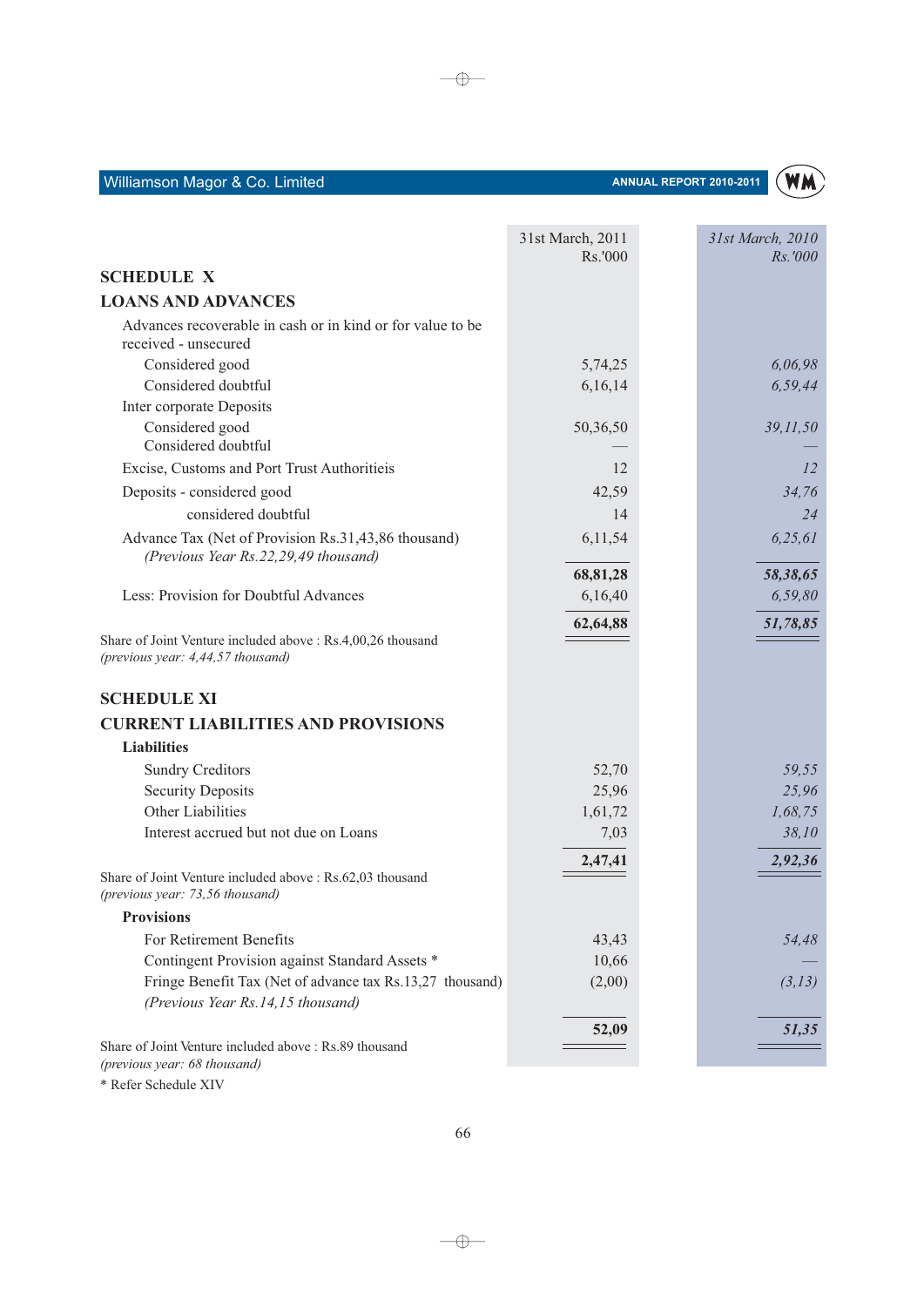

| $\overline{53,00}$<br>Tax deducted at source<br>Share of Joint Venture included above : Rs.1,03 thousand<br>(previous year: Rs.-42,09 thousand)<br><b>SCHEDULE XIII</b><br><b>OTHER INCOME</b>                                                                                                                                                                                                                                                                                                                                                                                                                                                                                                                                                                                                                                                 |
|------------------------------------------------------------------------------------------------------------------------------------------------------------------------------------------------------------------------------------------------------------------------------------------------------------------------------------------------------------------------------------------------------------------------------------------------------------------------------------------------------------------------------------------------------------------------------------------------------------------------------------------------------------------------------------------------------------------------------------------------------------------------------------------------------------------------------------------------|
|                                                                                                                                                                                                                                                                                                                                                                                                                                                                                                                                                                                                                                                                                                                                                                                                                                                |
|                                                                                                                                                                                                                                                                                                                                                                                                                                                                                                                                                                                                                                                                                                                                                                                                                                                |
|                                                                                                                                                                                                                                                                                                                                                                                                                                                                                                                                                                                                                                                                                                                                                                                                                                                |
| Interest on Income Tax Refund<br>7,91<br>17,66<br>Interest Others *#<br>10,49<br>Provision for retirement benefit written back<br>4,00<br>9,50<br>Liabilities written back<br>10,40<br>11,59<br>Sale of manure/jatropha Plant<br>1,15<br>11,30<br>Miscellaneous Income<br>88<br>50<br>34,83<br>50,55                                                                                                                                                                                                                                                                                                                                                                                                                                                                                                                                           |
| ∗<br>Includes Rs.7,87 thousand in respect of prior period<br>(previous year: Rs.Nil)<br>Share of Joint Venture included above : Rs.4,07 thousand<br>(previous year: Rs.11,32 thousand)<br><b>SCHEDULE XIV</b>                                                                                                                                                                                                                                                                                                                                                                                                                                                                                                                                                                                                                                  |
| <b>EXPENSES</b>                                                                                                                                                                                                                                                                                                                                                                                                                                                                                                                                                                                                                                                                                                                                                                                                                                |
| Salaries, Wages, Compensation and Bonus<br>32,68<br>63,62<br>Provident and Superannuation Fund Contribution<br>2,95<br>3,34<br>Pension and Gratuity<br>32<br>4,06<br>Establishment and General Expenses<br>50,22<br>64,69<br><b>Travelling Expenses</b><br>39,62<br>45,67<br>Workmen and Staff Welfare<br>25,28<br>28,91<br>Directors' Fees<br>5,40<br>7,70<br><b>Financial Charges</b><br>1,01,10<br>47,03<br>5,05<br>Insurance<br>4,79<br>11,63<br>13,81<br>Rent<br>Rates and Taxes<br>26,41<br>53,64<br>63,80<br>74,60<br>Legal & Professional<br>Power and Fuel<br>58,16<br>41,57<br>Repair to Buildings<br>33,13<br>47,57<br>Repair to Machinery<br>11,12<br>84<br>General Repairs and Renewals<br>45,00<br>40,34<br>Audit Fee<br>7,00<br>7,00<br>Loss for Assets Scrapped<br>1,13<br>1,04<br><b>Consumption of Stores</b><br>35<br>11,81 |
| Nursery & Agro Facilitation Charges<br>3,09<br>6,41<br>Freight<br>94<br>2,68                                                                                                                                                                                                                                                                                                                                                                                                                                                                                                                                                                                                                                                                                                                                                                   |

 $\longrightarrow$ 

 $\longrightarrow$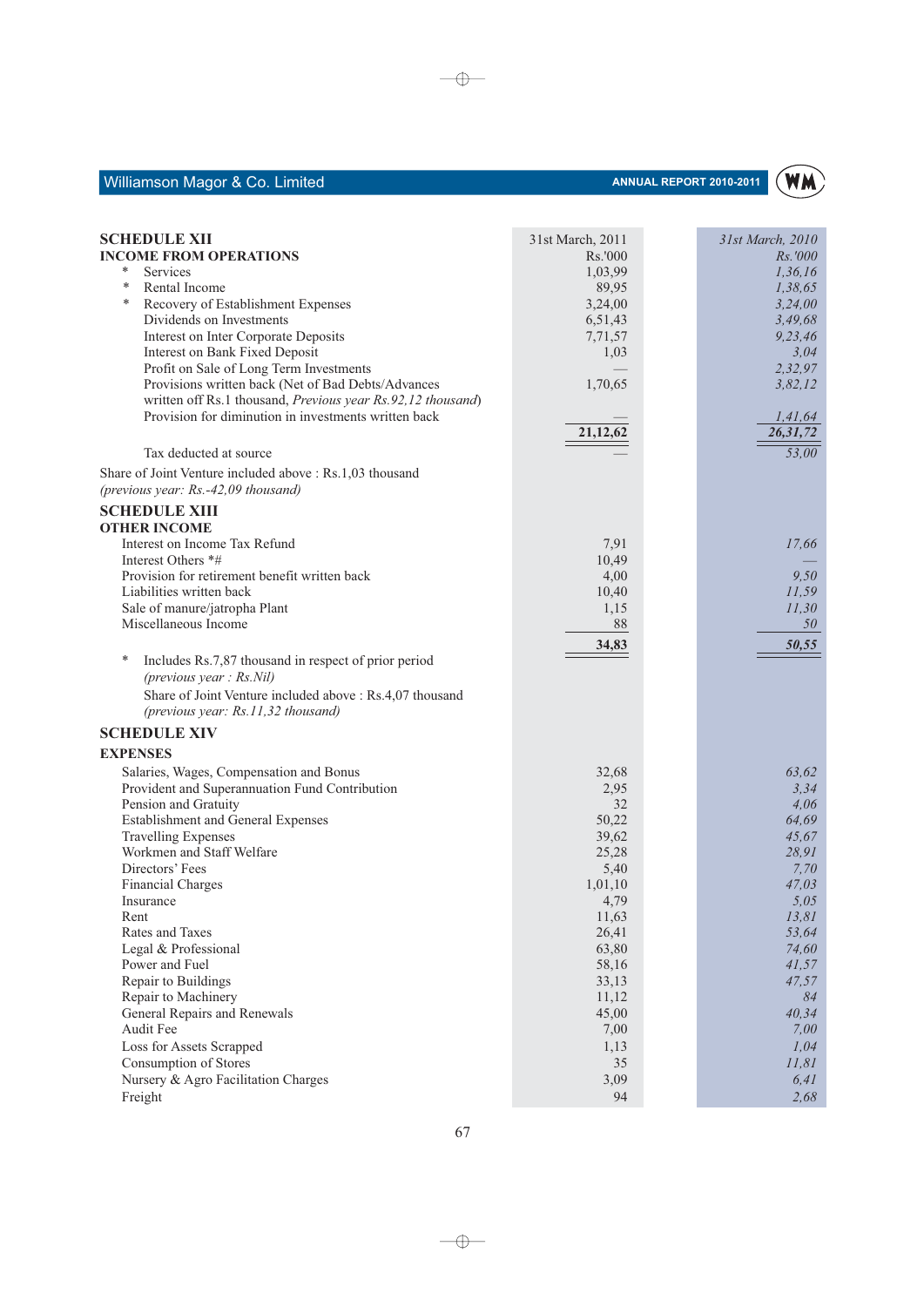

| <b>SCHEDULE XIV</b>                                                                                   |                  |                  |
|-------------------------------------------------------------------------------------------------------|------------------|------------------|
|                                                                                                       | 31st March, 2011 | 31st March, 2010 |
| <b>EXPENSES</b> (Continued)                                                                           | Rs.'000          | <i>Rs.</i> '000  |
| Deposit written off                                                                                   | 55               |                  |
| Provision for Doubtful Debts                                                                          | 2,17             | 6.46             |
| Provision for Doubtful Advance                                                                        | 1,62             | 3,03             |
| <b>Contingent Provision against Standard Assets</b>                                                   | 10,66            |                  |
| Provision for Diminution in the value of Investments                                                  |                  | 1,04,68          |
| Provision for Farmers Assistance                                                                      | 58,81            | 60,16            |
| Loss due to non payment of dues for convertible warrants                                              |                  | 2,61,00          |
|                                                                                                       | 5,97,93          | 10,06.71         |
| Share of Joint Venture included above : Rs.1,23,63 thousand<br>(previous year: $Rs.1,48,37$ thousand) |                  |                  |
| <b>SCHEDULE XV</b>                                                                                    |                  |                  |
| <b>INTEREST</b>                                                                                       |                  |                  |
| Fixed Loans                                                                                           | 20,37,05         | 21,67,77         |
| Others                                                                                                | 69               | 14,90            |
|                                                                                                       | 20, 37, 74       | 21,82,67         |
|                                                                                                       |                  |                  |

⊕

Share of Joint Venture included above : Rs.Nil (previous year: Rs.5 thousand)

### **SCHEDULE XVI** SIGNIFICANT ACCOUNTING POLICIES FORMING PART OF THE CONSOLIDATED FINANCIAL STATEMENTS FOR THE YEAR ENDED 31ST MARCH, 2011

#### $\mathbf{1}$ **Basis of consolidation:**

a) The Consolidated Financial Statements comprise the Financial Statements of Williamson Magor & Co. Limited (the Holding Company), its Subsidiaries, Associates and Joint Venture. The Consolidated Financial Statements are prepared in accordance with Accounting Standard 21(AS 21) on" Consolidated Financial Statements", Accounting Standard 23 (AS 23) on "Accounting for Associates in Consolidated Financial Statements " and Accounting Standard 27 (AS 27) on " Financial reporting of Interest in Joint Venture", issued by the Institute of Chartered Accountants of India.

The Consolidated Financial Statements are prepared on the following basis;

- Investment in Subsidiaries
	- The Financial Statements of the Holding Company and its Subsidiaries Company have been combined on a line-by-line  $\bullet$ basis by adding together like items of assets, liabilities, incomes and expenses. The intra-group transactions and unrealized or losses thereon have been fully eliminated.
	- The Financial Statements of the subsidiaries used in consolidation are drawn up to the same reporting date as that of the  $\bullet$ Holding Company
	- The excess value of the consideration given over the net value of the identifiable assets acquired in the subsidiary companies  $\bullet$ is recognized as Goodwill/Capital reserve.
- ii) Investment in Associates
	- Investment in associate have been accounted for using the Equity Method whereby the investment is initially recorded at cost and adjusted thereafter for Post -acquisition change in the Holding Company's share of net assets. The difference between the cost of acquisition and the Holding Company's share of equity of the associates on the respective dates of acquisition is recognized as Goodwill/Capital reserve.
- iii) Investment in Joint Venture
	- Joint Venture of the Holding Company have been accounted for in the Consolidated Financial Statements using the proportionate consolidation method whereby a venturer's share of the assets, liabilities, income and expenses of the jointly controlled entity is accounted for on a pro-rata basis.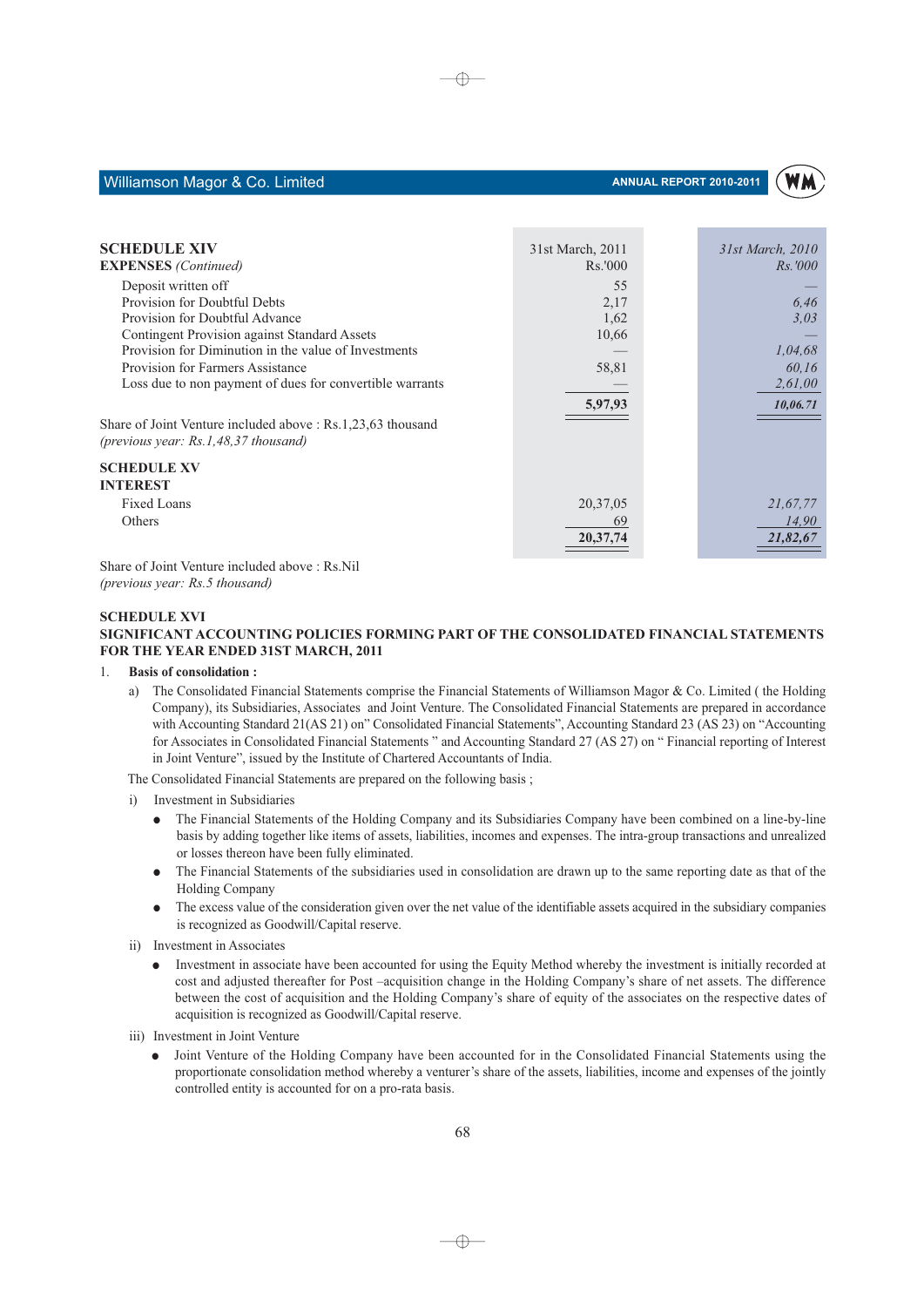

### Williamson Magor & Co. Limited

- The excess of the cost of the venturer over it share of net assets in the Joint Venture at the date on which the interest  $\bullet$ in the Joint Venture is acquired is recognized as Goodwill
- iv) Adjustment to goodwill/capital reserve is made on post acquisition increase /decrease in the share of equity of or carrying cost of investment in the joint venture and subsidiary companies.

⊕

- v) In applying the equity and proportionate consolidation method, adjustments, when impracticable, are not been made in the financial statements of the associates and joint venture company relating to differences in accounting policies as compared to those of the Holding Company.
- b) The subsidiaries, associates and joint venture considered in the consolidated financial statements are :

| Name of the<br>Company                | Country of<br>Incorporation | $%$ of ownership<br>interest held as<br>on 31st March, 2011 | $\%$ of ownership<br>interest held as<br>on 31st March, 2010 |
|---------------------------------------|-----------------------------|-------------------------------------------------------------|--------------------------------------------------------------|
| <b>Subsidiaries</b>                   |                             |                                                             |                                                              |
| Woodside Parks Limited                | India                       | $100\%$                                                     | $100\%$                                                      |
| Majerhat Estates & Developers Limited | India                       | $100\%$                                                     | $100\%$                                                      |
| <b>Joint Venture</b>                  |                             |                                                             |                                                              |
| D1 Williamson Magor Bio Fuel Limited  | India                       | $16.07\%$                                                   | $16.44\%$                                                    |
| <b>Associates</b>                     |                             |                                                             |                                                              |
| <b>Babcock Borsig Limited</b>         | India                       | $36.66\%$                                                   | 36.66%                                                       |
| Kilburn Engineering Limited           | India                       | 32.58%                                                      | 32.58%                                                       |
| Eveready Industries India Limited     | India                       | 23.05%                                                      | 23.05%                                                       |
|                                       |                             |                                                             |                                                              |

### 2. Basis of accounting

The financial statements have been prepared in accordance with the historical cost convention as modified by revaluation of certain fixed assets.

Goodwill on consolidation though not amortised, is tested for impairment  $\overline{3}$ .

### 4. Fixed assets and depreciation

Tangible fixed assets are stated at cost of acquisition and at revaluation on current cost basis for certain assets. Depreciation on fixed assets is provided on reducing balance method in accordance with Schedule XIV of the Companies Act, 1956, except for -

- two Associates where depreciation is provided on Straight line method and in case of certain fixed assets at rates different from those provided in Schedule XIV of the Companies' Act, 1956. The gross block of the above assets as at 31st March, 2011 was Rs. 5,85,85,49 (in thousands).
- one Joint venture where depreciation is provided on certain fixed assets amounting to Rs.7,05 (in thousands) at rates different from those provided in Schedule XIV of the Companies' Act, 1956.

Additional charges of depreciation for the year on amount added on revaluation are withdrawn from Revaluation Reserve. An impairment loss, if any, is recognised when the carrying value of Fixed Assets exceeds their market value or value in use, whichever is higher.

Profit or loss on disposal of fixed assets is recognised in the Profit and Loss Account.

### 5. Investments

Investments which are of long term nature are stated at cost less amounts written off when directors are of the opinion that adjustment for any diminution, other than temporary, in the value thereof is necessary.

### 6. Inventories

The holding company and its subsidiaries do not have any inventory. Inventories of the joint venture are valued at cost or net realisable value, whichever is lower, where cost comprises material costs and other costs incurred for bringing them to their present location / condition and are determined on FIFO method.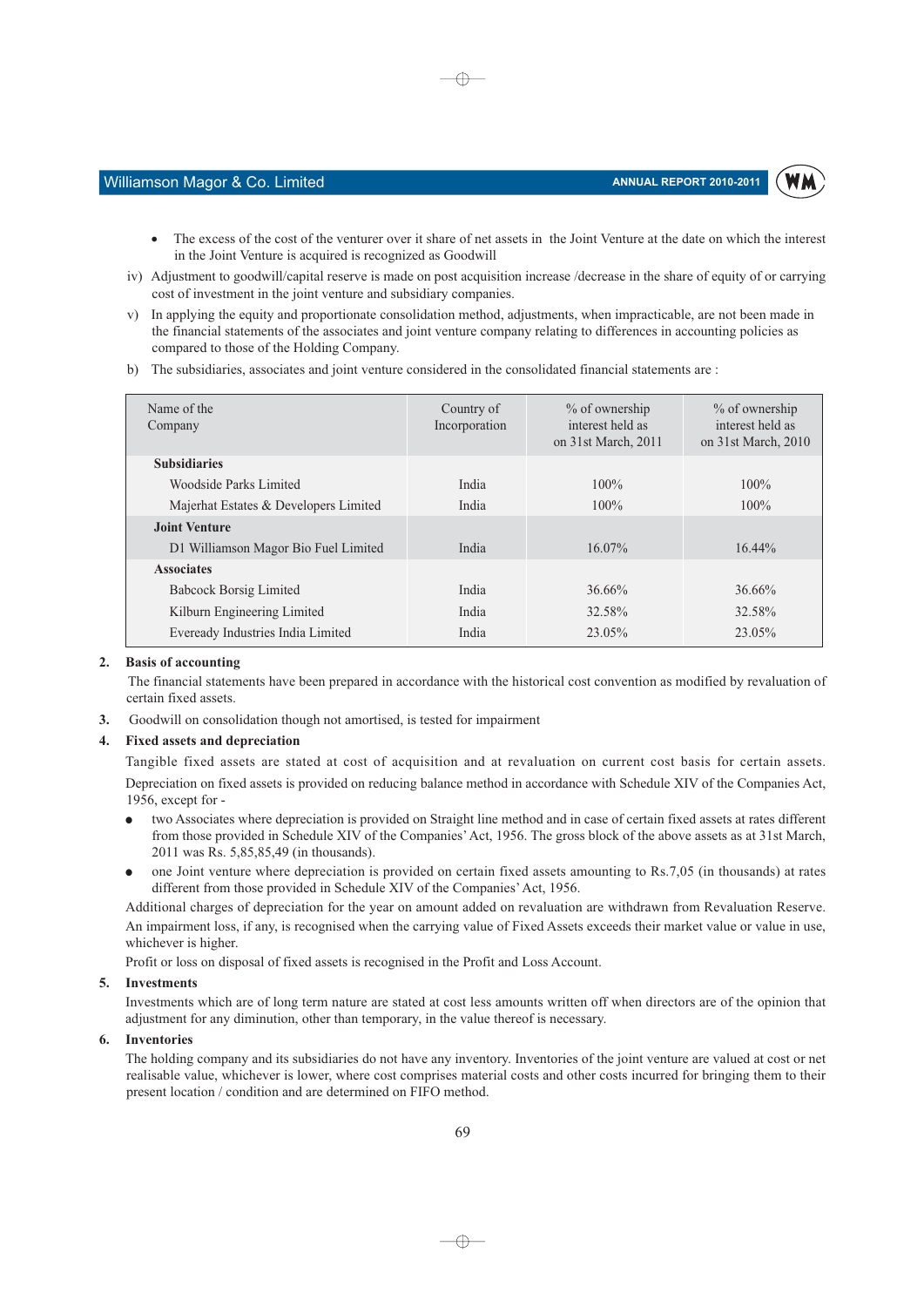### Williamson Magor & Co. Limited

Inventories of the associates are valued at lower of cost and net realisable value where cost is determined on weighted average cost method and in certain categories on FIFO method.

⊕

### 7. Income from investments and interest

Dividend from investments is accounted for on receipt of the same. Interest is accounted for on accrual basis, and guided by the Rules framed for Non Banking Financial Company by the Reseve Bank of India.

### 8. Services/rental income

These are accounted for based on business arrangements in existence.

### 9. Lease rent

Lease incomes under operating lease are recognised in Profit & Loss account.

### 10. Employee benefits

Short term employee benefits: These are recognised at the undiscounted amount in the profit and loss account for the year in which the related service is rendered.

Post Employment Benefit Plans: Contributions under Defined Contribution Plans are recognised on accrual basis as expenses for the year. In case of Defined Benefit Plans, the cost of providing the benefit is determined through actuarial valuation and charge is recognized in the books.

Actuarial gains and losses are recognised in the profit and loss account. The retirement benefit obligation provided in the Balance Sheet represents the present value of the defined benefit obligation.

### 11. Foreign currency transactions

Foreign currency transactions are recorded at the rate of exchange prevailing on the transaction date and exchange difference resulting from settled transactions is adjusted in the profit and loss account.

### 12. Borrowing Costs

Borrowing costs, other than those on qualifying assets, are charged to Profit & Loss account.

### 13. Taxes on income

Current Tax is determined as the amount of tax payable in respect of taxable income for the period.

Deferred tax is recognised, subject to the consideration of prudence in respect of deferred tax assets, on timing differences, being the difference between taxable income and accounting income that originate in one period and are capable of reversal in one or more subsequent periods. Deferred Tax Assets in respect of carried forward losses and/or unabsorbed depreciation are recognised only when it is virtually certain and in respect of other assets where there is reasonable certainty that sufficient future taxable income will be available against which such deferred tax assets can be realised.

### **SCHEDULE XVII**

### NOTES TO THE CONSOLIDATED FINANCIAL STATEMENTS

### 1) Claims against the Company not acknowledged as debt

|    |                                                                         | 31st March 2011<br>Rs.7000 | 31st March 2010<br>Rs.7000 |
|----|-------------------------------------------------------------------------|----------------------------|----------------------------|
|    | Claims against the Company not acknowledged as debt                     | 93                         | 93                         |
| 2) | <b>Contingent Liabilities for:</b>                                      |                            |                            |
|    | (a) Sales Tax matters under dispute                                     | 41,98<br>(Note i)          | 41,98<br>(Note $i$ )       |
|    | (b) Excise matters under dispute                                        | 7,11<br>(Note ii)          | 7.11<br>( <i>Note ii</i> ) |
|    | (c) Service Tax matters under dispute                                   | 1,28,81<br>(Note iii)      | 45,80<br>(Note iii)        |
|    | Guarantees given for loans granted to companies within the group<br>(d) | 63,50                      | 63,50                      |

 $\neg \oplus$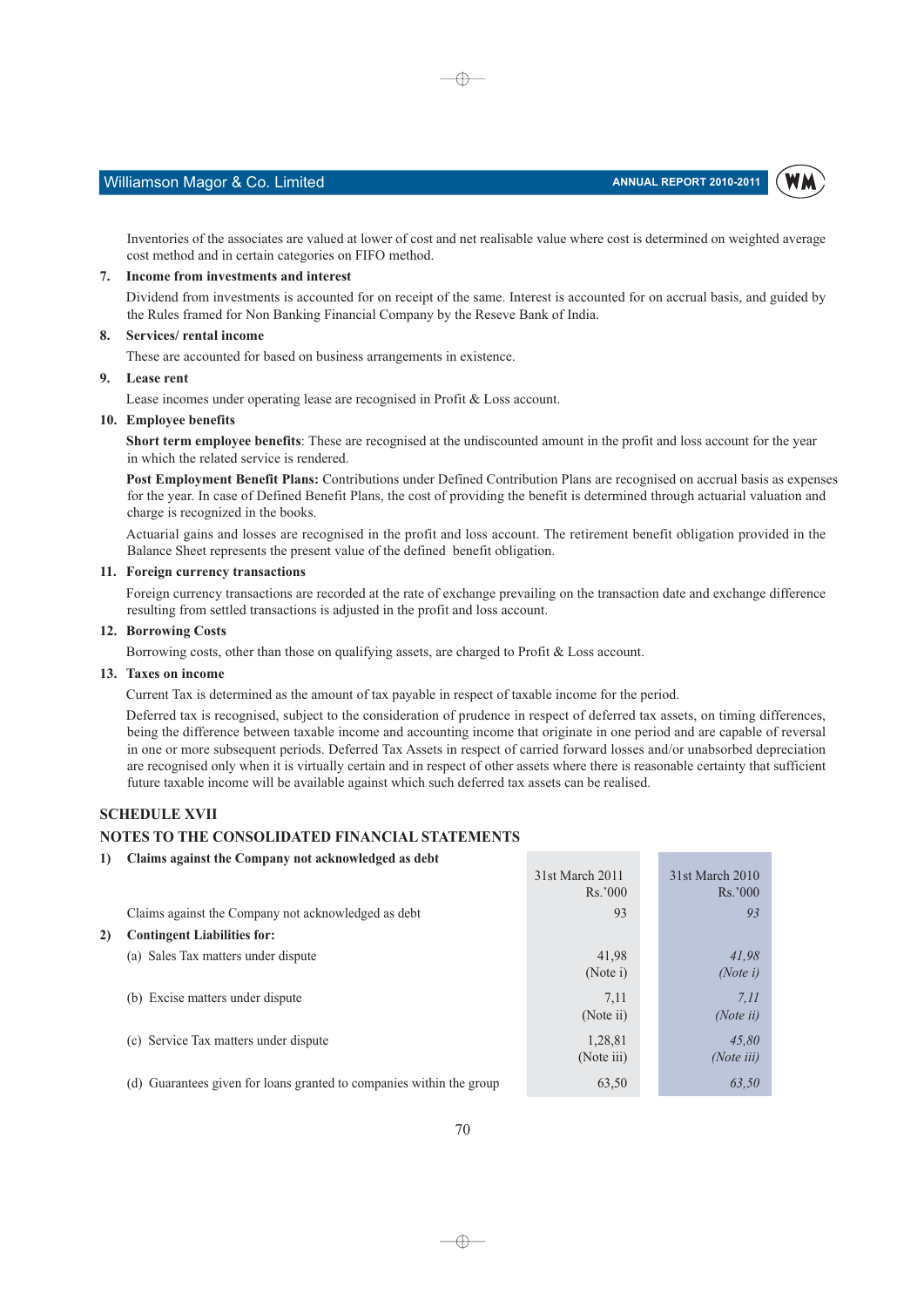WM



The probable cash outflow in respect of above is not readily determinable at this stage.

Notes :-

(i) Represents sales tax levied on income from license fees pending before the Commissioner of Commercial Taxes, West Bengal.

⊕

- (ii) Representing claim in respect of Interest on Excise Duty pending before the Hon'ble High Court at Chennai.
- (iii) Representing demand as per Show Cause Notice and Order issued by the Commissioner of Service Tax, Kolkata in respect of various service tax matters. Demand includes penalty and interest for delayed payment of the taxes. Interest have not been quantified in the demand notice.

### 3) Operating Lease:

The Company has leasing arrangements in the nature of operating leases in respect of its premises for a period of 3 years which are cancellable and are usually renewable by mutual consent on mutually agreeable terms. The aggregate of such lease rentals are recognised as rental income under Schedule XII.

### 4) Post Employment Benefits:

### **Defined Contribution Schemes**

### (a) Provident Fund:

Contributions to Provident Funds are made by the Company, based on current salaries, to recognised funds administered by the Trustees of the Company. In case of Provident Fund Schemes, contribution are also made by the employees.

The investments are made as per the rules laid down by Employees Provident Fund Organisation (EPFO). The company has an obligation to fund any shortfall in return on plan assets over the interest rates prescribed by EPFO.

The total amount contributed by the company to the Fund for the year ended 31st March 2011 was Rs. 88 thousand (previous year- $Rs 114$  thousand)

### (b) Supernnuation Fund:

Contributions to Superannuation Schemes are applicable for certain categories of employees and the contribution by the Company is invested with Insurance Companies.

The total amount paid on this account during the year ended 31st March 2011 was Rs. 71 thousand (Previous year - Rs.66 thousand).

### **Defined Benefit Schemes**

### (a) Pension (Unfunded)

The Company has a practice of paying pension to certain categories of retired employees and in certain cases to their surviving spouses based on acturial valuation at the end of each year.

### (b) Medical Insurance Premium Re-imbursement (Unfunded)

The Company has a scheme of re-imbursement of medical insurance premium to certain categories of employees and their surviving spouses, upon retirement based on acturial valuation at the year end subject to a monetary limit.

### (c) Gratuity

Gratuity benefits accrue to employees completiong five years of service based on acturial valuation at the end of the year with reference to their respective salaries and tenure of employment subject to a maximum limit of Rs.10 lakhs and charge is recognized in the accounts.

### (d) Leave Encashment (Unfunded)

Accrued liability towards leave encashment benefits payable to employees has also been evaluated on the basis of actuarial valuation at the end of the year and has been recognized as a charge in the accounts.

The following table set forth the particulars as per acturial valuation in respect of Defined Benefit Schemes of the Company for the year ended 31st March, 2011.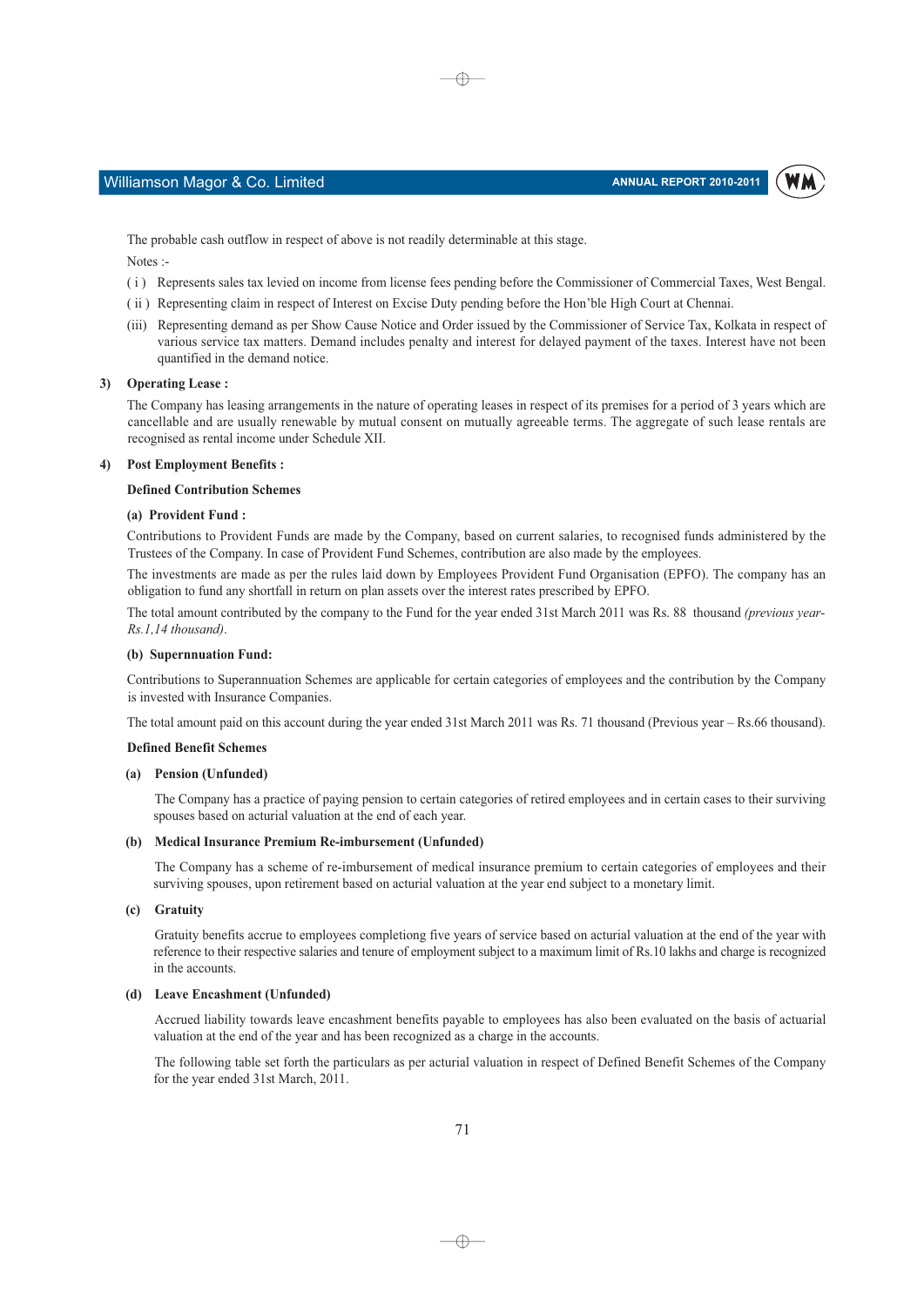

### Williamson Magor & Co. Limited

The following table set forth in particulars as per acturial valuation in respect of Defined Benefit Schemes of the company for the year ended 31st March, 2011.

 $\bigoplus$ 

| Changes in present value of defined<br>benefit obligations during the year<br>ended 31st March 2011. | Pension<br>(Rs.'000)                    |         |          |                                 | Medical Insurance<br>(Rs.'000)                      |                 |                 |         | Gratuity<br>(Rs.'000) |                                   |                 |  | Leave Encashment<br>(Rs.'000)                |                         |                          |                 |
|------------------------------------------------------------------------------------------------------|-----------------------------------------|---------|----------|---------------------------------|-----------------------------------------------------|-----------------|-----------------|---------|-----------------------|-----------------------------------|-----------------|--|----------------------------------------------|-------------------------|--------------------------|-----------------|
|                                                                                                      | 2010-11                                 | 2009-10 | 2008-09  | 2007-08                         | 2010-11                                             |                 | 2009-10 2008-09 | 2007-08 | 2010-11               |                                   | 2009-10 2008-09 |  | 2007-08 2010-11                              | 2009-10                 |                          | 2008-09 2007-08 |
| Opening Present Value of obligation                                                                  | 26,81                                   | 45,65   | 76,21    | 89,55                           | 25,20                                               | 24,54           | 29,10           | 29,69   | 35                    |                                   |                 |  | 1,43                                         | 2,88                    | 18,36                    | 12,01           |
| Provision Written Back                                                                               |                                         |         | (23, 65) |                                 |                                                     |                 | (5,99)          |         |                       |                                   |                 |  |                                              |                         |                          |                 |
| <b>Interest Cost</b>                                                                                 | 1,82                                    | 3,28    | 3,67     | 7,02                            | 2,02                                                | 1,96            | 1,81            | 2,44    | $\overline{3}$        |                                   |                 |  | 12                                           | 13                      | 55                       | 1,03            |
| <b>Current Service Cost</b>                                                                          |                                         |         |          |                                 |                                                     |                 |                 |         | 18                    | 17                                |                 |  | 22                                           | 15                      | $\overline{\phantom{a}}$ | 6               |
| <b>Benefits Paid</b>                                                                                 | (8,05)                                  | (9, 34) | (13, 42) | (13, 82)                        | (2, 28)                                             | (1, 84)         | (2, 41)         | (1, 87) |                       |                                   |                 |  |                                              | (2, 44)                 | (22,98)                  |                 |
| Actuarial loss (gain)on obligations                                                                  | (5,82)                                  | (12,77) | 2,84     | (6, 54)                         | 60                                                  | 54              | 2,03            | (1,16)  | (1)                   | 18                                |                 |  | (9)                                          | 71                      | 6,94                     | 5,26            |
| Closing Present Value of obligation                                                                  | 14,76                                   | 26,82   | 45,65    | 76,21                           | 25,54                                               | 25,20           | 24,54           | 29,10   | 55                    | 35                                |                 |  | 1,68                                         | 1,43                    | 2,88                     | 18,36           |
| Amount recognised in Balance Sheet                                                                   | Pension<br>(Rs.'000)                    |         |          |                                 | Medical Insurance<br>(Rs.'000)                      |                 |                 |         |                       | Gratuity<br>(Rs. '000)            |                 |  | Leave Encashment<br>(Rs.'000)                |                         |                          |                 |
|                                                                                                      | 2010-11                                 |         |          |                                 | 2009-10 2008-09 2007-08 2010-11                     | 2009-10 2008-09 |                 | 2007-08 | 2010-11               |                                   | 2009-10 2008-09 |  |                                              | 2007-08 2010-11 2009-10 | 2008-09 2007-08          |                 |
| Present Value of obligation                                                                          | 14,77                                   | 26,81   | 45,65    | 76,21                           | 25,54                                               | 25,20           | 24,54           | 29,10   | 55                    | 35                                |                 |  | 1,68                                         | 1,43                    | 2.88                     | 18,36           |
| Fair value of Plan Asset                                                                             |                                         |         |          |                                 |                                                     |                 |                 |         |                       |                                   |                 |  |                                              |                         |                          |                 |
| Net Asset/(Liability) recognized in<br><b>Balance Sheet</b>                                          | (14, 77)                                | (26.81) | (45,65)  | (76,21)                         | (25,54)                                             | (25,20)         | (24, 54)        | (29,10) | (55)                  | (35)                              |                 |  | (1,68)                                       | (1, 43)                 | (2,88)                   | (18,36)         |
| Expense Recognized in Profit<br>and Loss Account                                                     | Pension<br>(Rs.'000)<br>(Note i and iv) |         |          |                                 | Medical Insurance<br>(Rs. '000)<br>(Note ii and iv) |                 |                 |         |                       | Gratuity<br>(Rs.'000)<br>(Note i) |                 |  | Leave Encashment<br>(Rs. '000)<br>(Note iii) |                         |                          |                 |
|                                                                                                      | 2010-11                                 |         |          | 2009-10 2008-09 2007-08 2010-11 |                                                     |                 | 2009-10 2008-09 | 2007-08 | 2010-11               |                                   | 2009-10 2008-09 |  |                                              | 2007-08 2010-11 2009-10 | 2008-09 2007-08          |                 |
| Provision Written Back                                                                               |                                         |         | (23, 65) |                                 |                                                     |                 | (5,99)          |         |                       |                                   |                 |  |                                              |                         |                          |                 |
| <b>Current Service Cost</b>                                                                          |                                         |         |          |                                 |                                                     |                 |                 |         | 18                    | 17                                |                 |  | 22                                           | 15                      | $\mathbf{1}$             | 6               |
| <b>Interest Cost</b>                                                                                 | 1,82                                    | 3,28    | 3,67     | 7,02                            | 2,02                                                | 1.96            | 1,81            | 2,44    | $\overline{3}$        |                                   |                 |  | 12                                           | 13                      | 55                       | 1.03            |
| Expected Return of Plan Asset                                                                        |                                         |         |          |                                 |                                                     |                 |                 |         |                       |                                   |                 |  |                                              |                         |                          |                 |
| Actuarial loss/ (gain) recognized<br>in the year                                                     | (5,82)                                  | (12,77) | 2,84     | (6, 54)                         | 60                                                  | 54              | 2,03            | (1,16)  | (1)                   | 18                                |                 |  | (9)                                          | 71                      | 6,94                     | 5.26            |
| Expense /(gain) Recognized in<br>statement of Profit / Loss                                          | (4,00)                                  | (9, 49) | (17,14)  | 48                              | 2,62                                                | 2,50            | (2,15)          | 1,28    | 20                    | 35                                |                 |  | 25                                           | 99                      | 7.50                     | 6,35            |

Notes:

i) Charge for the year included in Pension and Gratuity (Schedule XIV)

ii) Charge for the year included in Workmen and Staff Welfare (Schedule XIV)

iii) Charge for the year included in Salaries, Wages, Compensation and Bonus (Schedule XIV)

iv) Provision written back included in Other Income (Schedule XIII)

| Principal Actuarial AssumptionsP | nsionMe<br>s.'000) $(R$ |    |                | dical InsuranceGr<br>s.'000) $(R$ |               |    |                | atuityLe<br>s.2000(R) |  |          |           | ave Encashment<br>s.000                                                                                 |   |  |               |  |
|----------------------------------|-------------------------|----|----------------|-----------------------------------|---------------|----|----------------|-----------------------|--|----------|-----------|---------------------------------------------------------------------------------------------------------|---|--|---------------|--|
|                                  | $10 - 1120$             |    |                |                                   |               |    |                |                       |  |          |           | 09-1020 08-0920 07-0820 10-1120 09-1020 08-0920 07-0820 10-1120 09-1020 08-0920 07-0820 10-1120 09-1020 |   |  | 08-0920 07-08 |  |
| Discount Rate8                   |                         | 8  |                |                                   | 8             | 8  | 8              |                       |  | <b>A</b> | <b>NA</b> |                                                                                                         | 8 |  | 8             |  |
| Inflation RateNA                 | <b>NA</b>               | NA | N <sub>A</sub> | <b>NA</b>                         | <sup>NA</sup> | NA | N <sub>A</sub> |                       |  | A        | <b>NA</b> |                                                                                                         |   |  |               |  |
| Return of Asset-                 |                         |    |                |                                   |               |    |                |                       |  |          |           |                                                                                                         |   |  |               |  |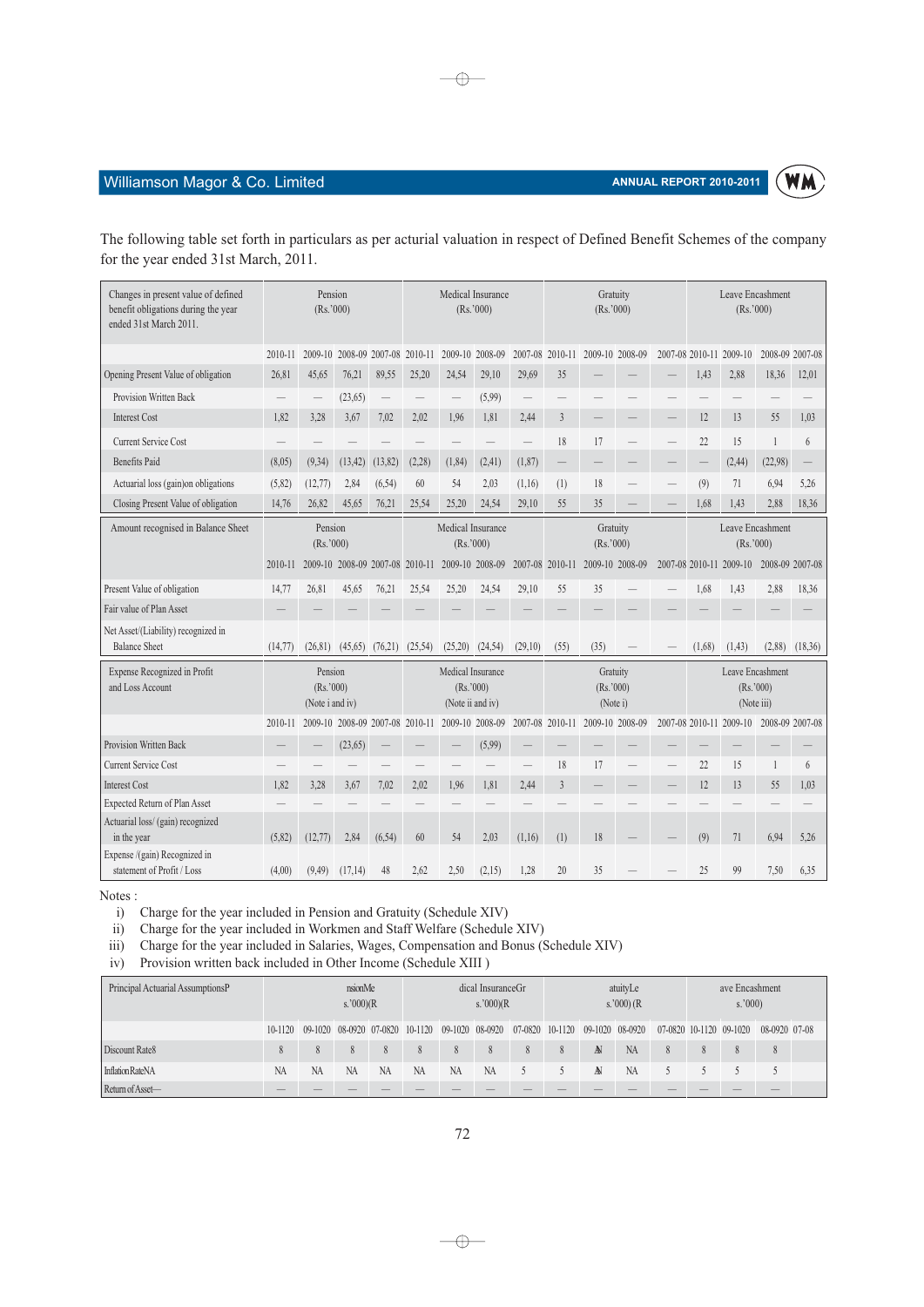#### ANNUAL REPORT 2010-2011



## Williamson Magor & Co. Limited

The estimates of rate of inflation in salary considered in actuarial valuation, take into account inflation, seniority, promotion and other relevant factors including supply and demand in the employment sphere.

⊕

Since the Company has adopted Accounting Standard 15 (Revised 2005) on Employee benefits during in the year 2007-08. Figures for four financial years are available and disclosed.

There are no employees in the rolls of the subsidiaries.

The share of the company in respect of its joint venture, D1 Williamson Magor Bio fuel Limited is as follows :

|                                          | 31st March, 2011    | 31st March, 2010 |
|------------------------------------------|---------------------|------------------|
|                                          | R <sub>s</sub> .000 | Rs. 000          |
| (i) Contribution to Provident Fund       | 60                  |                  |
| (ii) Contribution to Superannuation Fund | 71                  | 83.              |

D1 Williamson Magor Bio Fuel Limited has provided liability for gratuity and leave encashment under defined benefit plan on the basis of acturial valuation which has been arrived at by using Projected Unit Credit Method and the discount rate used in such valuation is  $8.50\%$ .

- 5. Disclosures in respect of related parties as defined in Accounting Standard(AS)-18 "Related Party Disclosures" issued by the Institute of Chartered Accountants of India (ICAI), with whom transactions have taken place during the year are noted below
	- a) Associate Companies : **Babcock Borsig Limited** Kilburn Engineering Limited Eveready Industries India Limited
- b) Company having significant influence :

Metals Centre Limited

- c) Key Management Personnel: Mr. D. Pal Choudhury
- d) Subsidiaries of Associates Subsidiaries of Eveready Industries India Limited
	- 1) Novener SAS  $80\%$
	- 2) Uniross SA 97.3% (through Novenor S.A.S)
	- 3) Uniross Batteries SAS 100% (through Uniross S.A)
	- 4) Industrial Uniross Batteries (Pty) Ltd., 100% (through Uniross Batteries S.A.S)
	- 5) Uniross Batteries GmbH 100% (through Uniross Batteries S.A.S)
	- 6) Uniross Batteries Limited 100% (through Uniross Batteries S.A.S)
	- 7) Zhongshan Uniross Industry Co. Ltd. 100% (through Uniross Batteries S.A.S)
	- 8) Everfast Rechargeables Limited 100% (through Uniross Batteries S.A.S)
	- 9) Idea Power Limited 70% (through Novener & 30% Everfast Rechargeable Limited)
	- 10) Rechargeable Online SAS 100% (through Uniross Batteries Limited)
	- 11) Celltax Limited 100% (through Uniross Batteries Limited))
	- 12) Logness Batteries Corp. 100% (through Uniross Batteries Limited))
	- 13) Uniross Batteries Corp. 100% (through Uniross Batteries Limited))
	- 14) North American Battery Corp. 100% (through Uniross Batteries Limited))
	- 15) Multiplier Industries Corp. 100% (through Uniross Batteries Limited))
	- 16) Everspark Hongkong Private Ltd. 100%

Subsidiary of babcock Borsig Limited : International Developers & Engineering Associates Limited - 100%

 $\rightarrow$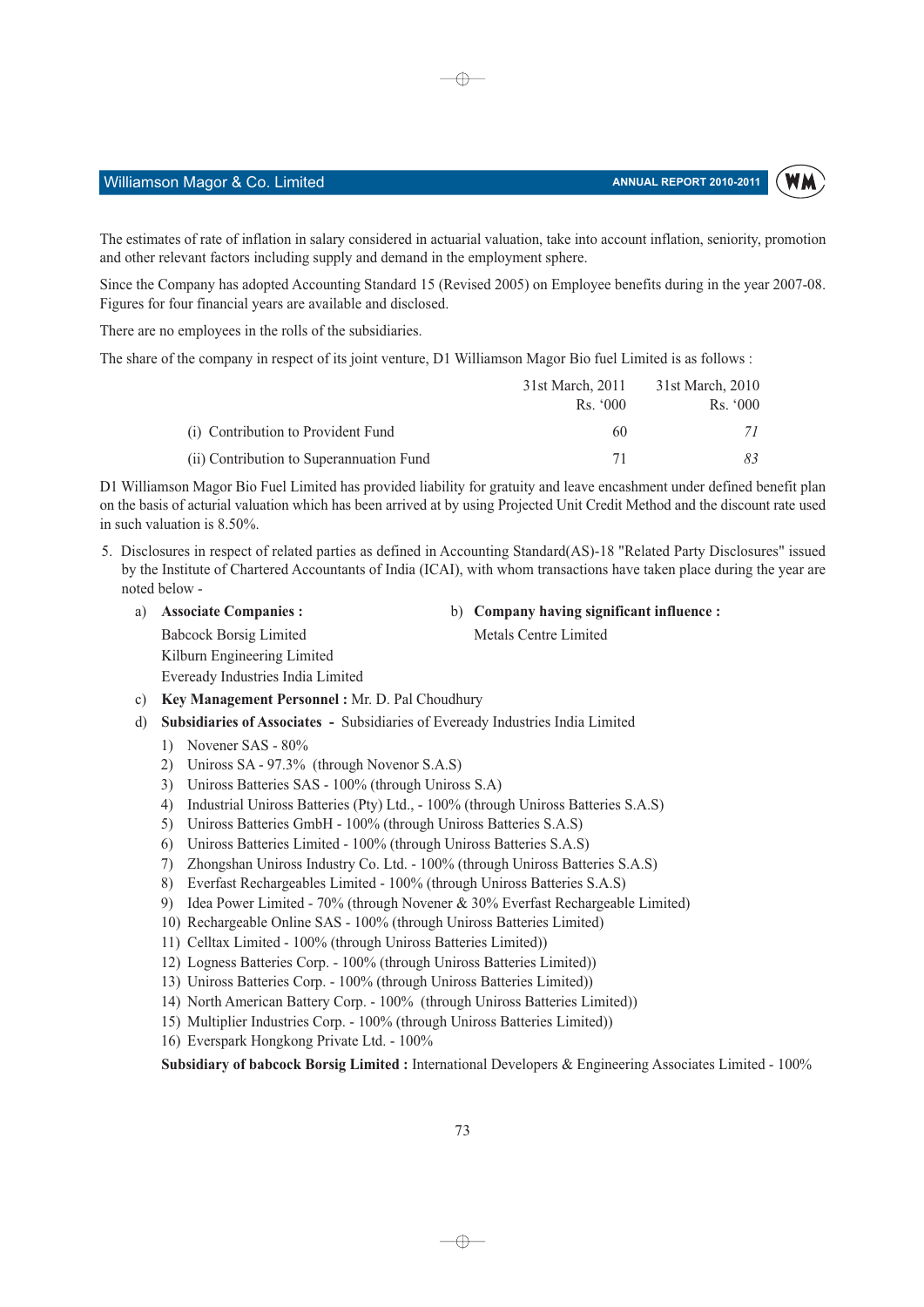# Williamson Magor & Co. Limited



## Nature of transactions

|                                                | Year               | Associates               | Key<br>Management<br>Personnel | Subsidiaries<br>of<br>Associates | Total                    |
|------------------------------------------------|--------------------|--------------------------|--------------------------------|----------------------------------|--------------------------|
|                                                |                    | Rs.'000                  | Rs.'000                        | Rs.'000                          | Rs.'000                  |
| Dividend                                       | 2010-11<br>2009-10 | 148,57<br>86,38          |                                |                                  | 148,57<br>86,38          |
| Rental Income                                  | 2010-11            | 10,08                    |                                |                                  | 10,08                    |
|                                                | 2009-10            | 10,08                    |                                |                                  | 10,08                    |
| Maintenance Services                           | 2010-11<br>2009-10 | 7,16<br>7,20             |                                |                                  | 7,16<br>7,20             |
| Other Consultancy Services                     | 2010-11<br>2009-10 | 2,04,00<br>2,04,00       |                                |                                  | 2,04,00<br>2,04,00       |
| Interest on Inter Corporate Loan taken         | 2010-11<br>2009-10 | 39,30                    |                                |                                  | 39,30                    |
| Provision for debts/advances                   |                    |                          |                                |                                  |                          |
| written back                                   | 2010-11<br>2009-10 | 6,88                     |                                |                                  | 6,88                     |
| Remuneration                                   | 2010-11<br>2009-10 |                          | 6,24<br>5,40                   |                                  | 6,24<br>5,40             |
| Outstanding as on<br><b>Balance Sheet date</b> |                    |                          |                                |                                  |                          |
| Investments                                    | 2010-11<br>2009-10 | 1,53,99,30<br>1,59,19,05 |                                |                                  | 1,53,99,30<br>1,59,19,05 |
| Receivable                                     |                    |                          |                                |                                  |                          |
| Debtors                                        | 2010-11<br>2009-10 | 1,17,05<br>89,68         |                                |                                  | 1,17,05<br>89,68         |
| Loans and Advances                             | 2010-11<br>2009-10 | 1,86<br>1,83             |                                |                                  | 1,86<br>1,83             |
| Payables                                       |                    |                          |                                |                                  |                          |
| Interest on Inter                              | 2010-11            |                          |                                |                                  |                          |
| Corporate Loan taken                           | 2009-10            | 35,37                    |                                |                                  | 35,37                    |

 $\rightarrow$ 

 $\longrightarrow$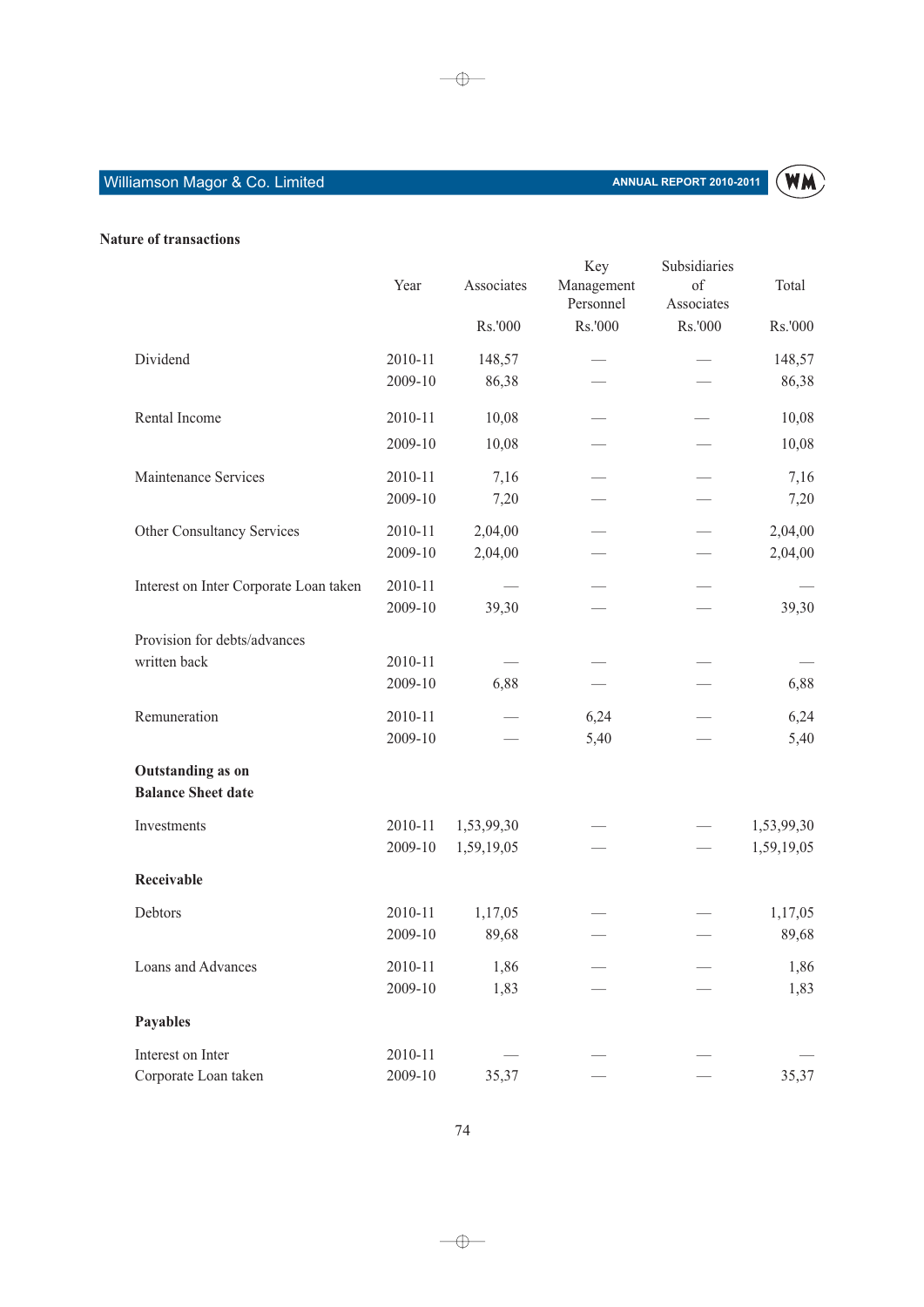#### Williamson Magor & Co. Limited

#### ANNUAL REPORT 2010-2011



| 6. Earning Per Share (EPS)           |                  |                  |
|--------------------------------------|------------------|------------------|
|                                      | 31st March, 2011 | 31st March, 2010 |
| $Profit / (Loss)$ after Tax as per   |                  |                  |
| Profit & Loss Account (Rs. thousand) | (5,78,54)        | 32.08.79         |
| Average number of Equity Shares      |                  |                  |
| (Face Value Rs. 10 each)             | 10,95,63,60      | 10,95,63,60      |
| Basic and Diluted EPS (in Rupees)    | (5,28)           | 29.29            |
|                                      |                  |                  |

 $\oplus$ 

7. The Company has unabsored depreciation and carried forward business losses available for set off under Income Tax Act, 1961. However, in view of inability to assess future taxable income, the extent of deferred tax assets which may be adjusted in subsequent years is not ascertainable with virtual certainty at this stage, and accordingly the deferred tax asset has been recognised only to the extent of deferred tax liability.

|                                                                                  | 31st March, 2011<br>Rs.'000 | 31st March, 2010<br><i>Rs.</i> '000 |
|----------------------------------------------------------------------------------|-----------------------------|-------------------------------------|
| Deferred Tax assets and liabilities are<br>attributable to the following items : |                             |                                     |
| Liabilities :                                                                    |                             |                                     |
| Depreciation                                                                     | 35,75                       | 38.86                               |
| Assets :                                                                         |                             |                                     |
| <b>Unabsorbed Business Losses</b>                                                | 17,92,58                    | 11, 75, 75                          |
| Unabsorbed Depreciation                                                          | 34,81                       | 25,00                               |
| Unabsorbed Capital Losses                                                        | 38,59                       | 39,49                               |
| Recognised to the extent of Liability                                            | 35,75                       | 38.86                               |
|                                                                                  |                             |                                     |

- 8. The Company is registered as a Non-Banking Financial Company and is primarily engaged in holding shares in its group companies. The Company does not have any reportable segment as envisaged in Accounting Standard in AS 17 on "Segment Reporting" issued by the Institute of Chartered Accountants of India (ICAI).
- Based on notification no. DNBS.223/CGM(US)-2011 dated January 17, 2011, provision has been made for standard  $\mathbf Q$ assets at 0.25 percent of the balance of such assets on 31st March, 2011 which has been included in Schedule XIV and the total provision has been disclosed separately as Contingent Provision against Standard Assets' in Schedule XI.
- 10. Pursuant to the requiremnts of Non-Banking Financial (Non-Deposit Accepting or Holding) Companies Prudential Norms (Reserve Bank) Directions 2007, the Company has made an application to The Reserve Bank of India seeking extension for regularization of the requirements relating to concentration of investment and exposure norms in a phased manner. Accordingly, the Company has sold certain shares to dilute its concentration of investments in the previous year to some extent and has recovered a substantial portion of its loan exposure during the year.

In the meantime the Reserve Bank of India vide its Notification No.DNBS(PD)CC. No.197/03.10.001/2010-11 dated 12th August, 2010 and No.DNBS(PD)CC. No.206/03.10.001/2010-11 dated 5th January, 2011 has come out with a

 $\rightarrow$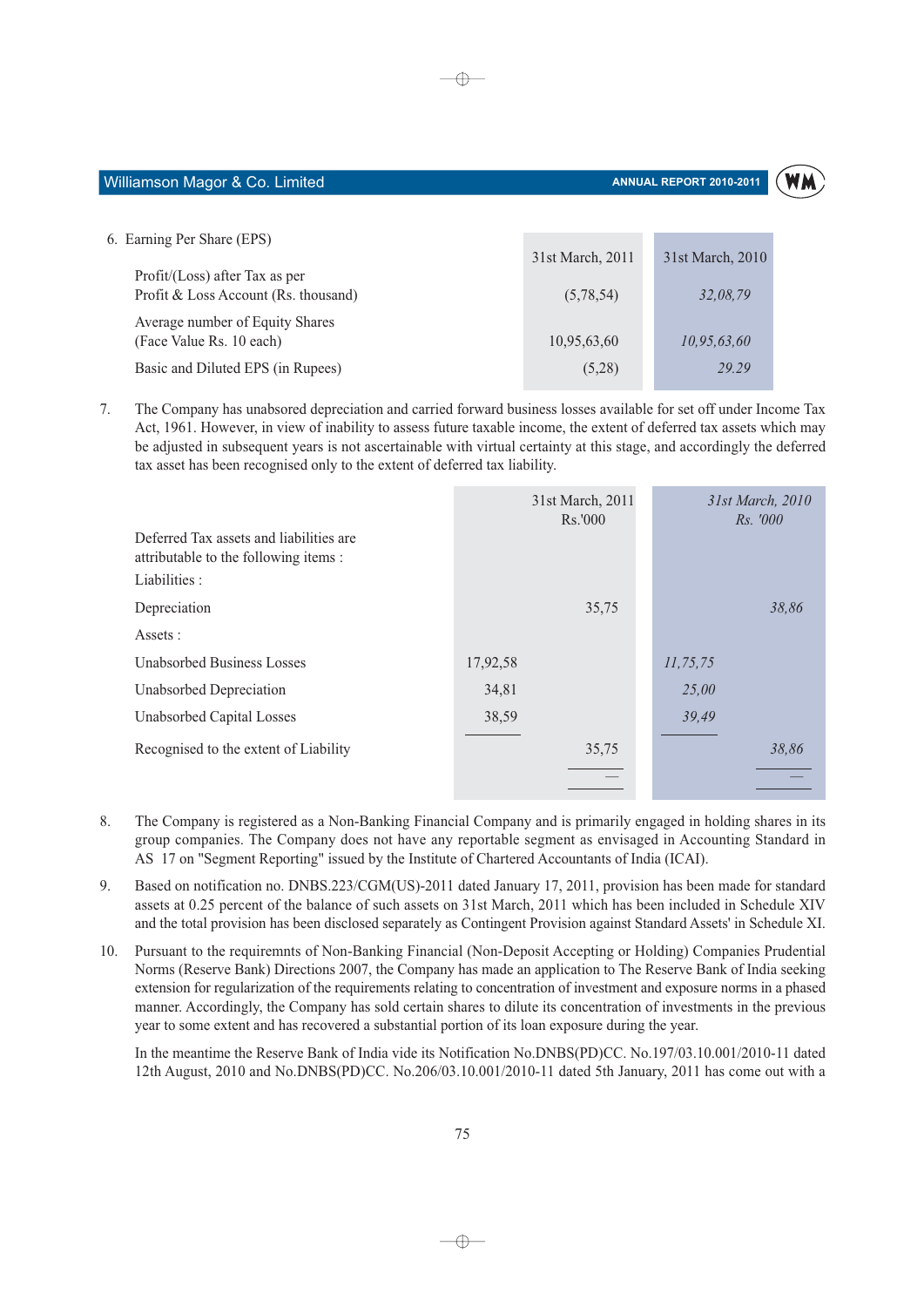#### ANNUAL REPORT 2010-2011



new category of NBFC which is known as Systemically Important Core Investment Company. Based on the audited accounts for the year ended 31st March, 2011 the Company will apply to the Reserve Bank of India for the conversion of its status from Systemically Important Non Deposit Taking Non Banking Financial Company to Systemically Important Non Deposit Taking Core Investment Company as a result of which the Company need not dilute its exposure in terms of Investments and loans as mentioned above.

⊕

- 11. Eveready Industries India Limited (EIIL), one of the associates of the Company, acquired a controlling stake in Novenor SAS in July 2009. As at March 31, 2011, EIIL has an investment of Rs.41,10,00 (in thousands) and has received an amount aggregating to Rs.17,31,73 (in thousands). Novenor SAS incurred a loss of Rs.52,36 (in thousands) for the year ended 31st March 2011 and as at that date its accumulated losses of Rs.67,24,48 (in thousands) exceeded its Networth. The operations and the organisational structure of Novenor SAS are currently in the process of restructuring of which substantial part has been completed during the year ended March 31, 2011. The benefits and results of such restructuring would be forthcoming in the following years. The management is of the view that on the account of its long-term involvement in Novenor SAS, no provision is required on this account at this stage.
- 12. Expert opinion was received whereby the working life of brand "Eveready" was estimated at more than 100 years. However, as a measure of prudence, amortisation period of the brand has been kept at 40 years only.
- 13. The figures for the previous year have been regrouped and re-arranged wherever necessary.

Signatures to Schedules I to XVII

For LOVELOCK & LEWES Firm Registration No.301056E Chartered Accountants PARTHA MITRA Partner Membership No. 50553

Kolkata, 30th August, 2011

Williamson Magor & Co. Limited

A. KHAITAN - Director T. R. SWAMINATHAN - Director H. U. SANGHAVI - Secretary

 $\rightarrow$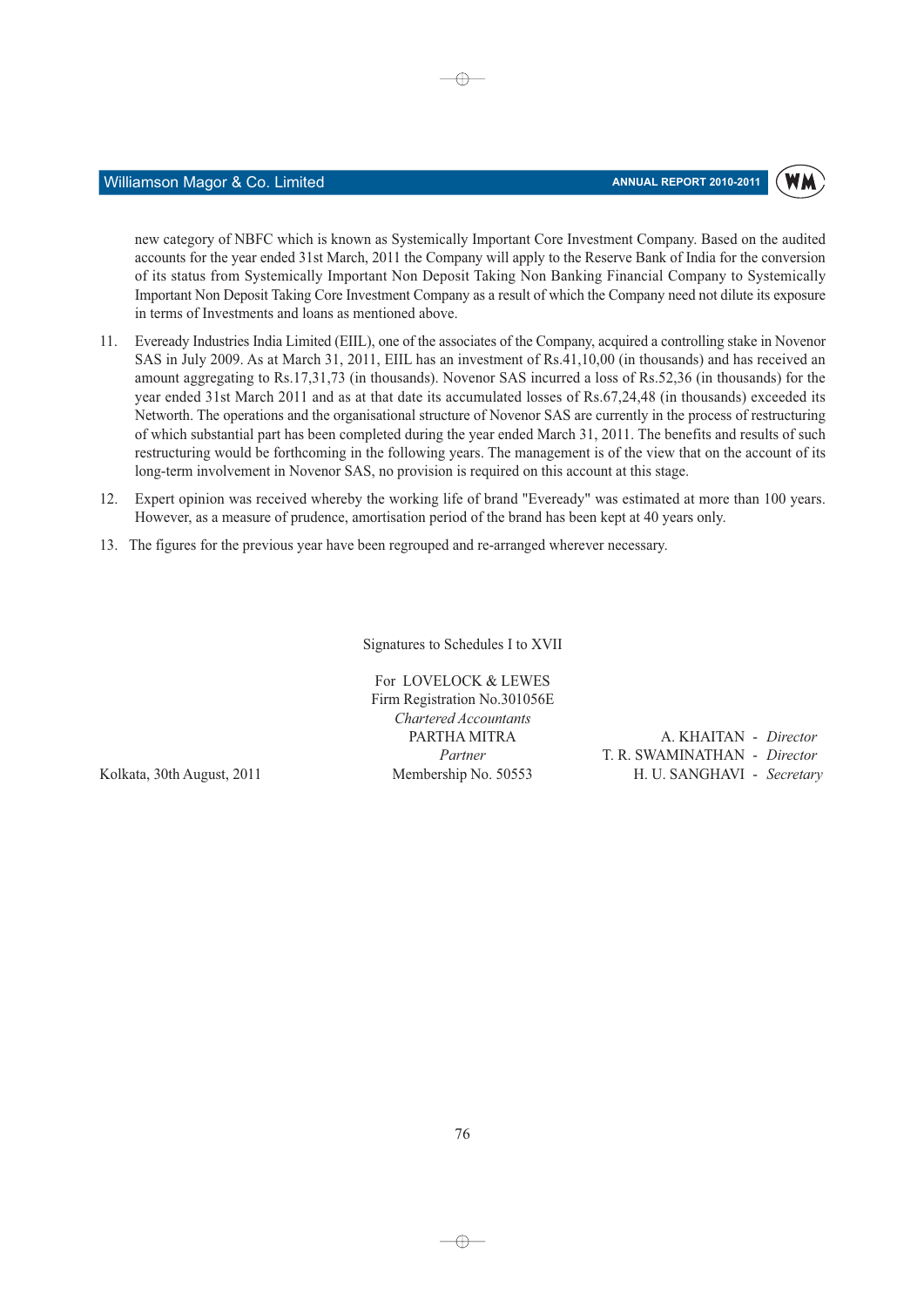## **WM**

## **WILLIAMSON MAGOR & CO. LIMITED**

### Registered Office : **Four Mangoe Lane, Surendra Mohan Ghosh Sarani, Kolkata 700 001**

## **NOTICE**

NOTICE is hereby given that the Annual General Meeting of the Company will be held on Thursday, 29th September, 2011 at the Williamson Magor Hall of The Bengal Chamber of Commerce and Industry, 6, Netaji Subhas Road, Kolkata 700 001, at 11.00 a.m. to transact the following business :

- 1. To receive and adopt the Audited Accounts of the Company for the Financial Year ended 31st March, 2011 and the Reports of the Directors and the Auditors thereon.
- 2. To appoint Directors in the places of Messrs. R. S. Jhawar, Bharat Bajoria and H. M. Parekh who retire by rotation and being eligible offer themselves for re-appointment.
- 3. To appoint Auditors and fix their remuneration.

#### AS SPECIAL BUSINESS

To consider and if thought fit to pass with or without modification the following resolution :

#### AS AN ORDINARY RESOLUTION

4. "RESOLVED that pursuant to the provisions of Sections 198, 269 and 309 read with Sections 387 and 388 of the Companies Act, 1956 ('the Act') and Schedule XIII thereto, approval of the Members be and is hereby accorded to the reappointment of Mr. D. Pal Choudhury as the Manager and to the remuneration payable to him as Manager for a period of one year with effect from 1st April, 2011 upon the terms and conditions as set out in the Company's letter dated 1st April 2011 addressed to Mr. D. Pal Choudhury, a copy whereof duly initialed by the Chairman for the purpose of identification is placed before the Meeting.

RESOLVED further that pursuant to the provisions of Section II of Part II of Schedule XIII to the Companies Act, 1956 approval of the Members be and is hereby accorded to the payment of the same remuneration as per terms as set out in the aforesaid letter dated 1st April 2011 to Mr. D. Pal Choudhury as minimum remuneration in the event of the Company having no profits or inadequate profits during the financial year ending 31st March, 2012."

Date : 30th August, 2011

Registered Office : By Order of the Board<br>
Four Mangoe Lane, By Order of the Board<br>
Four Mangoe Lane, By Order of the Board<br>
Pulled MILLIAMSON MAGOR & CO. WILLIAMSON MAGOR & CO. LIMITED Surendra Mohan Ghosh Sarani, H. U. SANGHAVI Kolkata - 700 001 *Company Secretary*

#### **NOTES :**

- 1. **A Member entitled to attend and vote at the Annual General Meeting may appoint a Proxy to attend and vote in his stead. A Proxy need not be a Member of the Company. Proxies, in order to be effective, must be received at the Company's Registered Office situated at Four Mangoe Lane, Surendra Mohan Ghosh Sarani, Kolkata 700 001 not less than forty-eight hours before the Meeting.**
- 2. The Register of Members and Share Transfer Books of the Company will remain closed from 21st September, 2011 to 29th September, 2011 (both days inclusive).
- 3. The information as required to be provided in terms of the Listing Agreement with the Stock Exchanges regarding the Directors who are proposed to be reappointed is annexed hereto.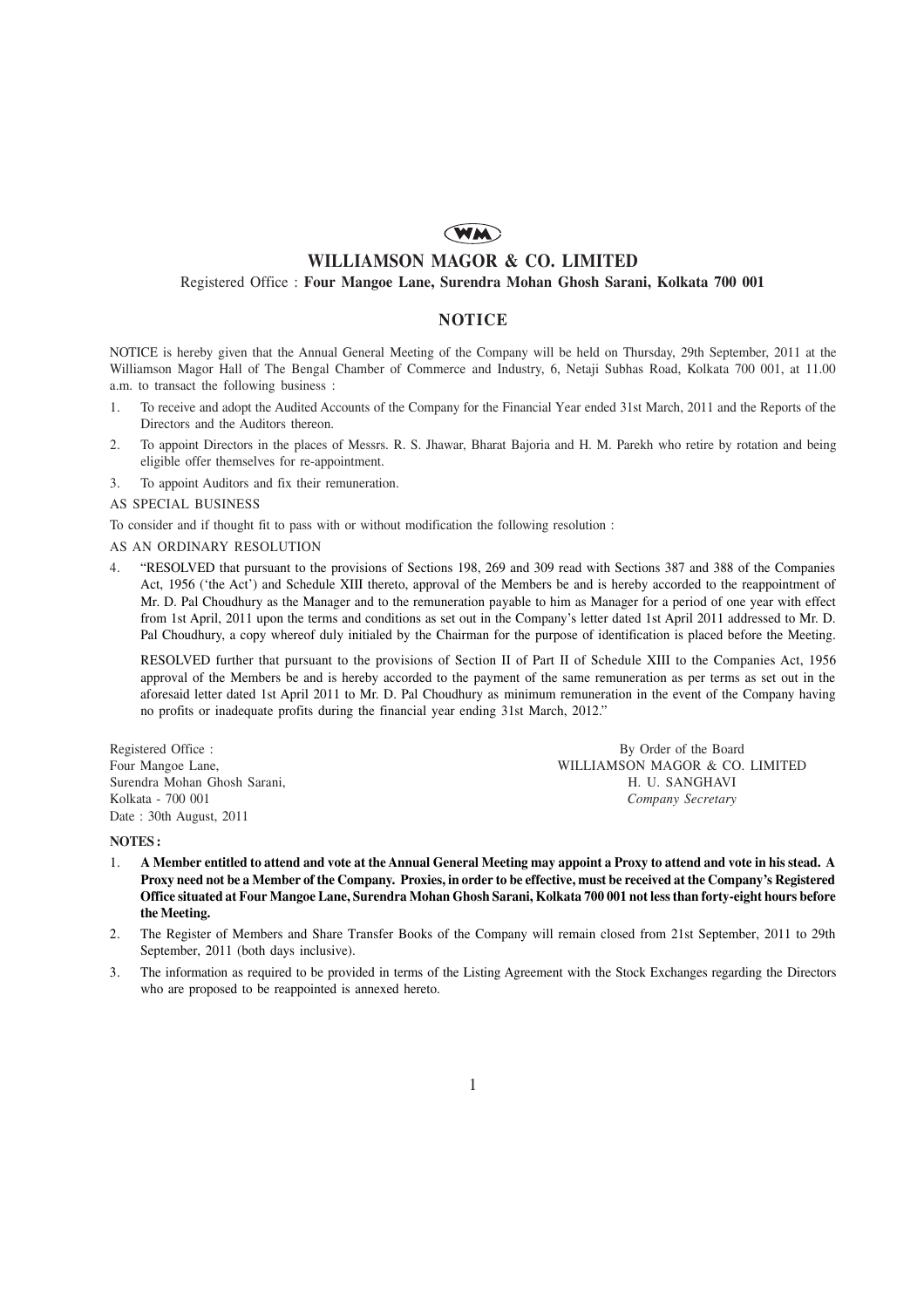4. The Securities and Exchange Board of India (SEBI) vide Circular Ref. No.MRD/DoP/Cir-05/2007 dated April 27, 2007 made PAN mandatory for all securities market transactions. Thereafter, vide Circular No.MRD/DoP/Cir-05/2009 dated May 20, 2009 it was clarified that for securities market transactions and off market/private transactions involving transfer of shares in physical form of listed Companies, it shall be mandatory for the transferee(s) to furnish copy of PAN Card to the Company/ RTAs for registration of such transfer of shares.

SEBI further clarified that it shall be mandatory to furnish a copy of PAN in the following cases:

- a) Deletion of name of the deceased shareholder(s), where the shares are held in the name of two or more shareholder(s).
- b) Transmission of shares to the legal heir(s), where deceased shareholder was the sole holder of shares.
- c) Transposition of shares when there is a change in the order of names in which physical shares are held jointly in the names of two or more shareholders.
- 5. Members who are holding shares in physical form are requested to notify change in address if any, to the Company's Share Transfer Agent quoting their Folio Number. Shareholders holding shares in dematerialized form, should intimate change of their address, if any, to their Depository Participant and also their e-mail id to the Company or its Share Transfer Agent.
- 6. A Member desirous of getting any information on the accounts of the Company is requested to forward his queries to the Company at least seven days prior to the Meeting so that the required information can be made available at the Meeting.
- 7 . The Ministry of Corporate Affairs vide its Circular Nos. 17/2011 and 18/2011 dated April 21, 2011 and April 29, 2011 respectively, has undertaken a 'Green Initiative' and allowed companies to share documents with its shareholders through electronic mode. Members are requested to support this Green Initiative by registering/updating their e-mail addresses, in respect of shares held in dematerialized form with their respective Depository Participants and in respect of shares held in physical form with Maheshwari Datamatics Private Limited, the Registrar and Share Transfer Agent of the Company.
- 8 . The Explanatory Statement pursuant to Section 173(2) of the Companies Act, 1956 with respect to the item of Special Business is annexed hereto.

# **EXPLANATORY STATEMENT PURSUANT TO SECTION 173(2) OF THE COMPANIES ACT, 1956**.

#### **ITEM NO. 4**

Section 269 of the Companies Act, 1956 ('the Act') provides that every public limited company having a paid up share capital of Rs.5 crore or more shall have a Managing or Wholetime Director or Manager. Accordingly, Mr. D. Pal Choudhury has been reappointed as the Manager of the Company by the Board of Directors of the Company ('the Board') for a period of one year with effect from 1st April 2011 at a remuneration and upon the terms and conditions set out in the Company's letter dated 1st April 2011 addressed to Mr. D. Pal Choudhury, the material terms of which are as follows :

**Period :** 1 (one) year with effect from 1st April 2011.

**Remuneration** : Salary Rs.45,000/- per month, reimbursement of Conveyance Expenses upto a maximum of Rs.10,000/- per month. Incentives not exceeding Rs.100,000/- per annum in the aggregate as may be granted by the Board of Directors at its sole discretion.

**Minimum Remuneration** : In the event of loss or inadequacy of profits of the Company in the Financial Year ending 31st March 2012 the aforesaid remuneration will be treated and paid as the Minimum Remuneration subject to the provisions of Section II of Part II of Schedule XIII to the Act.

Nature of duties : He shall subject to the superintendence, control and direction of the Board perform such duties and exercise such powers which have been or may from time to time be entrusted to or vested in him by the Board.

**Other Conditions** : The appointment is terminable by one month's Notice from either side.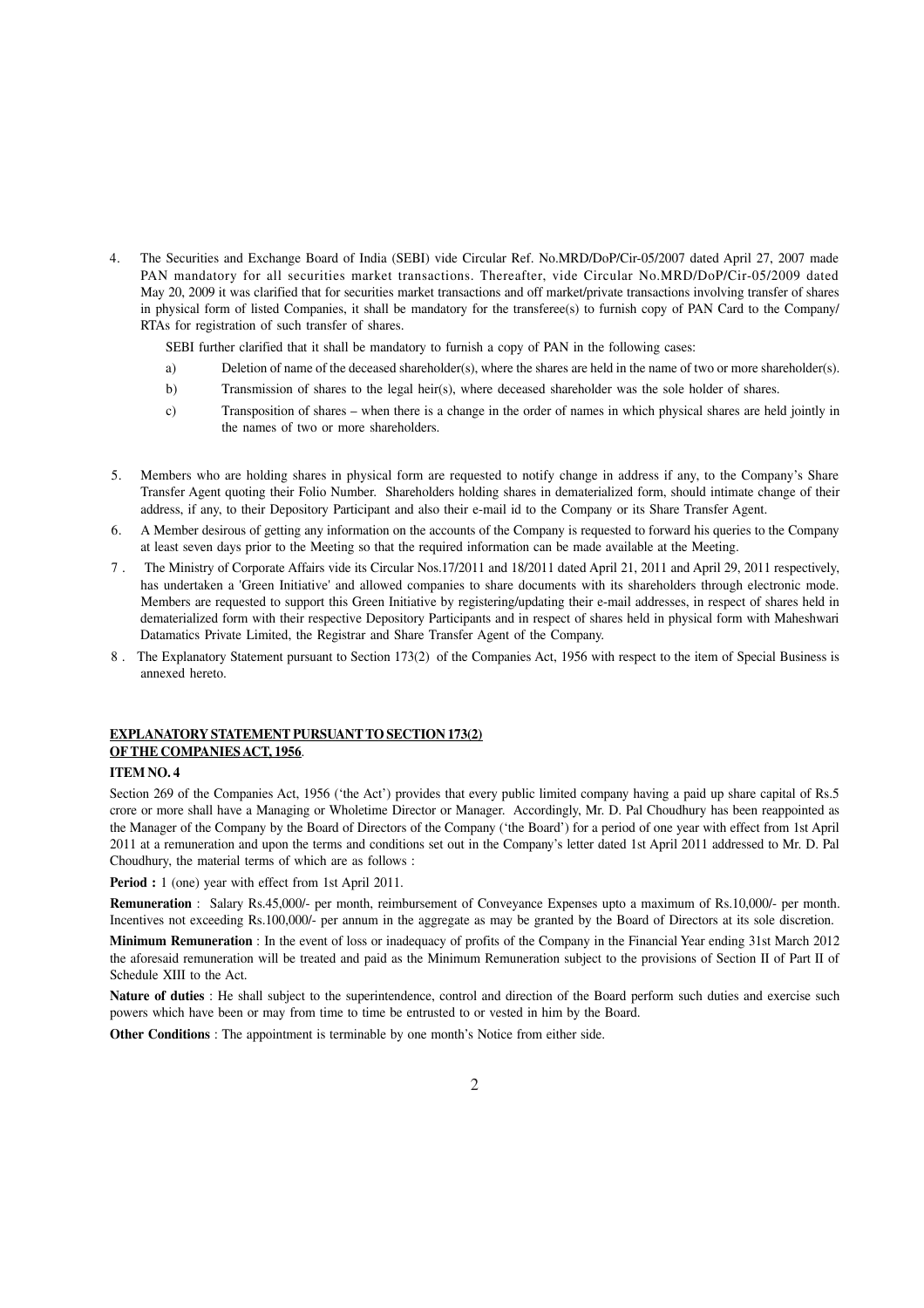The reappointment of Mr. D. Pal Choudhury and his above remuneration requires the approval of the Members of the Company in General Meeting pursuant to Part III of Schedule XIII to the Act. The above terms as to remuneration including Minimum Remuneration have been approved by the Remuneration Committee of the Board at its Meeting held on 1st April, 2011. The Resolution set out in item No.4 of the convening Notice has to be considered accordingly and the Board recommends its adoption.

A copy of the letter referred to in the said Resolution will be available for inspection by the Members of the Company at its Registered Office at Four Mangoe Lane, Surendra Mohan Ghosh Sarani, Kolkata 700001 on any working day prior to the date of the Meeting between 10.00 a.m. and 12.00 noon and will also be available at the Meeting.

No Director of the Company is concerned or interested in the said resolution.

#### **PARTICULARS OF DIRECTORS RETIRING BY ROTATION AND SEEKING RE-APPOINTMENT**

| Age<br>72 years<br>Qualification<br>B. Com., LLB; FCA; ACMA<br>Expertise<br>Magor & Co. Limited till 31st March, 2008.<br>Other Directorships:<br><b>Name of Company</b><br>Williamson Financial Services Ltd.<br>The Standard Batteries Ltd.<br>Metals Centre Ltd.<br>Dufflaghur Investments Ltd.<br>Queens Park Property Co. Ltd.<br>Cosepa Fiscal Industries Ltd. | Mr. R. S. Jhawar has been associated with WM Group in various capacities for about 5 decades.<br>During his tenure of employment with Williamson Magor & Co. Limited, he has held senior positions in<br>Finance and General Management and gained valuable experience in corporate finance, lending, investment<br>and other aspects of corporate management. Mr. Jhawar was a Wholetime Director of Williamson<br>He possesses considerable experience in Tea Industry. He was the Chairman of Indian Tea Association<br>for two consecutive terms and was also the Vice Chairman of the Tea Board.<br><b>Committee Memberships, if any, with position</b><br>Shareholders' Grievance Committee, Chairman<br>Remuneration Committee and Audit Committee, Member |  |  |
|----------------------------------------------------------------------------------------------------------------------------------------------------------------------------------------------------------------------------------------------------------------------------------------------------------------------------------------------------------------------|-------------------------------------------------------------------------------------------------------------------------------------------------------------------------------------------------------------------------------------------------------------------------------------------------------------------------------------------------------------------------------------------------------------------------------------------------------------------------------------------------------------------------------------------------------------------------------------------------------------------------------------------------------------------------------------------------------------------------------------------------------------------|--|--|
|                                                                                                                                                                                                                                                                                                                                                                      |                                                                                                                                                                                                                                                                                                                                                                                                                                                                                                                                                                                                                                                                                                                                                                   |  |  |
|                                                                                                                                                                                                                                                                                                                                                                      |                                                                                                                                                                                                                                                                                                                                                                                                                                                                                                                                                                                                                                                                                                                                                                   |  |  |
|                                                                                                                                                                                                                                                                                                                                                                      |                                                                                                                                                                                                                                                                                                                                                                                                                                                                                                                                                                                                                                                                                                                                                                   |  |  |
|                                                                                                                                                                                                                                                                                                                                                                      |                                                                                                                                                                                                                                                                                                                                                                                                                                                                                                                                                                                                                                                                                                                                                                   |  |  |
|                                                                                                                                                                                                                                                                                                                                                                      |                                                                                                                                                                                                                                                                                                                                                                                                                                                                                                                                                                                                                                                                                                                                                                   |  |  |
|                                                                                                                                                                                                                                                                                                                                                                      | Remuneration Committee, Member                                                                                                                                                                                                                                                                                                                                                                                                                                                                                                                                                                                                                                                                                                                                    |  |  |
| Asian Hotels (East) Ltd.                                                                                                                                                                                                                                                                                                                                             | Audit Committee and Shareholders'<br>Grievance Committee, Member                                                                                                                                                                                                                                                                                                                                                                                                                                                                                                                                                                                                                                                                                                  |  |  |
| Name of Director<br><b>MR. BHARAT BAJORIA</b>                                                                                                                                                                                                                                                                                                                        |                                                                                                                                                                                                                                                                                                                                                                                                                                                                                                                                                                                                                                                                                                                                                                   |  |  |
| 58 years<br>Age                                                                                                                                                                                                                                                                                                                                                      |                                                                                                                                                                                                                                                                                                                                                                                                                                                                                                                                                                                                                                                                                                                                                                   |  |  |
| Qualification<br>$B.$ Sc. (Hons.)                                                                                                                                                                                                                                                                                                                                    |                                                                                                                                                                                                                                                                                                                                                                                                                                                                                                                                                                                                                                                                                                                                                                   |  |  |
| Expertise                                                                                                                                                                                                                                                                                                                                                            | Mr. Bajoria is associated with the Tea Industry since 1975 and during his long career of over 3<br>decades has gathered considerable experience in all aspects of tea plantation business. Mr. Bajoria is<br>the Managing Director of Teesta Valley Tea Co. Ltd. and The Bormah Jan Tea Co. (1936) Ltd. and he<br>is having Directorships in other Companies. As a leader of the Indian Tea Industry, Mr. Bajoria held<br>in the past the position of Chairman of Indian Tea Association and Consultative Committee of<br>Plantation Association. Mr. Bajoria was also the Chairman of Darjeeling Planters Association and<br>Special Committee for Generic Tea Promotion in India. Mr. Bajoria is a Member of Indian Chamber<br>of Commerce.                     |  |  |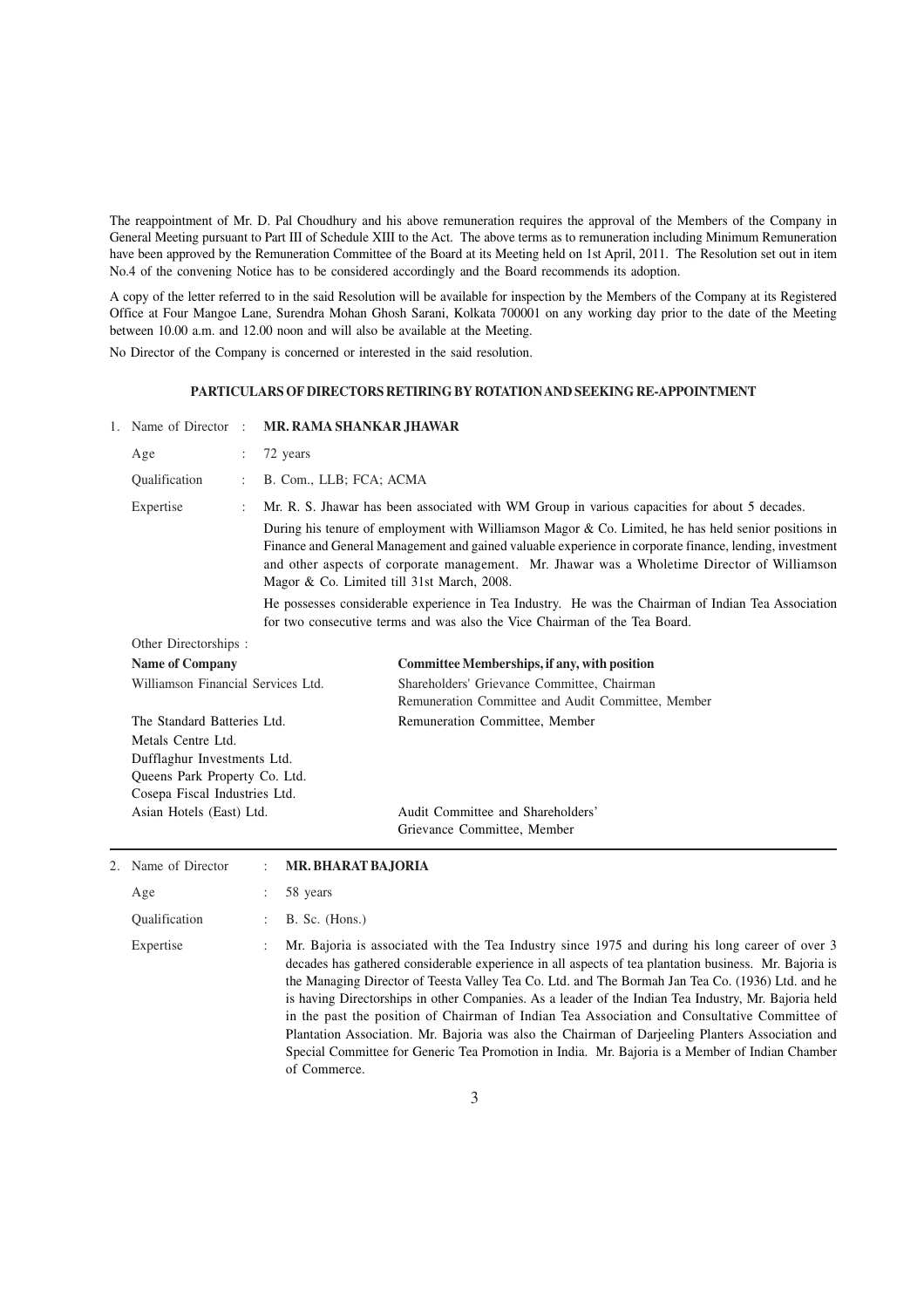Other Directorships :

Trans Global Logistics Pvt. Ltd.

| <b>Name of Company</b><br>Banarhat Investment Co. Pvt. Ltd.<br>The Bormah Jan Tea Co. (1936) Ltd.<br>Birdie Trading Pvt. Ltd.<br>Teesta Valley Tea Co. Ltd.<br>Teesta Valley Exports Ltd.<br>McLeod & Co. Limited<br>Speedways International Pvt. Ltd.<br>Trishul Co. Pvt. Ltd.<br>McLeod Russel India Ltd.<br>Globe (India) Ltd. |                                                                                    |                  | <b>Committee Memberships, if any, with position</b><br>Remuneration Committee, Chairman<br>Audit Committee and Shareholders' Grievance Committee, Member |                                                                                                                                                                                                                                                                                                      |  |  |
|-----------------------------------------------------------------------------------------------------------------------------------------------------------------------------------------------------------------------------------------------------------------------------------------------------------------------------------|------------------------------------------------------------------------------------|------------------|----------------------------------------------------------------------------------------------------------------------------------------------------------|------------------------------------------------------------------------------------------------------------------------------------------------------------------------------------------------------------------------------------------------------------------------------------------------------|--|--|
|                                                                                                                                                                                                                                                                                                                                   | Dhunseri Petrochem & Tea Ltd.<br>The Budge Budge Investment Co.<br>Pvt. Lt         |                  |                                                                                                                                                          | Audit Committee, Member                                                                                                                                                                                                                                                                              |  |  |
|                                                                                                                                                                                                                                                                                                                                   | 3. Name of Director                                                                | MR. H. M. PAREKH |                                                                                                                                                          |                                                                                                                                                                                                                                                                                                      |  |  |
|                                                                                                                                                                                                                                                                                                                                   | Age                                                                                | $\ddot{\cdot}$   | 74 years                                                                                                                                                 |                                                                                                                                                                                                                                                                                                      |  |  |
|                                                                                                                                                                                                                                                                                                                                   | Qualification                                                                      | ÷                | B. Com (Hons)                                                                                                                                            |                                                                                                                                                                                                                                                                                                      |  |  |
|                                                                                                                                                                                                                                                                                                                                   | Expertise<br>$\ddot{\phantom{0}}$<br>Companies.                                    |                  |                                                                                                                                                          | Mr. H. M. Parekh has over 51 years of experience in the Tea Industry. Retired as Chairman of<br>J. Thomas & Co. Pvt. Ltd., world's largest tea broking Company. He was the Chief Executive<br>Officer of Project India Blend Ltd., and is currently a Marketing Consultant to some top tea producing |  |  |
|                                                                                                                                                                                                                                                                                                                                   | Other Directorships:                                                               |                  |                                                                                                                                                          |                                                                                                                                                                                                                                                                                                      |  |  |
|                                                                                                                                                                                                                                                                                                                                   | Name of Company                                                                    |                  |                                                                                                                                                          | Committee Memberships, if any, with position                                                                                                                                                                                                                                                         |  |  |
|                                                                                                                                                                                                                                                                                                                                   | The Methoni Tea Co. Ltd.<br>Rossel Tea Ltd.                                        |                  |                                                                                                                                                          | Shareholders Grievance & Share Transfer Committee, Chairman<br>Remuneration Committee and Audit Committee, Member                                                                                                                                                                                    |  |  |
|                                                                                                                                                                                                                                                                                                                                   | Diana Tea Co. Ltd.<br>The Grob Tea Co. Ltd.<br>Gillanders Arbuthnot & Company Ltd. |                  |                                                                                                                                                          | Remuneration Committee and Audit Committee, Member<br>Share Transfer & Shareholders'/Investors' Grievance Committee, Chairman                                                                                                                                                                        |  |  |
|                                                                                                                                                                                                                                                                                                                                   | Peria Karamalai Tea & Produce Co. Ltd.                                             |                  |                                                                                                                                                          | Remuneration Committee and Audit Committee, Member<br>Remuneration Committee, Chairman<br>Audit Committee, Member                                                                                                                                                                                    |  |  |
|                                                                                                                                                                                                                                                                                                                                   | BMG Enterprises Ltd.<br>Rasoi Limited                                              |                  |                                                                                                                                                          | Audit Committee, Chairman<br>Shareholders' / Investors' Grievance Committee and<br>Remuneration Committee, Member                                                                                                                                                                                    |  |  |
|                                                                                                                                                                                                                                                                                                                                   | Quality Tea Plantations Pvt. Ltd.                                                  |                  |                                                                                                                                                          |                                                                                                                                                                                                                                                                                                      |  |  |

4